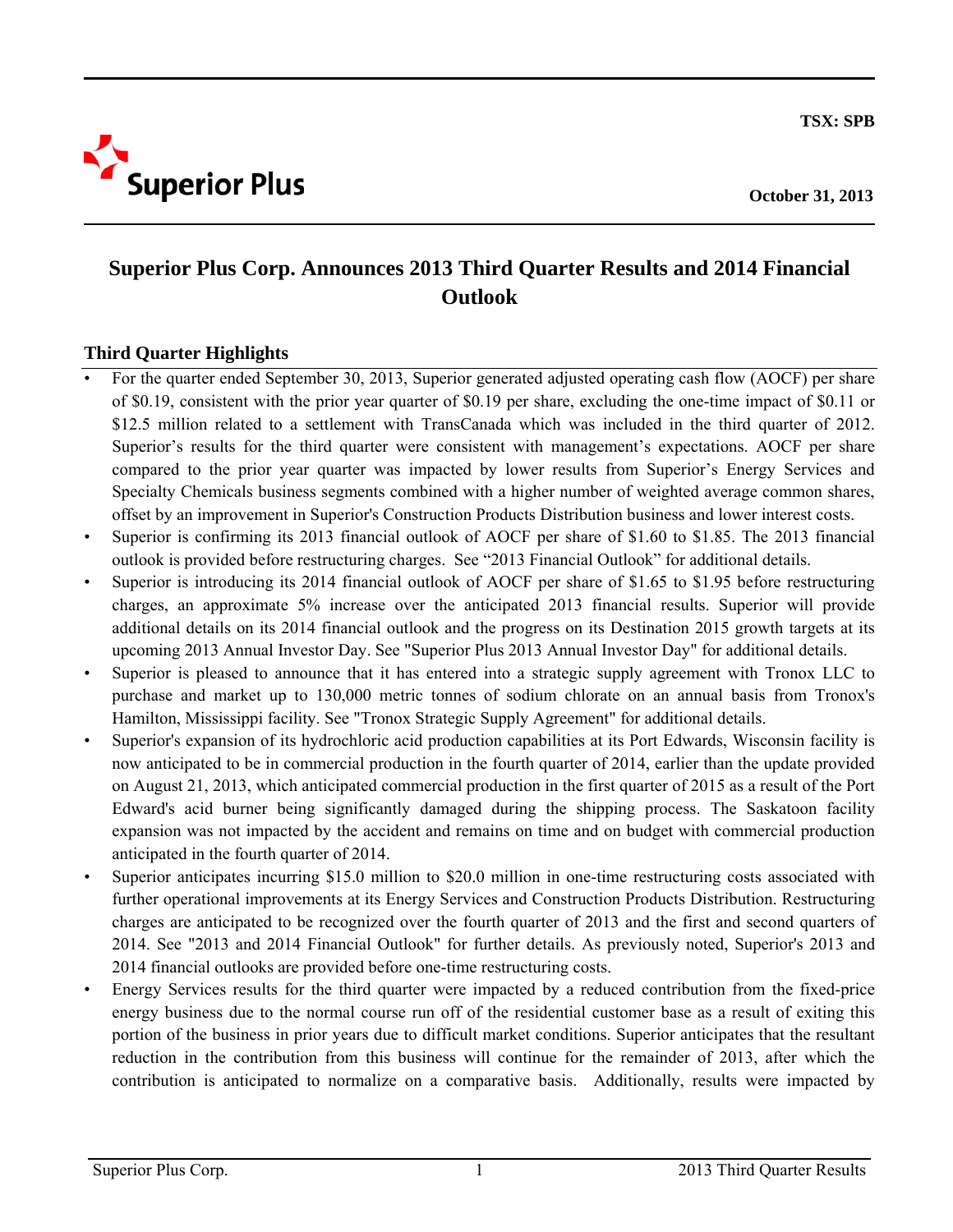modestly lower contributions from the Canadian propane and U.S. refined fuels businesses due to higher operating costs and reduced sales volumes.

- Specialty Chemicals results for the third quarter were lower than the prior year as a result of reduced chloralkali profits due to weaker average sales prices on chlorine and hydrochloric acid, reduced sales volumes due to plant downtime at the Port Edwards facility and higher maintenance costs due to the timing of normal course maintenance. Sodium chlorate gross profits were consistent with the prior year quarter as higher sales volumes were fully offset by higher electricity prices.
- The Construction Products Distribution business results for the third quarter benefited from higher average selling prices, sales margins and sales volumes.
- Superior's forecasted December 31, 2013 total debt to EBITDA ratio is unchanged at 3.3X to 3.7X, with a bias towards the high end of the range due to recent commodity price increases for propane which negatively impacts Superior's working capital requirements. Superior anticipates that its total debt to EBITDA ratio as at December 31, 2014 will be in the range of 3.3X to 3.7X. Superior continues to focus on reducing its total debt; Superior's target total debt to EBITDA ratio remains unchanged at 3.0X to 3.5X. See "2014 Financial Outlook" and "Debt Management Update" for additional details.
- On October 28, 2013 Superior redeemed all of its outstanding \$150 million, 8.25% senior unsecured debentures due October 27, 2016. The early redemption allows for Superior to benefit from lower average interest costs.

|                                                                                           | Three months ended | September 30, | Nine months ended<br>September 30, |         |
|-------------------------------------------------------------------------------------------|--------------------|---------------|------------------------------------|---------|
| (millions of dollars except per share amounts)                                            | 2013               | 2012          | 2013                               | 2012    |
| Revenue                                                                                   | 813.8              | 790.1         | 2,718.1                            | 2,690.3 |
| Gross profit                                                                              | 184.9              | 195.9         | 628.0                              | 618.1   |
| EBITDA from operations $(\overline{1)(2)}$                                                | 43.0               | 57.6          | 196.6                              | 197.1   |
| Interest                                                                                  | (15.5)             | (18.3)        | (46.3)                             | (55.1)  |
| Cash income tax recovery (expense)                                                        | 0.4                | (0.3)         | (0.4)                              | (0.8)   |
| Corporate costs                                                                           | (3.7)              | (5.3)         | (13.5)                             | (12.7)  |
| Adjusted operating cash flow $^{(1)}$                                                     | 24.2               | 33.7          | 136.4                              | 128.5   |
|                                                                                           |                    |               |                                    |         |
| Adjusted operating cash flow per share, basic and $\overline{\text{diluted}}^{(1)(3)(4)}$ | \$0.19             | \$0.30        | \$1.12                             | \$1.15  |
| Dividends paid per share                                                                  | \$0.15             | \$0.15        | \$0.45                             | \$0.45  |

## **Third Quarter Financial Summary**

(1) EBITDA from operations and adjusted operating cash flow are key performance measures used by management to evaluate the performance of Superior. These measures are defined under "Non-IFRS Financial Measures" in Superior's 2013 Third Quarter Management's Discussion and Analysis (MD&A).

(2) The prior year results have been restated for the impact of adopting International Accounting Standard 19 – *"Employee Benefits, amendments"* effective January 1, 2013. The impact to EBITDA from operations was a decrease to Energy Services of \$0.3 million and \$0.9 million for the three and nine months ended September 30, 2012 and a decrease to Specialty Chemicals of \$0.5 million and \$1.5 million for the three and nine months ended September 30, 2012. See Superior's 2013 Third Quarter MD&A for additional details.

(3) The weighted average number of shares outstanding for the three months ended September 30, 2013 is 126.2 million (2012 – 112.2) million) and for the nine month ended is 122.0 million (2012–111.6 million).

(4) For the three and nine months ended September 30, 2012 and 2013, there were no dilutive instruments.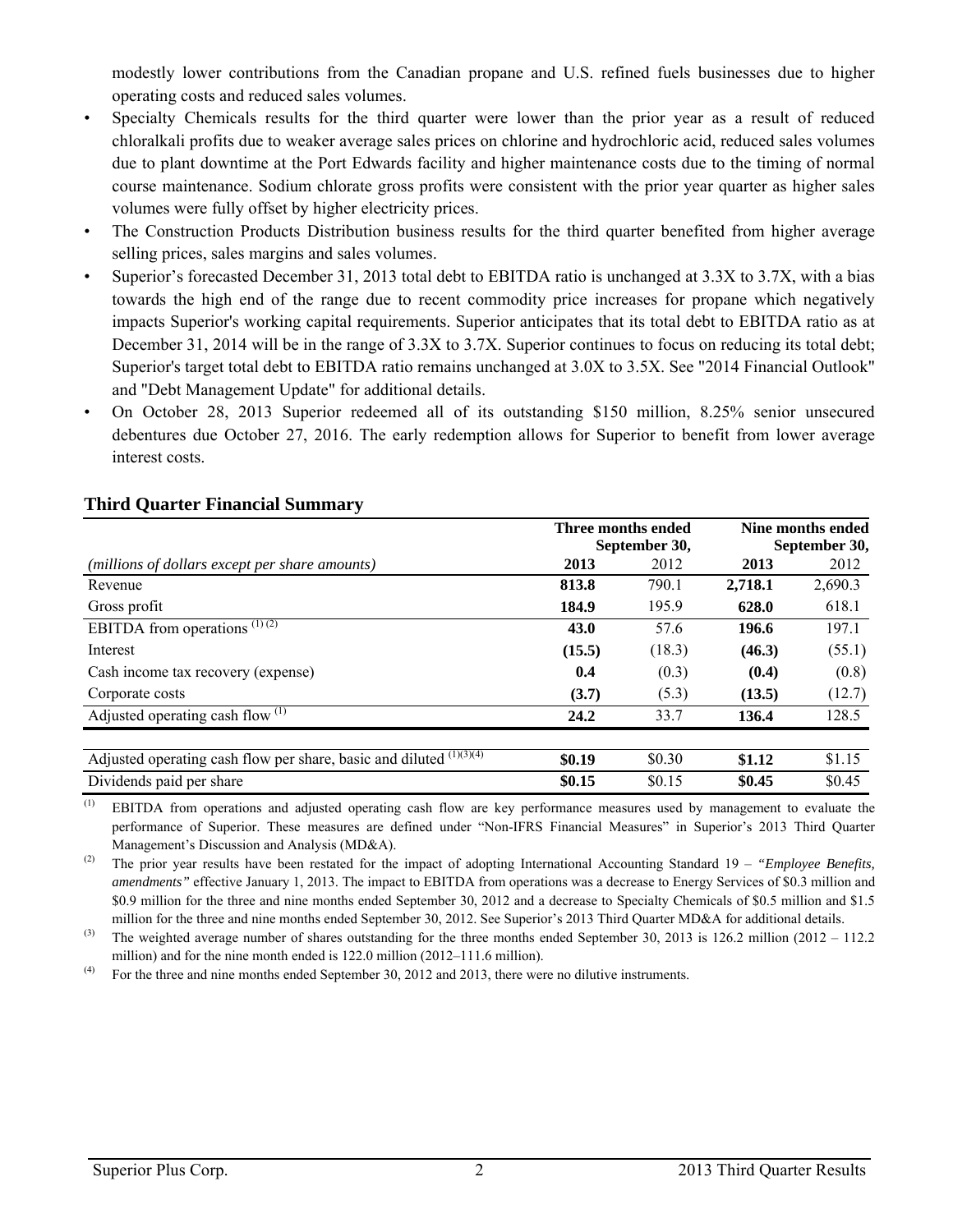## **Segmented Information**

|                                           | Three months ended<br>September 30, | Nine months ended<br>September 30, |       |       |
|-------------------------------------------|-------------------------------------|------------------------------------|-------|-------|
| (millions of dollars)                     | 2013                                | 2012                               | 2013  | 2012  |
| EBITDA from operations:                   |                                     |                                    |       |       |
| <b>Energy Services</b>                    | 8.3                                 | 13.0                               | 91.1  | 87.2  |
| <b>Specialty Chemicals</b>                | 24.6                                | 41.0                               | 82.6  | 96.9  |
| <b>Construction Products Distribution</b> | 10.1                                | 3.6                                | 22.9  | 13.0  |
|                                           | 43.0                                | 57.6                               | 196.6 | 197.1 |

## **Energy Services**

- Energy Services EBITDA from operations for the third quarter was \$8.3 million compared to \$13.0 million in the prior year quarter. Results were impacted by lower contributions from the fixed-price energy services, the Canadian propane and the U.S. refined fuels businesses.
- The Canadian propane business generated gross profit of \$47.6 million in the third quarter compared to \$47.3 million in the prior year quarter as modestly higher average sales margins were offset by reduced sales volumes.
- Canadian propane average sales margins were 20.5 cents per litre in the third quarter compared to 19.7 cents per litre in the prior year quarter. Average sales margins were higher than the prior year due to the impact of a favourable sales mix as a result of a larger proportion of higher margin residential and small commercial customers in the current year quarter which more than offset the impact of a rise in the wholesale cost of propane which negatively impacted sales margins.
- Canadian propane distribution sales volumes were 8 million litres or 3% lower than the prior year quarter due to a reduction in oil field volumes as a result of reduced customer activity and the gasification of certain customer sites. Residential, small commercial and industrial volumes were consistent or modestly higher than the prior year quarter.
- Average weather across Canada, as measured by degree days, for the third quarter was 10% colder than the prior year and 2% warmer than the 5-year average. Due to the nature of the Canadian propane business, weather does not have a material impact on sales volumes in the third quarter.
- During the third quarter, the Canadian propane business began the initial roll out of of its ADD IT system starting with the Atlantic region in September 2013. The remaining regions will implement the ADD system throughout the remainder of 2013 and over the first half of 2014, minimizing the impact on the business during the 2013/2014 heating season. The ADD system will facilitate ongoing operational improvements.
- The U.S. refined fuels business generated gross profits of \$16.8 million in the third quarter compared to \$16.5 million in the prior year quarter. The modest increase in gross profit was due to higher sales margins as a result of improved sales mix offset in part by reduced sales volumes.
- U.S. refined fuels average sales margins were 5.1 cents per litre in the quarter compared to 4.9 cents per litre in the prior year quarter. Sales margins were positively impacted by an improved overall sales mix, offset in part by the impact of higher wholesale propane costs which negatively impacted sales margins.
- Sales volumes within the U.S. refined fuels business were 9 million litres or  $3\%$  lower than the prior year. Sales volumes were impacted by reduced wholesale delivery volumes which were negatively impacted as a result of competitive pricing pressures. Retail heating oil and propane sales volume were consistent with the prior year.
- Average weather for the U.S. refined fuel business, as measured by degree days, was consistent with both the prior year quarter and the 5-year average. Due to the nature of the U.S. refined fuels business, weather does not have a material impact on sales volumes in the third quarter.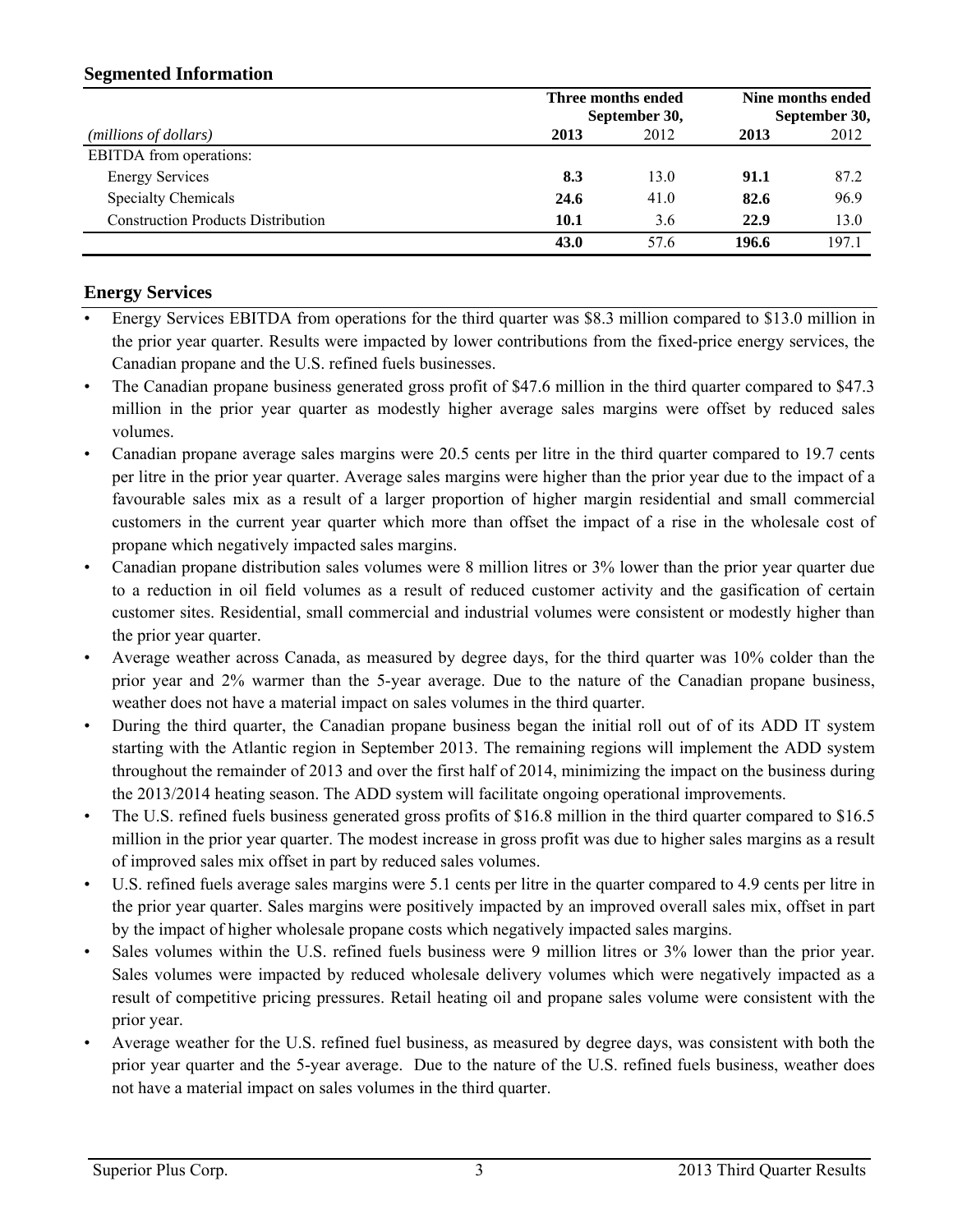- The fixed-price energy services business generated gross profits of \$4.8 million compared to \$8.0 million in the prior year quarter due to reduced natural gas profits. Lower natural gas gross profits were due to a reduction in sales volumes as a result of a reduced contribution from the residential segment which has been in decline due to a change in strategy in prior years to exit that market and focus on small commercial and industrial accounts. Gross profit related to the electricity segment was lower than the prior year due to reduced contributions from the Ontario market. Superior anticipates that the reduction in the contribution from this business, due to exiting the residential segment in prior years, will continue for the remainder of 2013, after which the contribution is anticipated to normalize on a comparative basis.
- The supply portfolio management business generated gross profits of \$4.4 million in the third quarter compared to \$3.9 million in the comparative period as market based trading conditions were consistent with the prior year quarter.
- Operating expenses were \$75.3 million in the third quarter compared to \$72.4 million in the prior year quarter. Operating expenses were higher than the prior year due to costs associated with process re-engineering, costs associated with the implementation of the ADD IT system, regulatory and compliance costs and higher truck related maintenance costs. Superior remains focused on reducing its cost structure in a sustainable manner as part of its ongoing cost reduction initiatives.
- Superior expects business conditions for the fourth quarter of 2013 for its Energy Services business will be similar to the conditions experienced throughout year-to-date 2013. Weather for the fourth quarter of 2013 is anticipated to be consistent with the 5-year average. EBITDA from operations for 2014 is anticipated to be higher than in 2013 due to improved results at the Canadian propane and U.S. refined fuels businesses. Improvement in EBITDA is anticipated as a result of modestly higher sales volumes and improved average sales margins due to the ongoing implementation of business initiatives. EBITDA from the fixed-price energy services and wholesale supply business are anticipated to be consistent with 2013. Operating expenses are anticipated to be consistent with 2013 due to improvements in operational efficiencies from business initiatives offset by costs associated with higher volumes. Average weather, as measured by degree days, is anticipated to be consistent with the 5-year average period for 2014. Operating conditions for 2014 are anticipated to be similar to 2013.

## **Specialty Chemicals**

- EBITDA from operations for the third quarter was \$24.6 million compared to \$41.0 million in the prior year quarter or \$28.5 million in the prior year excluding the one-time payment of \$12.5 million related to a settlement with TransCanada.
- Sodium chlorate gross profits were modestly higher than the prior year quarter due to higher sales volumes and modestly higher average selling prices, which more than offset the impact of higher electricity input costs.
- Sodium chlorate sales volumes were 10% higher than the prior year quarter due primarily to incremental export volume to CMPC in Chile. Sales volumes to North American and other international customers were modestly higher than the prior year.
- Chloralkali gross profits were lower than the prior year quarter due to a reduction in average sales prices and modestly lower sales volumes. Sales volumes were impacted in part by downtime at the Port Edwards, Wisconsin facility for normal course maintenance. The reduction in average selling prices for chloralkali was due to a weak pricing environment for chlorine and hydrochloric acid due to weak supply demand fundamentals which was offset in part by modestly higher caustic soda and potassium caustic pricing. Superior anticipates that the pricing environment for both chlorine and hydrochloric acid will remain at current levels in the short-term.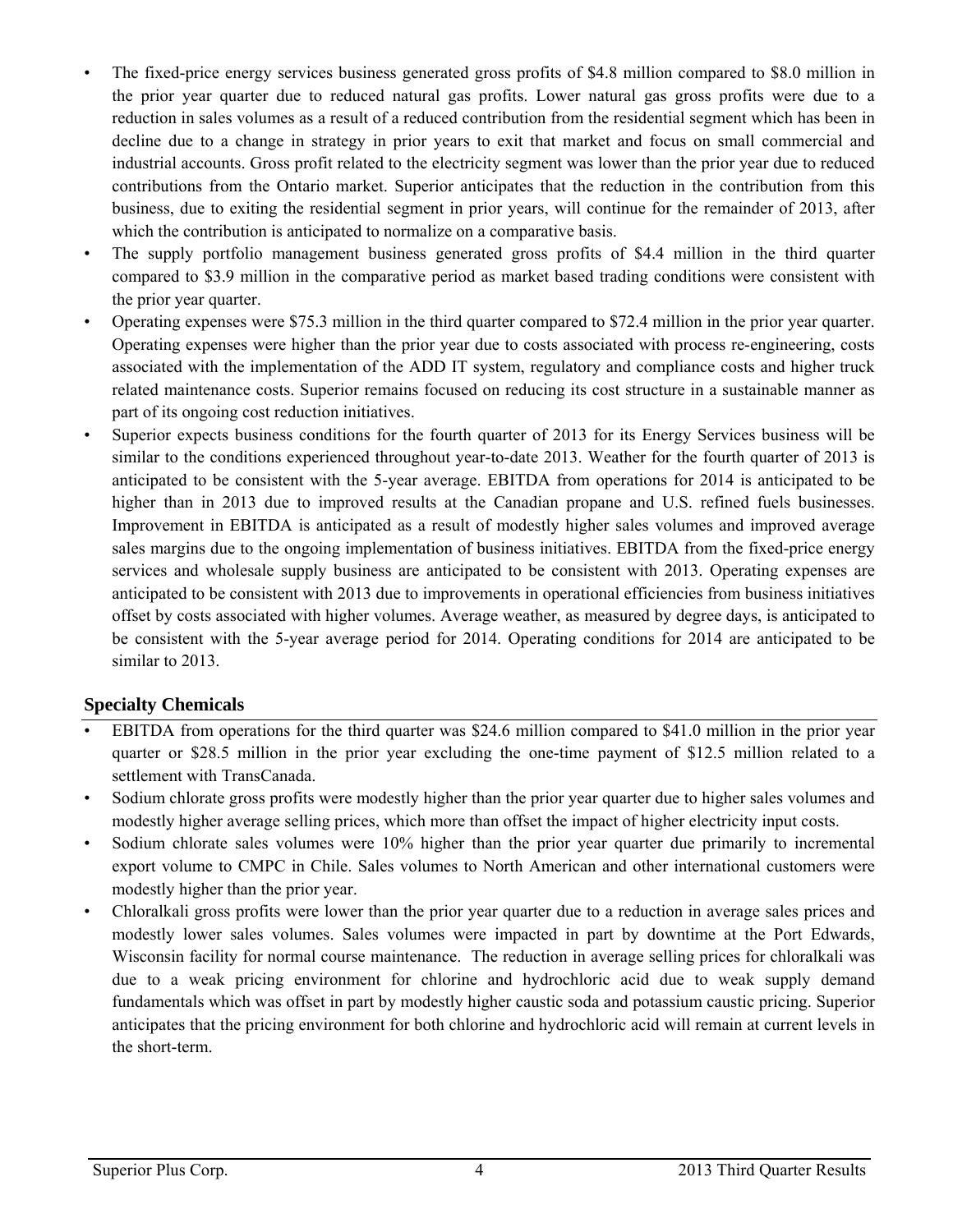- Operating expenses of \$34.6 million were \$2.8 million higher than the prior year, due to unfavourable foreign currency revaluations on US-denominated working capital, higher maintenance costs as a result of the timing of normal course maintenance compared to the prior year quarter and general inflationary increases.
- As previously announced, Superior has approved an expansion of its hydrochloric acid production capacity at its Port Edwards, Wisconsin and Saskatoon, Saskatchewan facilities. Upon completion of both projects, Superior will have doubled its total hydrochloric acid production capacity to 360,000 wet metric tonnes. The expansion of the production capacity will allow Superior to optimize overall returns at both facilities by converting a larger portion of its chlorine into higher value hydrochloric acid. The Port Edwards project is anticipated to cost \$18 million with commercial production now expected early in the fourth quarter of 2014. As previously disclosed the Port Edwards project has been delayed as a result of an accident involving the hydrochloric acid burner while being prepared by the manufacturer for shipment to the Port Edwards facility. The Saskatoon project is anticipated to cost \$25 million with commercial production expected in the fourth quarter of 2014. To date, cumulative costs of \$12.8 million have been incurred with respect to both projects.
- Superior expects business conditions for the fourth quarter of 2013 for its Specialty Chemicals business to be similar to the conditions experienced throughout year-to-date 2013. For 2014, EBITDA from operations, is anticipated to be lower than in 2013 due to a reduced contribution from sodium chlorate due to higher electricity prices and lower average selling prices, offset in part by the contribution from the strategic supply agreement with Tronox noted below. Contribution from the chloralkali segment is anticipated to be modestly higher than 2013 due to the completion of the hydrochloric acid facility expansions during 2014. Sales volumes of caustic, chlorine and hydrochloric acid are anticipated to be modestly higher than 2013 which will be offset in part by a modest reduction in average sales pricing on an electrical chemical unit basis. Supply demand fundamentals in the chloralkali markets in which Superior operates are anticipated to remain consistent with the prior year.

## **Tronox Strategic Supply Agreement**

- Specialty Chemicals has entered into a supply agreement with Tronox LLC ("Tronox") to purchase up to 130,000 metric tonnes of sodium chlorate per year from Tronox's Hamilton, Mississippi facility. The initial term of the agreement extends to December 31, 2016 and may be automatically extended in one year increments thereafter. Under the terms of the agreement, Tronox will continue to own and operate the facility, and Specialty Chemicals will purchase sodium chlorate to meet customer under certain customer contracts being assumed. Specialty Chemicals will pay an initial fee of \$5.0 million and a quarterly fee of \$0.8 million during the initial term of the agreement, plus a cost for sodium chlorate delivered. As part of the agreement, Specialty Chemicals will acquire finished inventory, assume existing railcar leases and assume existing customer contracts, as assigned. Additionally, the parties have entered into a strategic long-term agreement for the supply of chloralalkali product to service Tronox's requirements in North America.
- The Tronox sodium chlorate facility is strategically located in the Southeast United States which will allow ERCO to optimize the logistics and transportation of product within its existing network of sodium chlorate facilities.

## **Construction Products Distribution**

- EBITDA from operations for the third quarter was \$10.1 million compared to \$3.6 million in the prior year quarter. Prior year results included \$2.7 million in one-time restructuring costs. Excluding the impact of the restructuring costs noted above, results in the third quarter were higher than the prior year quarter due to improved selling prices, sales margins, volumes and cost reduction initiatives.
- Gross profit was higher than the prior year quarter due to improved average selling prices and sales margins, and higher sales volumes in the U.S. Gypsum sales volumes were higher than the prior year quarter as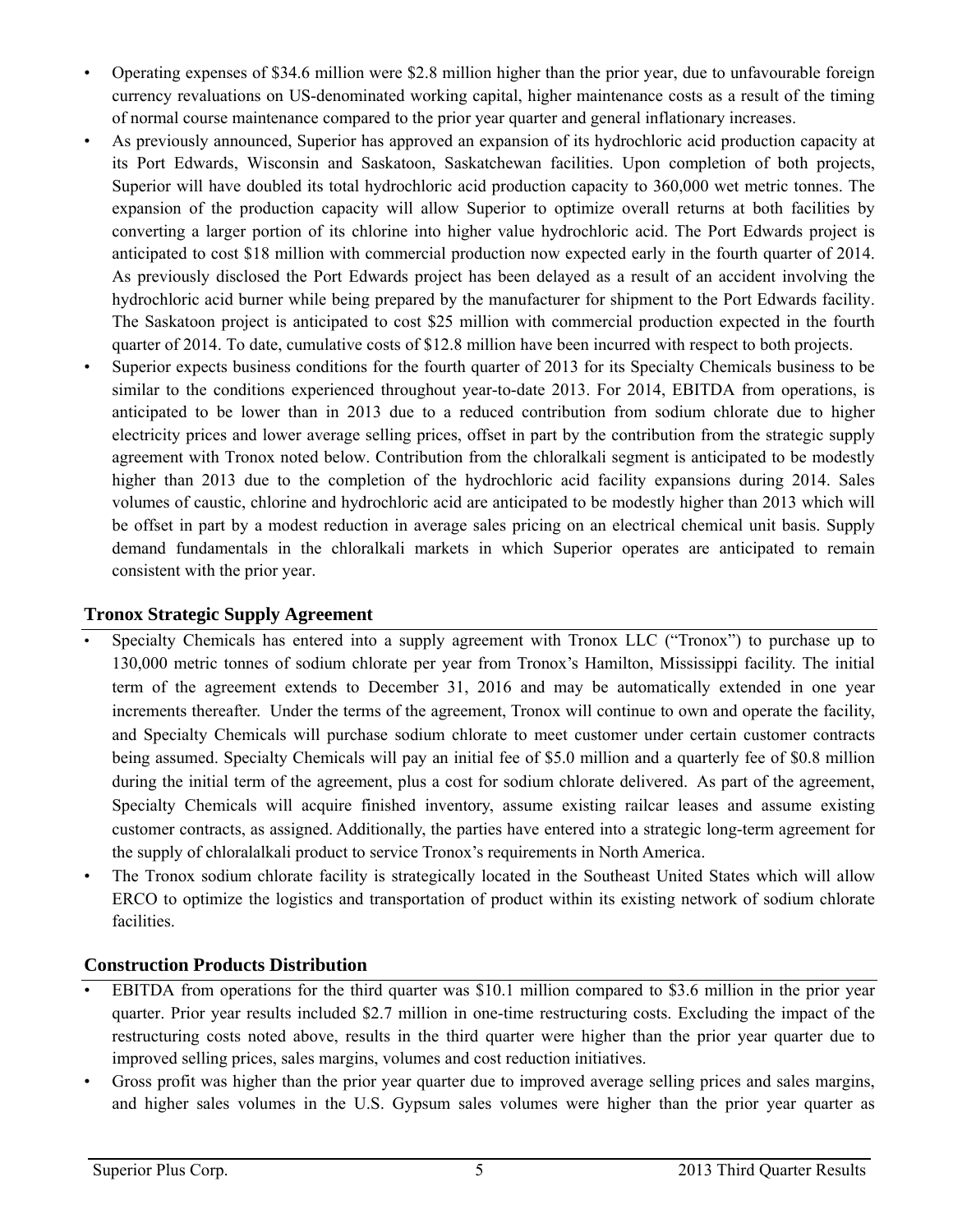improved residential construction activity in the U.S. more than offset reduced Canadian residential activity and the impact of a reduction in branch locations as a result of restructuring activities completed during 2012. Sales margins benefited from improved purchasing, the implementation of pricing initiatives and the withdrawal from certain Canadian markets that were less profitable.

- Commercial and industrial insulation (C&I) sales volumes were higher than the prior year quarter as sales and marketing initiatives to increase sales have been successful despite a challenging commercial market. C&I gross margins were modestly lower than the prior year quarter due to a higher proportion of lower margin large projects.
- Operating expenses for the third quarter were \$41.3 million compared to \$43.1 million in the prior year quarter. Prior year operating costs included \$2.7 million in one-time restructuring costs. Excluding the impact of prior year restructuring costs, operating costs were impacted by cost associated with higher sales volumes in the U.S. operations and inflationary increases of wages and other operating costs. Operating expenses as a percentage of sales, excluding restructuring costs, were modestly lower than the prior year quarter.
- Superior expects business conditions for the fourth quarter of 2013 for its Construction Products Distribution business to be similar to the conditions experienced throughout year-to-date 2013. Superior anticipates that EBITDA from operations in 2014 will be higher than in 2013 due to continued improvements in U.S. construction markets, in particular, U.S. residential construction as well as benefits associated with ongoing business initiatives. Superior anticipates that the U.S. commercial market will be modestly improved in 2014 compared to 2013 and that the Canadian residential and commercial markets will continue to be challenging.

## **Corporate Related**

- Total interest expense for the third quarter was \$15.5 million compared to \$18.3 million in the prior year quarter. Interest expense was lower than the prior year quarter as a result of lower average debt levels due to Superior's ongoing focus to reduce its total debt levels.
- Corporate costs were \$3.7 million in the third quarter a decrease of \$1.6 million compared to the prior year quarter. The decrease in corporate costs is due to reduced costs associated with long-term incentive plans as a result of a reduction in Superior's share price.
- Superior's total debt (including convertible debentures) to Compliance EBITDA improved to 3.6X as at September 30, 2013, compared to 4.4X as at December 31, 2012 and 4.1X as at September 30, 2012. The reduction in total leverage compared to December 31, 2012 is due to Superior using the \$137.8 million in net proceeds from its common share equity issue to repay existing indebtedness. Superior continues to focus on reducing its total leverage through ongoing debt reduction, including reducing working capital requirements and improving business operations. See "Debt Management Update" for details on Superior's anticipated December 31, 2013 and 2014 total debt to EBITDA ratios.
- On October 28, 2013 Superior redeemed all of its outstanding \$150.0 million, 8.25% senior unsecured debentures due October 27, 2016 at a redemption price of \$1,041.25 per \$1,000 principal amount plus any accrued and unpaid interest. The redemption price was as allowed for in the underlying indenture. The early redemption allows for Superior to benefit from lower average interest costs. See press release "Superior Plus Announces Redemption of 8.25% Senior Unsecured Debentures Due October 27, 2016" on September 19, 2013.

## **CRA Income Tax Update**

As anticipated in Superior's previous disclosure, Superior received on April 2, 2013 from the CRA Notices of Reassessment for Superior's 2009 and 2010 taxation years reflecting the CRA's intent to challenge the tax consequences of Superior's corporate conversion transaction (Conversion) which occurred on December 31, 2008. The CRA's position is based on the acquisition of control rules, in addition to the general anti-avoidance rules in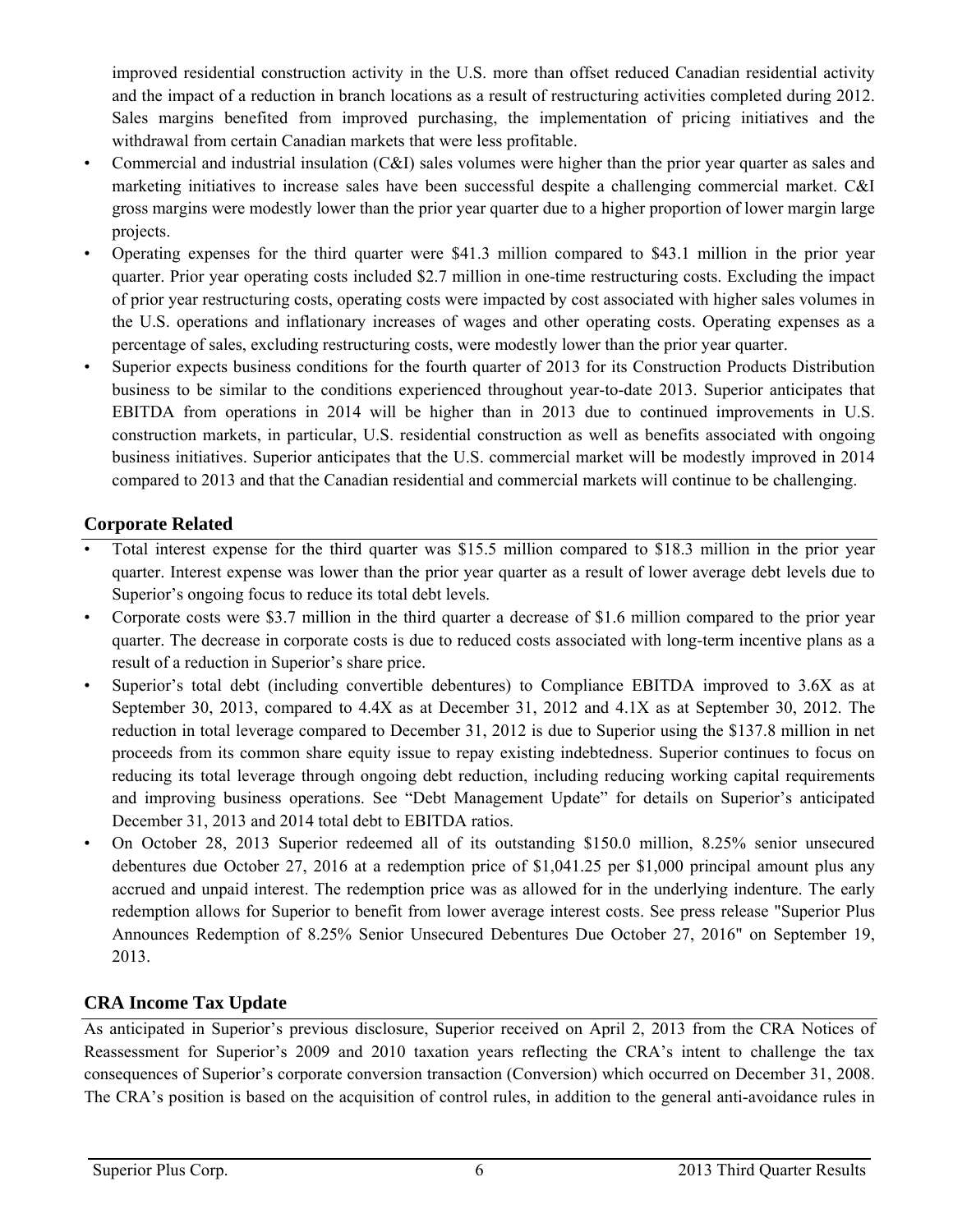| <b>Taxation Year</b> | Taxes Payable $(1)(2)$ | 50% of the Taxes<br>Payable $^{(1)(2)}$ | <b>Payment Dates</b> |
|----------------------|------------------------|-----------------------------------------|----------------------|
| 2009/2010            | \$13.0                 | \$6.5                                   | Paid in April 2013   |
| 2011                 | $$10.0$ <sup>(3)</sup> | \$5.0                                   | Q1 2014              |
| 2012                 | $$10.0$ <sup>(3)</sup> | \$5.0                                   | Q1 2014              |
| 2013                 | $$10.0$ <sup>(3)</sup> | \$5.0                                   | Q3 2014              |
| 2014                 | $$20.0$ <sup>(3)</sup> | \$10.0                                  | Q3 2015              |
| <b>Total</b>         | \$63.0                 | \$31.5                                  |                      |

the Income Tax Act (Canada). The table below summarizes Superior's estimated tax liabilities and payment requirements associated with the received and anticipated Notices of Reassessment.

 $\begin{array}{cc}\n\text{(1)} & \text{In millions of dollars.} \\
\text{(2)} & \text{Total desired that}\n\end{array}$ 

 $\begin{array}{c} \text{(2)} \\ \text{(3)} \\ \text{Extimated based on Sunorics previously} \end{array}$ 

Estimated based on Superior's previously filed tax returns and the midpoint of Superior's 2013 and 2014 financial outlooks.

Superior filed a Notice of Objection with respect to the Notice of Reassessments on May 8, 2013. The CRA did not respond or settle the Notice of Objection with Superior in the 90 days after filing, as such Superior filed a Notice of Appeal with the Tax Court of Canada on August 7, 2013. Superior anticipates that if the application proceeds in the Tax Court of Canada a decision could be rendered by the beginning of fiscal 2015. If a decision of the Tax Court of Canada were to be appealed, the appeal process could reasonably be expected to take an additional 2 years. If Superior receives a positive decision then any taxes, interest and penalties paid to the CRA will be refunded plus interest and if Superior is unsuccessful then any remaining taxes payable plus interest and penalties will have to be remitted.

Superior remains confident in the appropriateness of its tax filing position and the expected tax consequences of the Conversion and intends to vigorously defend such position and intends to file its future tax returns on a basis consistent with its view of the outcome of the Conversion.

Superior's 2013 and 2014 financial outlooks includes the impact of the reassessments although the interim tax payments made by Superior will be recorded to the balance sheet and will not impact either adjusted operating cash flow or net earnings.

Based on the midpoint of Superior's current 2014 financial outlook of AOCF per share of \$1.80, if the tax pools from the Conversion were not available to Superior, the impact would be an increase to cash income taxes of approximately \$0.15 per share for 2014. As previously stated, Superior intends to file its future income tax returns on a basis consistent with its view of the outcome of the Conversion.

## **2013 Financial Outlook**

Superior expects 2013 AOCF per share of \$1.60 to \$1.85, consistent with the financial outlook provided at the end of the second quarter of 2013. Superior's 2013 financial outlook excludes the impact of one-time restructuring costs anticipated to be incurred in 2013.

## **2014 Financial Outlook**

Superior expects 2014 AOCF per share of \$1.65 to \$1.95. The increase in the mid-point of the 2014 financial outlook relative to the 2013 financial outlook is due to ongoing improvements in the businesses as a result of Superior's business initiative projects. Superior's 2014 financial outlook assumes there is no material change to the outlook for the North American economy and that average temperatures throughout 2014 are consistent with the 5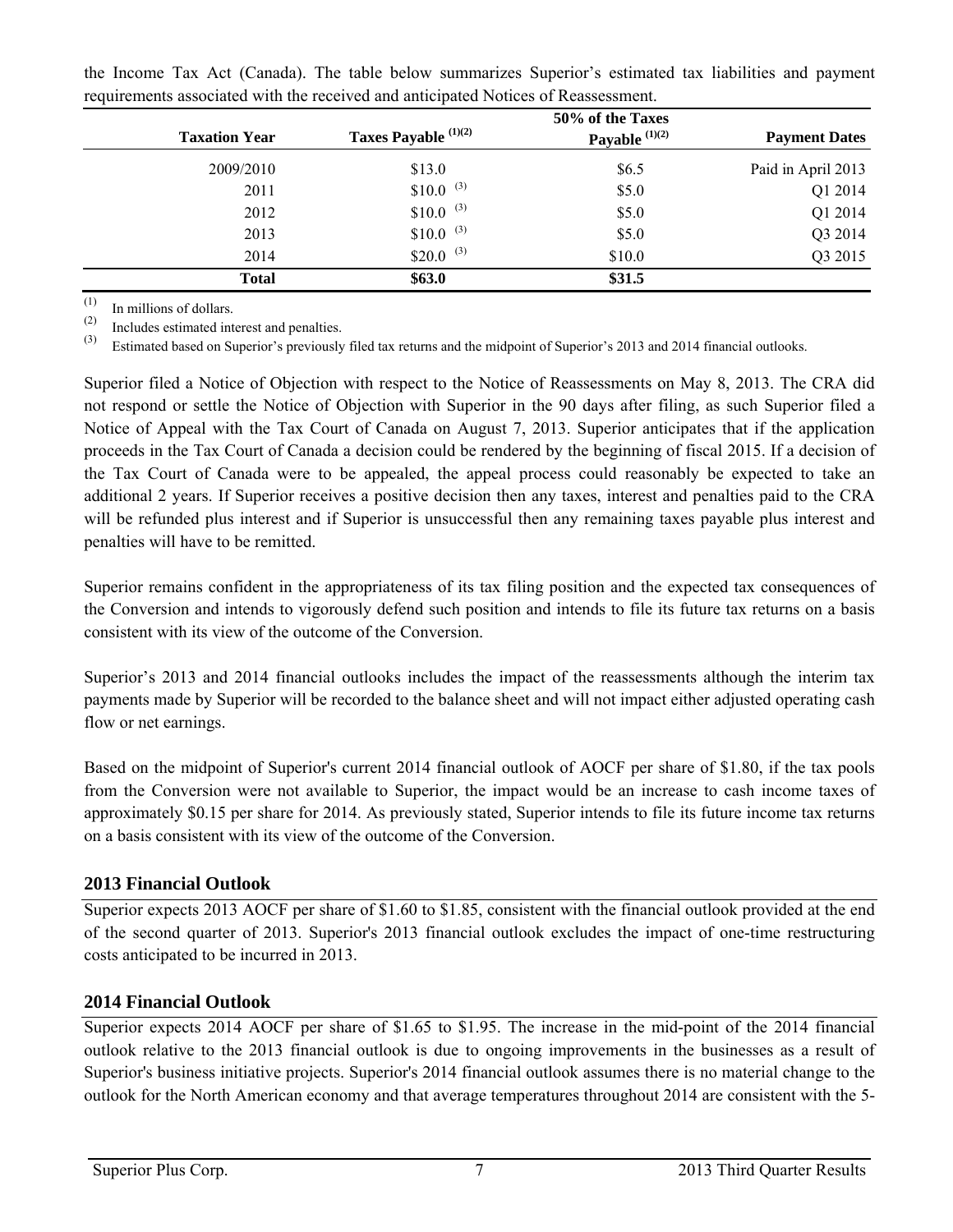year average. Superior's 2014 financial outlook excludes the impact of one-time restructuring costs anticipated to be incurred in 2014.

In conjunction with Superior's 2014 Financial Outlook, Superior is also confirming its previously provided Destination 2015 growth rate in AOCF per share of 5% to 7% for 2014 and 9% to 12% for 2015. Superior continues to see positive momentum in its Energy Services and Construction Products Distribution businesses due to a combination of traction on its business initiatives and improved market conditions. The expected improvement in the Energy Services business and the Construction Products Distribution business is being offset in part by reduced results at the Specialty Chemicals business due to lower average selling prices on sodium chlorate combined with higher electricity rates; caustic, chlorine and hydrochloric acid pricing are anticipated to be consistent with 2013.

Luc Desjardins, Superior's President and Chief Executive Officer stated "I am pleased with the results for the third quarter and the fact we were able to confirm our financial outlook for 2013 based on year-to-date results, the current state of the North American economy and the assumption that average temperatures for the last quarter of 2013 are consistent with the 5-year average. I am also pleased to confirm that the initiatives that underpin Superior's Destination 2015 continue to track to our expectations. As a result, Superior's expected growth rates for 2014 and 2015 as noted above remain on track.

We remain committed to transforming Superior into a best-in-class organization. As I have reiterated in the past, a significant amount of work is required in order for Superior to meet its long-term goals. In order to meet these goals, we have determined that there are additional restructuring opportunities in our Canadian propane and Construction Products Distribution businesses to improve their operational and financial performance.

Efforts to improve all aspects of the Canadian propane business have been underway throughout 2012 and 2013. Although we have realized tangible improvements in many aspects of the business; such as, customer service, customer retention, sales and intelligent pricing, we still have a significant amount of work to do to become a bestin-class operator. The update to our IT platform which will facilitate ongoing improvements in the efficiency of our operations began in September 2013, beginning with the Atlantic region. To date the implementation has gone well and we remain on track to roll out the ADD system to our remaining regions throughout the remainder of 2013 and over the first half of 2014. As we have communicated in the past, the ADD IT system will facilitate improvements to our operations by providing the platform to improve our forecasting and distribution efficiency. In order to ensure we continue to transform the Canadian propane business to realize both the financial and operational improvements in a timely manner, we will be undertaking some additional restructuring activities which will accelerate the realization of operational efficiencies by implementing a more disciplined and consistent management operating system across the company designed to leverage the new processes and information system investments. Restructuring activities, which will begin in 2013, are anticipated to be completed by end of 2014. A project team with assistance from an external consulting firm has been established to implement the restructuring and business improvement initiatives.

In 2012 the CPD business underwent successful operational restructuring through branch rationalization to reduce operating expenses. In 2013 and into 2014, the CPD business will undergo further realignment to make the organization more agile and increase our ability to capitalize on the U.S. residential and commercial construction recovery. We are implementing common business processes and systems across the business which was delayed over the past several years due to challenging market conditions. In addition, we are reorganizing our regional operational structure to align across all business segments. These transformation initiatives will be implemented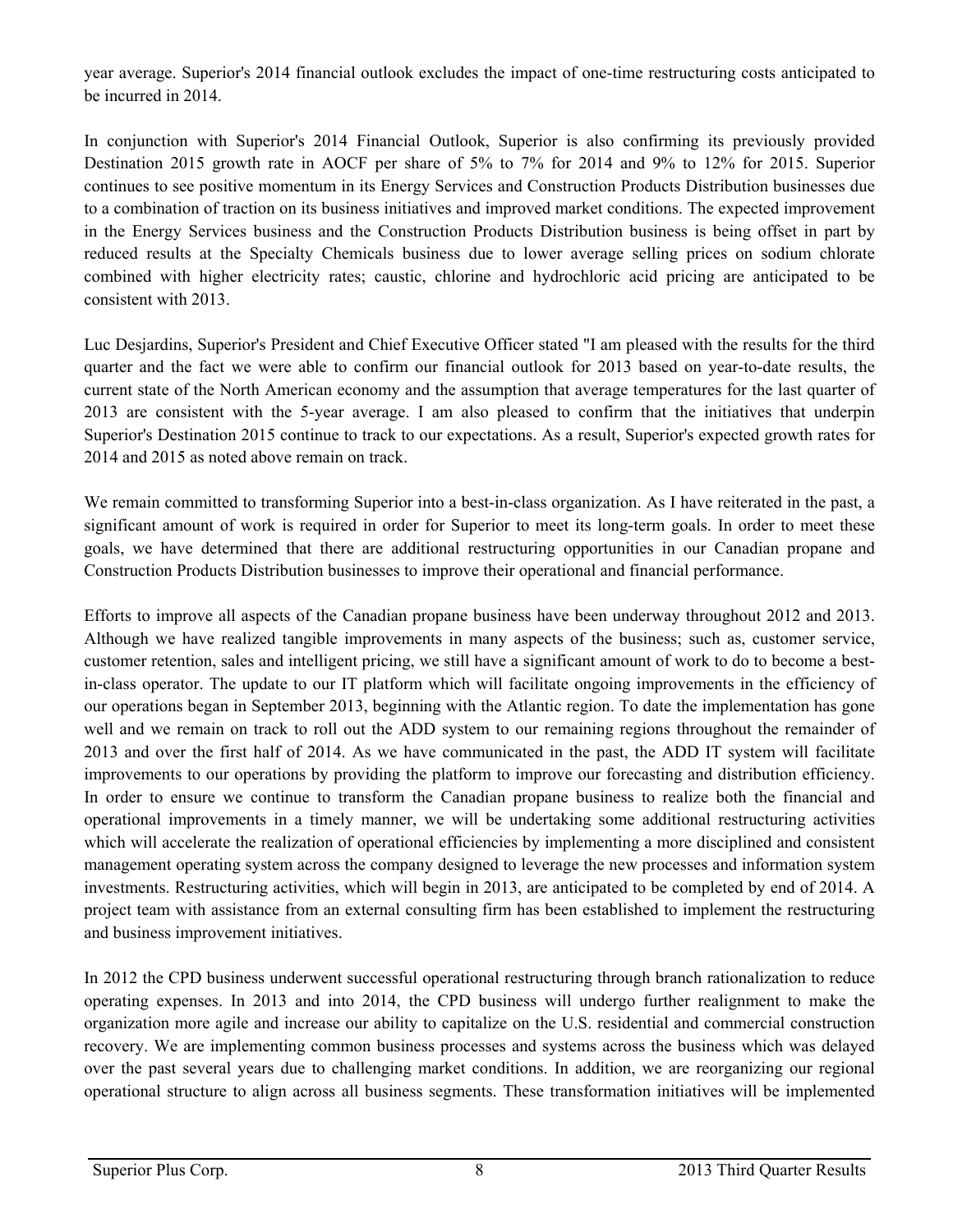over the next two years and will result in a completely integrated business with improved operating effectiveness and an ability to react quickly to changing market conditions, providing the necessary platform to operate at a bestin-class level."

Superior's 2013 and 2014 financial outlooks have been provided on the basis that Superior will continue to prepare and file its future tax returns on a basis consistent with its view of the outcome of the CRA's challenge of its corporate conversion transaction.

For additional details on the assumptions underlying the 2013 and 2014 financial outlooks, see Superior's 2013 Third Quarter Management's Discussion and Analysis.

## **Debt Management Update**

Superior remains committed to reducing its total debt and its total debt leverage ratios. Superior anticipates its total debt to EBITDA ratio as at December 31, 2013 will be in the range of 3.3X to 3.7X, consistent with the update provided at the second quarter of 2013, but with a bias towards the high end of the range due to recent commodity price increases for propane which negatively impacts Superior's working capital requirements.

Superior's December 31, 2013 and 2014 forecasted total debt to EBITDA leverage ratios are stated before restructuring costs due to the uncertainty in the timing in the recognition of these costs. Superior anticipates that restructuring costs will be recognized over the fourth quarter of 2013 and the first and second quarters of 2014.

Superior's anticipated debt repayment for 2014 and total debt to EBITDA leverage ratio as at December 31, 2014, based on Superior's 2013 and 2014 financial outlooks and Superior's 2013 year-to-date results, is detailed in the chart below.

|                                                                            | (Dollar Per   | (Millions of  |
|----------------------------------------------------------------------------|---------------|---------------|
|                                                                            | Share)        | Dollars)      |
| 2014 financial outlook AOCF per share – mid-point $(1)$                    | \$<br>1.80    | 227.1         |
| Maintenance capital expenditures, net                                      | (0.29)        | (36.5)        |
| Capital lease obligation repayments                                        | (0.14)        | (18.2)        |
| Payments to CRA in relation to tax reassessment $(2)$                      | (0.12)        | (15.0)        |
| Cash flow available for dividends and debt repayment before growth capital | \$<br>1.25    | 157.4         |
| Expansion of Port Edward's and Saskatoon facilities                        | (0.19)        | (23.4)        |
| Other growth capital expenditures                                          | (0.12)        | (15.1)        |
| Estimated 2014 free cash flow available for dividends and debt repayment   | \$<br>0.94    | 118.9         |
| Dividends                                                                  | (0.60)        | (75.7)        |
| Total estimated debt repayment                                             | \$<br>0.34    | 43.2          |
| Estimated total debt to EBITDA as at December 31, 2014                     | $3.3X - 3.7X$ | $3.3X - 3.7X$ |
| Dividends                                                                  | \$<br>0.60    | 75.7          |
| Calculated payout ratio after all capital and payment to CRA               | $64\%$        | $64\%$        |

(1) See "Financial Outlook" in Superior's 2013 Third Quarter Management's Discussion and Analysis for additional details including assumptions, definitions and risk factors.

(2) See "CRA Income Tax Update" for additional details.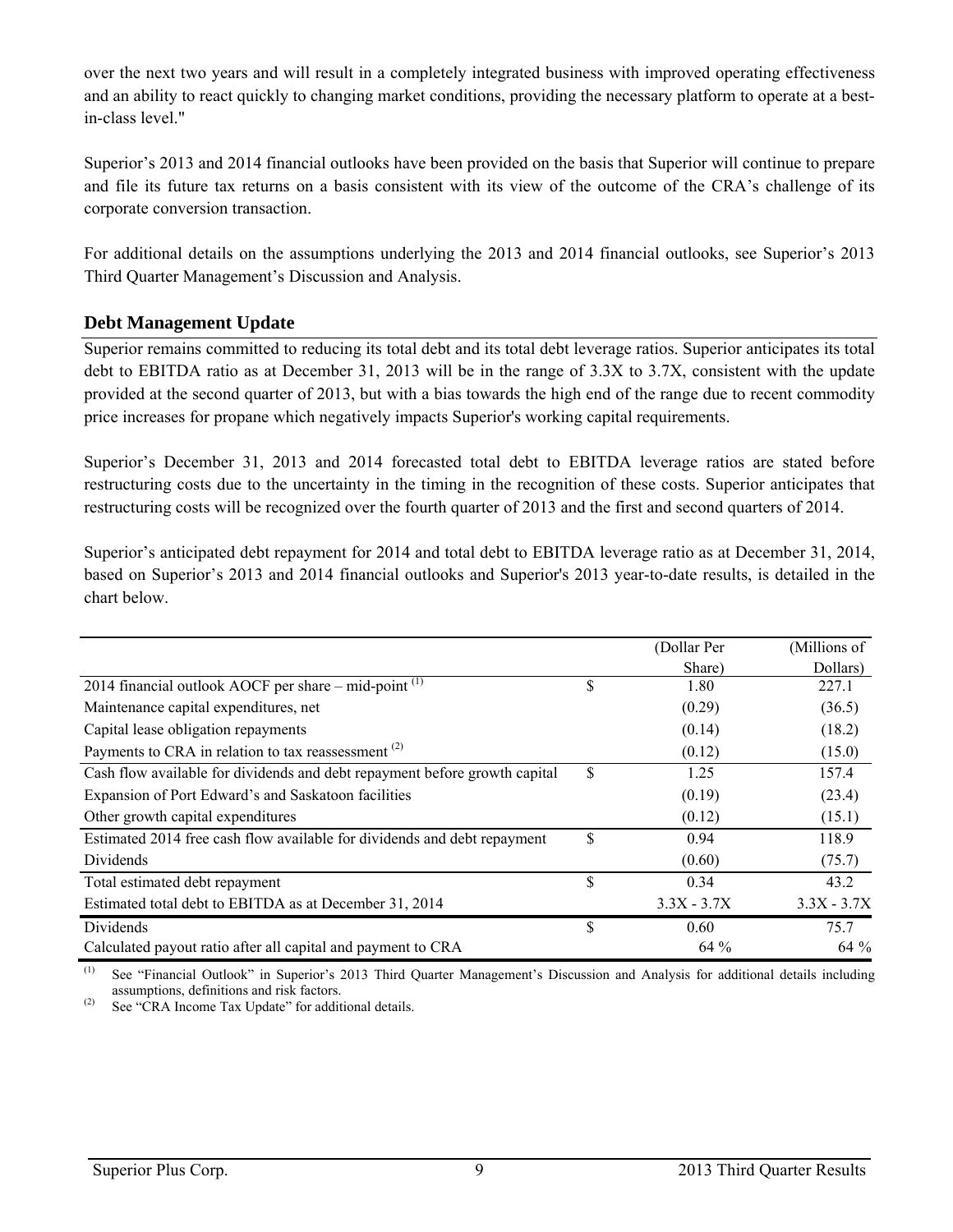## **2013 Detailed Third Quarter Results**

Superior's 2013 Third Quarter Management's Discussion and Analysis is attached and is also available on Superior's website at www.superiorplus.com under the Investor Relations section.

## **2013 Third Quarter and Annual Results Conference Call**

Superior will be conducting a conference call and webcast for investors, analysts, brokers and media representatives to discuss the 2013 Third Quarter Results at 8:30 a.m. MDT on Friday November 1, 2013. To participate in the call, dial:1-866-226-1798. An archived recording of the call will be available for replay until midnight, December 31, 2013. To access the recording, dial: 1-800-408-3053 and enter pass code 2815242 followed by the # key. Internet users can listen to the call live, or as an archived call, on Superior's website at www.superiorplus.com.

## **Superior Plus 2013 Annual Investor Day**

Superior is pleased to announce its upcoming Annual Investor Day on Friday, November 29, 2013 at the King Edward Hotel in Toronto. A detailed update on Superior's current operations, short and long-term growth opportunities and financial position will be presented. The formal presentation will commence at 9:00AM EST, a light breakfast and lunch will be served. Members of the professional investment community are invited to attend. To confirm your participation, please rsvp by e-mailing your contact information to **rsvpinvestorday@superiorplus.com**. Details of the event can also be found on Superior's website at www.superiorplus.com.

## **Forward Looking Information**

Certain information included herein is forward-looking information within the meaning of applicable Canadian securities laws. Forward-looking information may include statements regarding the objectives, business strategies to achieve those objectives, expected financial results (including those in the area of risk management), economic or market conditions, and the outlook of or involving Superior, Superior LP and its businesses. Such forward looking information or statements are typically identified by words such as "anticipate", "believe", "continue", "could", "estimate", "expect", "plan", "intend", "forecast", "future", "guidance", "may", "predict", "project", "should", "strategy", "target", "will" or similar expressions suggesting future outcomes.

Forward-looking information in this document includes: future financial position, consolidated and business segment outlooks, expected EBITDA from operations, expected adjusted operating cash flow (AOCF) and adjusted operating cash flow per share, expected leverage ratios and debt repayment, debt management summary, expectations in terms of the cost of operations, capital spend and maintenance and the variability of these costs, business strategy and objectives, development plans and programs, business expansion and improvement projects, expected timing of commercial production and the costs and benefits associated therewith, market conditions in Canada and the U.S., expected tax consequences of the Conversion, the expected challenge by the CRA of the tax consequences of the Conversion (and the expected timing and impact of such process including any payment of taxes and the quantum of such payments), future income taxes, the impact of proposed changes to Canadian tax legislation or U.S. tax legislation, future economic conditions, future exchange rates and exposure to such rates, dividend strategy, payout ratio, expected weather, expectations in respect to the global economic environment, our trading strategy and the risk involved in these strategies, the impact of certain hedges on future reported earnings and cash flows, commodity prices and costs, the impact of contracts for commodities, demand for propane, heating oil and similar products, demand for chemicals including sodium chlorate and chloralkali, effect of operational and technological improvements, anticipated costs and benefits of restructuring activities, business enterprise system upgrade plans, future working capital levels, expected governmental regulatory regimes and legislation and their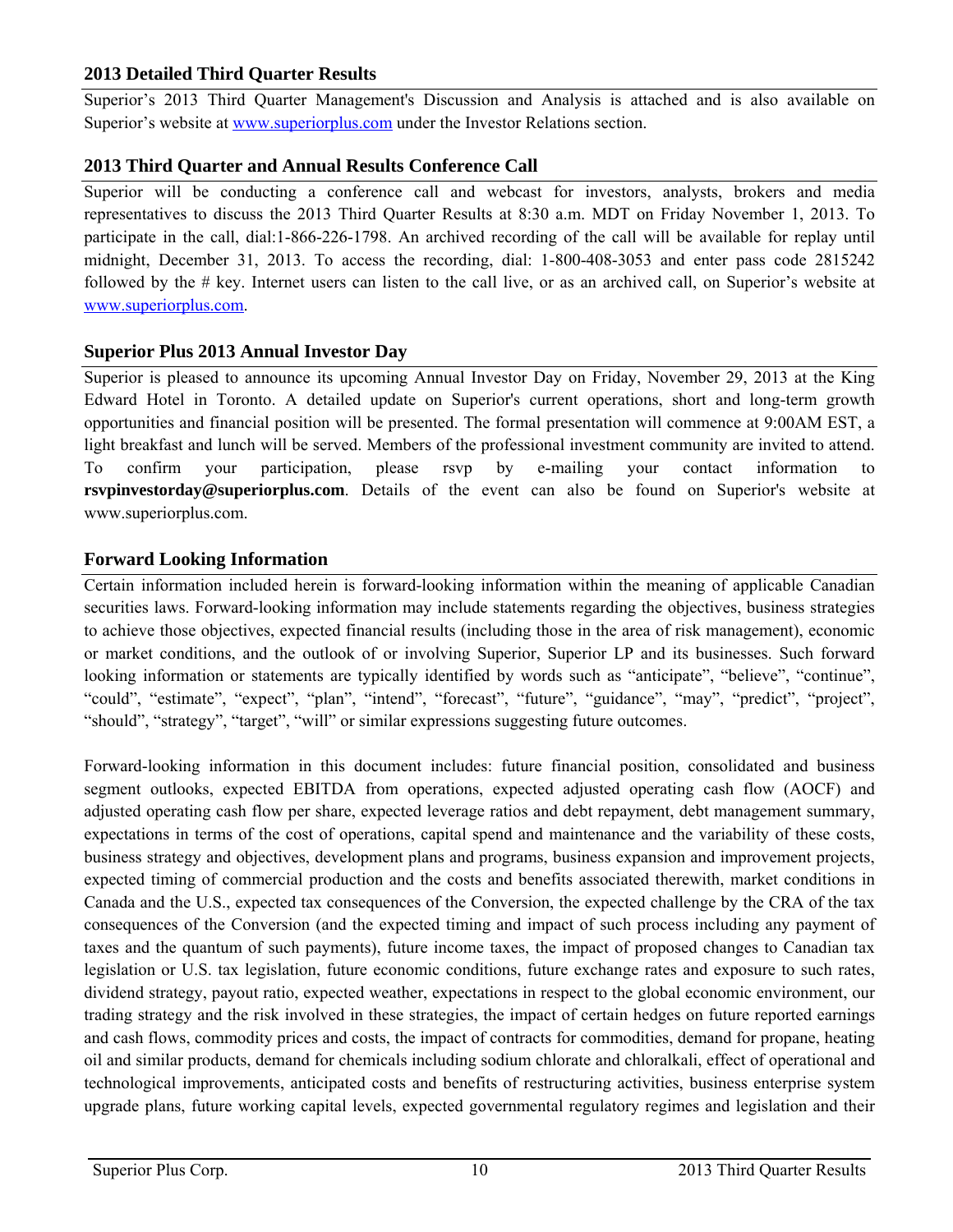expected impact on regulatory and legislative compliance costs, expectations for the outcome of existing or potential legal and contractual claims, our ability to obtain financing on acceptable terms, expected life of facilities and statements regarding expenditure requirements of Superior or Superior Plus LP.

Forward-looking information is provided for the purpose of providing information about management's expectations and plans about the future and may not be appropriate for other purposes. Forward-looking information herein is based on various assumptions and expectations that Superior believes are reasonable in the circumstances. No assurance can be given that these assumptions and expectations will prove to be correct. Those assumptions and expectations are based on information currently available to Superior, including information obtained from third party industry analysts and other third party sources, and the historic performance of Superior's businesses. Such assumptions include anticipated financial performance, current business and economic trends, the amount of future dividends paid by Superior, business prospects, availability and utilization of tax basis, regulatory developments, currency, exchange and interest rates, trading data, cost estimates, our ability to obtain financing on acceptable terms, the assumptions set forth under the "Financial Outlook" sections of our third quarter management's discussion and analysis ("MD&A") and are subject to the risks and uncertainties set forth below.

By its very nature, forward-looking information involves numerous assumptions, risks and uncertainties, both general and specific. Should one or more of these risks and uncertainties materialize or should underlying assumptions prove incorrect, as many important factors are beyond our control, Superior's or Superior LP's actual performance and financial results may vary materially from those estimates and intentions contemplated, expressed or implied in the forward-looking information. These risks and uncertainties include incorrect assessments of value when making acquisitions, increases in debt service charges, the loss of key personnel, fluctuations in foreign currency and exchange rates, inadequate insurance coverage, liability for cash taxes, counterparty risk, compliance with environmental laws and regulations, operational risks involving our facilities, force majeure, labour relations matters, our ability to access external sources of debt and equity capital, and the risks identified in (i) our MD&A under the heading "Risk Factors" and (ii) Superior's most recent Annual Information Form. The preceding list of assumptions, risks and uncertainties is not exhaustive.

When relying on our forward-looking information to make decisions with respect to Superior, investors and others should carefully consider the preceding factors, other uncertainties and potential events. Any forward-looking information is provided as of the date of this document and, except as required by law, neither Superior nor Superior LP undertakes to update or revise such information to reflect new information, subsequent or otherwise. For the reasons set forth above, investors should not place undue reliance on forward-looking information.

For more information about Superior, visit our website at www.superiorplus.com or contact:

| <b>Wayne Bingham</b> | <b>Executive Vice-President and Chief Financial Officer</b> |
|----------------------|-------------------------------------------------------------|
|                      | E-mail: whingham@superiorplus.com                           |
|                      | Phone: (403) 218-2951 / Fax: (403) 218-2973                 |
| <b>Jay Bachman</b>   | Vice-President, Investor Relations and Treasurer            |
|                      | E-mail: $\beta$ bachman@superiorplus.com                    |
|                      | Phone: (403) 218-2957 / Fax: (403) 218-2973                 |
|                      | Toll Free: 1-866-490-PLUS (7587)                            |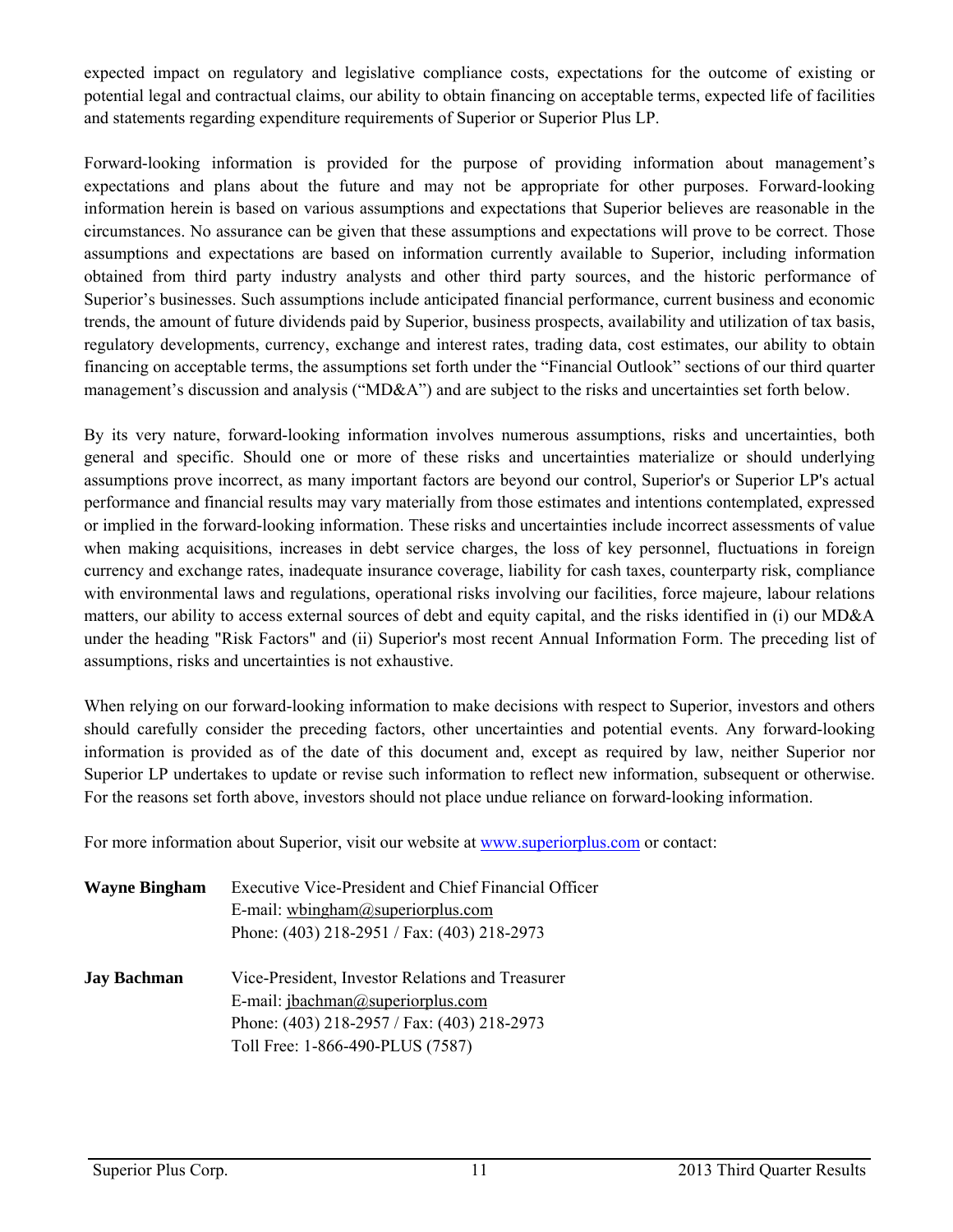## **Management's Discussion and Analysis of 2013 Third Quarter Results**

## **October 31, 2013**

The following Management Discussion & Analysis (MD&A) is a review of the financial performance and position of Superior Plus Corp. (Superior) as at September 30, 2013 and for the three and nine months ended September 30, 2013 and 2012. The information in this MD&A is current to October 31, 2013. This MD&A should be read in conjunction with Superior's audited consolidated financial statements and notes to those statements as at and for the twelve months ended December 31, 2012 and its December 31, 2012 MD&A. Additional information regarding Superior, including the Annual Information Form, is available on SEDAR at www.sedar.com, and on Superior's website, www.superiorplus.com.

The accompanying unaudited condensed consolidated financial statements of Superior were prepared by and are the responsibility of Superior's management. Superior's unaudited condensed consolidated financial statements were prepared in accordance with *International Accounting Standard 34 Interim Financial Reporting* as issued by the International Accounting Standards Board (IASB). Dollar amounts in this MD&A are expressed in Canadian dollars and millions except where otherwise noted.

## **Overview of Superior**

Superior is a diversified business corporation. Superior holds 99.9% of Superior Plus LP (Superior LP), a limited partnership formed between Superior General Partner Inc. (Superior GP) as general partner and Superior as limited partner. Superior owns 100% of the shares of Superior GP and Superior GP holds 0.1% of Superior LP. The cash flow of Superior is solely dependent on the results of Superior LP and is derived from the allocation of Superior LP's income to Superior by means of partnership allocations. Superior, through its ownership of Superior LP and Superior GP, has three operating segments: the Energy Services segment, which includes a Canadian propane distribution business, a U.S. refined fuels distribution business, a fixed-price energy services business and a supply portfolio management business; the Specialty Chemicals segment; and the Construction Products Distribution segment.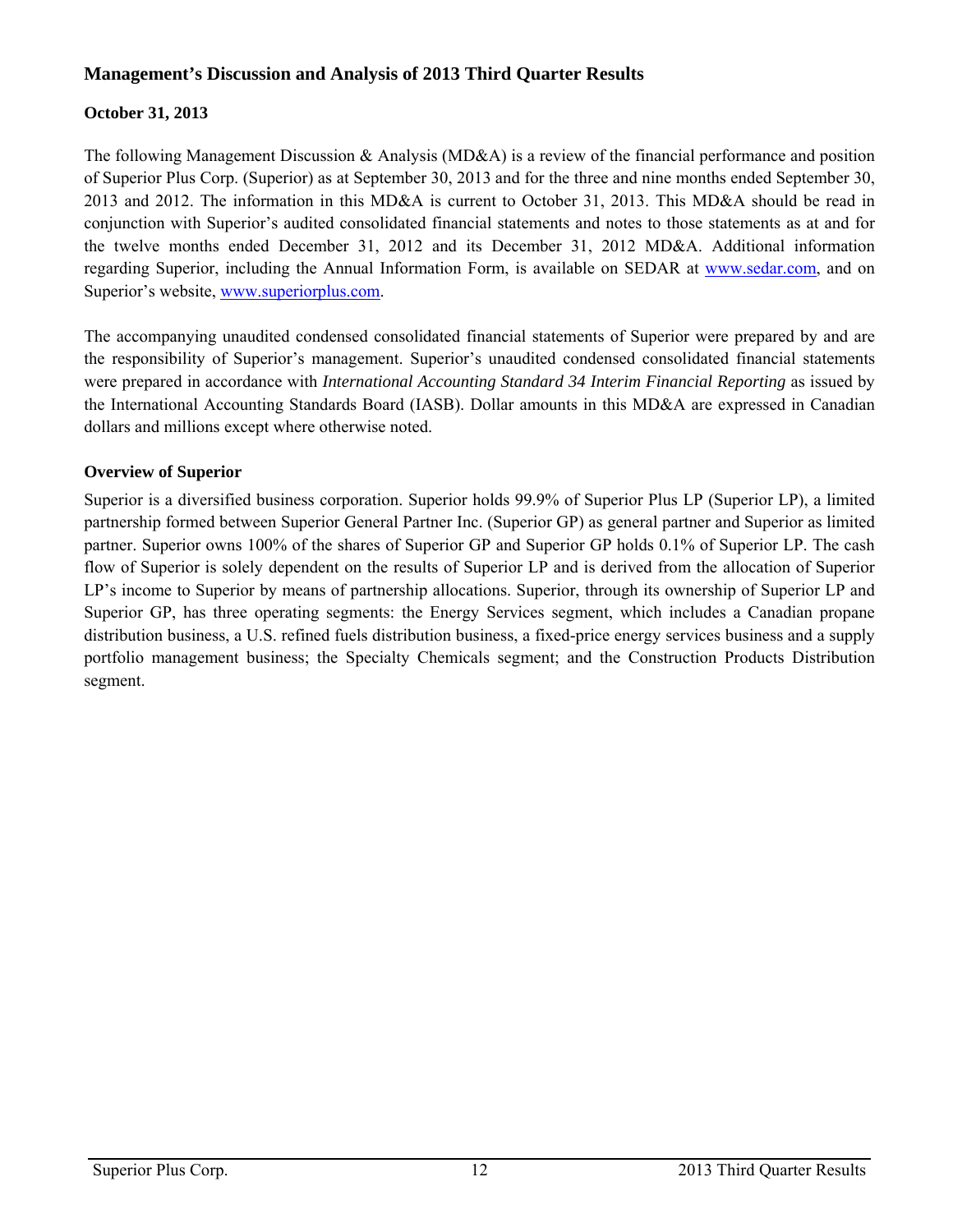# **Third Quarter Results**

#### **Summary of Adjusted Operating Cash Flow**

|                                                |                     | Three months ended | Nine months ended |               |
|------------------------------------------------|---------------------|--------------------|-------------------|---------------|
|                                                |                     | September 30,      |                   | September 30, |
| (millions of dollars except per share amounts) | 2013                | $2012^{(4)}$       | 2013              | $2012^{(4)}$  |
| EBITDA from operations: $(1)$                  |                     |                    |                   |               |
| <b>Energy Services</b>                         | 8.3                 | 13.0               | 91.1              | 87.2          |
| <b>Specialty Chemicals</b>                     | 24.6                | 41.0               | 82.6              | 96.9          |
| <b>Construction Products Distribution</b>      | 3.6<br>10.1<br>22.9 | 13.0               |                   |               |
|                                                | 43.0                | 57.6               | 196.6             | 197.1         |
| Interest expense                               | (15.5)              | (18.3)             | (46.3)            | (55.1)        |
| Cash income tax recovery (expense)             | 0.4                 | (0.3)              | (0.4)             | (0.8)         |
| Corporate costs                                | (3.7)               | (5.3)              | (13.5)            | (12.7)        |
| Adjusted operating cash flow $(AOCF)^{(1)}$    | 24.2                | 33.7               | 136.4             | 128.5         |
| AOCF per share, basic and diluted $^{(2)(3)}$  | \$0.19              | \$0.30             | \$1.12            | \$1.15        |

(1) Earnings before interest, taxes, depreciation and amortization (EBITDA) and adjusted operating cash flow are not IFRS measures. See "Non-IFRS Financial Measures".

 $^{(2)}$  The weighted average number of shares outstanding for the three months ended September 30, 2013 is 126.2 million (September 30, 2012 – 112.2 million) and for the nine months ended September 30, 2013, is 122.0 million (September 30, 2012 - 111.6 million).

(3) Superior did not provide its adjusted operating cash flow per share on a fully diluted basis as Superior's share price is below the current exercise price of Superior's Debentures as at September 30, 2013, it is there

 $^{(4)}$  The prior vear quarter has been restated for the impact of adopting IAS 19 Employee Benefits on January 1, 2013. The impact to EBITDA from operations was a decrease to Energy Services of \$0.3 million and \$0.9 million for the three and nine months ended September 30, 2012 and a decrease to Specialty Chemicals of \$0.5 million and \$1.5 million for the three and nine months ended September 30, 2012, see IAS 19 *– Employee Benefits, amendments* for further details.

#### **Adjusted Operating Cash Flow Reconciled to Net Cash Flow from Operating Activities** (1)

|                                            | Three months ended<br>September 30, |        | Nine months ended<br>September 30, |         |
|--------------------------------------------|-------------------------------------|--------|------------------------------------|---------|
| (millions of dollars)                      | 2013                                | 2012   | 2013                               | 2012    |
| Net cash flow from operating activities    | 63.1                                | 64.4   | 255.4                              | 326.3   |
| Add: Non cash interest expense             | 2.5                                 | 1.8    | 5.9                                | 5.1     |
| Less: Decrease in non-cash working capital | (23.8)                              | (12.1) | (72.3)                             | (141.9) |
| Gain on debenture redemptions              | (0.3)                               | (0.8)  | (0.7)                              | (0.8)   |
| Income tax recovery (expense)              | 0.4                                 | (0.3)  | (0.4)                              | (0.8)   |
| Finance costs recognized in net earnings   | (17.7)                              | (19.3) | (51.5)                             | (59.4)  |
| <b>Adjusted operating cash flow</b>        | 24.2                                | 33.7   | 136.4                              | 128.5   |

 $<sup>(1)</sup>$  See the unaudited condensed consolidated financial statements for net cash flow from operating activities and changes in non-cash</sup> working capital.

Third quarter adjusted operating cash flow was \$24.2 million, a decrease of \$9.5 million or 28% from the prior year quarter. The decrease in adjusted operating cash flow was primarily due to lower operating results at Specialty Chemicals as the prior year period included a one-time net benefit from the TransCanada settlement of \$12.5 million and lower Energy Services results offset in part by higher Construction Products Distribution results and lower corporate and interest costs. Adjusted operating cash flow was \$3.0 million higher than the prior year quarter, excluding the impact of the TransCanada settlement from the prior year, due primarily to higher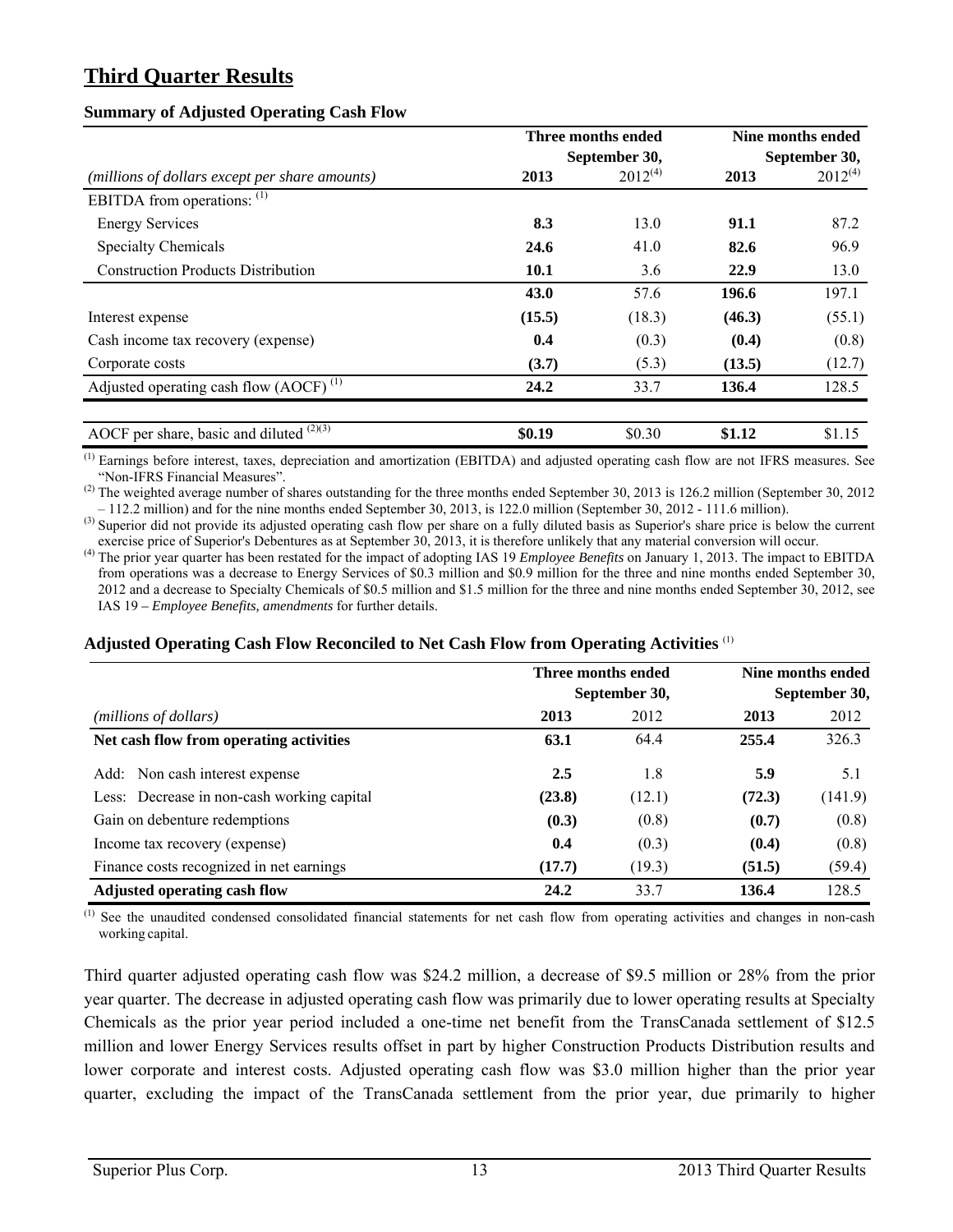Construction Products Distribution results and lower interest costs. Adjusted operating cash flow of \$0.19 per share, decreased by \$0.11 per share as compared to the prior year quarter due to a 28% decrease in adjusted operating cash flow as noted above and a 12% increase in the weighted average number of shares outstanding. Excluding the TransCanada settlement, adjusted operating cash flow per share of \$0.19 was consistent with the prior year quarter. The average number of shares outstanding increased in 2013 as a result of shares issued from Superior's Dividend Reinvestment Program and Optional Share Purchase Plan (DRIP) and the completion of an equity offering on March 27, 2013.

Adjusted operating cash flow for the nine months ended September 30, 2013 was \$136.4 million, an increase of \$7.9 million or 6% from the prior year period. The increase in adjusted operating cash flow was due to higher operating results at Construction Products Distribution and lower interest costs offset in part by lower operating results at Specialty Chemicals as the prior year period included a one-time net benefit from the TransCanada settlement of \$12.5 million and an increase in shares outstanding. Excluding the TransCanada settlement, adjusted operating cash flow per share was higher than the prior year period due to higher Construction Products Distribution results and lower interest costs. Adjusted operating cash flow was \$1.12 per share for the nine months ended September 30, 2013, a decrease of \$0.03 per share as compared to the prior year period as the 6% increase in adjusted operating cash flow as noted above was more than offset by a 9% increase in the weighted average number of shares outstanding. Excluding the TransCanada settlement, adjusted operating cash flow per share of \$1.12 was higher than the prior year period due to higher contribution from Energy Services, Construction Products Distribution and lower interest costs. The average number of shares outstanding increased in 2013 as a result of shares issued from Superior's Dividend Reinvestment Program and Optional Share Purchase Plan (DRIP) and the completion of an equity offering on March 27, 2013.

Net earnings for the third quarter were \$35.9 million and consistent with the net earnings of \$35.9 million in the prior year quarter. Net earnings were primarily impacted by a decrease in gross profits fully offset by lower operating expenses and income tax expense. Unrealized losses on financial instruments were consistent with the prior year quarter as higher losses in the current quarter on Superior's embedded debenture derivatives as a result of fluctuations in Superior's share price were offset by lower losses on natural gas derivatives due to fluctuations in the spot price of natural gas. Revenues of \$813.8 were \$23.7 million higher than the prior year quarter due to increased Specialty Chemicals revenue as a result of higher sales volumes and pricing for some products and increased revenue at Construction Products Distribution as a result of ongoing improvement in the U.S. residential construction market. Gross profit of \$184.9 million was \$11.0 million lower than the prior year quarter primarily due to the one-time net benefit from the TransCanada settlement of \$12.5 million at Specialty Chemicals in the prior year period offset in part by higher Construction Products Distribution gross profits due to higher revenue and gross margins. Operating expenses of \$167.7 million in the third quarter were \$4.2 million lower than in the prior year quarter due to reduced amortization expense, lower restructuring costs and lower corporate related costs. Total income tax expense for the third quarter was \$0.2 million compared to income tax expense of \$7.6 million in the prior year quarter. The decrease in income tax expense was due to lower taxable earnings in the third quarter of 2013 as compared to the prior year quarter.

Net earnings for the nine months ended September 30, 2013 were \$41.8 million, compared to net earnings of \$76.5 million in the prior year period. Net earnings were primarily impacted by higher unrealized losses on financial instruments in the current period offset in part by higher gross profits. The change in unrealized losses on financial instruments was due principally to losses in the current period on Superior's embedded debenture derivatives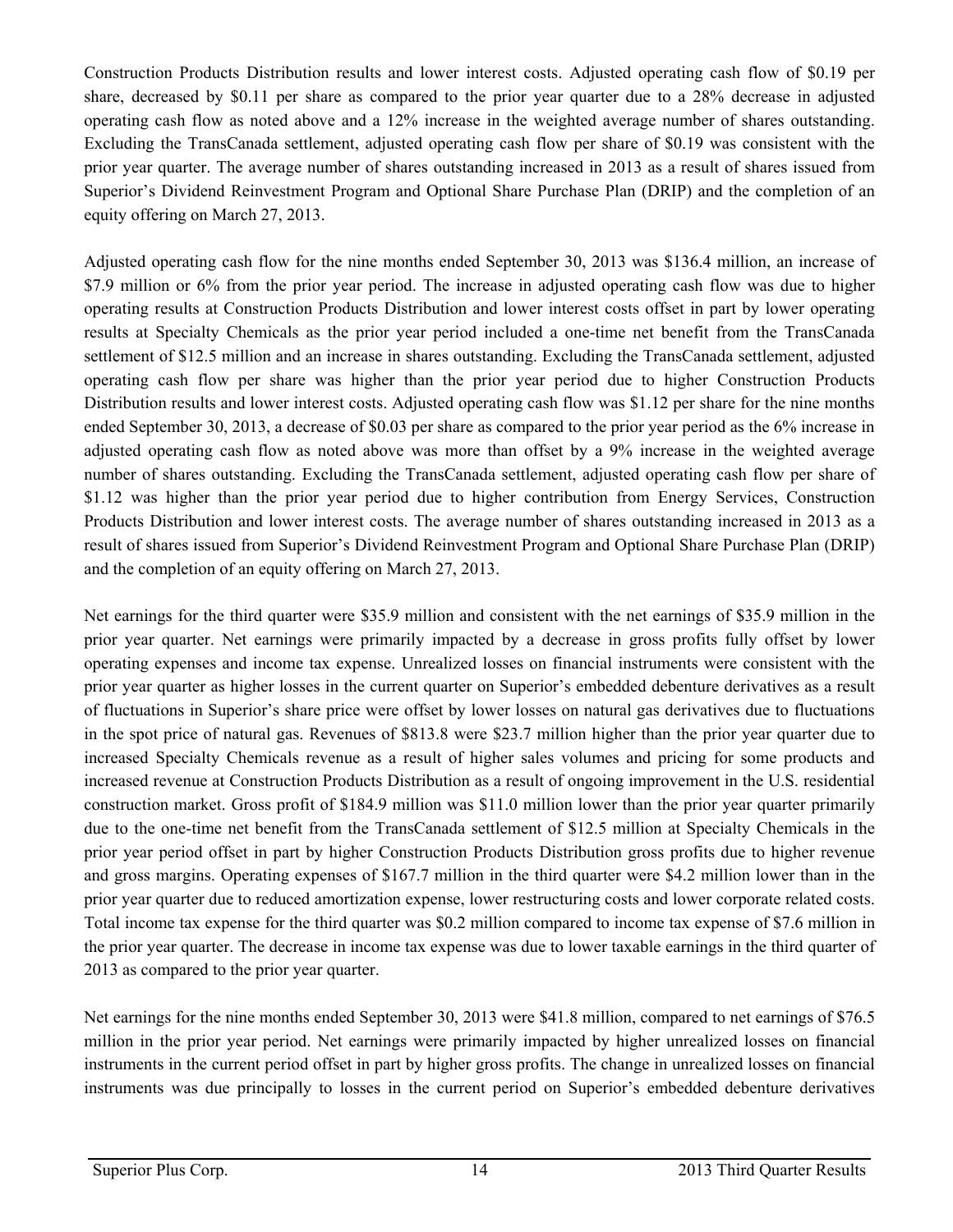compared to the prior year period as a result of fluctuations in Superior's share price and losses on natural gas derivative due to fluctuations in the spot price of natural gas. Revenues of \$2,718.1 million were \$27.8 million higher than the prior year period due to increased revenue at Specialty Chemicals as a result of increased sales volumes and pricing for some products and increased revenue at Construction Products Distribution as a result of ongoing improvement in the U.S. residential construction market. Gross profit of \$628.0 million was \$9.9 million higher than the prior year period primarily due to increased Energy Services gross profits due to higher sales volumes and gross margins and higher Construction Products Distribution gross profits on higher sales volumes and margins offset in part by lower Specialty Chemical gross profits due to one-time TransCanada settlement in the prior year period. Operating expenses of \$517.1 million were \$1.4 million lower than in the prior year period due to reduced amortization expense and restructuring costs offset in part by higher operating costs associated with increased sales volumes within the Energy Services segment. Total income tax expense was \$12.9 million compared to income tax expense of \$9.9 million in the prior year period. The increase in income tax expense was due to changes in Superior's future tax rates offset in part by lower taxable year-to-date earnings.

#### **Energy Services**

**Three months ended** Nine months ended **September 30, September 30,** *(millions of dollars)* **2013** 2012(2) **2013** 2012(2) Revenue(1) **459.0** 453.8 **1,690.0** 1,699.4 Cost of sales<sup>(1)</sup> (375.4) (368.4) (1,358.9) (1,381.6) Gross profit **83.6** 85.4 **331.1** 317.8 Less: Cash operating and administrative costs<sup>(1)</sup> (75.3) (72.4) (240.0) (230.6) EBITDA from operations **8.3** 13.0 **91.1** 87.2

Energy Services' condensed operating results for 2013 and 2012:

 $<sup>(1)</sup>$  In order to better reflect the results of its operations, Superior has reclassified certain amounts for purposes of this MD&A to present its</sup> results as if it had accounted for various transactions as accounting hedges. See "Reconciliation of Divisional Segmented Revenue, Cost of Sales and Cash Operating and Administrative Costs Included in this MD&A" for detailed amounts.

<sup>(2)</sup> The prior year has been restated for the impact of adopting IAS 19 *Employee Benefits, amendments* on January 1, 2013. Cash operating and administrative costs were increased by \$0.3 million for the three months ended September 30, 2012 and \$0.9 million for the nine months ended September 30, 2012.

Revenues for the third quarter of 2013 were \$459.0, an increase of \$5.2 million from revenues of \$453.8 million in 2012. The increase in revenues was primarily due to higher commodity prices offset in part by lower sales volumes as compared to the prior year quarter. Total gross profit for the third quarter of 2013 was \$83.6 million, a decrease of \$1.8 million or 2% as compared to the prior year quarter. The decrease in gross profit was primarily due to lower fixed-price energy services gross profits as a result of reduced customer renewals and customer aggregation. A summary and detailed review of gross profit is provided below.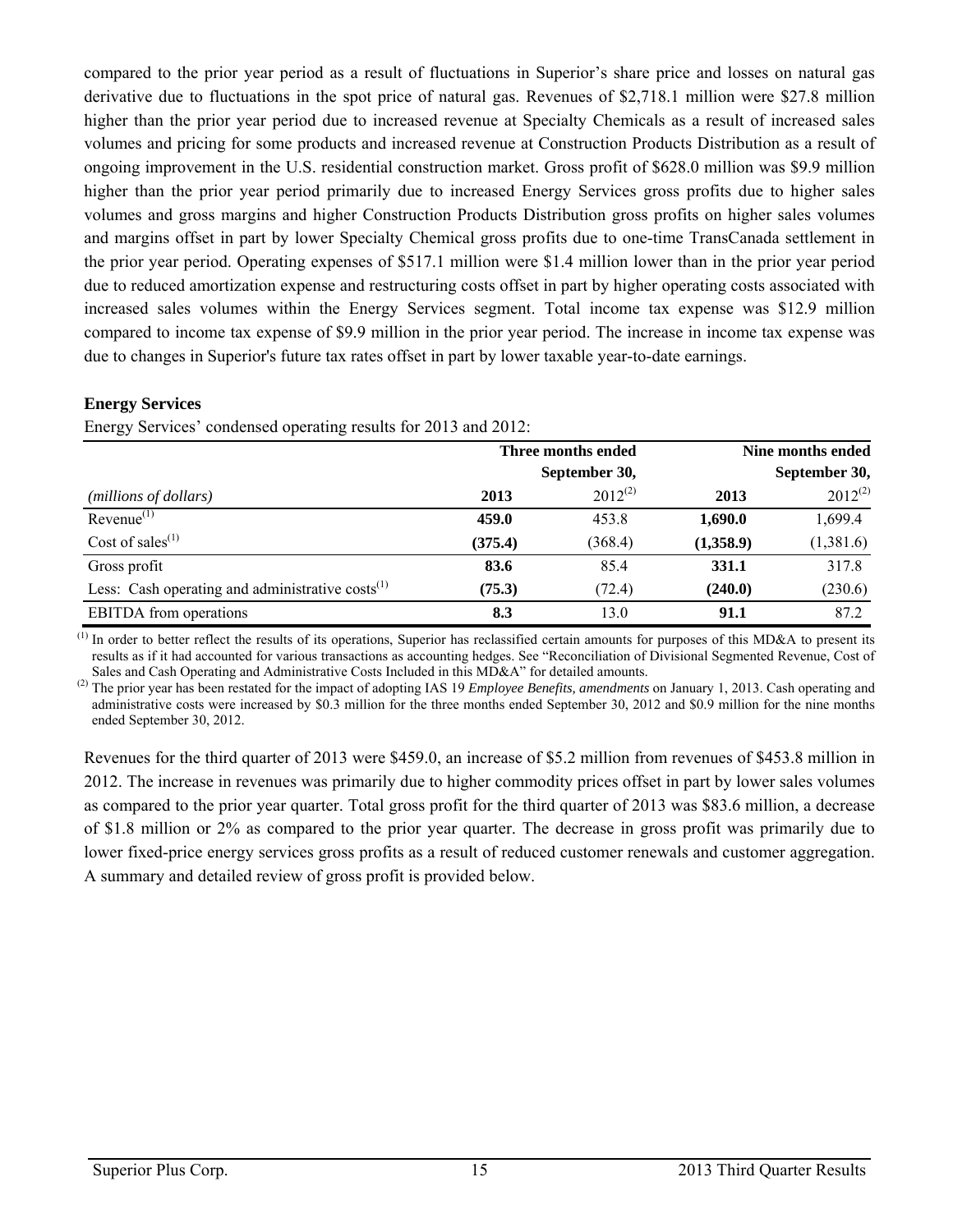#### **Gross Profit Detail**

|                                 |      | Three months ended |       | Nine months ended |
|---------------------------------|------|--------------------|-------|-------------------|
|                                 |      | September 30,      |       | September 30,     |
| (millions of dollars)           | 2013 | 2012               | 2013  | 2012              |
| Canadian propane distribution   | 47.6 | 47.3               | 174.9 | 167.6             |
| U.S. refined fuels distribution | 16.8 | 16.5               | 94.2  | 85.8              |
| Other services                  | 10.0 | 9.7                | 30.1  | 28.2              |
| Supply portfolio management     | 4.4  | 3.9                | 18.0  | 11.8              |
| Fixed-price energy services     | 4.8  | 8.0                | 13.9  | 24.4              |
| Total gross profit              | 83.6 | 85.4               | 331.1 | 317.8             |

#### *Canadian Propane Distribution*

Canadian propane distribution gross profit for the third quarter was \$47.6 million, a slight increase of \$0.3 million or 1% from 2012, due to higher gross margins offset in part by lower sales volumes. Residential and commercial sales volumes increased by 2 million litres or 4% from the prior year quarter due to new residential sales and improved customer retention. Average weather across Canada for the third quarter, as measured by degree days, was 10% colder than the prior year and 2% warmer than with the five-year average. However, heating related volumes in the second and third quarters are generally not materially impacted by average weather due to the seasonality of Canadian Propane Distribution operations. Industrial volumes declined by 11 million litres or 7% due to reduced customer activity and the gasification of certain customer sites. Automotive propane volumes increased by 1 million litres or 4%. This increase is in contrast to the historical structural decline in this end-use market due to the continued favourable price spread between propane and gasoline.

Average propane sales margins for the third quarter increased to 20.5 cents per litre from 19.7 cents per litre in the prior year quarter. The increase is principally due to favourable movement in the sales mix as the current quarter included a higher proportion of higher-margin sales volumes offset in part by a rise in the wholesale cost of propane which negatively impacted margins.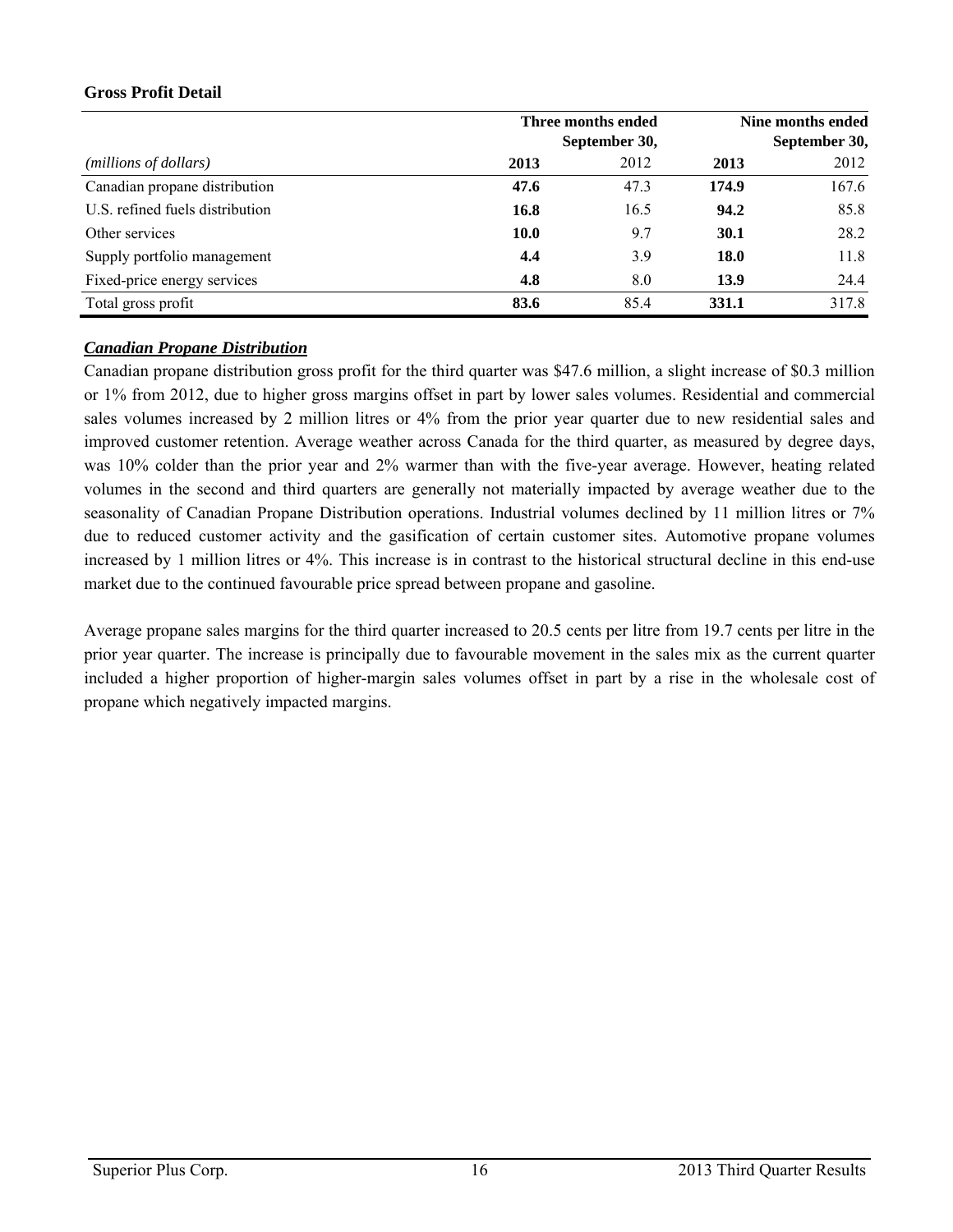|  | <b>Canadian Propane Distribution Sales Volumes</b> |  |
|--|----------------------------------------------------|--|
|  |                                                    |  |

| <b>Volumes by End-Use Application</b> |                                 |      | Volumes by Region <sup>(1)</sup>      |                                  |      |
|---------------------------------------|---------------------------------|------|---------------------------------------|----------------------------------|------|
| Three months ended September 30,      |                                 |      |                                       | Three months ended September 30, |      |
| (millions of litres)                  | 2013                            | 2012 | (millions of litres)                  | 2013                             | 2012 |
| Residential                           | 16                              | 15   | Western Canada                        | 128                              | 138  |
| Commercial                            | 37                              | 36   | Eastern Canada                        | 85                               | 83   |
| Agricultural                          | 7                               | 7    | Atlantic Canada                       | 19                               | 19   |
| Industrial                            | 148                             | 159  |                                       |                                  |      |
| Automotive                            | 24                              | 23   |                                       |                                  |      |
|                                       | 232                             | 240  |                                       | 232                              | 240  |
| <b>Volumes by End-Use Application</b> |                                 |      | Volumes by Region $\overline{^{(1)}}$ |                                  |      |
|                                       | Nine months ended September 30, |      |                                       | Nine months ended September 30,  |      |
| (millions of litres)                  | 2013                            | 2012 | (millions of litres)                  | 2013                             | 2012 |
| Residential                           | 88                              | 79   | Western Canada                        | 532                              | 524  |
| Commercial                            | 193                             | 176  | Eastern Canada                        | 323                              | 311  |
| Agricultural                          | 31                              | 30   | Atlantic Canada                       | 71                               | 74   |
| Industrial                            | 552                             | 566  |                                       |                                  |      |
| Automotive                            | 62                              | 58   |                                       |                                  |      |
|                                       |                                 |      |                                       |                                  |      |

(1) **Regions**: Western Canada region consists of British Columbia, Alberta, Saskatchewan, Manitoba, Northwest Ontario, Yukon and Northwest Territories; Eastern Canada region consists of Ontario (except for Northwest Ontario) and Quebec; and Atlantic Canada region consists of New Brunswick, Newfoundland & Labrador, Nova Scotia and Prince Edward Island.

#### *U.S. Refined Fuels Distribution*

U.S. refined fuels distribution gross profit for the third quarter was \$16.8 million, a slight increase of \$0.3 million from the prior year quarter. The increase in gross profit was due to higher gross margins offset in part by lower sales volumes. Sales volumes of 326 million litres, decreased by 9 million litres or 3% from the prior year quarter. The decrease was primarily due to lower Marcellus Shale drilling activity, competitive pressures and a focus on higher margin customers. Average weather as measured by heating degree days for the third quarter was consistent with both the prior year and the 5-year average. Average U.S. refined fuels sales margins of 5.1 cents per litre increased slightly from 4.9 cents per litre in the prior year quarter. Sales margins were positively impacted by a favourable sales mix due to a higher proportion of higher-margin sales volumes offset in part by the impact of higher wholesale propane costs which negatively impacted sales margins.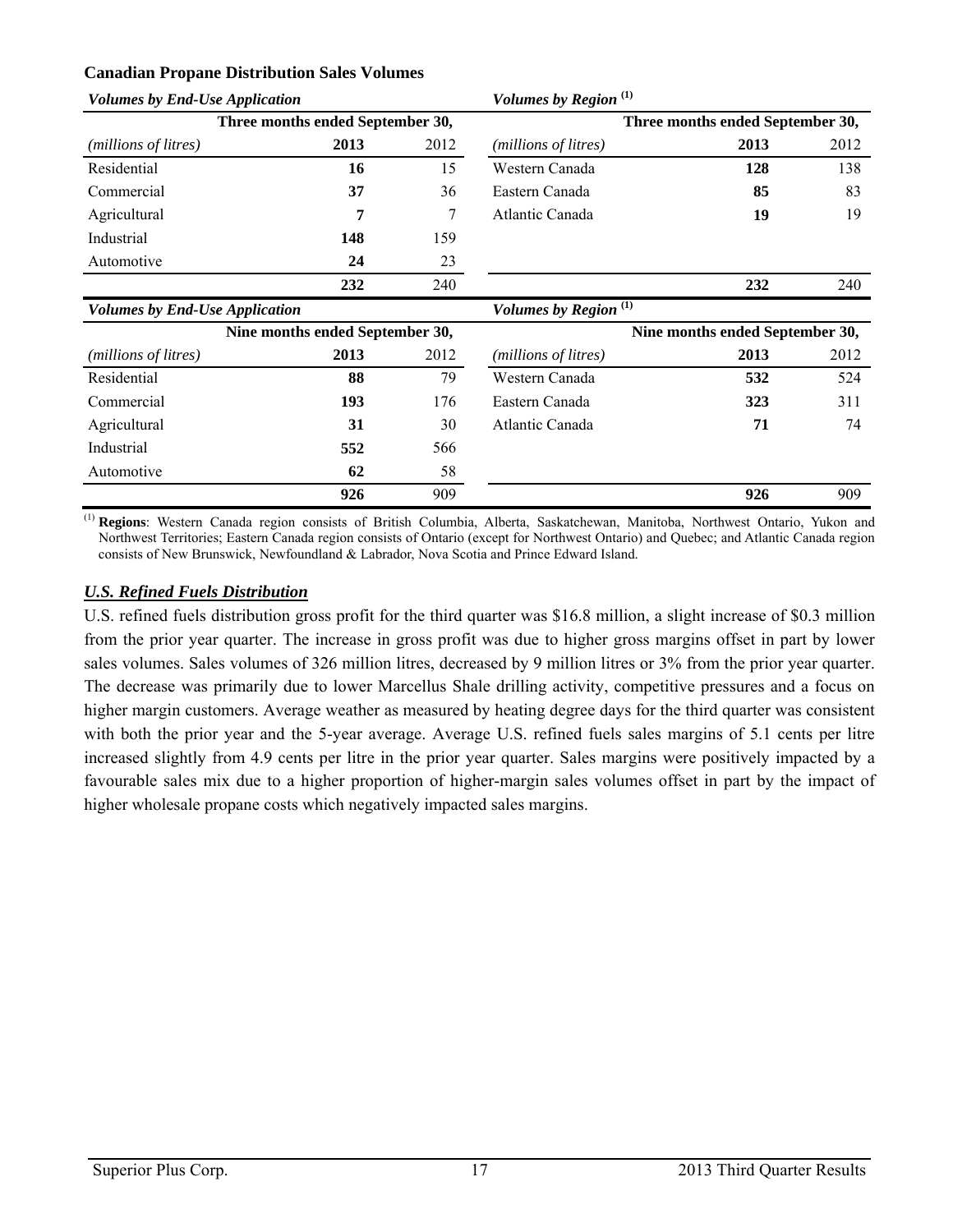#### **U.S. Refined Fuels Distribution Sales Volumes**

| Volumes by End-Use Application $(1)$ |                                  |      | Volumes by Region <sup>(2)</sup> |                                 |       |
|--------------------------------------|----------------------------------|------|----------------------------------|---------------------------------|-------|
|                                      | Three months ended September 30, |      | Three months ended September 30, |                                 |       |
| (millions of litres)                 | 2013                             | 2012 | ( <i>millions of litres</i> )    | 2013                            | 2012  |
| Residential                          | 23                               | 23   | Northeast United States          | 326                             | 335   |
| Commercial                           | 169                              | 164  |                                  |                                 |       |
| Automotive                           | 134                              | 148  |                                  |                                 |       |
|                                      | 326                              | 335  |                                  | 326                             | 335   |
|                                      |                                  |      |                                  |                                 |       |
| Volumes by End-Use Application $(1)$ |                                  |      | Volumes by Region $(2)$          |                                 |       |
|                                      | Nine months ended September 30,  |      |                                  | Nine months ended September 30, |       |
| (millions of litres)                 | 2013                             | 2012 | ( <i>millions of litres</i> )    | 2013                            | 2012  |
| Residential                          | 208                              | 186  | Northeast United States          | 1,222                           | 1,170 |
| Commercial                           | 585                              | 564  |                                  |                                 |       |
| Automotive                           | 429                              | 420  |                                  |                                 |       |

(1)**Volume**: Volume of heating oil, propane, diesel and gasoline sold (millions of litres).

(2)**Regions**: Northeast United States region consists of Pennsylvania, Connecticut, New York, and Rhode Island.

#### *Other Services*

Other services gross profit was \$10.0 million in the third quarter, an increase of \$0.3 million from the prior year quarter due to higher service calls and installation work.

#### *Supply Portfolio Management*

Supply portfolio management gross profits were \$4.4 million in the third quarter, an increase of \$0.5 million from the prior year quarter due to favourable market conditions, lower supply costs and optimization of arbitrage opportunities through logistics management.

## *Fixed-Price Energy Services*

| TIACU THCC EIGHTS FOCE VICES OF 059 THUIL |                     |                                       |                    |              |                                       |                     |  |  |
|-------------------------------------------|---------------------|---------------------------------------|--------------------|--------------|---------------------------------------|---------------------|--|--|
| (millions of dollars except               |                     | Three months ended September 30, 2013 |                    |              | Three months ended September 30, 2012 |                     |  |  |
| volume and per unit                       |                     |                                       |                    |              |                                       |                     |  |  |
| <i>amounts</i> )                          | <b>Gross Profit</b> | <b>Volume</b>                         | Per Unit           | Gross Profit | Volume                                | Per Unit            |  |  |
| Natural $gas(1)$                          | 3.4                 | 4.7 G.I                               | $72.3\ell$ /GJ     | 5.8          | $4.6 \text{ GJ}$                      | $126.1 \text{e/GJ}$ |  |  |
| Electricity <sup>(2)</sup>                | 1.4                 | 248.5 KWh                             | $0.56$ ¢/KWh       | 2.2          | 244.9 KWh                             | $0.90 \times$ /KWh  |  |  |
| Total                                     | 4.8                 |                                       |                    | 8.0          |                                       |                     |  |  |
| (millions of dollars except)              |                     | Nine months ended September 30, 2013  |                    |              | Nine months ended September 30, 2012  |                     |  |  |
| volume and per unit                       |                     |                                       |                    |              |                                       |                     |  |  |
| <i>amounts</i> )                          | <b>Gross Profit</b> | <b>Volume</b>                         | Per Unit           | Gross Profit | Volume                                | Per Unit            |  |  |
| Natural gas $^{(1)}$                      | 9.2                 | 14.2 GJ                               | 64.8c/GJ           | 17.6         | 14.0 GJ                               | $125.7\ell/GJ$      |  |  |
| Electricity <sup>(2)</sup>                | 4.7                 | 663.4 KWh                             | $0.71 \times$ /KWh | 6.8          | 616.8 KWh                             | $1.10\not\in$ /KWh  |  |  |
| Total                                     | 13.9                |                                       |                    | 24.4         |                                       |                     |  |  |

## **Fixed-Price Energy Services Gross Profit**

 $<sup>(1)</sup>$ Natural gas volumes are expressed in thousands of gigajoules (GJ).</sup>

 $(2)$ Electricity volumes are expressed in thousands of kilowatt hours (KWh).

Fixed-price energy services gross profit was \$4.8 million in the third quarter, a decrease of \$3.2 million or 40% from \$8.0 million in the prior year quarter. Natural gas gross profit was \$3.4 million, a decrease of \$2.4 million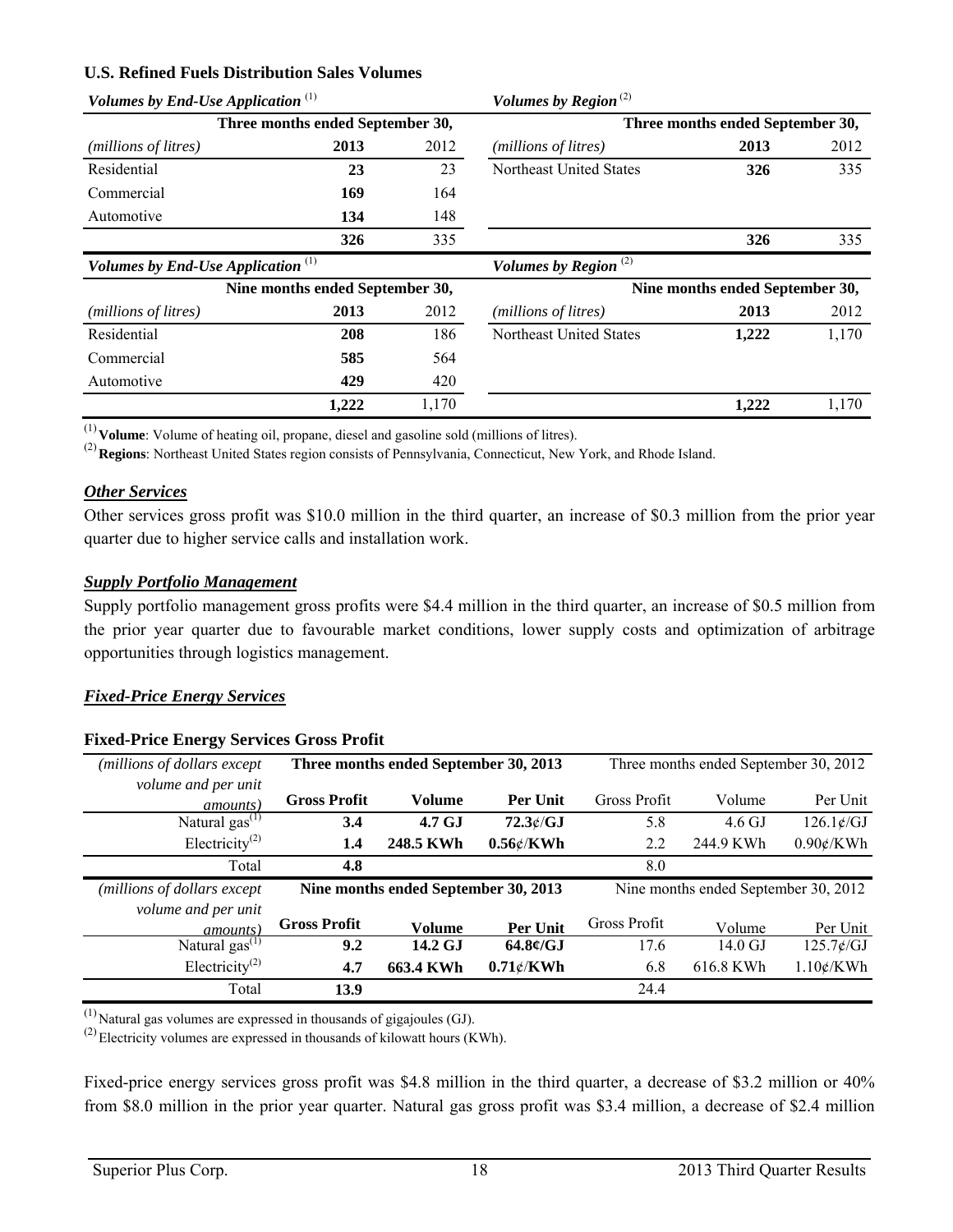from the prior year quarter due to lower gross margins. Gross profit per unit was 72.3 cents per gigajoule (GJ), a decrease of 53.8 cents per GJ or 43% from the prior year quarter due to sales mix as the existing customer base contains a lower proportion of higher margin residential customers and overall decline in the number of highermargin residential customers. Sales volumes of natural gas were 4.7 million GJ, an increase of 0.1 million GJ or 2% than the prior year quarter due to a higher customer demand. Electricity gross profit in the third quarter of 2013 was \$1.4 million, a decrease of \$0.8 million or 36% from the prior year quarter due to an increase in the supply cost of electricity and other charges offset in part by higher customer demand.

#### *Operating Costs*

Cash operating and administrative costs were \$75.3 million in the third quarter of 2013, an increase of \$2.9 million or 4% from the prior year quarter. The increase in expenses was primarily due to the timing of truck maintenance, system conversion costs, regulatory and compliance costs, process re-engineering costs, and consulting costs associated with ongoing business initiatives offset in part by the impact of cost reduction initiatives implemented in 2012 and 2013.

#### **Financial Outlook**

EBITDA from operations for Energy Services is anticipated to increase during the remainder of 2013 as compared to 2012 due to improved gross margins and sale volumes. Additionally, Superior expects to realize ongoing improvements in its financial results as a result of its business initiative activities which will more than offset a reduction in the contribution from the fixed-price energy services business due to Superior exiting the Canadian residential market in prior years. Weather for the fourth quarter of 2013 is anticipated to be consistent with the 5 year average. EBITDA from operations for 2014 is anticipated to be higher than in 2013 due to improved results at the Canadian propane and U.S. refined fuels businesses. Improvement in EBITDA is anticipated as a result of modestly higher sales volumes and improved average sales margins due to the ongoing implementation of business initiatives. EBITDA from the fixed-price energy services and wholesale supply business are anticipated to be consistent with 2013. Operating expenses are anticipated to be consistent with 2013 due to improvements in operational efficiencies from business initiatives offset by costs associated with higher volumes. Average weather, as measured by degree days, is anticipated to be consistent with the 5-year average in 2014. Operating conditions for 2014 are anticipated to be similar to 2013.

Initiatives to improve results in the Energy Services business continued during the third quarter of 2013 in conjunction with Superior's goal for each of its businesses to become best-in-class. Business improvement projects for 2013 and 2014 include: a) improving customer service, b) improving overall logistics and procurement functions, c) enhancing the management of margins, d) working capital management e) improving existing and implementing new technologies to facilitate improvements to the business and f) completing a detailed restructuring plan and commencing the related work.

The restructuring plan for Canadian Propane distribution business will accelerate realization of operating efficiencies by implementing a more disciplined and consistent management operating system across the company designed to leverage the new processes and information system investments.

#### **System Conversion**

In 2013, Canadian propane distribution commenced the implementation of an order to cash, billing and logistics IT system to replace the distribution and invoicing functions of the present enterprise system. To mitigate the risk associated with system changes, Canadian propane distribution will leverage the learnings from the U.S Refined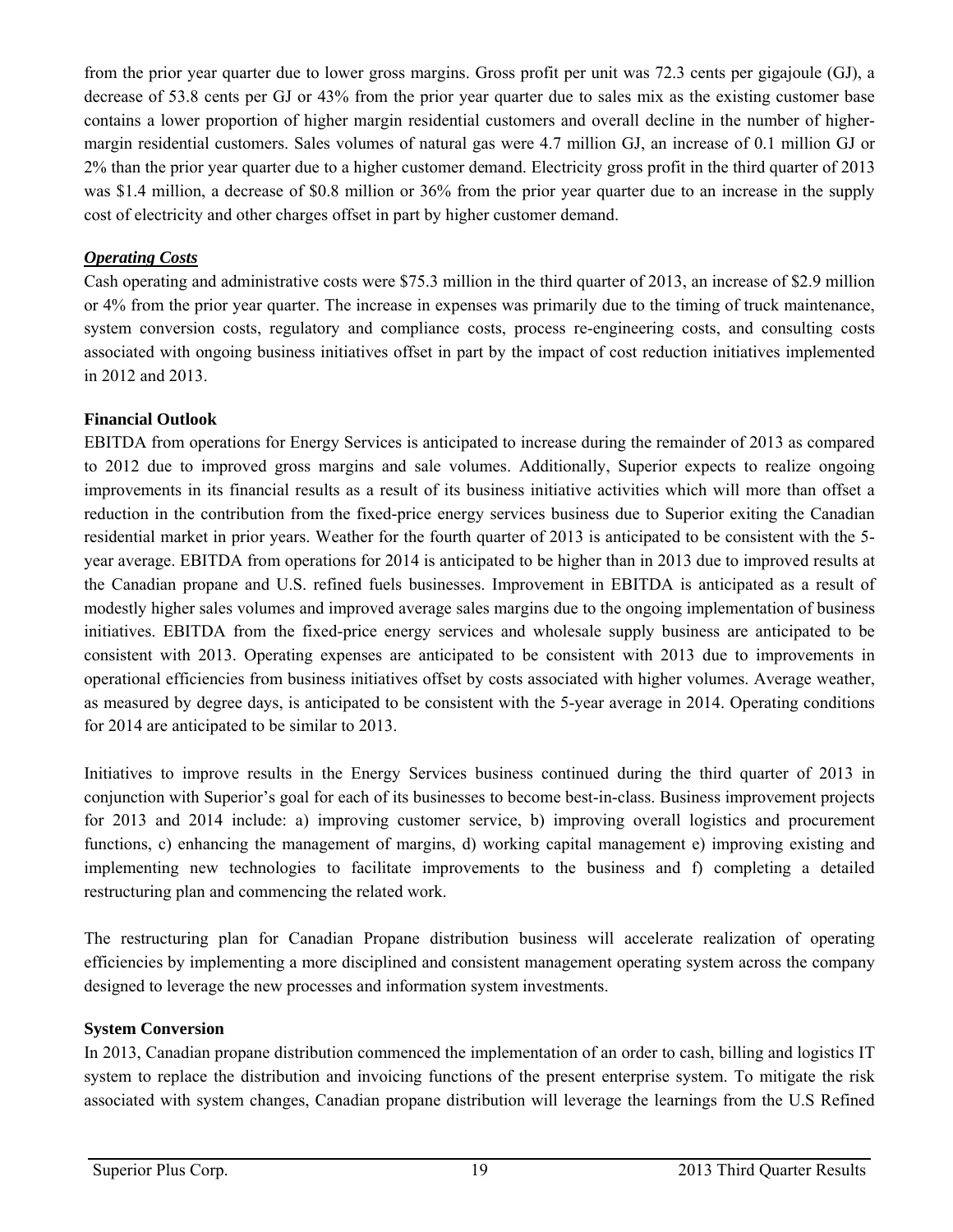fuels organization that have been using this system for several years. The total estimated cost of the implementation is \$17.2 million, approximately \$13.8 million has been incurred to date and the estimated completion is the summer of 2014. During the third quarter, the initial roll out of the new system began with the Atlantic region and the remaining regions will be transitioned throughout the remainder of 2013 and the first half of 2014. The implementation has been done in phases in order to minimize the impact on the business during the heating season.

In addition to the significant assumptions detailed above, refer to "Risk Factors to Superior" for a detailed review of significant business risks affecting the Energy Services' businesses.

#### **Specialty Chemicals**

Specialty Chemicals' condensed operating results for 2013 and 2012:

|                                                          | Three months ended |           |        |               | Nine months ended<br>September 30, |           |         |              |
|----------------------------------------------------------|--------------------|-----------|--------|---------------|------------------------------------|-----------|---------|--------------|
| (millions of dollars except per metric tonne             |                    |           |        | September 30, |                                    |           |         |              |
| $(MT)$ amounts)                                          |                    | 2013      |        | $2012^{(2)}$  |                                    | 2013      |         | $2012^{(2)}$ |
|                                                          |                    | \$ per MT |        | \$ per MT     |                                    | \$ per MT |         | \$ per MT    |
| Chemical revenue $(1)$                                   | 143.6              | 704       | 132.6  | 686           | 425.9                              | 703       | 403.1   | 706          |
| Chemical cost of sales <sup>(1)</sup>                    | (84.4)             | (414)     | (59.8) | (309)         | (242.3)                            | (400)     | (207.8) | (364)        |
| Chemical gross profit                                    | 59.2               | 290       | 72.8   | 377           | 183.6                              | 303       | 195.3   | 342          |
| Less: Cash operating and administrative<br>$costs^{(1)}$ | (34.6)             | (169)     | (31.8) | (165)         | (101.0)                            | (167)     | (98.4)  | (172)        |
| <b>EBITDA</b> from operations                            | 24.6               | 121       | 41.0   | 212           | 82.6                               | 136       | 96.9    | 170          |
| Chemical volumes sold (thousands of MTs)                 | 204                |           | 193    |               | 606                                |           | 571     |              |

 $<sup>(1)</sup>$ In order to better reflect the results of its operations, Superior has reclassified certain amounts for purposes of this MD&A related to</sup> derivative financial instruments, non-cash amortization and foreign currency translation losses or gains related to U.S.-denominated working capital. See "Reconciliation of Divisional Segmented Revenue, Cost of Sales and Cash Operating and Administrative Costs Included in this MD&A" for detailed amounts.

(2) The prior year has been restated for the impact of adopting *IAS 19 Employee Benefits, amendments* on January 1, 2013. Cash operating and administrative costs were increased by \$0.5 million for the three months ended September 30, 2012 and \$1.5 million for the nine months ended September 30, 2012.

Chemical revenue for the third quarter of \$143.6 million was \$11.0 million or 8% higher than in the prior year quarter primarily due to higher sales volumes and pricing for sodium chlorate. Third quarter gross profit of \$59.2 million was \$1.1 million lower than in the prior year quarter excluding the one-time net benefit of the TransCanada settlement of \$12.5 million which was received in the prior year quarter. Sodium chlorate gross profits increased due to higher sales volumes offset in part by lower gross margins. Sodium chlorate gross margins were lower due to higher electricity and transportation costs offset in part by higher average selling prices. Sodium chlorate sales volumes increased by approximately12,000 tonnes or 10% compared to the prior year quarter due to higher demand from export markets and shipments from North America to Chile. Chloralkali/potassium products gross profits were lower than the prior year quarter due to slightly lower sales volumes and gross margins. Sales volumes decreased by 2,000 tonnes or 3% due to downtime at the Port Edwards production facility for normal course maintenance. Gross margins were lower due to a reduction in average selling prices for chloralkali due to a weaker pricing environment for chlorine and hydrochloric acid. This was partially offset by higher caustic soda and potassium caustic pricing.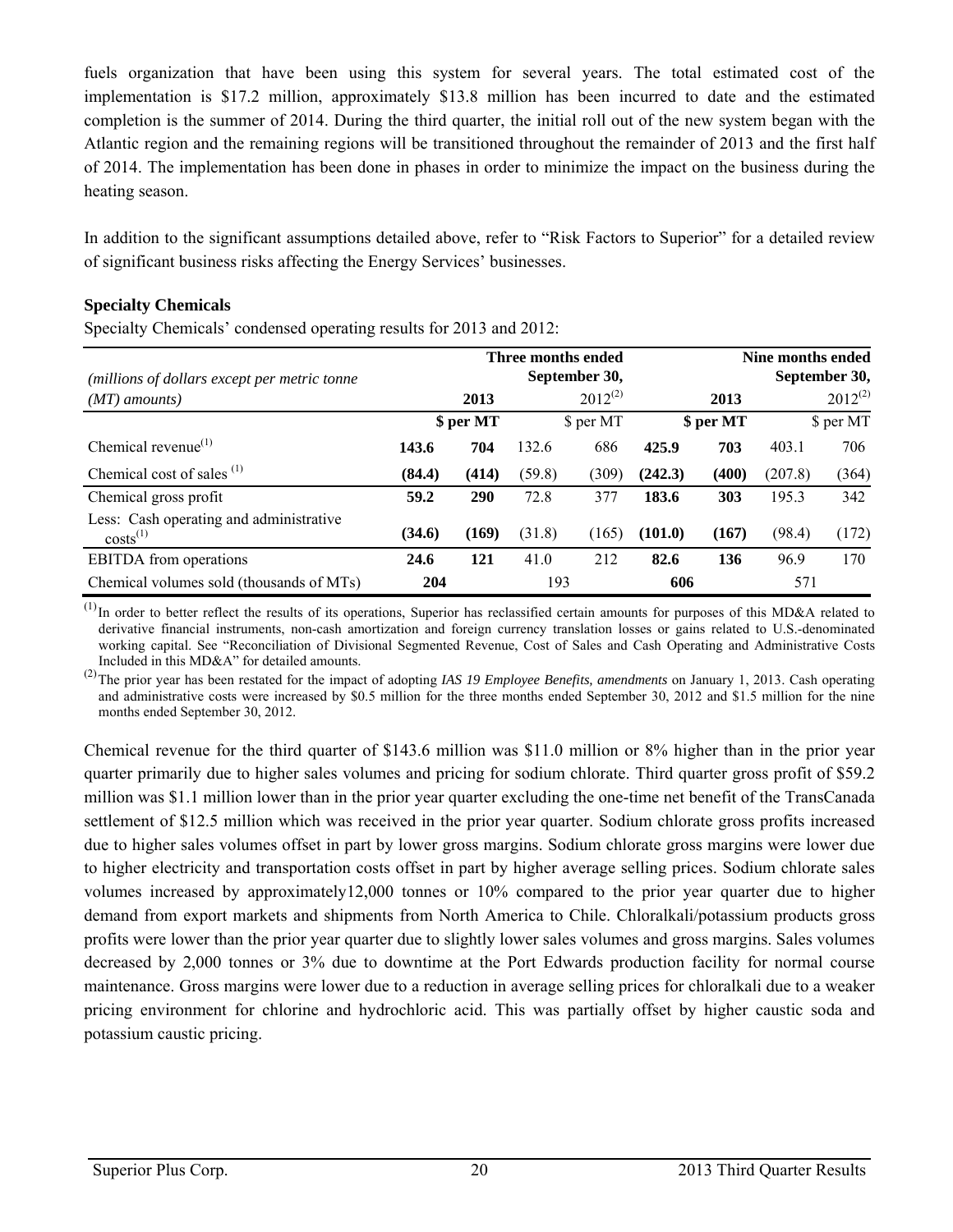Cash operating and administrative costs of \$34.6 million were \$2.8 million or 9% higher than in the prior year quarter due to unfavourable foreign currency translation of U.S. denominated net working capital, timing of plant maintenance and general inflationary increases.

## **Major Capital Projects**

As announced in the first quarter of 2012, Superior has approved an \$18.0 million expansion of hydrochloric acid production capacity at the Port Edwards, Wisconsin chloralkali facility. The existing capacity of 110,000 wet metric tonnes (WMT), or 36,000 dry metric tonnes, will be increased to approximately 220,000 WMT. The expansion project commenced in 2012, with commercial production now expected in the fourth quarter of 2014, earlier than the update provided on August 21, 2013, which anticipated commercial production in the first quarter of 2015 as a result of the acid burner being damaged during the shipping process. As previously disclosed, the Port Edwards project has been delayed as a result of an accident involving the hydrochloric acid burner while being prepared for shipment to the Port Edwards facility.

As announced in the third quarter of 2012, Superior has approved a \$25.0 million expansion of the hydrochloric acid production capacity at the Saskatoon, Saskatchewan chloralkali facility. The existing capacity of 70,000 WMT, or 22,000 dry metric tonnes, will be increased to approximately 140,000 WMT. The expansion project commenced in 2012, with commercial production expected in the fourth quarter of 2014.

As of September 30, 2013, a total of \$12.8 million has been spent on the two projects. Upon completion of both projects, Superior will have total hydrochloric acid production capacity of approximately 360,000 WMT. The two expansions will allow Superior to optimize overall returns at both facilities by converting a larger portion of its chlorine into higher-value hydrochloric acid.

#### **Strategic Supply Agreement**

Specialty Chemicals has entered into a supply agreement with Tronox LLC ("Tronox") to purchase up to 130,000 metric tonnes of sodium chlorate per year from Tronox's Hamilton, Mississippi facility. The initial term of the agreement extends to December 31, 2016 and may be automatically extended in one year increments thereafter. Under the terms of the agreement, Tronox will continue to own and operate the facility, and Specialty Chemicals will purchase sodium chlorate to meet customer under certain customer contracts being assumed. Specialty Chemicals will pay an initial fee of \$5.0 million and a quarterly fee of \$0.8 million during the initial term of the agreement, plus a cost for sodium chlorate delivered. As part of the Agreement, Specialty Chemicals will acquire finished inventory, assume existing railcar leases and assume existing customer contracts, as assigned. Additionally, the parties have entered into a strategic long-term agreement for the supply of chloralalkali product to service Tronox's requirements in North America.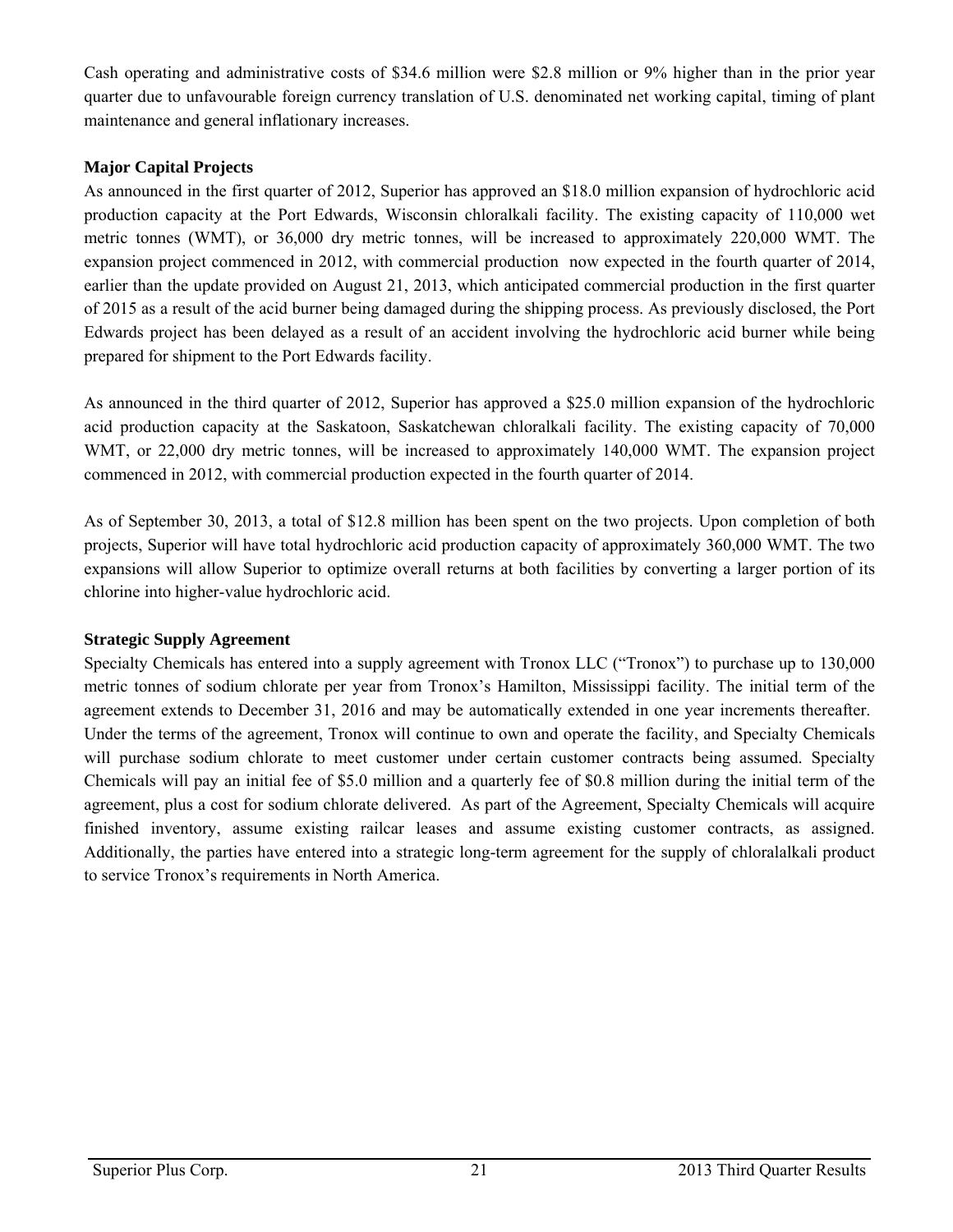#### **Financial Outlook**

Superior expects business conditions for the remainder of 2013 for its Specialty Chemicals business to be similar to the conditions experienced through year-to-date 2013. EBITDA from operations for 2014 is expected to be lower than 2013 due to lower sodium chlorate contribution from higher average electricity prices and lower average selling prices, offset in part by the contribution from the Strategic Supply Agreement noted above. Contribution from the chloralkali segment is anticipated to be modestly higher than 2013 due to the completion of the hydrochloric acid facility expansions during 2014. Sales volumes of caustic, chlorine and hydrochloric acid are anticipated to be modestly higher than 2013 which will be offset in part by a modest reduction in average sales pricing on an electrical chemical unit basis. Supply demand fundamentals in the chloralkali markets in which Superior operates are anticipated to remain consistent with the prior year.

In addition to the significant assumptions detailed above, refer to "Risk Factors to Superior" for a detailed review of the significant business risks affecting Superior's Specialty Chemicals' segment.

| Construction Products Distribution's condensed operating results for 2013 and 2012: |                    |               |                                    |         |  |
|-------------------------------------------------------------------------------------|--------------------|---------------|------------------------------------|---------|--|
|                                                                                     | Three months ended |               | Nine months ended<br>September 30, |         |  |
|                                                                                     |                    | September 30, |                                    |         |  |
| (millions of dollars)                                                               | 2013               | 2012          | 2013                               | 2012    |  |
| Revenue $(2)$                                                                       |                    |               |                                    |         |  |
| Gypsum Specialty Distribution (GSD) revenue                                         | 137.4              | 135.5         | 399.6                              | 387.8   |  |
| Commercial and Industrial Insulation (C&I) revenue                                  | 72.7               | 66.3          | 203.9                              | 197.9   |  |
| Cost of sales $(2)$                                                                 |                    |               |                                    |         |  |
| GSD cost of sales                                                                   | (104.0)            | (105.7)       | (306.6)                            | (302.5) |  |
| C&I cost of sales                                                                   | (54.7)             | (49.4)        | (151.9)                            | (146.9) |  |
| Gross profit                                                                        | 51.4               | 46.7          | 145.0                              | 136.3   |  |
| Less: Cash operating and administrative costs                                       | (41.3)             | (43.1)        | (122.1)                            | (123.3) |  |
| EBITDA from operations                                                              | 10.1               | 3.6           | 22.9                               | 13.0    |  |

#### **Construction Products Distribution**

Construction Products Distribution's condensed operating results for 2013 and 2012:

<sup>(1)</sup> In order to better reflect the results of its operations, Superior has reclassified certain amounts for purposes of this MD&A to present its results as if it had accounted for various transactions as accounting hedges. See "Reconciliation of Divisional Segmented Revenue, Cost of Sales and Cash Operating and Administrative Costs Included in this MD&A" for detailed amounts.

<sup>(2)</sup> The prior year revenue and cost of sales classifications between GSD and C&I have been adjusted to align with the ongoing restructuring efforts.

GSD and C&I revenues of \$210.1 million for the third quarter of 2013 were \$8.3 million or 4% higher than in the prior year quarter. GSD revenue increased due to higher sales volumes, as a result of ongoing improvement in U.S. new housing starts offset in part by lower contribution from some Canadian regions due to the impact of a slowdown in new housing starts in Canada and branch closures completed during 2012. C&I revenues were higher than the prior year quarter as investments in sales and marketing and other initiatives to increase sales have been successful.

Gross profits of \$51.4 million in the third quarter were \$4.7 million or 10% higher than in the prior year quarter primarily due to the higher revenues as noted above and increased gross margins. The increase in GSD gross margins was due to improved average selling prices, successful procurement initiatives and the benefit of exiting less profitable markets. C&I gross margins were slightly lower than the prior year quarter due to a larger proportion of lower margin industrial projects.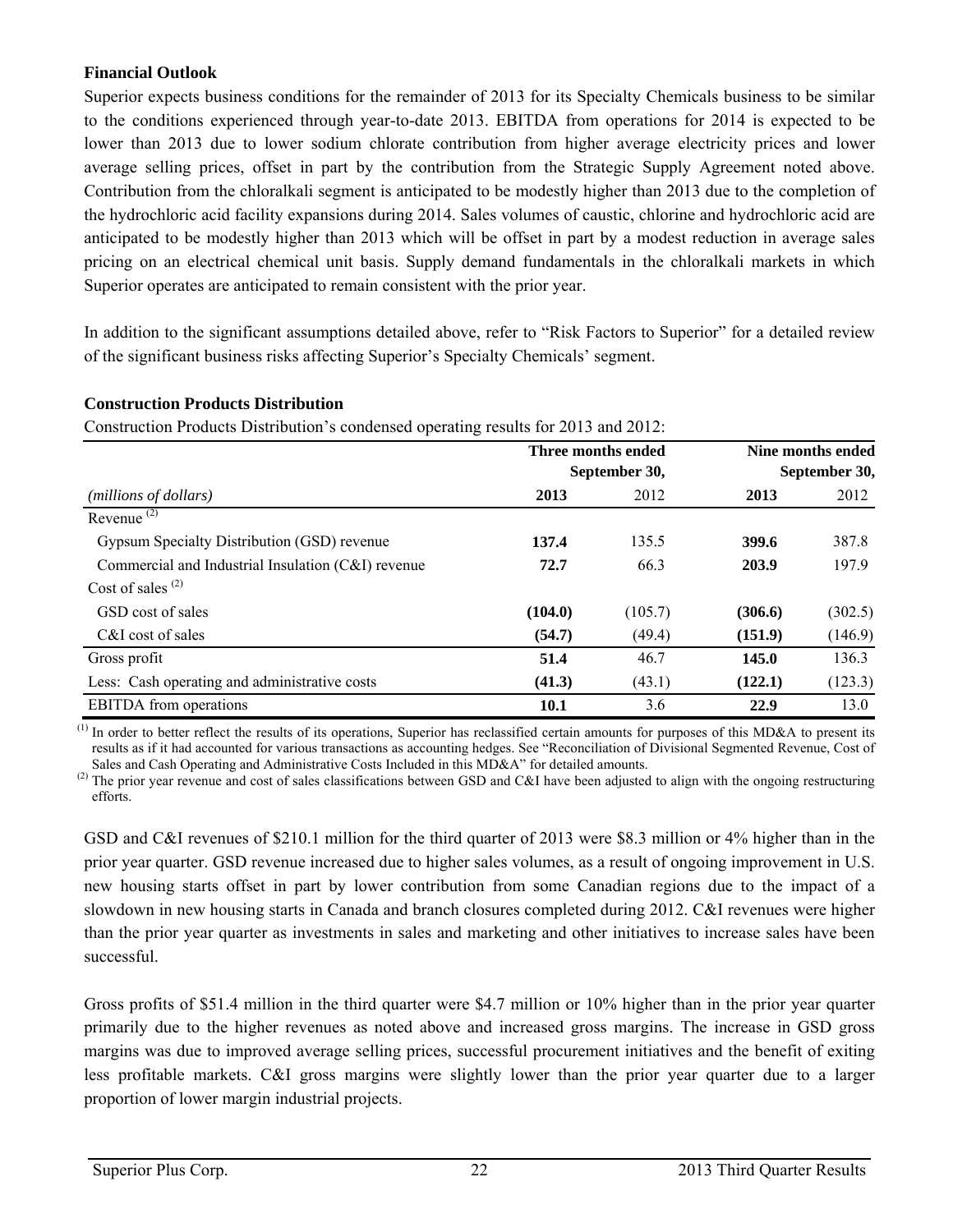Cash operating and administrative costs were \$41.3 million in the third quarter, a decrease of \$1.8 million or 4% from the prior year quarter. The decrease was primarily due to cost savings from restructuring activities completed during 2012 and the inclusion of \$2.7 million of restructuring costs in the prior year quarter offset in part by higher employee compensation costs.

#### **Financial Outlook**

Superior expects business conditions for the remainder of 2013 for its Construction Products Distribution business to continue to improve as compared to 2012 primarily in the U.S. residential construction market. EBITDA from operations is anticipated to be higher due to the benefit from the ongoing business initiative activities and the improved U.S. residential market. Superior anticipates that EBITDA from operations in 2014 will be higher than in 2013 due to continued improvements in U.S. construction markets, in particular, U.S. residential construction as well as benefits associated with completing ongoing business initiatives. Superior anticipates that the U.S. commercial market will be modestly improved in 2014 compared to 2013 and that the Canadian residential and commercial markets will continue to be challenging.

Initiatives to improve results in the Construction Products Distribution business continued during the third quarter. Ongoing business improvement projects for 2013 and 2014 include: a) assessment of overall logistics and existing branch network, b) review of supply chain management including procurement and transportation, c) review of product pricing, d) working capital management, e) sales growth in select focus products/markets and f) completing a detailed restructuring plan and commencing the related work.

In 2012 the CPD business underwent successful operational restructuring through branch rationalization to reduce operating expenses. In 2013 and into 2014, the CPD business will undergo further realignment to make the organization more agile and increase our ability to capitalize on the U.S. residential and commercial construction recovery. Common business processes and systems will be implemented across the business which was delayed over the past several years due to challenging market conditions. Also, the regional operational structure will be aligned across all the business segments.

In addition to the Construction Products Distribution segment's significant assumptions detailed above, refer to "Risk Factors to Superior" for a detailed review of the significant business risks affecting Superior's Construction Products Distribution segment.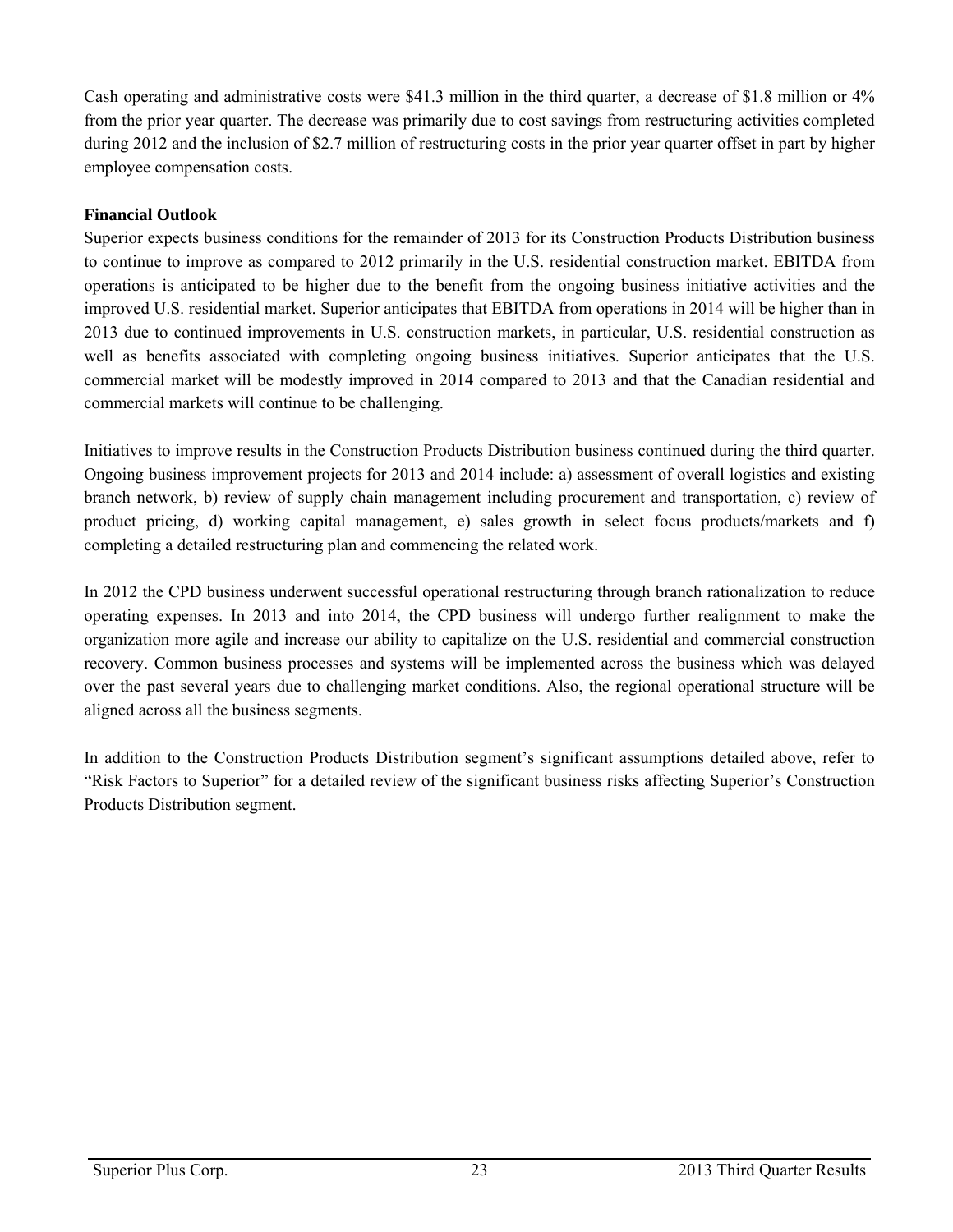|                                                    |               | Three months ended | Nine months ended |       |  |
|----------------------------------------------------|---------------|--------------------|-------------------|-------|--|
|                                                    | September 30, | September 30,      |                   |       |  |
| (millions of dollars)                              | 2013          | 2012               | 2013              | 2012  |  |
| Efficiency, process improvement and growth-related | <b>11.0</b>   | 4.4                | 30.4              | 6.7   |  |
| Other capital                                      | 12.3          | 4.1                | 21.8              | 15.0  |  |
|                                                    | 23.3          | 8.5                | 52.2              | 21.7  |  |
| Acquisitions                                       |               | 5.5                |                   | 5.5   |  |
| Proceeds on disposition of capital                 | (4.8)         | (0.4)              | (5.8)             | (4.1) |  |
| Total net capital expenditures                     | 18.5          | 13.6               | 46.4              | 23.1  |  |
| Investment in finance leases                       | 1.3           | 1.5                | 2.7               | 5.3   |  |
| Total expenditures                                 | 19.8          | 15.1               | 49.1              | 28.4  |  |

#### **Consolidated Capital Expenditure Summary**

Efficiency, process improvement and growth related expenditures were \$11.0 million in the third quarter compared to \$4.4 million in the prior year quarter. These are primarily related to the expansion projects at Specialty Chemicals and Energy Services' purchases of rental assets and truck related expenditures although additional expenditures were made during the quarter on the Canadian Propane distribution system conversion. Other capital expenditures were \$12.3 million in the third quarter compared to \$4.1 million in the prior year quarter, consisting primarily of required maintenance and general capital across all of Superior's segments although additional expenditures were made at Specialty Chemicals. Proceeds on the disposal of capital were \$4.8 million in the third quarter and consisted of Superior's disposition of surplus tanks, cylinders and property. During the third quarter Superior entered into new leases with capital equivalent value of \$1.3 million primarily related to delivery vehicles for the Energy Services and Construction Products Distribution segments.

## **Corporate and Interest Costs**

Corporate costs for the third quarter were \$3.7 million, compared to \$5.3 million in the prior year quarter. The decrease was primarily due to lower long term incentive costs as a result of a decrease in Superior's share price during the quarter offset in part by higher consulting and legal costs.

Interest expense on borrowing and finance lease obligations for the third quarter was \$7.3 million, compared to \$9.5 million in the prior year quarter. The decrease was due to lower average debt as a result of Superior's \$143.9 million equity offering (\$137.8 million net of issuance costs) which closed on March 27, 2013, higher cash flows and the benefit of debt repayment efforts during the past 12 months. See "Liquidity and Capital Resources" discussion for further details on the change in average debt levels.

Interest on Superior's convertible unsecured subordinated debentures ("Debentures" which include all series of convertible unsecured subordinated debentures) for the third quarter was \$8.2 million compared to \$8.8 million in the prior year quarter. The decrease was due to the redemption of \$49.9 million of Superior's 5.75% convertible subordinated debentures due December 31, 2012 on August 1, 2012, \$50.0 million of Superior's 5.85% convertible subordinated debentures due October 31, 2015 on January 3, 2013, \$25.0 million of Superior's 5.85% convertible subordinated debentures due October 31, 2015 on April 9, 2013 and \$68.9 million of Superior's 7.50% convertible subordinated debentures due December 31, 2014 on September 3, 2013. The above noted decrease was offset in part by the issuance of \$97.0 million of 6.00% convertible subordinated debentures on July 22, 2013 which mature on June 30, 2019.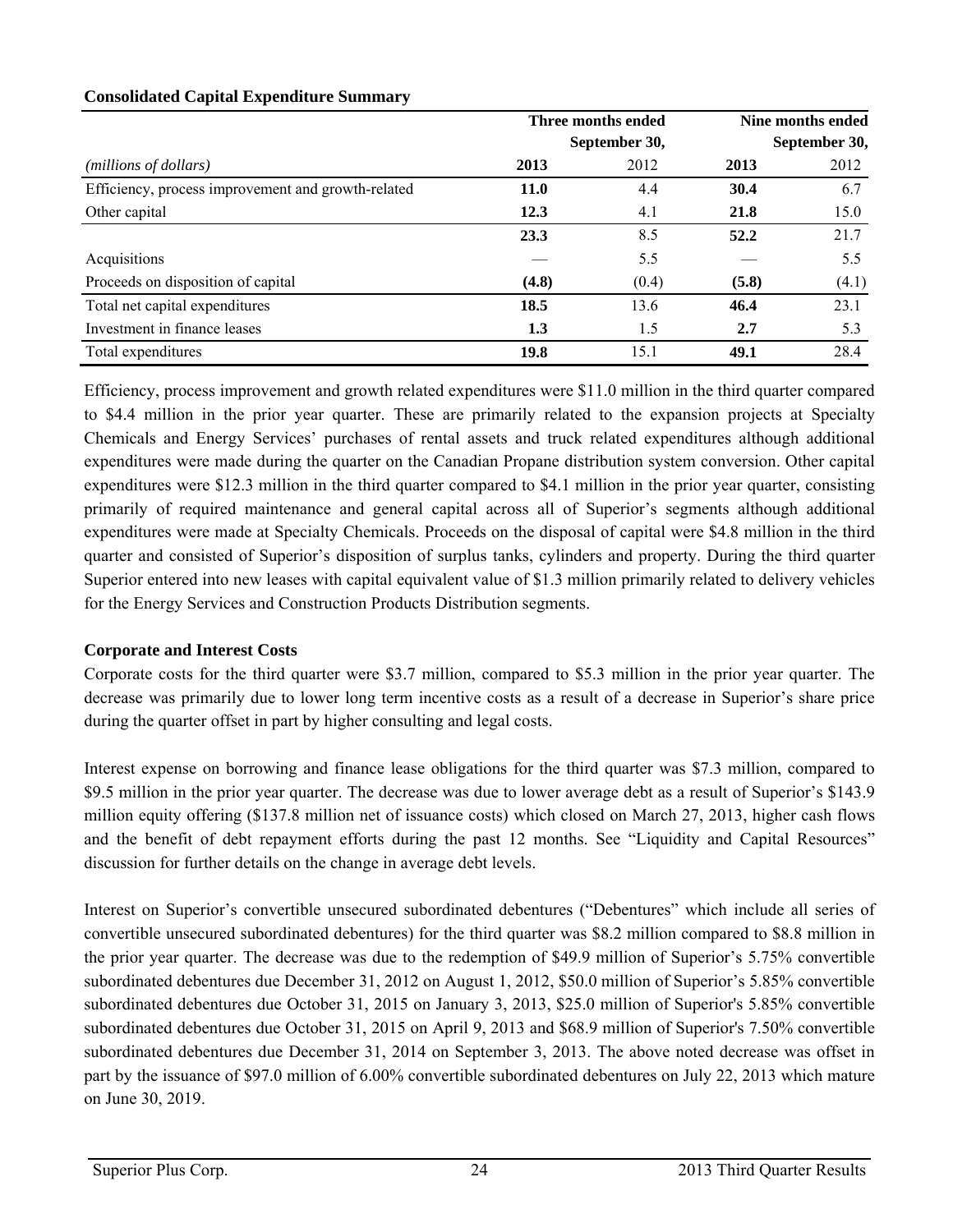#### **Income Taxes**

Total income tax expense for the third quarter was \$0.2 million and consists of \$0.4 million in cash income tax recovery and \$0.6 million in deferred income tax expense, compared to a total income tax expense of \$7.6 million in the prior year quarter, which consisted of \$0.3 million in cash income tax expense and a \$7.3 million deferred income tax expense.

Cash income tax recovery (expense) for the third quarter was \$0.4 million and consisted of income tax recovery in the U.S. of \$0.4 million (2012 Q3 - (\$0.3) million of U.S. cash tax expense). Deferred income tax expense for the third quarter was \$0.6 million (2012 Q3 - \$7.3 million deferred income tax expense), resulting in a corresponding net deferred income tax asset of \$281.7 million as at September 30, 2013. The decrease in deferred income tax expense was due to lower taxable earnings compared to the prior year quarter.

## **Canada Revenue Agency (CRA) Income Tax Update**

As anticipated in Superior's previous disclosures, Superior received on April 2, 2013 from the CRA, Notices of Reassessment for Superior's 2009 and 2010 taxation years reflecting the CRA's intent to challenge the tax consequences of Superior's corporate conversion transaction (Conversion) which occurred on December 31, 2008. The CRA's position is based on the acquisition of control rules, in addition to the general anti-avoidance rules in the Income Tax Act (Canada). The table below summarizes Superior's estimated tax liabilities and payment requirements associated with the received and anticipated Notices of Reassessment. Upon receipt of the Notices of Reassessment, 50% of the taxes payable pursuant to such Notices of Reassessment, must be remitted to the CRA.

|                      |                        | 50% of the Taxes    |                      |
|----------------------|------------------------|---------------------|----------------------|
| <b>Taxation Year</b> | Taxes Payable (1)(2)   | Payable $^{(1)(2)}$ | <b>Payment Dates</b> |
| 2009/2010            | \$13.0                 | \$6.5               | Paid in April 2013   |
| 2011                 | $$10.0$ <sup>(3)</sup> | \$5.0               | Q1 2014              |
| 2012                 | $$10.0$ <sup>(3)</sup> | \$5.0               | Q1 2014              |
| 2013                 | $$10.0$ <sup>(3)</sup> | \$5.0               | Q3 2014              |
| 2014                 | $$20.0$ <sup>(3)</sup> | \$10.0              | Q3 2015              |
| <b>Total</b>         | \$63.0                 | \$31.5              |                      |

(1) In millions of dollars.

(2) Includes estimated interest and penalties.

 $^{(3)}$  Estimated based on Superior's previously filed tax returns and the midpoint of Superior's 2013 outlook.

Superior filed a Notice of Objection with respect to the Notice of Reassessments on May 8, 2013. The CRA did not respond or settle the Notice of Objection with Superior in the 90 days after filing; as such Superior filed a Notice of Appeal with the Tax Court of Canada on August 7, 2013. Superior anticipates that if the application proceeds in the Tax Court of Canada a decision could be rendered by the beginning of fiscal 2015. If a decision of the Tax Court of Canada were to be appealed, the appeal process could reasonably be expected to take an additional 2 years. If Superior receives a positive decision then any taxes, interest and penalties paid to the CRA will be refunded plus interest and if Superior is unsuccessful then any remaining taxes payable plus interest and penalties will have to be remitted.

Superior remains confident in the appropriateness of its tax filing position and the expected tax consequences of the Conversion and intends to vigorously defend such position and intends to file its future tax returns on a basis consistent with its view of the outcome of the Conversion.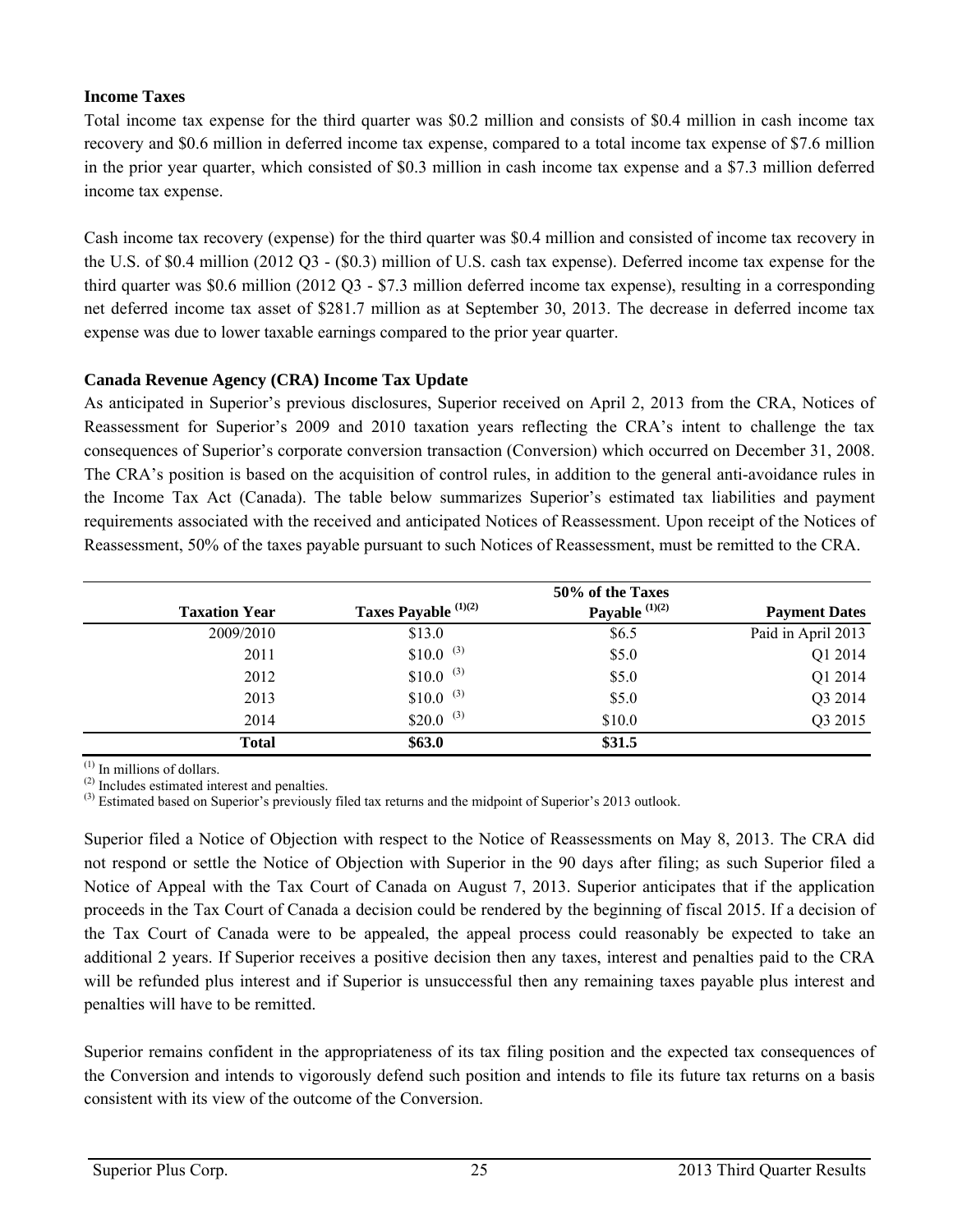Superior's 2013 and 2014 financial outlook as provided in this MD&A includes the impact of the reassessments received to date although the interim tax payments made by Superior will be recorded to the balance sheet and will not impact either adjusted operating cash flow or net earnings. Please refer to the Debt Management Summary on page 28 for the cash flow implications.

Based on the midpoint of Superior's current 2014 financial outlook of adjusted operating cash flow per share of \$1.80, if the tax pools from the Conversion were not available to Superior, the impact would be an increase to cash income taxes of approximately \$0.15 per share for 2014. As previously stated, Superior intends to file its future income tax returns on a basis consistent with its view of the outcome of the Conversion.

#### **Financial Outlook**

Superior's outlook is for adjusted operating cash flow for 2013 to be between \$1.60 per share and \$1.85 per share consistent with the outlook included in Superior's second quarter MD&A. The 2013 financial outlook is provided before restructuring charges. Superior is introducing its adjusted operating cash flow 2014 financial outlook of between \$1.65 to \$1.95, before restructuring charges, an approximate increase of 5% over the anticipated 2013 financial results. Achieving Superior's adjusted operating cash flow is dependent on the operating results of its three operating segments.

In addition to the operating results of Superior's three operating segments, significant assumptions underlying Superior's 2013 and 2014 outlooks are:

- Economic growth in Canada and the U.S. is expected to be similar to or modestly higher than in 2012 for the remainder of the year and increase modestly in 2014;
- Superior is expected to continue to attract capital and obtain financing on acceptable terms;
- Superior's estimated total debt to EBITDA ratio is based on maintenance and growth related expenditures of \$93.2 million in 2014 and working capital funding requirements which do not contemplate any significant commodity price changes;
- The foreign currency exchange rate between the Canadian dollar and US dollar is expected to average 1.03 in 2013 and 2014 on all unhedged foreign currency transactions;
- Financial and physical counterparties are expected to continue fulfilling their obligations to Superior;
- Regulatory authorities are not expected to impose any new regulations impacting Superior;
- Superior's average interest rate on floating-rate debt is expected to remain consistent with 2012 levels for both 2013 and 2014; and
- Canadian and U.S. based cash taxes are expected to be minimal for 2013 and 2014 based on existing statutory income tax rates and the ability to use available losses.

## *Energy Services*

- Average temperatures across Canada and the Northeast U.S. are expected to be consistent with the recent fiveyear average for the remainder of 2013 and 2014;
- Total propane and U.S. refined fuels-related sales volumes for the remainder of 2013 are expected to increase modestly from 2012, due to assumptions that weather will be consistent with the five-year average and that there will be an impact from customer win-back and retention programs. Annual sales volumes for 2014 are expected to increase from 2013 due to customer growth initiatives and retention programs;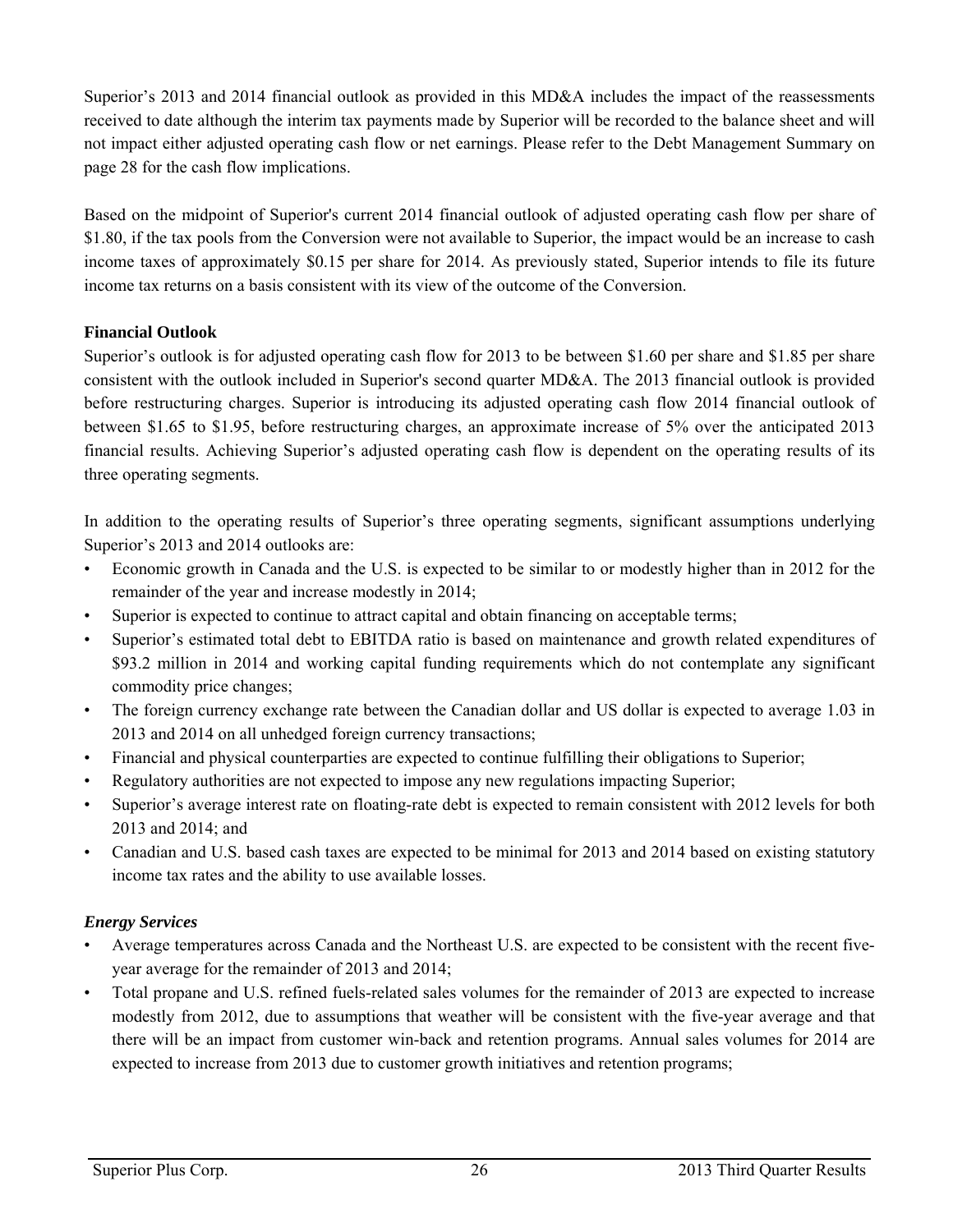- Wholesale propane and U.S. refined fuels-related prices are not anticipated to significantly impact demand for propane, refined fuels and related services;
- Supply portfolio management market results for the remainder of 2013 are expected to increase as compared to 2012 due to supply chain management efforts, improved supply cost contracts and higher sales volumes due to a return to normal weather. Results for 2014 are expected to increase modestly from 2013 due to growth in sales volumes and margins; and
- Fixed-price energy services results for the remainder of 2013 are expected to decrease as compared to 2012. The decrease will be primarily related to lower transportation-related gross profits and lower contribution from residential customer renewals and residential customer count. Total new customer aggregation volumes are expected to decline from 2012 as the system price for natural gas remains low. Growth in the fixed-price electricity segment is expected to offset a portion of the decline in natural gas gross profits. Results for 2014 are expected to decrease from 2013 due to continued declines in the natural gas segment as the system price of natural gas is expected to remain low offset in part by continued growth in the electricity segment.

## *Specialty Chemicals*

- Sodium chlorate sales volumes are expected to increase during the remainder of 2013 as compared to 2012 due to improved North American demand. Sodium chlorate gross profits are expected to increase modestly from 2012 due to higher sales volumes and slightly higher pricing offset in part by higher electricity pricing and purchased product costs. Current supply and demand conditions are expected to reduce gross margins going forward. Sodium chlorate contribution in 2014 is expected to decrease from 2013 due to lower gross margins associated with lower pricing and higher electricity prices. Sales volumes in 2014 are expected to increase as compared to 2013 due to the impact of the strategic supply agreement;
- Chloralkali sales volumes are expected to increase during the remainder of 2013 as compared to 2012 due to higher demand for chlorine and caustic products. Pricing is expected to improve modestly for chlorine in 2013 as compared to 2012 although it will be consistent for other products. Chloralkali contribution in 2014 is expected to be modestly higher than 2013 due to higher sales volumes associated with the completion of the Port Edwards and Saskatoon expansions offset in part by higher electricity costs and a modest reduction in average sales pricing on an electrical chemical unit basis;
- Electrical costs are expected to increase slightly in 2013 as compared to the prior year and increase in 2014 as compared to 2013; and
- Average plant utilization will approximate greater than 90% in 2013 and 2014.

## *Construction Products Distribution*

GSD sales revenue from Canada is expected to decline during the remainder of 2013 due to the impact of branch closures in 2012 and lower residential construction activity, offset in part by the successful introduction of new products and price management. GSD sales revenue from the United States is expected to increase during the remainder of 2013 due to emphasis on specific product opportunities, pricing initiatives and residential market improvements in most regions. C&I sales revenue is expected to increase during the remainder of 2013 due to emphasis on specific product opportunities and pricing initiatives. Revenues in 2014 are expected to increase as compared to 2013 due to continued growth in U.S. based GSD sales as the U.S. residential market continues to improve and higher C&I sales revenue due to some limited recovery in the U.S. commercial construction segment;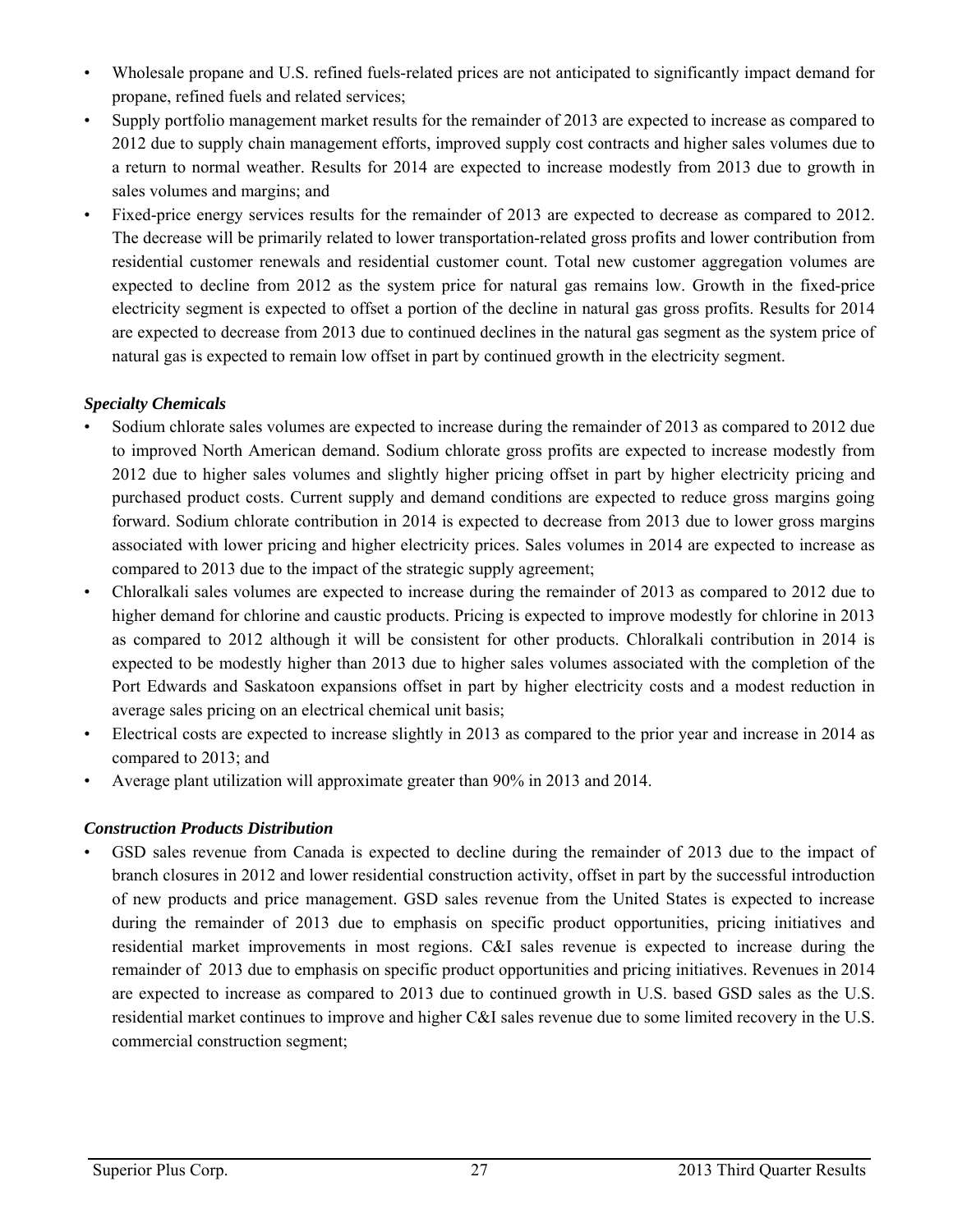- Sales margins for GSD and C&I are expected to increase during the remainder of 2013 due to price management initiatives, procurement strategy and closure of low-margin branches. Sales margins in 2014 are expected to increase modestly from 2013 due to continued focus on price management and procurement; and
- Operating costs as a percentage of revenue are expected to increase slightly during the remainder of 2013 due to investment in supply chain capability and inflationary increases of wages and other operating costs, offset in part by savings from branch closures and restructuring completed in 2012. Operating costs in 2014 are expected to decrease as a percentage of revenue compared to 2013 due to anticipated savings from restructuring efforts.

#### *Restructuring Charges*

• Superior anticipates incurring \$15.0 million to \$20.0 million in one-time restructuring costs associated with further operational improvements at its Energy Services and Construction Products Distribution. Restructuring charges are anticipated to be recognized over the fourth quarter of 2013 and the first and second quarters of 2014. These costs are excluded from Superior's 2013 and 2014 financial outlooks.

## **Debt Management Update**

Superior anticipates its total debt to EBITDA ratio as at December 31, 2013 will be in the range of 3.3X to 3.7X, consistent with the range provided in Superior's third quarter MD&A, but with a bias towards the high end of the range due to recent commodity price increases for propane which negatively impacts Superior's working capital requirements.

Superior's December 31, 2013 and 2014 forecasted total debt to EBITDA leverage ratios are stated before restructuring costs due to uncertainty in the timing in the recognition of these costs. Superior anticipates that restructuring costs will be recognized over the fourth quarter of 2013 and the first and second quarters of 2014.

Superior's anticipated debt repayment for 2014 and total debt to EBITDA leverage ratio as at December 31, 2014, based on Superior's 2013 and 2014 financial outlooks and year-to-date results, are detailed in the chart below.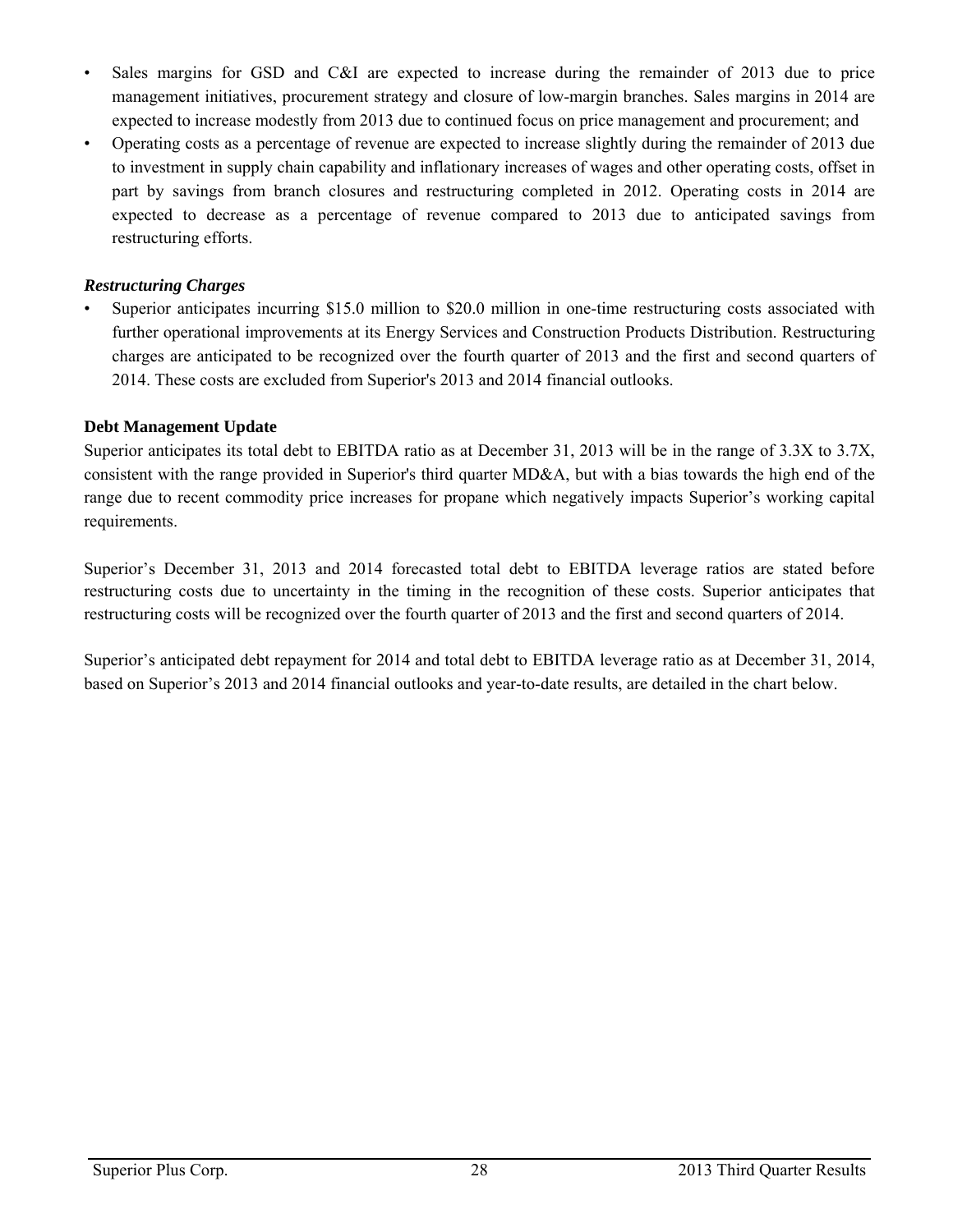|                                                                            |               | Millions of   |
|----------------------------------------------------------------------------|---------------|---------------|
|                                                                            | Per Share     | dollars       |
| 2014 financial outlook AOCF per share – mid-point $(1)$                    | \$<br>1.80    | 227.1         |
| Maintenance capital expenditures, net                                      | (0.29)        | (36.5)        |
| Capital lease obligation repayments                                        | (0.14)        | (18.2)        |
| Payment to CRA in relation to tax reassessment $^{(2)}$                    | (0.12)        | (15.0)        |
| Cash flow available for dividends and debt repayment before growth capital | \$<br>1.25    | 157.4         |
| Expansion of Port Edward's and Saskatoon facilities                        | (0.19)        | (23.4)        |
| Other growth capital expenditures                                          | (0.12)        | (15.1)        |
| Estimated 2014 free cash flow available for dividends and debt repayment   | \$<br>0.94    | 118.9         |
| <b>Dividends</b>                                                           | (0.60)        | (75.7)        |
| Total estimated debt repayment                                             | \$<br>0.34    | 43.2          |
| Estimated total debt to EBITDA ratio as at December 31, 2014               | $3.3X - 3.7X$ | $3.3X - 3.7X$ |
| Dividends                                                                  | \$<br>0.60    | 75.7          |
| Calculated payout ratio after all capital and payment to CRA               | 64%           | $64\%$        |

(1) See "Financial Outlook" for additional details including assumptions, definitions and risk factors.

See "Canada Revenue Agency Income Tax Update" for additional details.

In addition to Superior's significant assumptions detailed above, refer to "Risk Factors to Superior" for a detailed review of Superior's significant business risks.

#### **Liquidity and Capital Resources**

Superior's revolving syndicated bank facility (Credit Facility), term loans and finance lease obligations (collectively Borrowing) before deferred financing fees totaled \$456.3 million as at September 30, 2013, a decrease of \$183.3 million from December 31, 2012. The decrease in Borrowing was primarily due to the equity offering that Superior closed on March 27, 2013 for net proceeds of \$137.8 million, the proceeds from the issuance of \$97.0 million of 6.00% debentures on July 22, 2013 and the seasonal reduction of net working capital offset in part by \$143.9 million of debenture redemptions (see Redemptions below) during 2013.

On September 19, 2013, Superior announced that on October 28, 2013, it would redeem all of its outstanding \$150.0 million, 8.25% senior unsecured debentures due October 27, 2016. The early redemption allows for Superior to benefit from lower average interest costs.

On June 10, 2013, Superior completed an extension of its \$570 million Credit Facility with eight lenders. The Credit Facility matures on June 27, 2016 and can be expanded to \$750 million. Financial covenant ratios were unchanged with consolidated secured debt to consolidated EBITDA ratio and a consolidated debt to consolidated EBITDA ratio of 3.0x and 5.0x, respectively. See "Summary of Cash Flow" for details on Superior's sources and uses of cash.

As at September 30, 2013, Debentures (before deferred issue fees) issued by Superior totaled \$494.5 million which was \$47.0 million lower than the balance as at December 31, 2012 due to the redemption of the 5.85%, 5.75%, and 7.50% convertible unsecured subordinated debentures during 2013, see Redemptions below for further details, offset in part the issuance of \$97.0 million of unsecured subordinated debentures on July 22, 2013. See Note 11 to the unaudited condensed consolidated financial statements for additional details on Superior's Debentures.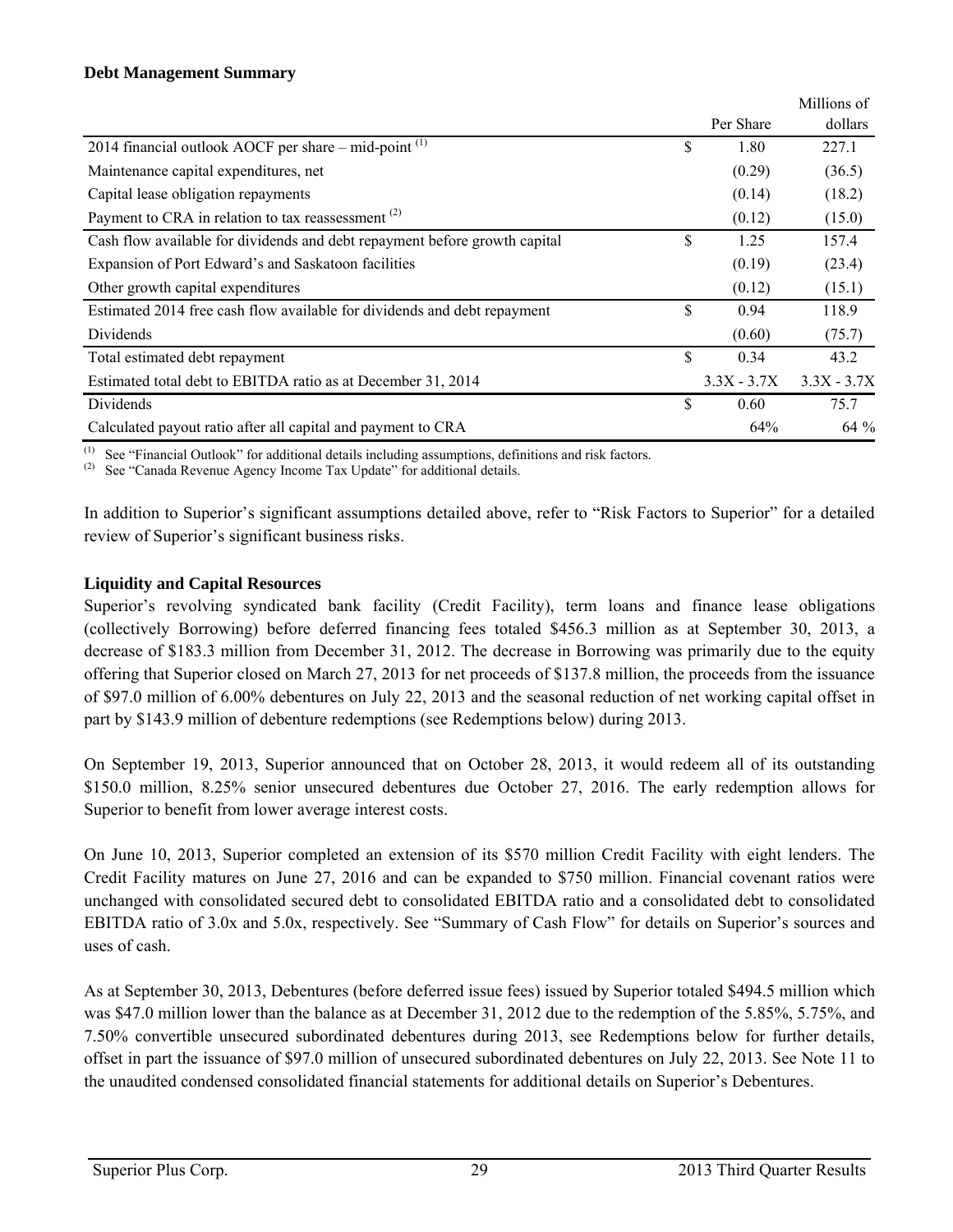## **Redemptions**

On January 3, 2013, Superior completed the previously announced redemption of \$50.0 million principal amount of its previously issued 5.85% convertible subordinated debentures (2015 Debentures) due October 31, 2015 and the remaining \$25.0 million principal amount on April 9, 2013. Superior used funds from its Credit Facility to fund the redemption of the 2015 Debentures. The debentures were redeemed, at the redemption price of \$1,000 in cash per \$1,000 principal amount of 2015 Debentures plus accrued and unpaid interest up to but excluding the redemption date.

On July 22, 2013, Superior redeemed the entire \$68.9 million principal amount of its 7.50% convertible unsecured subordinated debentures (7.50% Debentures) in accordance with the indenture governing the 7.50% Debentures. The 7.50% Debentures were redeemed at the redemption price which is equal to the outstanding principal amount of the 7.50% Debentures to be redeemed, together with all accrued and unpaid interest thereon up to the Redemption Date, being \$1,013.3562 per \$1,000 principal amount of the 7.50% Debentures. The 7.50% Debentures ceased to bear interest from and after the Redemption Date.

As at September 30, 2013, approximately \$395.2 million was available under the Credit Facility which Superior considers sufficient to meet its expected net working capital, capital expenditure and refinancing requirements.

Consolidated net working capital was \$202.0 million as at September 30, 2013, a decrease of \$77.2 million from net working capital of \$279.2 million as at December 31, 2012. The decrease was primarily due to a reduction in inventory and accounts receivables within the Energy Services segment as a result of the seasonality of the business. Superior's net working capital requirements are financed from revolving term bank credit facilities.

Proceeds received from the DRIP were \$nil million for the three months ended September 30, 2013 (three months ended September 30, 2012 \$3.6 million). On March 7, 2013, Superior announced that it will stop the active operation of its DRIP program effective after payment of the March dividend in April. Proceeds received from the DRIP were \$4.9 million for the nine months ended September 30, 2013 (nine months ended September 30, 2012 \$10.6 million).

As at September 30, 2013, when calculated in accordance with the Credit Facility, the consolidated secured debt to compliance EBITDA ratio was 1.2 to 1.0 (December 31,  $2012 - 1.9$  to 1.0) and the consolidated debt to compliance EBITDA ratio was  $1.7$  to  $1.0$  (December 31,  $2012 - 2.4$  to 1.0). For both of these covenants all outstanding Debentures are not included. These ratios are within the requirements contained in Superior's debt covenants. In accordance with the Credit Facility, Superior must maintain a consolidated secured debt to compliance EBITDA ratio of not more than 3.0 to 1.0 and not more than 3.5 to 1.0 as a result of acquisitions. In addition, Superior must maintain a consolidated debt to compliance EBITDA ratio of not more than 5.0 to 1.0, excluding Debentures. Also, Superior is subject to several distribution tests and the most restrictive stipulates that Distributions (including Debenture holders and related payments) cannot exceed compliance EBITDA less cash income taxes, plus \$35.0 million on a trailing 12-month rolling basis. On a 12-month rolling basis as at September 30, 2013, Superior's available distribution amount was \$145.0 million under the above noted distribution test.

On March 28, 2013, Standard and Poor's confirmed both Superior and Superior LP's long-term corporate credit rating as BB- and the secured debt rating as BB+. The outlook rating for Superior remains stable. On July 2, 2013, DBRS confirmed Superior LP's senior secured rating of BB (high) and Superior LP's senior unsecured rating of BB (low). The trend for both ratings is stable.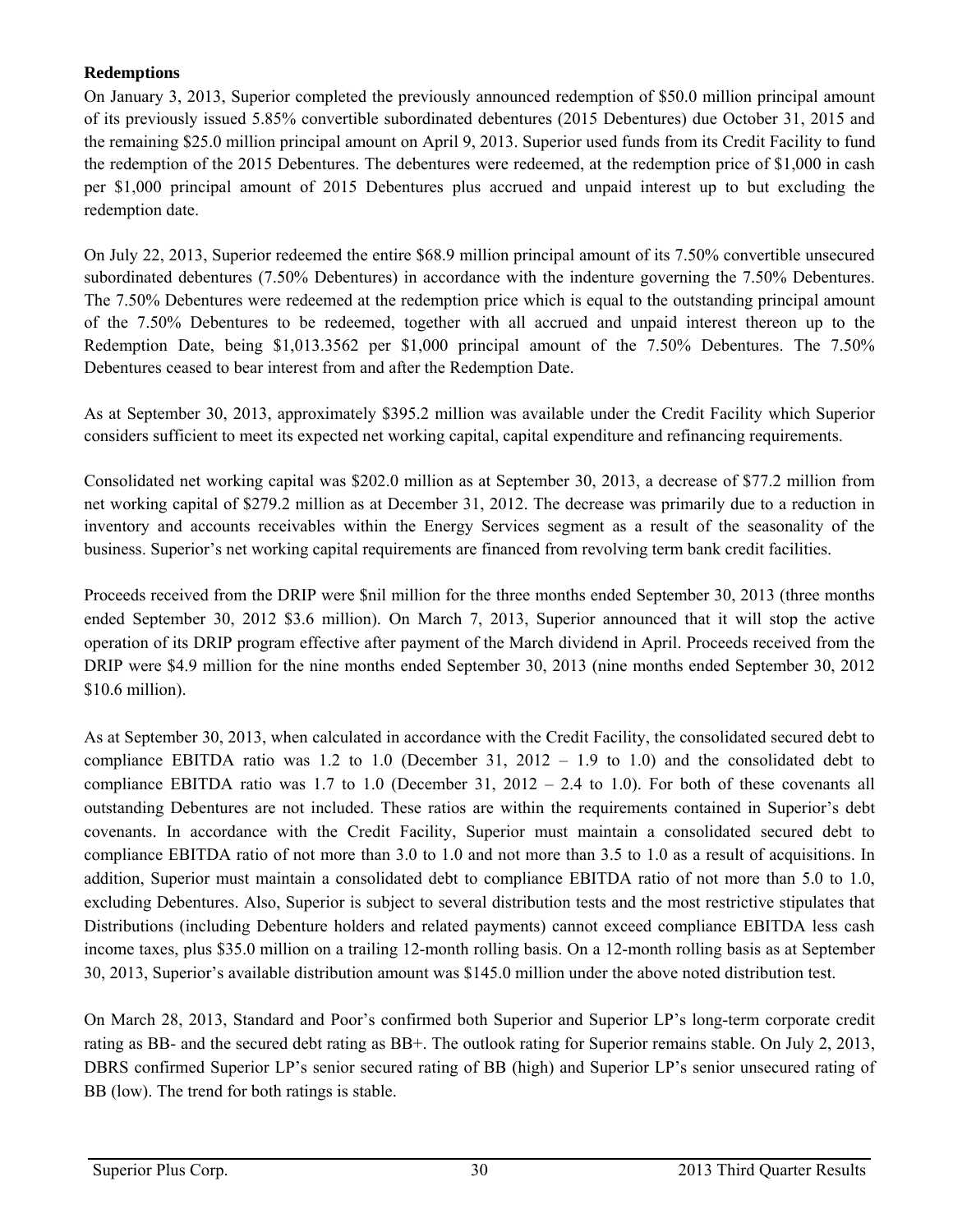As at September 30, 2013, Superior had an estimated defined benefit pension solvency deficiency of approximately \$21.4 million (December 31, 2012 - \$36.7 million) and a going concern solvency surplus (deficiency) of approximately \$1.6 million (December 31, 2012 - (\$6.5) million). Funding requirements required by applicable pension legislation are based upon going concern and solvency actuarial assumptions. These assumptions differ from the going concern actuarial assumptions used in Superior's financial statements. Superior has sufficient liquidity through existing revolving term bank credits and anticipated future operating cash flow to fund this deficiency over the prescribed funding period.

In the normal course of business, Superior is subject to lawsuits and claims. Superior believes the resolution of these matters will not have a material adverse effect, individually or in the aggregate, on Superior's liquidity, consolidated financial position or results of operations. Superior records costs as they are incurred or when they become determinable.

#### **Shareholders' Capital**

The weighted average number of common shares issued and outstanding during the third quarter was 126.2 million shares, an increase of 14.0 million common shares from the prior year quarter due to the issuance of 13,806,271 common shares over the year and the resulting impact on weighted average number of common shares outstanding. The following table provides details:

|                                                 |                  | Average            | Issued Number of     |
|-------------------------------------------------|------------------|--------------------|----------------------|
|                                                 | Closing          | Issuance Price per | <b>Common Shares</b> |
|                                                 | Date             | <b>Share</b>       | (Millions)           |
| As at September 30, 2012                        |                  |                    | 112.4                |
|                                                 | October 15, 2012 |                    |                      |
|                                                 | through          |                    |                      |
| Issuance of common shares under Superior's DRIP | March 15, 2013   | \$10.09            | 0.8                  |
| Issuance of common shares                       | March 27, 2013   | \$11.10            | 13.0                 |
| As at September 30, 2013                        |                  |                    | 126.2                |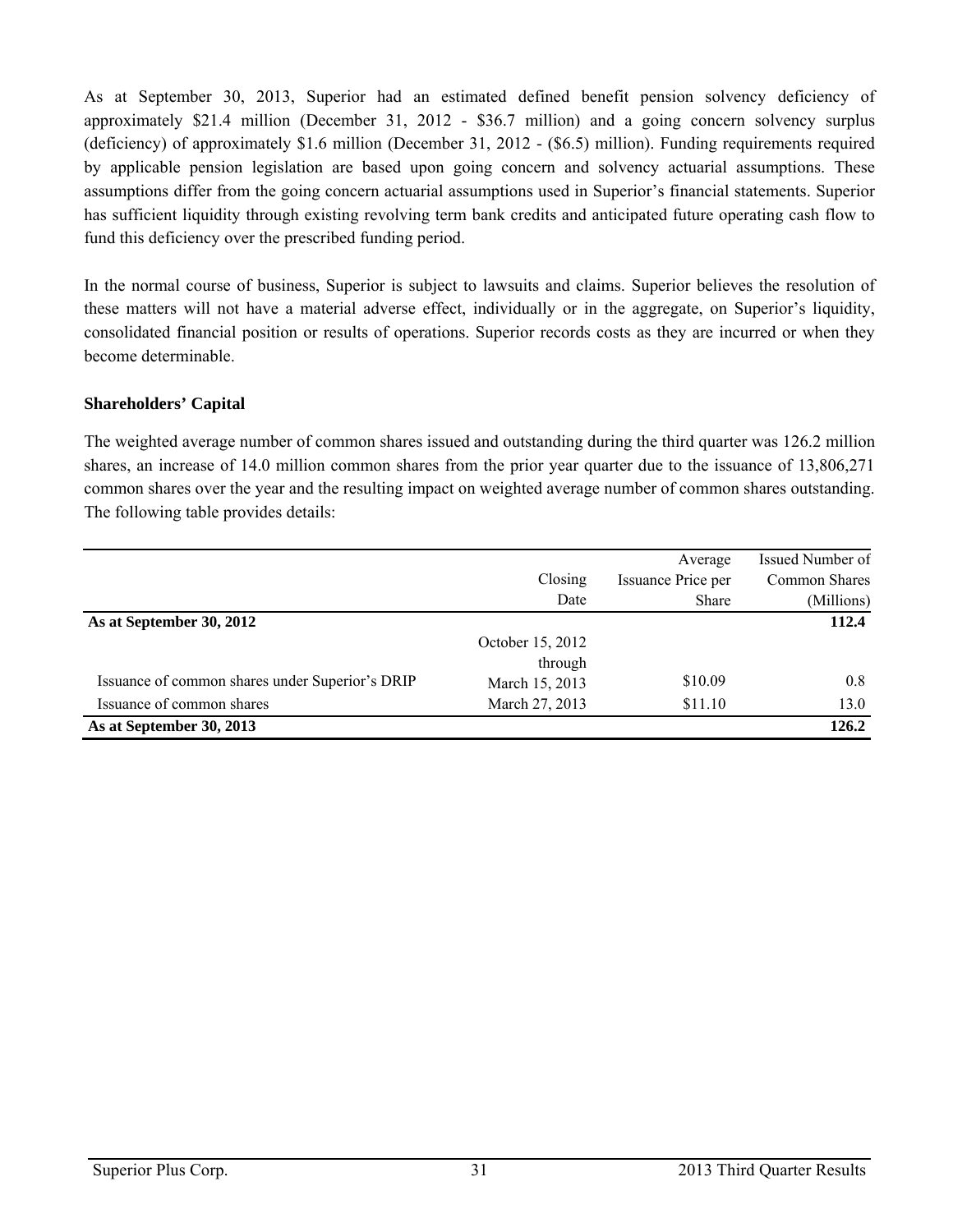|                                                 | <b>October 31, 2013</b> |               | September 30, 2013 |               | <b>December 31, 2012</b> |               |  |
|-------------------------------------------------|-------------------------|---------------|--------------------|---------------|--------------------------|---------------|--|
|                                                 | <b>Convertible</b>      |               | <b>Convertible</b> |               | <b>Convertible</b>       |               |  |
| (millions)                                      | <b>Securities</b>       | <b>Shares</b> | <b>Securities</b>  | <b>Shares</b> | <b>Securities</b>        | <b>Shares</b> |  |
| Common shares outstanding                       |                         | 126.2         |                    | 126.2         |                          | 112.8         |  |
| 5.85% Debentures <sup>(1)</sup>                 |                         |               |                    |               | \$75.0                   | 2.4           |  |
| 7.50% Debentures <sup>(2)</sup>                 |                         |               |                    |               | \$69.0                   | 5.3           |  |
| 5.75% Debentures $(3)$                          | \$172.5                 | 9.1           | \$172.5            | 9.1           | \$172.5                  | 9.1           |  |
| $6.00\%$ Debentures <sup>(4)</sup>              | \$150.0                 | 9.9           | \$150.0            | 9.9           | \$150.0                  | 9.9           |  |
| 7.50% Debentures <sup><math>(5)</math></sup>    | \$75.0                  | 6.6           | \$75.0             | 6.6           | \$75.0                   | 6.6           |  |
| $6.00\%$ Debentures <sup><math>(6)</math></sup> | \$97.0                  | 5.8           | \$97.0             | 5.8           |                          |               |  |
| Shares outstanding and issuable upon            |                         |               |                    |               |                          |               |  |
| conversion of Debentures                        |                         | 157.6         |                    | 157.6         |                          | 146.1         |  |

As at October 31, 2013, September 30, 2013 and December 31, 2012, the following common shares and securities convertible into common shares were issued and outstanding:

(1) Convertible at \$31.25 per share.<br>(2) Convertible at \$13.10 per share.

(2) Convertible at \$13.10 per share.<br>(3) Convertible at \$10.00 per share.

(3) Convertible at \$19.00 per share.

(4) Convertible at \$15.10 per share.<br>(5) Convertible at \$11.35 per share.

<sup>(5)</sup> Convertible at \$11.35 per share.<br><sup>(6)</sup> Convertible at \$16.75 per share.

Convertible at \$16.75 per share.

# **Dividends Paid to Shareholders**

Dividends paid to Superior's shareholders depend on its cash flow from operating activities with consideration for Superior's changes in working capital requirements, investing activities and financing activities. See "Summary of Adjusted Operating Cash Flow" and "Summary of Cash Flow" for additional details.

Dividends paid to shareholders in the third quarter were \$18.9 million or \$0.15 per share, an increase of \$2.1 million due to the issuance of shares under Superior DRIP during the past 12 months and the equity offering completed on March 27, 2013. Superior's monthly dividend is \$0.05 per share or \$0.60 per share on an annualized basis. See "Debt Management Update" for further details. Dividends to shareholders are declared at the discretion of Superior's Board of Directors.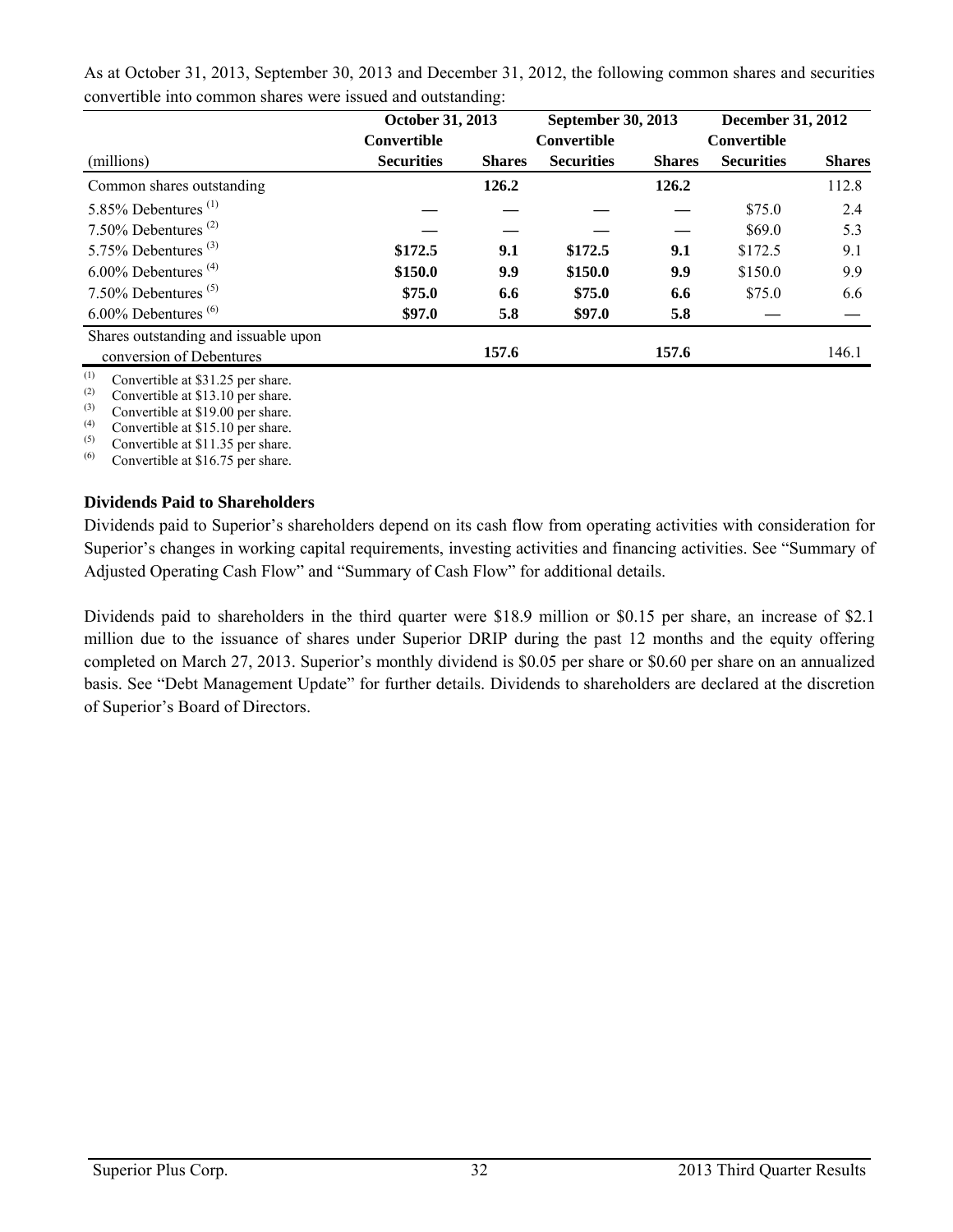Superior's primary sources and uses of cash are detailed below:

| Summary of Cash Flow (1) |  |  |
|--------------------------|--|--|
|--------------------------|--|--|

|                                                            |        | Three months ended | Nine months ended |               |  |
|------------------------------------------------------------|--------|--------------------|-------------------|---------------|--|
|                                                            |        | September 30,      |                   | September 30, |  |
| (millions of dollars)                                      | 2013   | 2012               | 2013              | 2012          |  |
| <b>Cash flow from operating activities</b>                 | 47.6   | 43.8               | 213.0             | 281.4         |  |
| Investing activities <sup><math>(2)</math></sup> :         |        |                    |                   |               |  |
| Purchase of property, plant and equipment                  | (23.3) | (8.5)              | (52.1)            | (21.7)        |  |
| Proceeds from disposal of property, plant and equipment    | 4.8    | 0.4                | 5.8               | 4.1           |  |
| Acquisitions                                               |        | (5.5)              |                   | (5.5)         |  |
| Cash flow used in investing activities                     | (18.5) | (13.6)             | (46.3)            | (23.1)        |  |
| Financing activities:                                      |        |                    |                   |               |  |
| Net proceeds (repayment) of revolving term bank credits    |        |                    |                   |               |  |
| and other debts                                            | (26.8) | 33.3               | (183.1)           | (153.3)       |  |
| Repayment of finance lease obligation                      | (4.4)  | (4.7)              | (12.1)            | (12.3)        |  |
| Redemption of 5.75% convertible debentures                 |        | (49.9)             |                   | (49.9)        |  |
| Redemption of 5.85% convertible debentures                 |        |                    | (75.0)            |               |  |
| Redemption of 7.50% convertible debentures                 | (68.9) |                    | (68.9)            |               |  |
| Proceeds from the issuance of 6.00% convertible            |        |                    |                   |               |  |
| debentures                                                 | 97.0   |                    | 97.0              |               |  |
| Issue costs on issuance of 6.00% convertible debentures    | (3.8)  |                    | (3.8)             |               |  |
| Proceeds from issuance of common shares                    |        |                    | 143.9             |               |  |
| Issue costs on issuance of common shares                   |        |                    | (6.3)             |               |  |
| Proceeds from the dividend reinvestment plan               |        | 3.6                | 4.9               | 10.6          |  |
| Dividends paid to shareholders                             | (18.9) | (16.8)             | (54.8)            | (50.2)        |  |
| Cash flow used in financing activities                     | (25.8) | (34.5)             | (158.2)           | (255.1)       |  |
|                                                            |        |                    |                   |               |  |
| Net increase (decrease) in cash and cash equivalents       | 3.3    | (4.3)              | 8.5               | 3.2           |  |
| Cash and cash equivalents, beginning of period             | 12.9   | 12.5               | 7.6               | 5.2           |  |
| Effect of translation of foreign currency-denominated cash |        |                    |                   |               |  |
| and cash equivalents                                       | (0.1)  | (0.5)              |                   | (0.7)         |  |
| Cash and cash equivalents, end of period                   | 16.1   | 7.7                | 16.1              | 7.7           |  |

 $<sup>(1)</sup>$  See the consolidated statement of cash flow for additional details.</sup>

 $^{(2)}$  See "Consolidated Capital Expenditure Summary" for additional details.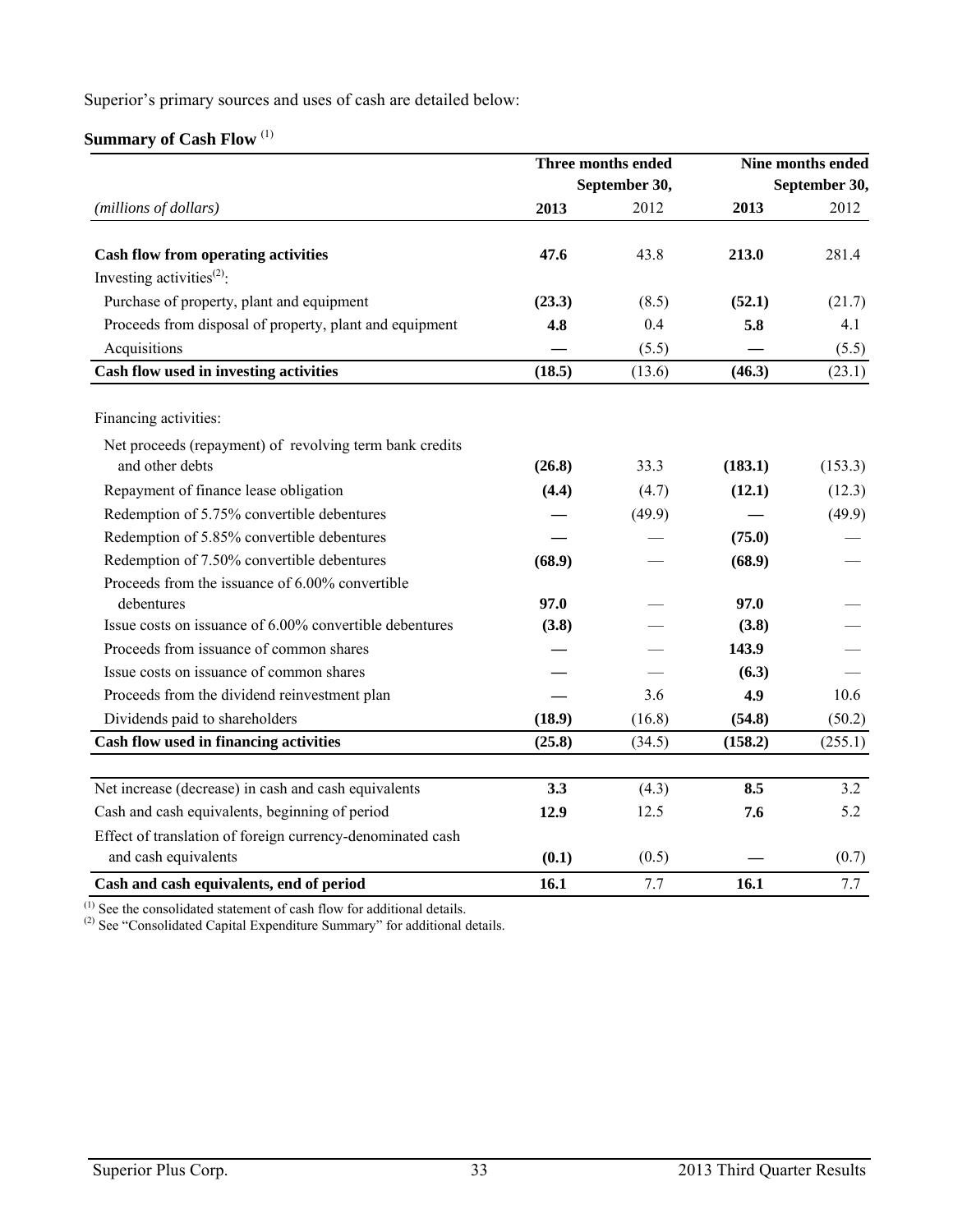#### **Financial Instruments – Risk Management**

Derivative and non-financial derivatives are used by Superior to manage its exposure to fluctuations in foreign currency exchange rates, interest rates, share-based compensation and commodity prices. Superior assesses the inherent risks of these instruments by grouping derivative and non-financial derivatives related to the exposures these instruments mitigate. Superior's policy is not to use derivative or non-financial derivative instruments for speculative purposes. Superior does not formally designate its derivatives as hedges and, as a result, Superior does not apply hedge accounting and is required to designate its derivatives and non-financial derivatives as held for trading. Refer to Superior's 2012 Annual MD&A for further details on financial instrument risk management.

As at September 30, 2013, Superior has hedged approximately 70% of its estimated US dollar exposure for 2013 and approximately 83% in 2014. The estimated sensitivity of adjusted operating cash flow for Superior, including divisional US exposures and the impact on US-denominated debt with respect to a \$0.01 change in the Canadian to United States exchange rate for 2013 is \$0.2 million and for 2014 is \$0.4 million after giving effect to United States forward contracts for 2013 and 2014, as shown in the table below. Superior's sensitivities and guidance are based on an anticipated average Canadian to US dollar foreign currency exchange rate for 2013 and 2014 of 1.03.

|                                                                         |        |        |       |       |      | <b>2018</b> and   |        |
|-------------------------------------------------------------------------|--------|--------|-------|-------|------|-------------------|--------|
| (US\$ millions except exchange rates)                                   | 2013   | 2014   | 2015  | 2016  | 2017 | <b>Thereafter</b> | Total  |
| Energy Services – US\$ forward sales                                    | 12.4   | 26.0   | 26.0  |       |      |                   | 64.4   |
| Construction Products Distribution – US\$ forward sales                 | 6.0    | 12.0   | 12.0  | 12.0  |      |                   | 42.0   |
| Specialty Chemicals – US\$ forward sales                                | 43.5   | 181.0  | 148.0 | 101.4 | 51.0 |                   | 524.9  |
| Corporate – US\$ forward purchases                                      | (35.5) | (27.0) |       |       |      |                   | (62.5) |
| Net US \$ forward sales                                                 | 26.4   | 192.0  | 186.0 | 113.4 | 51.0 |                   | 568.8  |
|                                                                         |        |        |       |       |      |                   |        |
| Energy Services - Average US\$ forward sales rate                       | 1.05   | 1.01   | 1.01  |       |      |                   | 1.02   |
| Construction Products Distribution – Average US\$<br>forward sales rate | 1.07   | 1.00   | 1.00  | 1.03  |      |                   | 1.02   |
| Specialty Chemicals - Average US\$ forward sales rate                   | 1.04   | 1.03   | 1.02  | 1.04  | 1 04 |                   | 1.03   |
| Corporate – US\$ forward purchases rate                                 | 1.01   | 1.01   |       |       |      |                   | 1.01   |
| Net average external US\$/CDN\$ exchange rate                           | 1.04   | 1.01   | 1.01  | 1.03  | 1.04 |                   | 1.02   |

For additional details on Superior's financial instruments, including the amount and classification of gains and losses recorded in Superior's third quarter condensed consolidated financial statements, summary of fair values, notional balances, effective rates and terms, and significant assumptions used in the calculation of the fair value of Superior's financial instruments, see Note 12 to the unaudited condensed consolidated financial statements.

#### **Disclosure Controls and Procedures and Internal Controls Over Financial Reporting**

No changes have been made in Superior's internal control over financial reporting that have materially affected, or are reasonably likely to materially affect, Superior's internal control over financial reporting in the quarter ended September 30, 2013.

The Canadian propane business system roll out (see System Conversion) commenced during the third quarter of 2013 and management has concluded that the change materially affected Superior's internal controls over financial reporting. Superior's management team has participated at all levels of planning and execution of the IT system and has concluded that no material deficiency has resulted from this change to internal controls over financial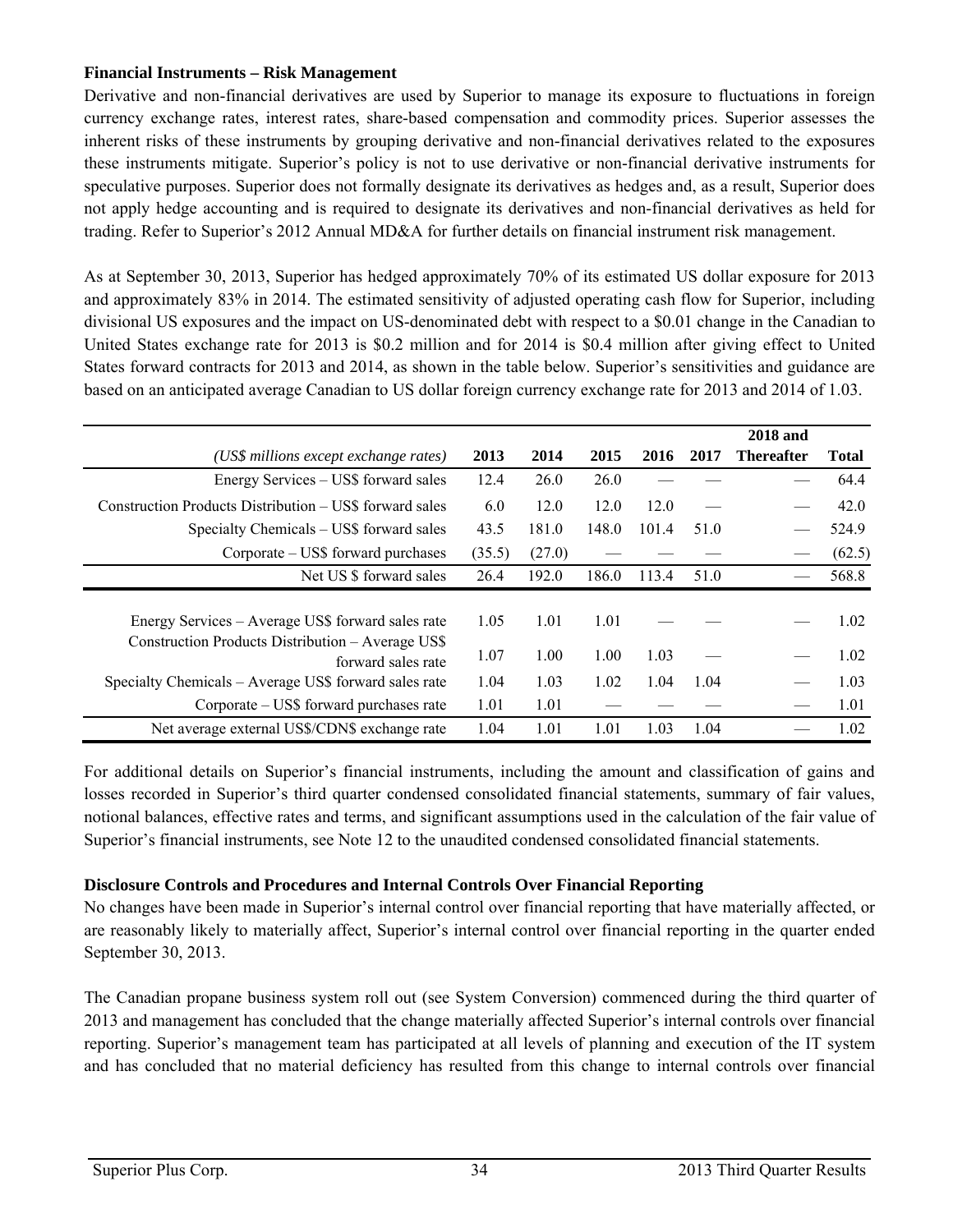reporting .The planning and execution of the system transition will continue to be overseen by senior management with involvement by the President and VP Finance of the business and the certifying officers.

#### **Critical Accounting Policies and Estimates**

Superior's unaudited condensed consolidated financial statements have been prepared in accordance with IFRS. The significant accounting policies are described in the unaudited condensed consolidated financial statements for the period ended September 30, 2013. Certain of these accounting policies, as well as estimates made by management in applying such policies, are recognized as critical because they require management to make subjective or complex judgments about matters that are inherently uncertain. Our critical accounting estimates relate to the allowance for doubtful accounts, employee future benefits, future income tax assets and liabilities, the valuation of derivatives and non-financial derivatives and asset impairments and the assessment of potential provision retirement obligations.

#### **Recent Accounting Pronouncements**

Certain new standards, interpretations, amendments or improvements to existing standards were issued by the IASB or the International Financial Reporting Interpretations Committee (IFRIC) that are mandatory for accounting periods beginning on January 1, 2013 or later. The affected standards that apply to Superior are as follows:

## IFRS 9 – *Financial Instruments: Classification and Measurement*

IFRS 9, Financial Instruments, was issued in November 2009 and is intended to replace International Accounting Standard (IAS) 39*, Financial Instruments: Recognition and Measurement*. IFRS 9 uses a single approach to determine whether a financial asset is measured at amortized cost or fair value, replacing the multiple rules in IAS 39. The approach in IFRS 9 is based on how an entity manages its financial instruments in the context of its business model and the contractual cash flow characteristics of the financial assets. The new standard also requires a single impairment method to be used, replacing the multiple impairment methods in IAS 39. Requirements for financial liabilities were added in October 2010 and they largely carried forward existing requirements in IAS 39, except that fair value changes due to credit risk for liabilities designated at fair value through profit and loss would generally be recorded in other comprehensive income. This standard is required to be applied for accounting periods beginning on or after January 1, 2015, with earlier adoption permitted. Superior is assessing the effect of IFRS 9 on its financial results and financial position; changes, if any, are not expected to be material.

#### **Superior adopted the following on January 1, 2013**:

## IFRS 10 – *Consolidated Financial Statements*

IFRS 10 establishes principles for the presentation and preparation of consolidated financial statements when an entity controls one or more other entities. IFRS 10 requires an entity to consolidate an investee when it is exposed, or has rights, to variable returns from its involvement with the investee and has the ability to affect those returns through its power over the investee. Under existing IFRS, consolidation is required when an entity has the power to govern the financial and operating policies of an entity so as to obtain benefits from its activities. The revised standard was effective for Superior on January 1, 2013. Superior adopted the amendments on January 1, 2013, with no impact to Superior.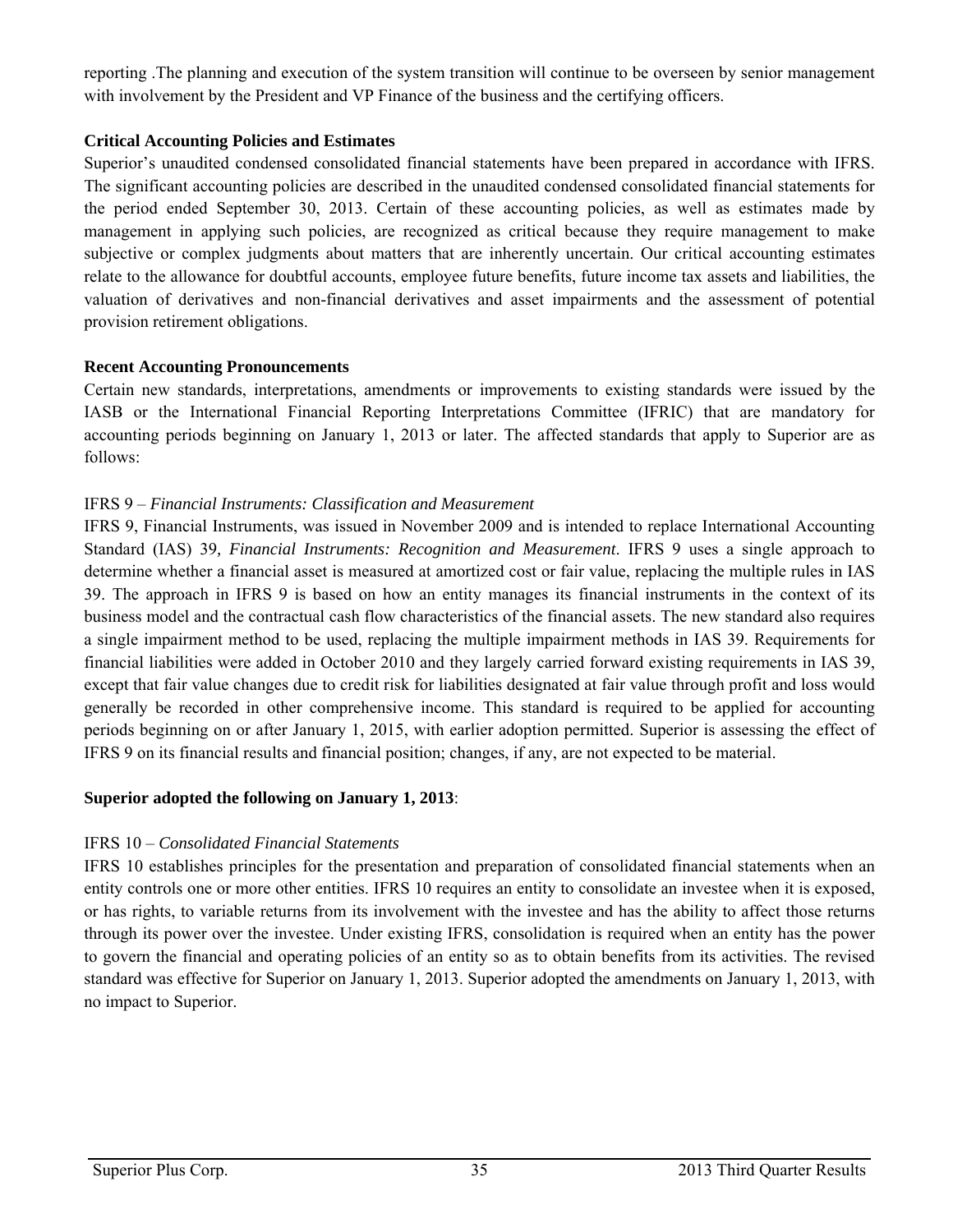#### IFRS 11 – *Joint Arrangements*

IFRS 11 requires a venture to classify its interest in a joint arrangement as a joint venture or joint operation. Joint ventures will be accounted for using the equity method of accounting, whereas joint operations will require the venture to recognize its share of the assets, liabilities, revenue and expenses. This standard became applicable on January 1, 2013. Superior adopted the amendments on January 1, 2013, with no impact to Superior.

#### IFRS 12 – *Disclosure of Interests in Other Entities*

IFRS 12 establishes disclosure requirements for interests in other entities, such as joint arrangements, associates, special purpose vehicles and off-balance-sheet vehicles. The standard carries forward existing disclosure and also introduces significant additional disclosure requirements that address the nature of, and risks associated with, an entity's interests in other entities. This standard became effective for Superior on January 1, 2013. Superior adopted the amendments on January 1, 2013, with no impact to Superior.

#### IFRS 13 *– Fair Value Measurement*

IFRS 13 defines fair value, sets out a single IFRS framework for measuring fair value and requires disclosure about fair value measurements. IFRS 13 applies to accounting standards that require or permit fair value measurements or disclosure about fair value measurements (and measurements, such as fair value less costs to sell, based on fair value or disclosure about those measurements), except in specified circumstances. IFRS 13 became applicable on January 1, 2013. Superior adopted the amendments on January 1, 2013, with no impact to Superior.

#### IAS 1 – *Presentation of Other Comprehensive Income*

The amendments to IAS 1, *Presentation of Financial Statements*, issued in June 2011, require entities to group items presented in other comprehensive income on the basis of whether they might be reclassified to the consolidated statement of income in subsequent periods and items that will not be reclassified to the consolidated statement of income. The amendments did not address which items are presented in other comprehensive income and did not change the option to present items net of tax. The amendments to IAS 1 became effective for annual periods beginning on or after July 1, 2012, which was January 1, 2013 for Superior, and are to be applied retrospectively. Superior adopted the amendments on January 1, 2013, with no impact to Superior.

#### IAS 19 – *Employee Benefits, amendments*

IAS 19 amendments were issued in June 2011, and changed the accounting and disclosure for defined benefit plans and termination benefits. The standard requires that the changes in defined benefit obligations are recognized as they occur, eliminating the corridor approach and accelerating the recognition of past service costs. The changes in defined benefit obligations and plan assets are to be disaggregated into three components: service costs, net interest on the net defined benefit liabilities (assets) and re-measurements of the net defined benefit liabilities (assets). This standard applies for accounting periods beginning on or after January 1, 2013. Superior adopted IAS 19 on January 1, 2013 and the financial impact is an increase of \$3.1 million to pension expenses and a corresponding decrease to accumulated other comprehensive loss for the year ended December 31, 2012. The impact on Superior's balance sheet as at January 1, 2012 is a \$4.0 million increase to retained deficit, a \$0.1 million decrease in employee benefit obligations and a corresponding decrease to accumulated other comprehensive loss of \$4.1 million. The impact on the three and nine months ended September 30, 2012 was an increase in selling, distribution and administrative costs of \$0.8 million and \$2.4 million, respectively. See below for the quarterly impact to AOCF in 2012.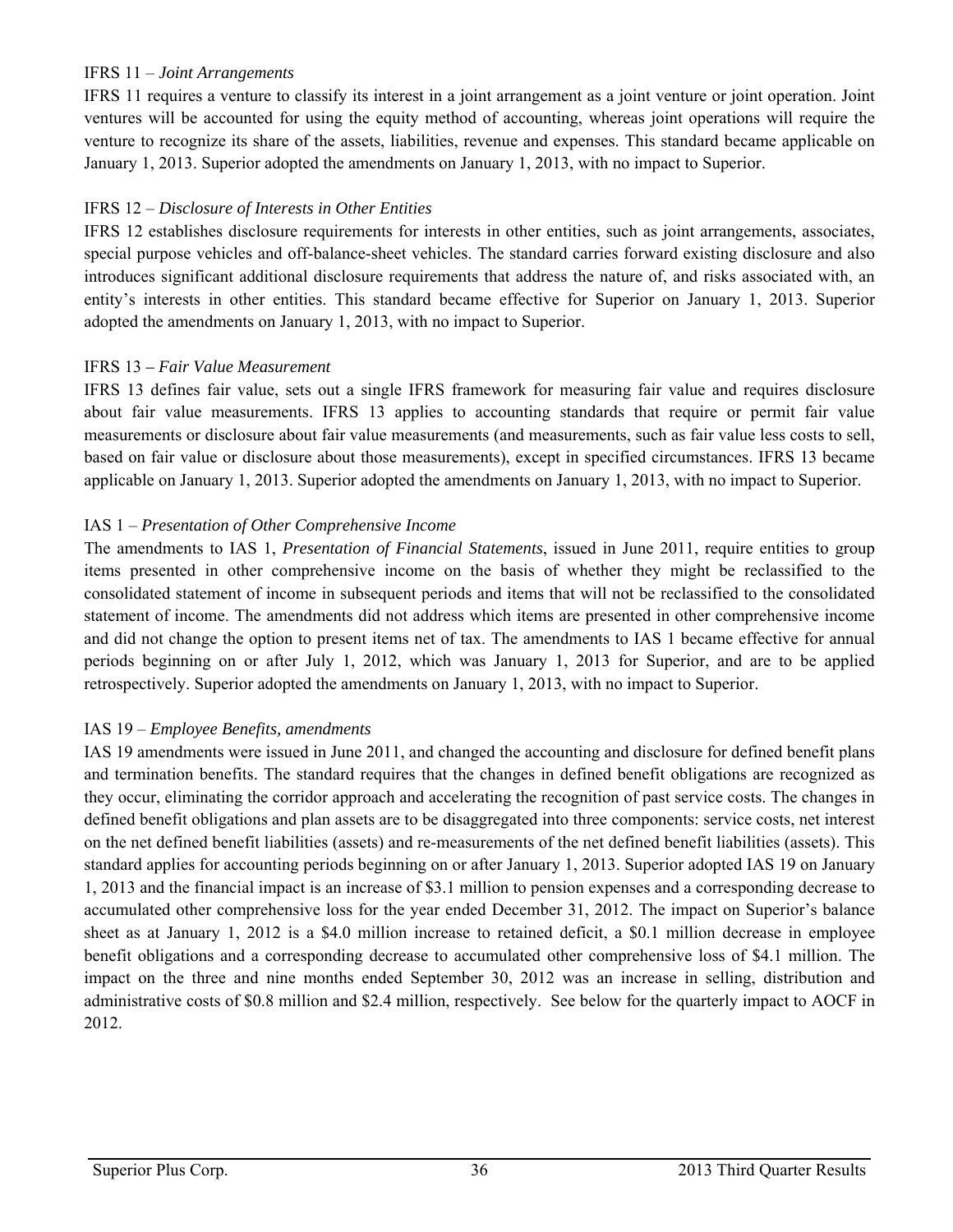## **Reconciliation of the retrospective impact of IAS 19**

|                                     | (millions of dollars) | (per share) |
|-------------------------------------|-----------------------|-------------|
| AOCF as reported under IFRS in 2012 | 193.5                 | \$1.73      |
| IAS 19 Quarterly impact:            |                       |             |
| Q1 decrease in AOCF                 | (0.8)                 | $(\$0.01)$  |
| Q2 decrease in AOCF                 | (0.8)                 | $(\$0.01)$  |
| Q3 decrease in AOCF                 | (0.8)                 | $(\$0.01)$  |
| Q4 decrease in AOCF                 | (0.7)                 |             |
| AOCF as revised for 2012            | 190.4                 | \$1.70      |

# **Quarterly Financial and Operating Information**

| (millions of dollars except per                                                            |        | 2013 Quarters |         |        | 2012 Quarters $(2)(3)$ |        |         |          | 2011 Quarters |  |
|--------------------------------------------------------------------------------------------|--------|---------------|---------|--------|------------------------|--------|---------|----------|---------------|--|
| share amounts)                                                                             | Third  | Second        | First   | Fourth | Third                  | Second | First   | Fourth   | Third         |  |
| Canadian propane sales volumes<br>(millions of litres)<br>U.S. refined fuels sales volumes | 232    | 265           | 429     | 383    | 240                    | 255    | 413     | 368      | 239           |  |
| (millions of litres)                                                                       | 326    | 383           | 512     | 428    | 335                    | 363    | 473     | 440      | 344           |  |
| Natural gas sales volumes<br>(millions of GJs)<br>Electricity sales volumes                | 5      | 5             | 5       | 5      | 5                      | 5      | 5       | 5        | 5             |  |
| (millions of KwH)                                                                          | 249    | 205           | 205     | 200    | 245                    | 187    | 185     | 167      | 176           |  |
| Chemical sales volumes<br>(thousands of metric tonnes)                                     | 204    | 199           | 203     | 200    | 193                    | 190    | 188     | 187      | 197           |  |
| Revenues                                                                                   | 813.8  | 854.4         | 1,049.9 | 934.0  | 790.1                  | 834.3  | 1,065.9 | 1,043.4  | 845.0         |  |
| Gross profit                                                                               | 184.9  | 190.0         | 253.1   | 228.2  | 195.9                  | 184.1  | 238.1   | 234.6    | 178.5         |  |
| Net earnings (loss)                                                                        | 35.9   | (25.5)        | 31.4    | 13.5   | 35.9                   | 12.7   | 27.9    | (231.4)  | (113.4)       |  |
| Per share, basic                                                                           | \$0.28 | (\$0.20)      | \$0.28  | \$0.12 | \$0.32                 | \$0.11 | \$0.25  | (\$2.10) | (\$1.04)      |  |
| Per share, diluted                                                                         | \$0.12 | (\$0.20)      | \$0.27  | \$0.12 | \$0.29                 | \$0.11 | \$0.24  | (\$2.10) | (\$1.04)      |  |
| Adjusted operating cash flow                                                               | 24.2   | 30.2          | 82.0    | 61.9   | 33.7                   | 28.2   | 66.6    | 63.8     | 23.5          |  |
| Per share, basic                                                                           | \$0.19 | \$0.24        | \$0.72  | \$0.55 | \$0.30                 | \$0.25 | \$0.60  | \$0.58   | \$0.21        |  |
| Per share, diluted                                                                         | \$0.19 | \$0.24        | \$0.69  | \$0.55 | \$0.30                 | \$0.25 | \$0.60  | \$0.58   | \$0.21        |  |
| Net working capital $(1)$ (millions<br>of dollars)                                         | 202.0  | 242.3         | 280.5   | 279.2  | 218.3                  | 234.4  | 325.3   | 377.3    | 295.0         |  |

 $<sup>(1)</sup>$  Net working capital reflects amounts as at the quarter-end and is comprised of accounts receivable and inventories, less trade and other</sup> payables and deferred revenue.

(2) Superior's 2012 quarterly results have been restated for the adoption of IAS 19 *Employee Benefits, amendments.*

 $^{(3)}$  December 31, 2012 has been restated for the impact of a prior period adjustment. Refer to Note 8 in the financial statements.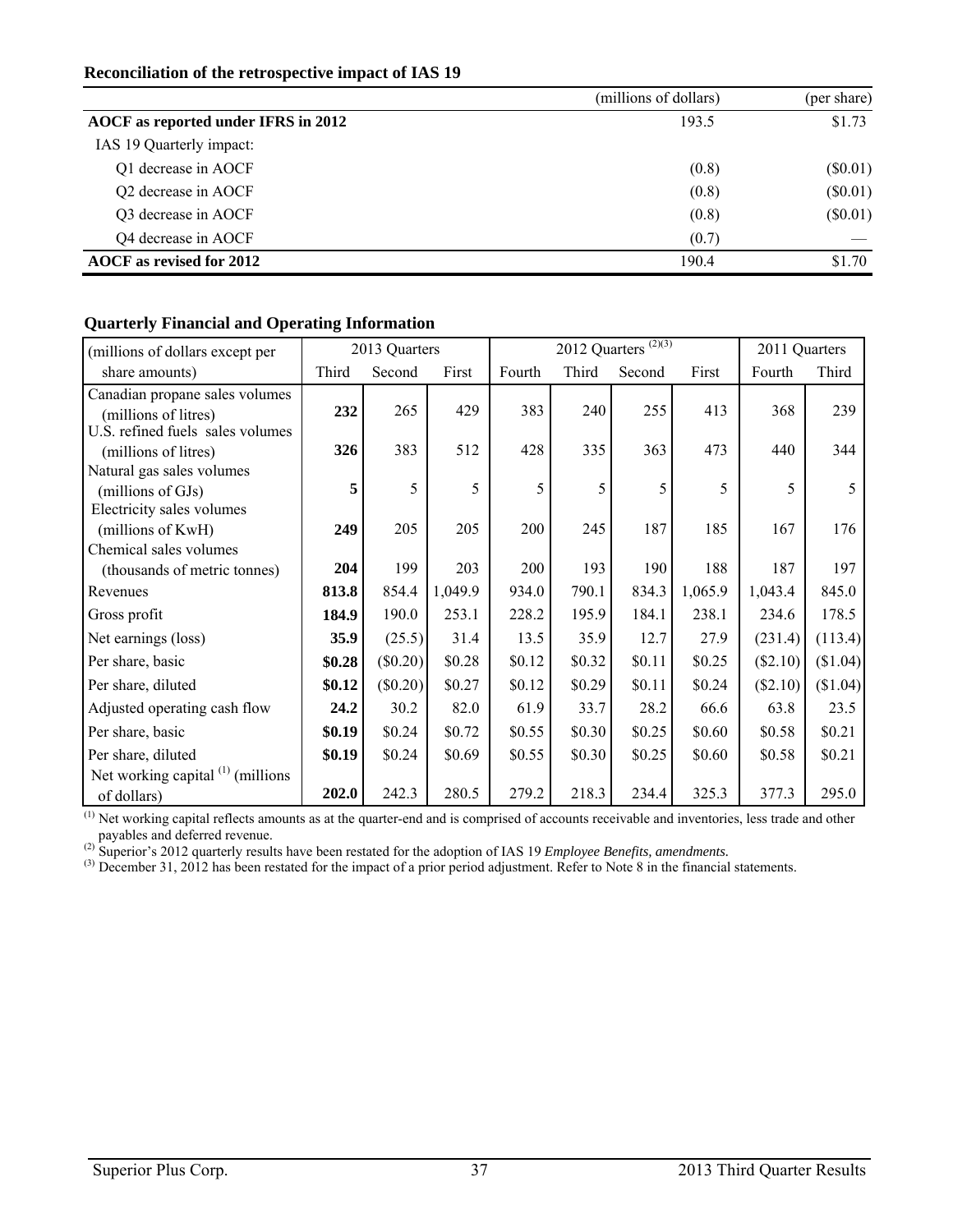## **Non-IFRS Financial Measures**

## *Adjusted Operating Cash Flow*

Adjusted operating cash flow is equal to cash flow from operating activities as defined by IFRS, adjusted for changes in non-cash working capital, other expenses, non-cash interest expense, current income taxes and finance costs. Superior may deduct or include additional items in its calculation of adjusted operating cash flow; these items would generally, but not necessarily, be items of a non-recurring nature. Adjusted operating cash flow is the main performance measure used by management and investors to evaluate Superior's performance. Readers are cautioned that adjusted operating cash flow is not a defined performance measure under IFRS and that adjusted operating cash flow cannot be assured. Superior's calculation of adjusted operating cash flow may differ from similar calculations used by comparable entities. Adjusted operating cash flow represents cash flow generated by Superior that is available for, but not necessarily limited to, changes in working capital requirements, investing activities and financing activities of Superior.

The seasonality of Superior's individual quarterly results must be assessed in the context of annualized adjusted operating cash flow. Adjustments recorded by Superior as part of its calculation of adjusted operating cash flow include, but are not limited to, the impact of the seasonality of Superior's businesses, principally the Energy Services segment, by adjusting for non-cash working capital items, thereby eliminating the impact of the timing between the recognition and collection/payment of Superior's revenues and expenses, which can differ significantly from quarter to quarter. Adjustments are also made to reclassify the cash flow related to natural gas and electricity customer contract-related costs in a manner consistent with the income statement's recognition of these costs. Adjusted operating cash flow is reconciled to net cash flow from operating activities on Page 13.

### *EBITDA*

EBITDA represents earnings before taxes, depreciation, amortization, finance expense and certain other non-cash expenses, and is used by Superior to assess its consolidated results and the results of its operating segments. EBITDA is not a defined performance measure under IFRS. Superior's calculation of EBITDA may differ from similar calculations used by comparable entities. The EBITDA of Superior's operating segments may be referred to as EBITDA from operations. Net earnings before income taxes are reconciled to EBITDA from operations on page 39.

### *Compliance EBITDA*

Compliance EBITDA represents earnings before interest, taxes, depreciation, amortization and certain other noncash expenses calculated on a 12 month trailing basis, giving pro forma effect to acquisitions and divestitures, and is used by Superior to calculate its debt covenants and other credit information. Compliance EBITDA is not a defined performance measure under IFRS. Superior's calculation of compliance EBITDA may differ from similar calculations used by comparable entities. See Note 14 to the unaudited condensed consolidated financial statements for a reconciliation of net earnings to compliance EBITDA.

### *Payout Ratio*

Payout ratio represents dividends as a percentage of adjusted operating cash flow less other capital expenditures, and is used by Superior to assess its financial results and leverage. Payout ratio is not a defined performance measure under IFRS. Superior's calculation of payout ratio may differ from similar calculations used by comparable entities.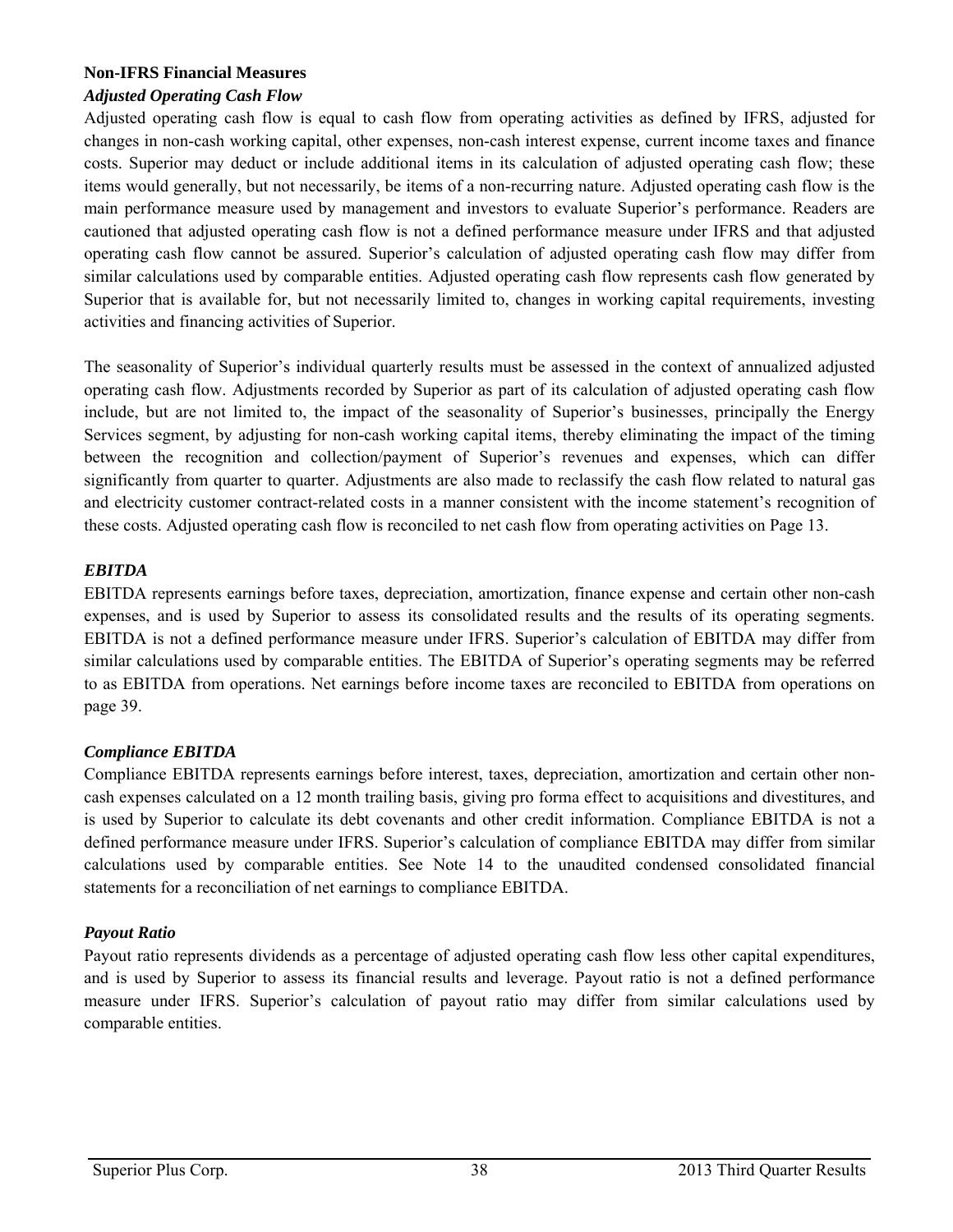|                                                                          | <b>Energy</b>   |                  | <b>Specialty Construction</b> |
|--------------------------------------------------------------------------|-----------------|------------------|-------------------------------|
| For the three months ended September 30, 2013                            | <b>Services</b> | <b>Chemicals</b> | <b>Products</b>               |
| Net Earnings before income taxes                                         | 1.9             | 15.6             | 8.5                           |
| Add: Amortization of property, plant and equipment and intangible assets | 13.1            |                  | 1.5                           |
| Amortization included in cost of sales                                   |                 | 10.4             |                               |
| Gains on disposal of assets                                              | (3.5)           |                  |                               |
| Amortization of customer contract-related costs                          | 0.7             |                  |                               |
| Customer contract-related costs                                          | (0.3)           |                  |                               |
| Finance costs                                                            | 0.4             | 0.1              | 0.1                           |
| Unrealized gains on derivative financial instruments                     | (4.0)           | (1.5)            |                               |
| <b>EBITDA</b> from operations                                            | 8.3             | 24.6             | 10.1                          |
|                                                                          | <b>Energy</b>   |                  | <b>Specialty Construction</b> |
| For the three months ended September 30, 2012                            | <b>Services</b> | <b>Chemicals</b> | <b>Products</b>               |
| Net Earnings before income taxes                                         | 25.5            | 28.3             | 1.7                           |
| Add: Amortization of property, plant and equipment and intangible assets | 13.1            | 1.7              | 1.7                           |
| Amortization included in cost of sales                                   |                 | 10.9             |                               |
| Losses on disposal of assets                                             | 0.3             |                  |                               |
| Amortization of customer contract-related costs                          | 0.9             |                  |                               |
| Customer contract-related costs                                          | (0.3)           |                  |                               |
| Finance costs                                                            | 1.3             | 0.1              | 0.2                           |
| Unrealized gains on derivative financial instruments                     | (27.8)          |                  |                               |
| EBITDA from operations                                                   | 13.0            | 41.0             | 3.6                           |
|                                                                          | <b>Energy</b>   |                  | <b>Specialty Construction</b> |
| For the nine months ended September 30, 2013                             | <b>Services</b> | <b>Chemicals</b> | <b>Products</b>               |
| Net Earnings before income taxes                                         | 73.6            | 54.6             | 17.9                          |
| Add: Amortization of property, plant and equipment and intangible assets | 38.6            |                  | 4.5                           |
| Amortization included in cost of sales                                   |                 | 30.4             |                               |
| (Gains) Losses on disposal of assets                                     | (3.3)           |                  | 0.1                           |
| Amortization of customer contract-related costs                          | 2.1             |                  |                               |
| Customer contract-related costs                                          | (0.6)           |                  |                               |
| Finance costs                                                            | 1.9             | 0.2              | 0.4                           |
| Unrealized gains on derivative financial instruments                     | (21.2)          | (2.6)            |                               |
| <b>EBITDA</b> from operations                                            | 91.1            | 82.6             | 22.9                          |
|                                                                          | <b>Energy</b>   |                  | <b>Specialty Construction</b> |
| For the nine months ended September 30, 2012                             | <b>Services</b> | <b>Chemicals</b> | <b>Products</b>               |
| Net Earnings before income taxes                                         | 84.4            | 58.3             | 7.7                           |
| Add: Amortization of property, plant and equipment and intangible assets |                 |                  | 4.7                           |
|                                                                          | 40.7            | 5.0              |                               |
| Amortization included in cost of sales                                   |                 | 33.4             |                               |
| (Gains) Losses on disposal of assets                                     | (0.8)           |                  | 0.1                           |
| Amortization of customer contract-related costs                          | 2.6             |                  |                               |
| Customer contract-related costs                                          | (0.9)           |                  |                               |
| Finance costs                                                            | 3.3             | 0.2              | 0.5                           |
| Unrealized gains on derivative financial instruments                     | (42.1)          |                  |                               |

## **Reconciliation of Net Earnings before income taxes to EBITDA from Operations** (1) (2)

(1) See the unaudited condensed consolidated financial statements for net earnings before income taxes, depreciation included in selling, distribution and administrative costs, amortization of intangible assets and accretion of convertible debenture issue costs, amortization included in cost of sales, depreciation of customer contract-related costs, customer contract-related costs and unrealized (gains) losses on derivative financial instruments.

<sup>(2)</sup> See "Non-IFRS Financial Measures" for additional details.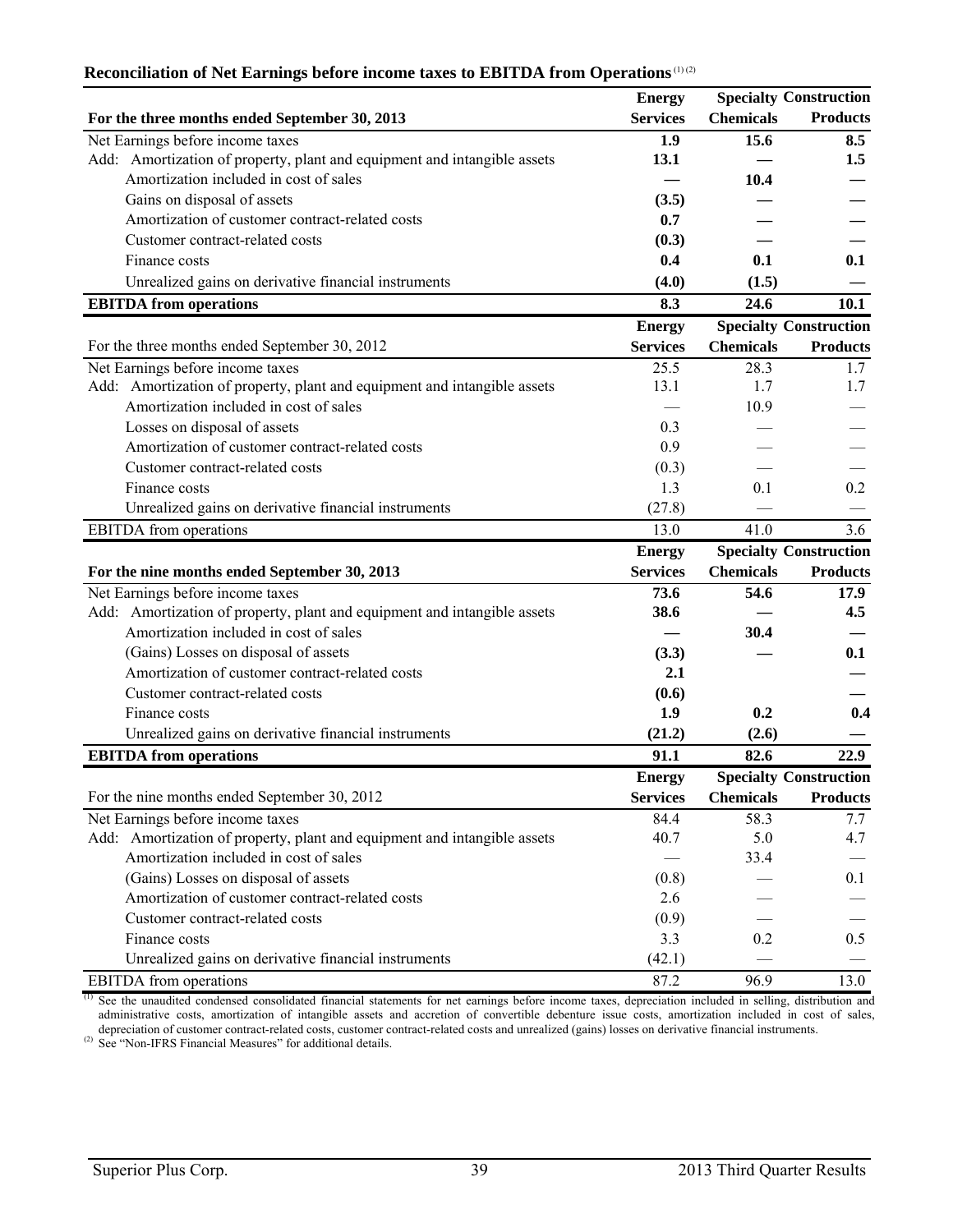|                                         |                 |                  | For the three months ended |          |           | For the three months ended |
|-----------------------------------------|-----------------|------------------|----------------------------|----------|-----------|----------------------------|
|                                         |                 |                  | September 30, 2013         |          |           | September 30, 2012         |
|                                         |                 |                  | Construction               |          |           | Construction               |
|                                         | <b>Energy</b>   | <b>Specialty</b> | <b>Products</b>            | Energy   | Specialty | Products                   |
|                                         | <b>Services</b> | <b>Chemicals</b> | <b>Distribution</b>        | Services | Chemicals | Distribution               |
| <b>Revenue per financial statements</b> | 459.0           | 144.7            | 210.1                      | 453.8    | 134.5     | 201.8                      |
| Foreign currency gains (losses) related |                 |                  |                            |          |           |                            |
| to working capital                      |                 | (1.1)            |                            |          | (1.9)     |                            |
| Revenue per the MD&A                    | 459.0           | 143.6            | 210.1                      | 453.8    | 132.6     | 201.8                      |
| Cost of products sold per financial     |                 |                  |                            |          |           |                            |
| statements                              | (375.4)         | (94.8)           | (158.7)                    | (368.4)  | (70.7)    | (155.1)                    |
| Non-cash amortization                   |                 | 10.4             |                            |          | 10.9      |                            |
| Cost of products sold per the MD&A      | (375.4)         | (84.4)           | (158.7)                    | (368.4)  | (59.8)    | (155.1)                    |
| <b>Gross profit</b>                     | 83.6            | 59.2             | 51.4                       | 85.4     | 72.8      | 46.7                       |
| Cash operating and administrative       |                 |                  |                            |          |           |                            |
| costs per financial statements          | (85.3)          | (35.7)           | (42.8)                     | (86.4)   | (35.4)    | (44.8)                     |
| Depreciation costs                      | 9.2             |                  | 1.5                        | 8.9      |           | 1.6                        |
| Amortization costs                      | 3.9             |                  |                            | 4.2      | 1.7       | 0.1                        |
| (Gains) Losses on disposal of assets    | (3.5)           |                  |                            | 0.3      |           |                            |
| Amortization of customer contract-      |                 |                  |                            |          |           |                            |
| related costs                           | 0.7             |                  |                            | 0.9      |           |                            |
| Customer contract-related costs         | (0.3)           |                  |                            | (0.3)    |           |                            |
| Reclassification of foreign currency    |                 |                  |                            |          |           |                            |
| (gains) and losses related to working   |                 |                  |                            |          |           |                            |
| capital                                 |                 | 1.1              |                            |          | 1.9       |                            |
| Cash operating and administrative       |                 |                  |                            |          |           |                            |
| costs per the MD&A                      | (75.3)          | (34.6)           | (41.3)                     | (72.4)   | (31.8)    | (43.1)                     |

# **Reconciliation of Segmented Revenue, Cost of Sales and Cash Operating and Administrative Costs**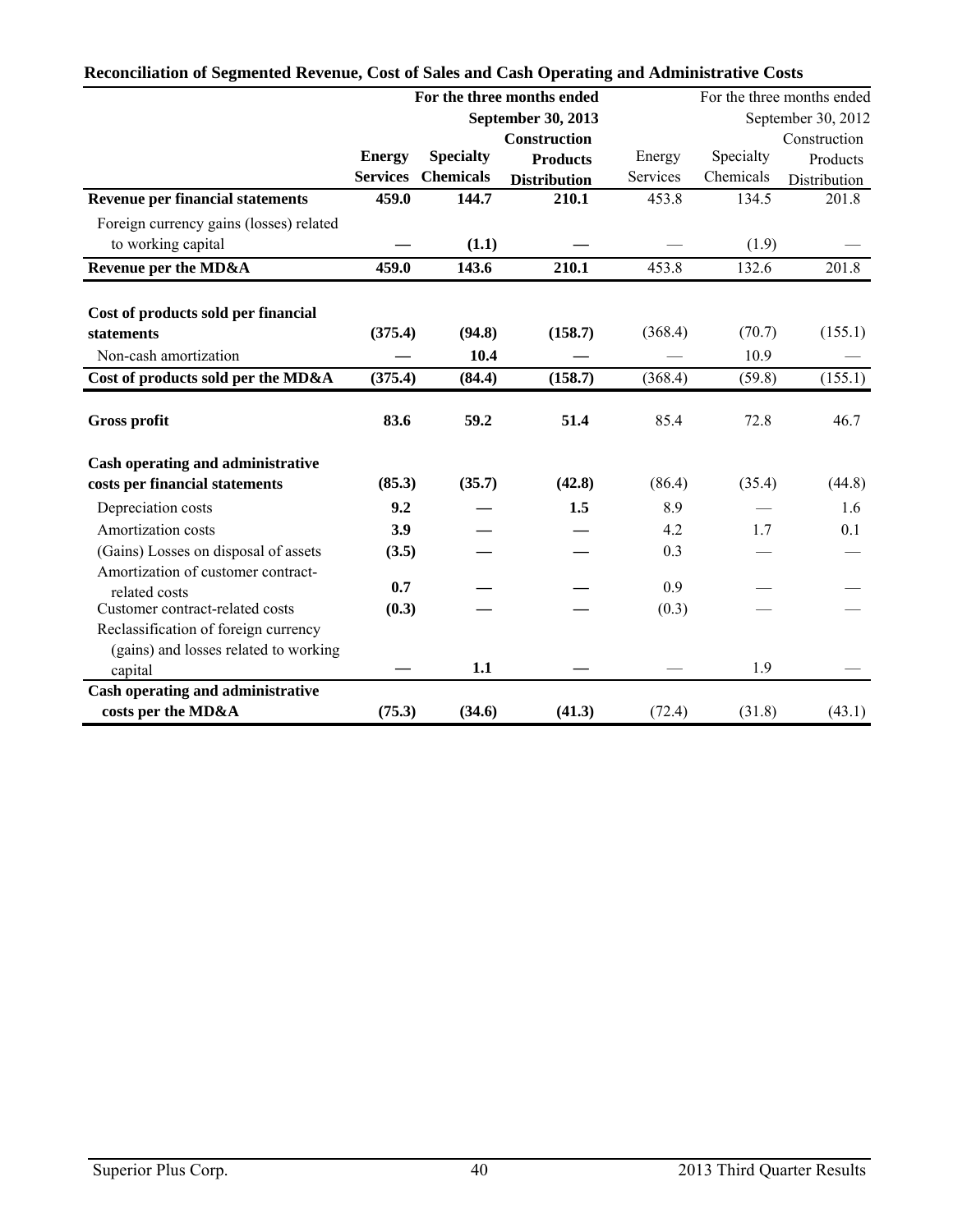|                                                                               |                 |                  | For the nine months ended |           |           | For the nine months ended |
|-------------------------------------------------------------------------------|-----------------|------------------|---------------------------|-----------|-----------|---------------------------|
|                                                                               |                 |                  | September 30, 2013        |           |           | September 30, 2012        |
|                                                                               |                 |                  | <b>Construction</b>       |           |           | Construction              |
|                                                                               | <b>Energy</b>   | <b>Specialty</b> | <b>Products</b>           | Energy    | Specialty | Products                  |
|                                                                               | <b>Services</b> | <b>Chemicals</b> | <b>Distribution</b>       | Services  | Chemicals | Distribution              |
| <b>Revenue per financial statements</b>                                       | 1,690.0         | 424.6            | 603.5                     | 1,699.4   | 405.2     | 585.7                     |
| Foreign currency gains (losses) related                                       |                 |                  |                           |           |           |                           |
| to working capital                                                            |                 | 1.3              |                           |           | (2.1)     |                           |
| Revenue per the MD&A                                                          | 1,690.0         | 425.9            | 603.5                     | 1,699.4   | 403.1     | 585.7                     |
|                                                                               |                 |                  |                           |           |           |                           |
| Cost of products sold per financial                                           |                 |                  |                           |           |           |                           |
| statements                                                                    | (1,358.9)       | (272.7)          | (458.5)                   | (1,381.6) | (241.2)   | (449.4)                   |
| Non-cash amortization                                                         |                 | 30.4             |                           |           | 33.4      |                           |
| Cost of products sold per the MD&A                                            | (1,358.9)       | (242.3)          | (458.5)                   | (1,381.6) | (207.8)   | (449.4)                   |
| <b>Gross profit</b>                                                           | 331.1           | 183.6            | 145.0                     | 317.8     | 195.3     | 136.3                     |
| Cash operating and administrative                                             |                 |                  |                           |           |           |                           |
| costs per financial statements                                                | (276.8)         | (99.7)           | (126.7)                   | (272.2)   | (105.5)   | (128.1)                   |
| Depreciation costs                                                            | 26.9            |                  | 4.4                       | 27.2      |           | 4.5                       |
| Amortization costs                                                            | 11.7            |                  | 0.1                       | 13.5      | 5.0       | 0.2                       |
| (Gains) Losses on disposal of assets                                          | (3.3)           |                  | 0.1                       | (0.8)     |           | 0.1                       |
| Amortization of customer contract-                                            |                 |                  |                           |           |           |                           |
| related costs                                                                 | 2.1             |                  |                           | 2.6       |           |                           |
| Customer contract-related costs                                               | (0.6)           |                  |                           | (0.9)     |           |                           |
| Reclassification of foreign currency<br>(gains) and losses related to working |                 |                  |                           |           |           |                           |
| capital                                                                       |                 | (1.3)            |                           |           | 2.1       |                           |
| Cash operating and administrative                                             |                 |                  |                           |           |           |                           |
| costs per the MD&A                                                            | (240.0)         | (101.0)          | (122.1)                   | (230.6)   | (98.4)    | (123.3)                   |

### **Risk Factors to Superior**

The risk factors and uncertainties detailed below are a summary of Superior's assessment of its material risk factors as detailed in Superior's 2012 Annual Information Form under "Risk Factors" which is filed on the Canadian Securities Administrators' website, www.sedar.com, and on Superior's website, www.superiorplus.com.

# **Risks to Superior**

Superior depends entirely on the operations and assets of Superior LP. Superior's ability to make dividend payments to its shareholders depends on the ability of Superior LP to make distributions on its outstanding limited partnership units, as well as on the operations and business of Superior LP.

There is no assurance regarding the amount of cash to be distributed by Superior LP or generated by Superior LP and, therefore, there is no assurance regarding funds available for dividends to shareholders. The amount distributed in respect of the limited partnership units will depend on a variety of factors including, without limitation, the performance of Superior LP's operating businesses, the effect of acquisitions or dispositions on Superior LP, and other factors that may be beyond the control of Superior LP or Superior. In the event significant sustaining capital expenditures are required by Superior LP or the profitability of Superior LP declines, there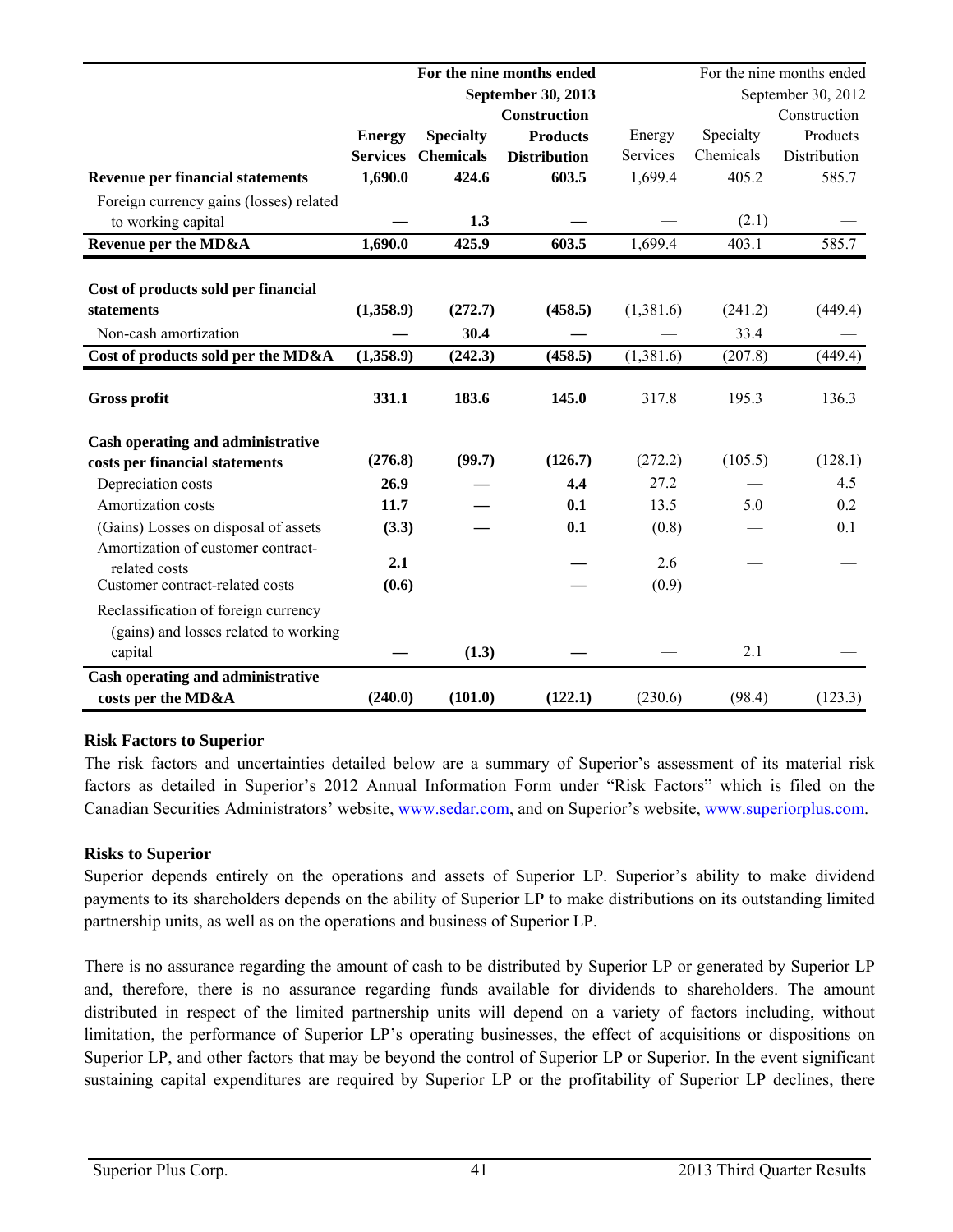would be a decrease in the amount of cash available for dividends to shareholders and such decrease could be material.

Superior's dividend policy and the distribution policy of Superior LP are subject to change at the discretion of the Board of Directors of Superior or the Board of Directors of Superior General Partner Inc., the general partner of Superior LP, as applicable. Superior's dividend policy and the distribution policy of Superior LP are also limited by contractual agreements including agreements with lenders to Superior and its affiliates and by restrictions under corporate law.

Since the beginning of 2010, the CRA has requested and reviewed information from Superior relating to the plan of arrangement involving Superior Plus Income Fund and Ballard Power Systems Inc. and the Conversion. On February 11, 2013, Superior received the proposal letter from the CRA. The proposal letter proposes to deny the availability of capital losses of approximately \$623.0 million and other tax basis of approximately \$1,000.0 million. On April 2, 2013, Superior received from the CRA, Notices of Reassessment for Superior's 2009 and 2010 taxation years. Superior filed a Notice of Objection with respect to the Notice of Reassessments on May 8, 2013. The CRA did not respond or settle the Notice of Objection with Superior in the 90 days after filing, as such Superior filed a Notice of Appeal with the Tax Court of Canada on August 7, 2013. Superior remains confident in the appropriateness of its tax filing position and the expected tax consequences of the Arrangement and the Conversion and intends to vigorously defend such position. Superior also strongly believes that the acquisition of control or the general anti-avoidance rule do not apply to the Arrangement and the Conversion and intends to file its future tax returns on a basis consistent with its view of the outcome of the Arrangement and the Conversion.

The credit facilities and U.S. Notes of Superior LP contain covenants that require Superior LP to meet certain financial tests and that restrict, among other things, the ability of Superior LP to incur additional debt, dispose of assets or pay dividends/distributions in certain circumstances. These restrictions may preclude Superior LP from returning capital or making distributions on the limited partnership units.

The payout by Superior LP of substantially all of its available cash flow means that capital expenditures to fund growth opportunities can only be made in the event that other sources of financing are available. Lack of access to such additional financing could limit the future growth of the business of Superior LP and, over time, have a material adverse effect on the amount of cash available for dividends to shareholders.

To the extent that external sources of capital, including public and private markets, become limited or unavailable, Superior's and Superior LP's ability to make the necessary capital investments to maintain or expand the current business, and to make necessary principal payments and debenture redemptions under its term credit facilities may be impaired.

Superior maintains a substantial floating interest rate exposure through a combination of floating interest rate borrowing and the use of derivative instruments. Demand levels for approximately half of Energy Services' sales and substantially all of Specialty Chemicals' and Construction Products Distribution's sales are affected by general economic trends. Generally speaking, when the economy is strong, interest rates increase, as does demand from Superior's customers, thereby increasing Superior's sales and its ability to pay higher interest costs, and vice-versa. In this way, there is a common relationship between economic activity levels, interest rates and Superior's ability to pay higher or lower rates. Increased interest rates, however, will affect Superior's borrowing costs, which may have an adverse effect on Superior.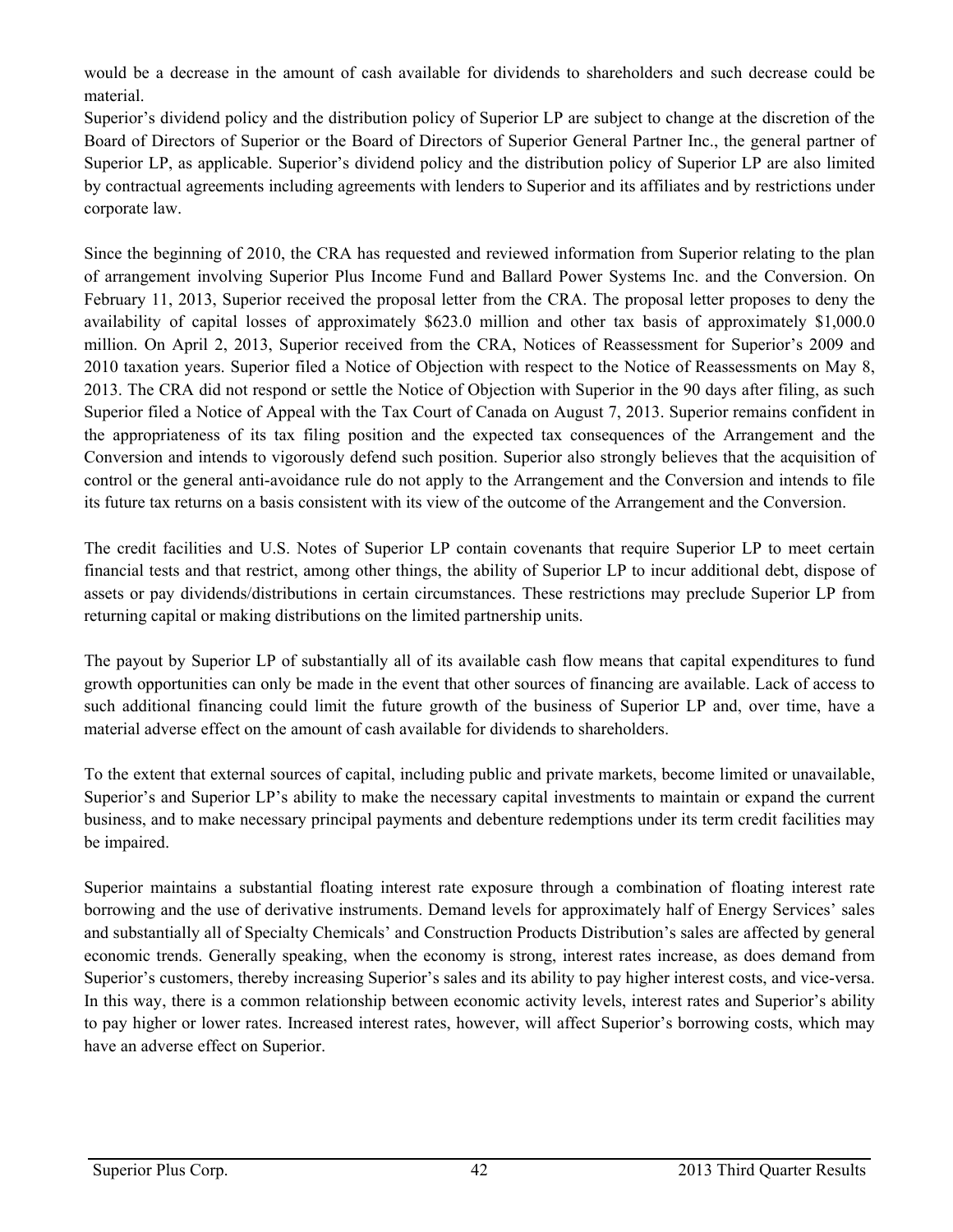A portion of Superior's net cash flow is denominated in US dollars. Accordingly, fluctuations in the Canadian/US dollar exchange rate can affect profitability. Superior attempts to mitigate this risk by hedging.

The timing and amount of capital expenditures incurred by Superior LP or by its subsidiaries will directly affect the amount of cash available to Superior for dividends to shareholders. Dividends may be reduced, or even eliminated, at times when significant capital expenditures are incurred or other unusual expenditures are made.

If the Board of Directors of Superior decides to issue additional common shares, preferred shares or securities convertible into common shares, existing shareholders may suffer significant dilution.

There can be no assurance that income tax laws in the numerous jurisdictions in which Superior operates will not be changed, interpreted or administered in a manner which adversely affects Superior and its shareholders. In addition, there can be no assurance that the CRA (or provincial tax agency), U.S. Internal Revenue Service (or a state or local tax agency), or the Chilean Internal Revenue Service (collectively, the Tax Agencies) will agree with how Superior calculates its income for tax purposes or that the various Tax Agencies will not change their administrative practices to the detriment of Superior or its shareholders.

## **Risks to Superior's segments**

## **Energy Services**

## *Canadian Propane Distribution and U.S. Refined Fuels*

Propane is sold in competition with other energy sources such as fuel oil, electricity and natural gas. While propane is usually more cost-effective than electricity, electricity is a major competitor in most areas. Fuel oil is also used as a residential, commercial and industrial source of heat. Except for certain industrial and commercial applications, propane is generally not competitive with natural gas in areas where natural gas service exists. Other alternative energy sources such as compressed natural gas, methanol and ethanol are available or could be further developed and could have an impact on the propane industry in general and Canadian propane distribution in particular, in the future. The trend towards increased conservation measures and technological advances in energy efficiency may have a detrimental effect on propane demand and Canadian propane distribution's sales. Demand for traditional propane end-use applications is increasing marginally with general economic growth. However, increases in the cost of propane encourage customers to reduce fuel consumption and to invest in more energy efficient equipment, reducing demand. Automotive propane demand is presently stabilizing after several years of decline but this trend could return depending upon propane pricing and the market acceptance of propane conversion options and the availability of infrastructure.

Competition in the U.S. refined fuels' business markets generally occurs on a local basis between large, fullservice, multi-state marketers and smaller, independent local marketers. Marketers primarily compete based on price and service and tend to operate in close proximity to customers, typically within a 35-mile marketing radius from a central depot, in order to minimize delivery costs and provide prompt service.

Weather and general economic conditions affect distillates market volumes. Weather influences the immediate demand for distillates, primarily for heating, while longer-term demand declines due to economic conditions as customers trend towards conservation and supplement heating with alternative sources such as wood pellets.

The trend towards increased conservation measures and technological advances in energy efficiency may have a detrimental effect on propane and heating oil demand and Superior's sales. Further, increases in the cost of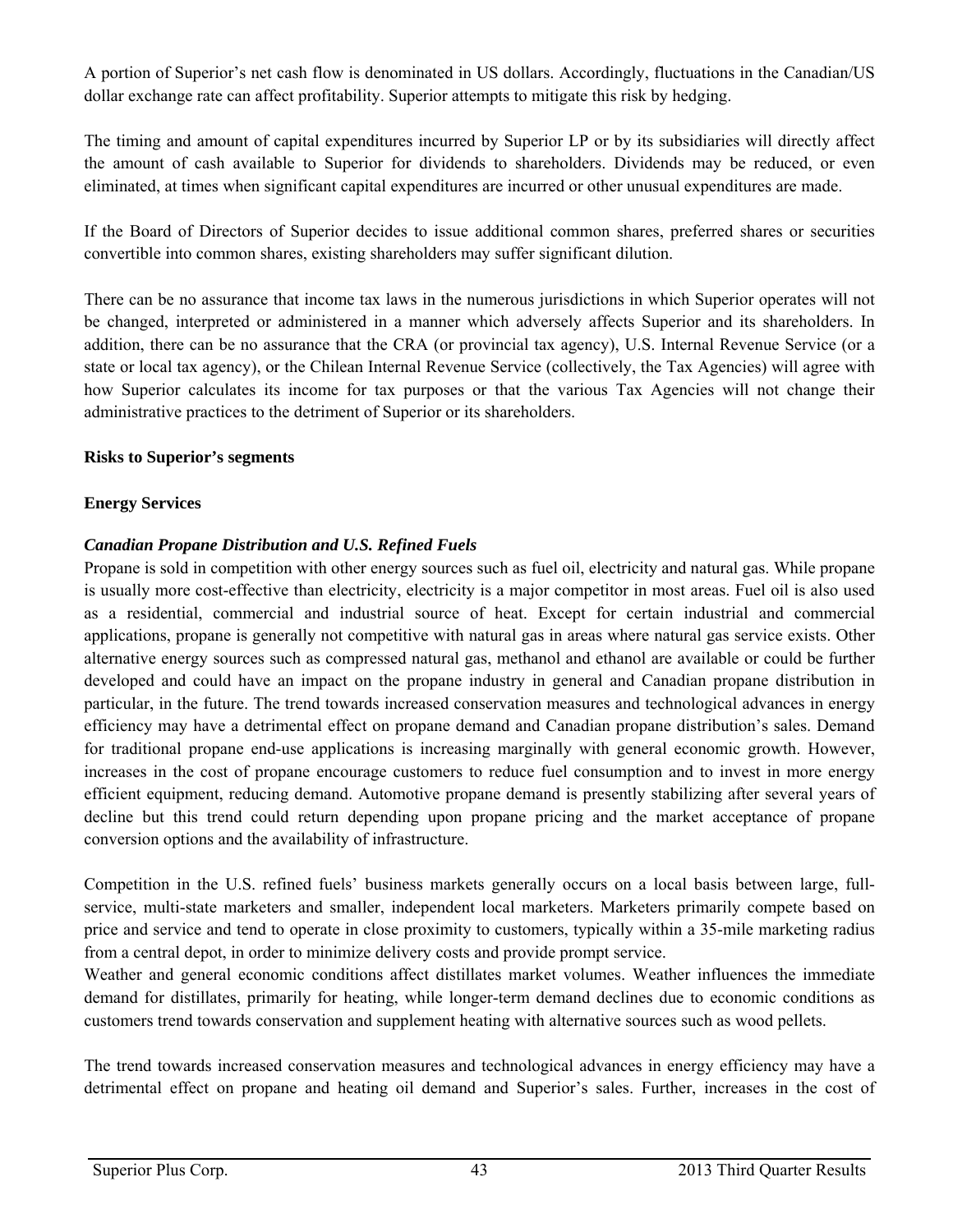propane encourage customers to conserve fuel and to invest in more energy-efficient equipment, reducing demand. Changes in propane supply costs are normally passed through to customers, but timing lags (between when Superior purchases the propane and when the customer purchases the propane) may result in positive or negative gross margin fluctuations.

Superior offers its customers various fixed-price propane and heating oil programs. In order to mitigate the price risk from offering these services, Superior uses its physical inventory position, supplemented by forward commodity transactions with various third parties having terms and volumes substantially the same as its customers' contracts. In periods of high propane price volatility the fixed-price programs create exposure to over or under-supply positions as the demand from customers may significantly exceed or fall short of supply procured. In addition, if propane prices decline significantly subsequent to customers signing up for a fixed-price program, there is a risk that customers will default on their commitments.

Superior's operations are subject to the risks associated with handling, storing and transporting propane in bulk. Slight quantities of propane may also be released during transfer operations. To mitigate risks, Superior has established a comprehensive environmental, health and safety protection program. It consists of an environmental policy, codes of practice, periodic self-audits, employee training, quarterly and annual reporting and emergency prevention and response.

The U.S. refined fuels business, through a centralized safety and environment management system, ensures that safety practices and regulatory compliance are an important part of its business. The storage and delivery of refined fuels pose the potential for spills which impact the soil and water of storage facilities and customer properties.

Superior's fuel distribution businesses are based and operate in Canada and the United States and, as a result, such operations could be affected by changes to laws, rules or policies which may either be more favourable to competing energy sources or increase compliance costs or otherwise negatively affect the operations of Energy Services in comparison to such competing energy sources. Any such changes could have an adverse effect on the operations of Energy Services.

In 2013, Canadian propane distribution commenced the implementation of an order to cash, billing and logistics IT system to replace the distribution and invoicing functions of the present enterprise system. To mitigate the risk associated with system changes, Canadian propane distribution will leverage the learnings from the U.S refined fuels organization that have been using this new system and implementation will be rolled out one region at a time. Approximately 19% of Superior's Canadian propane distribution business employees are unionized and 5% of U.S. refined fuels distribution business employees are unionized. Collective bargaining agreements are renegotiated in the normal course of business. While labour disruptions are not expected, there is always risk associated with the renegotiation process that could have an adverse impact on Superior.

# *Fixed-price energy services business*

There may be new market entrants in the energy retailing business that compete directly for the customer base that Superior targets, slowing or reducing its market share.

Superior Energy Management (SEM) purchases natural gas to meet its estimated commitments to its customers based on their historical consumption of gas. Depending on a number of factors, including weather, customer attrition and poor economic conditions affecting commercial customers' production levels, customer natural gas consumption may vary from the volume purchased. This variance must be reconciled and settled at least annually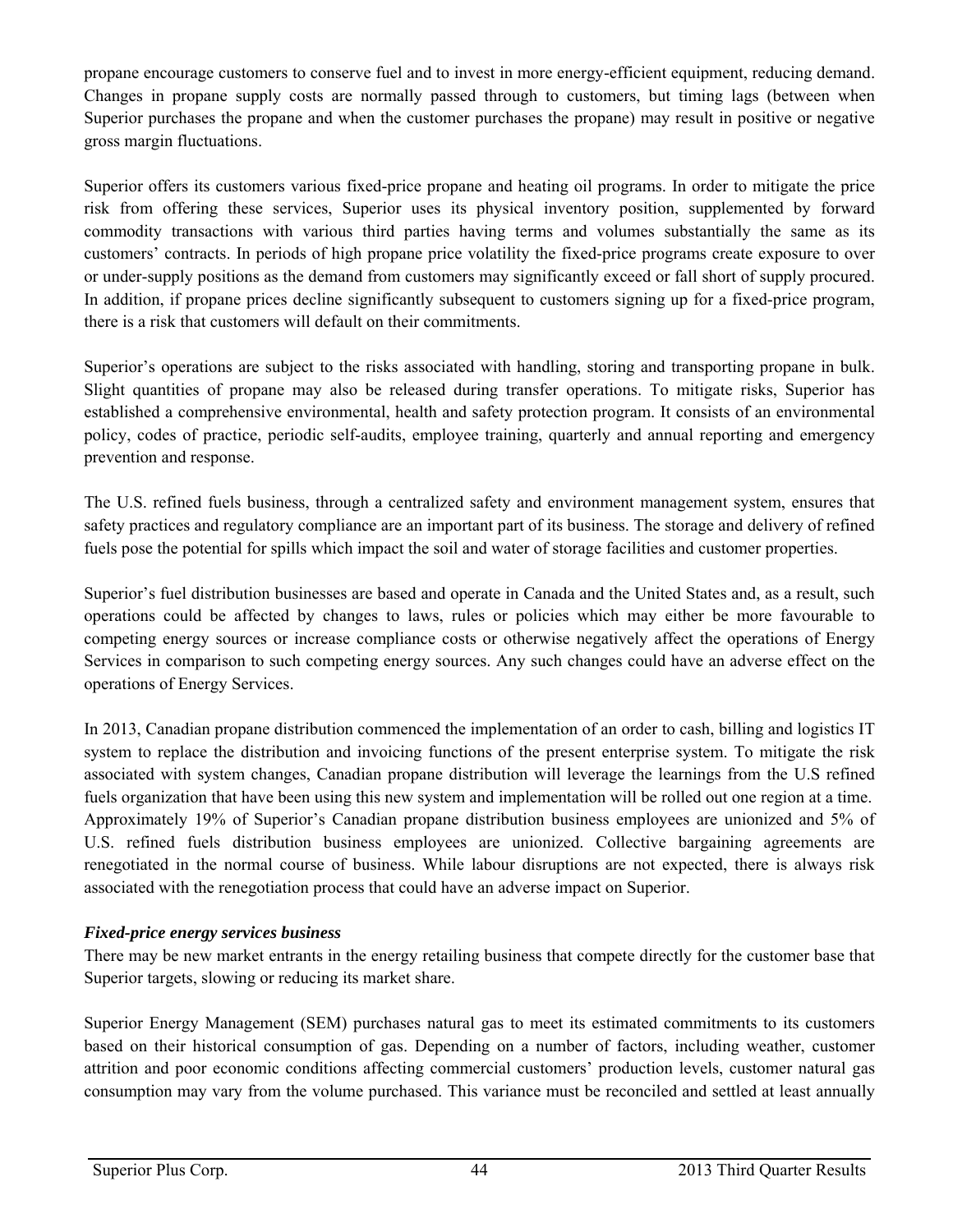and may require SEM to purchase or sell natural gas at market prices which may have an adverse impact on the results of this business. To mitigate potential balancing risk, SEM closely monitors its balancing position and takes measures such as adjusting gas deliveries and transferring gas between pools of customers, minimizing imbalances. The reserve is reviewed on a monthly basis to ensure that it is sufficient to absorb any losses that might arise from balancing.

SEM matches its customers' estimated electricity requirements by entering into electricity swaps as customers are acquired within pre-determined risk tolerances. Depending on several factors, including weather, customers' energy consumption may vary from the volumes purchased by SEM. SEM is able to invoice existing commercial electricity customers for balancing charges when the amount of energy used is greater than or less than the tolerance levels set initially. In certain circumstances, there can be balancing issues for which SEM is responsible when customer aggregation forecasts are not realized.

Fixed-price energy services manages its fixed-price term natural gas sales commitments by entering into various physical natural gas and US dollar foreign exchange purchase contracts for similar terms and volumes to create an effective Canadian dollar fixed-price cost of supply. Superior transacts with eight financial and physical natural gas counterparties. There can be no assurance that any of these counterparties will not default on any of their obligations to Superior. The financial condition of each counterparty is, however, evaluated and credit limits are established to minimize Superior's exposure to this risk. There is also a risk that supply commitments and foreign exchange positions may become unmatched; however, this is monitored daily in compliance with Superior's risk management policy.

Fixed-price energy services must retain qualified sales agents in order to properly execute its business strategy. The continued growth of fixed-price energy services is reliant on the services of agents to sign up new customers. There can be no assurance that competitive conditions will allow these agents to achieve these customer additions. Lack of success in the marketing programs of fixed-price energy services would limit future growth of cash flow. Fixed-price energy services operates in the highly regulated energy industry in Ontario and Quebec. Changes to laws could impact this business' operations. As part of the current regulatory framework, local delivery companies are mandated to perform certain services on behalf of fixed-price energy services, including invoicing, collection, assuming specific bad debt risks, and storage and distribution of natural gas. Any elimination or changes to these rules could have a significant adverse effect on the results of this business. Fixed-price energy services also markets electricity in Pennsylvania and New York State and natural gas in New York State only. The regulatory environment in Pennsylvania is favourable to retail choice. The Pennsylvania Utility Commission's Retail Market Investigation focused on solutions to increase retail market share and included orders for utilities to investigate retail opt-in auctions to entice customers to consider retail choice, reduce enrollment timelines, implement retail referral programs and design seamless moves that would reduce churn as a customer moves or changes accounts.

# **Specialty Chemicals**

Specialty Chemicals competes with sodium chlorate, chloralkali and potassium producers on a worldwide basis. Key competitive factors include price, product quality, logistics capability, reliability of supply, technical capability and service. The end-use markets for products are correlated to the general economic environment and the competitiveness of customers, all of which are outside of the segment's control, along with market pricing for pulp.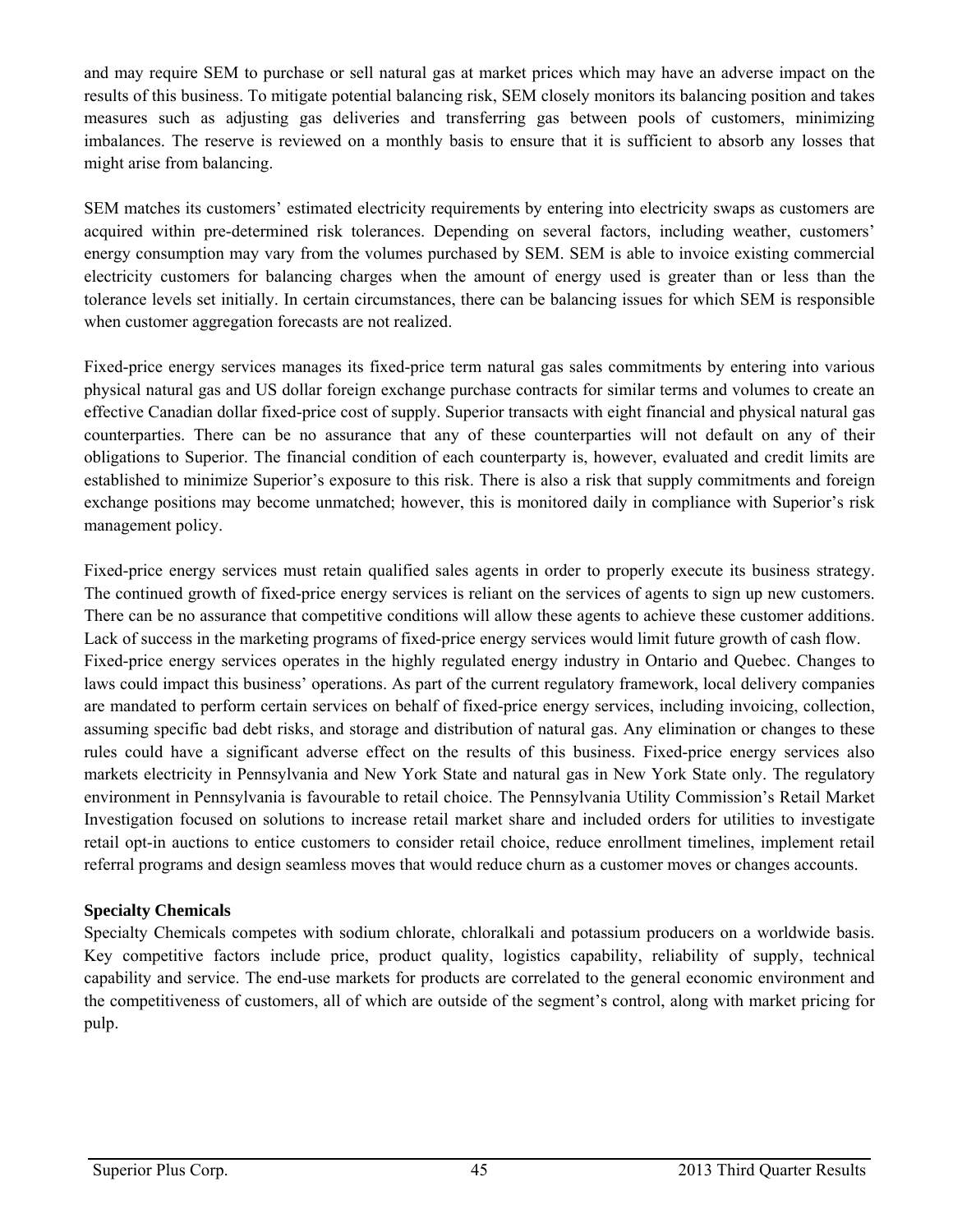Specialty Chemicals has long-term electricity contracts or electricity contracts that renew automatically with power producers in each of the jurisdictions where its plants are located. There is no assurance that Specialty Chemicals will remain able to secure adequate supplies of electricity at reasonable prices or on acceptable terms.

Potassium chloride (KCl) is a major raw material used in the production of potassium hydroxide at the Port Edwards, Wisconsin facility. Substantially all of Specialty Chemicals KCl is received from Potash Corporation of Saskatchewan. Specialty Chemicals currently has a limited ability to source KCl from additional suppliers.

Specialty Chemicals is exposed to fluctuations in the US dollar and the Euro versus the Canadian dollar. Specialty Chemicals manages its exposure to fluctuations between the US dollar and Canadian dollar by entering into hedge contracts with external third parties and internally with other Superior businesses.

Specialty Chemicals' operations involve the handling, production, transportation, treatment and disposal of materials that are classified as hazardous and are regulated by environmental and health and safety laws, regulations and requirements. There is potential for the release of highly toxic and lethal substances, including chlorine. Equipment failure could result in damage to facilities, death or injury and liabilities to third parties. If at any time the appropriate regulatory authorities deem any of the segment's facilities unsafe, they may order that such facilities be shut down.

Specialty Chemicals' operations and activities in various jurisdictions require regulatory approval for the handling, production, transportation and disposal of chemical products and waste substances. The failure to obtain or comply fully with such applicable regulatory approval may materially adversely affect Specialty Chemicals.

Specialty Chemicals' production facilities maintain complex process and electrical equipment. The facilities have existed for many years and undergone upgrades and improvements. Routine maintenance is regularly completed to ensure equipment is operated within appropriate engineering and technical requirements. Notwithstanding Specialty Chemicals' operating standards and history of limited downtime, breakdown of an electrical transformer or rectifier equipment and certain other equipment would temporarily reduce production at the affected facility. Although the segment has insurance coverage to mitigate substantial loss due to equipment outage, Specialty Chemicals' reputation and its ability to meet customer requirements could be negatively affected by a major electrical equipment failure.

Approximately 24% of Specialty Chemicals' employees are unionized. Collective bargaining agreements are renegotiated in the normal course of business. While labour disruptions are not expected, there is always risk associated with the negotiation process that could have an adverse impact on Superior.

# **Construction Products Distribution**

Activity in the Construction Products Distribution segment is subject to changes in general economic activity and, in particular, residential and non-residential construction. New residential construction is subject to such factors as household income, employment levels, customer confidence, population changes and the local supply of residential units. Residential renovation is not as sensitive to these factors and can provide some balance in the demand for residential construction product distribution. Non-residential activity can be subdivided into commercial, industrial and institutional. New construction in these sectors is subject to many of the same general economic factors as for residential activity. In the industrial and institutional subsectors, government and regulatory programs can also have a significant impact on the outlook for product distribution, particularly as related to Superior's insulation businesses. As a result, changes to general economic activity or other factors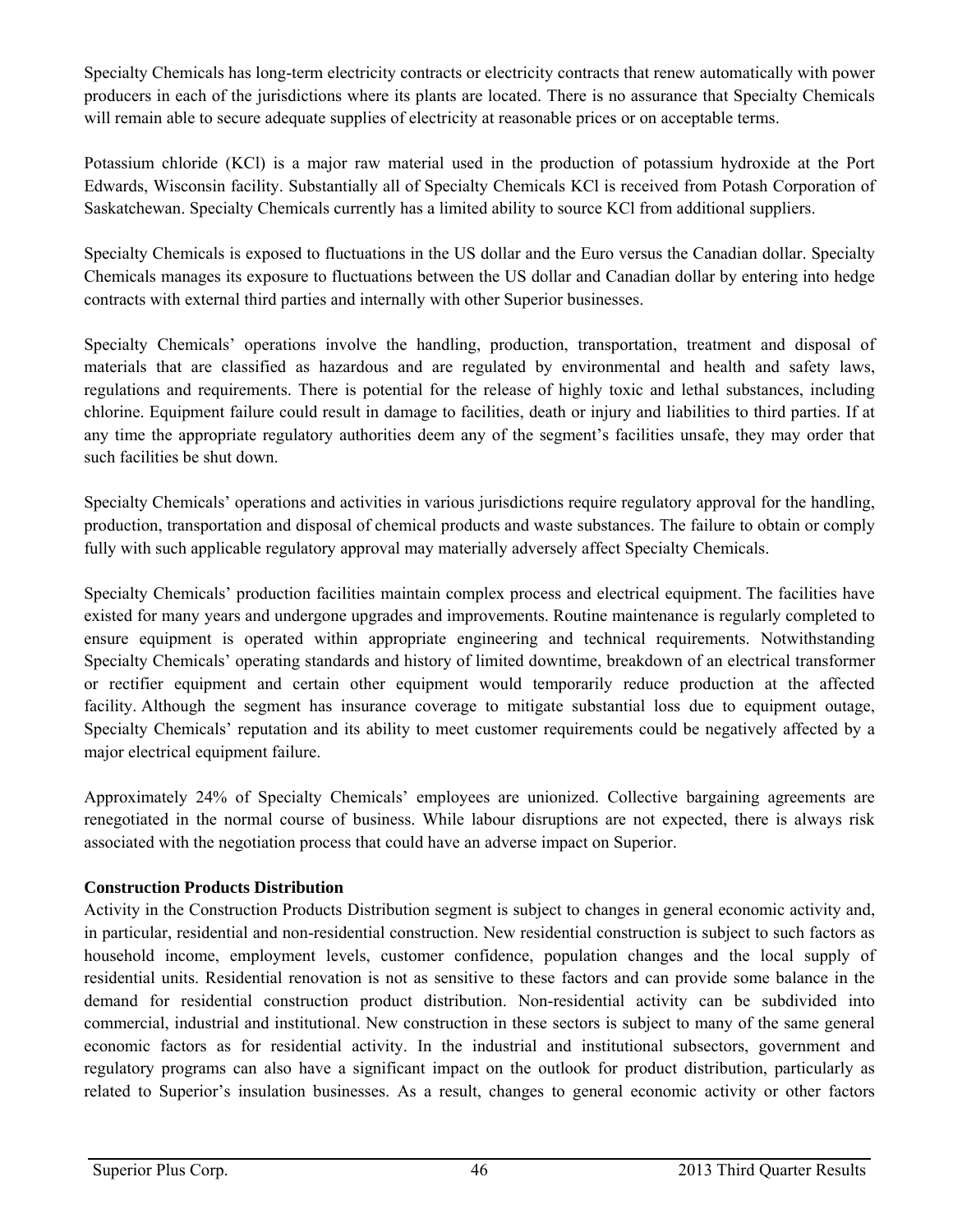mentioned above that affect the amount of construction or renovation in residential and non-residential markets can have an adverse effect on the segment's business and Superior.

Construction Products Distribution competes with other specialty construction distributors servicing the builder/contractor market, in addition to big-box home centres and independent lumber yards. The ability to remain competitive depends on the segment's ability to provide reliable service at competitive prices.

The GSD market is driven largely by residential and non-residential construction. Demand for wall and ceiling building materials is affected by changes in general and local economic factors including demographic trends, employment levels, interest rates, consumer confidence and overall economic growth. These factors in turn affect existing housing sales, new home construction, new non-residential construction, and office/commercial space turnover, all of which are significant factors in determining demand for products and services.

The C&I market is driven largely by C&I construction spending and economic growth. Demand is influenced by commercial construction and renovation, the construction, maintenance and expansion of industrial process facilities (such as oil refineries, petrochemical plants and power generation facilities) and institutional facilities in the government, healthcare and education sectors.

The distribution of walls and ceilings and C&I products involves risks, including the failure or substandard performance of equipment, human error, natural disasters, suspension of operations and new governmental statutes, regulations, guidelines and policies. Operations are also subject to various hazards incidental to the handling, processing, storage and transportation of certain hazardous materials, including industrial chemicals. These hazards can result in personal injury including fatalities, damage to and destruction of property and equipment and environmental damage. There can be no assurance that as a result of past or future operations, there will not be claims of injury by employees or members of the public due to exposure, or alleged exposure, to these materials. There can be no assurance as to the actual amount of these liabilities or the timing of them, if any. The business maintains safe working practices through proper procedures and direction and utilization of equipment such as forklifts, boom trucks, fabrication equipment and carts/dollies. The business handles and stores a variety of construction materials and maintains appropriate material handling compliance programs in accordance with local, state/provincial and federal regulations.

Approximately 4% of Construction Products Distribution's employees are unionized. Collective bargaining agreements are renegotiated in the normal course of business. While labour disruptions are not expected, there is always risk associated with the negotiation process that could have an adverse impact on the segment and Superior.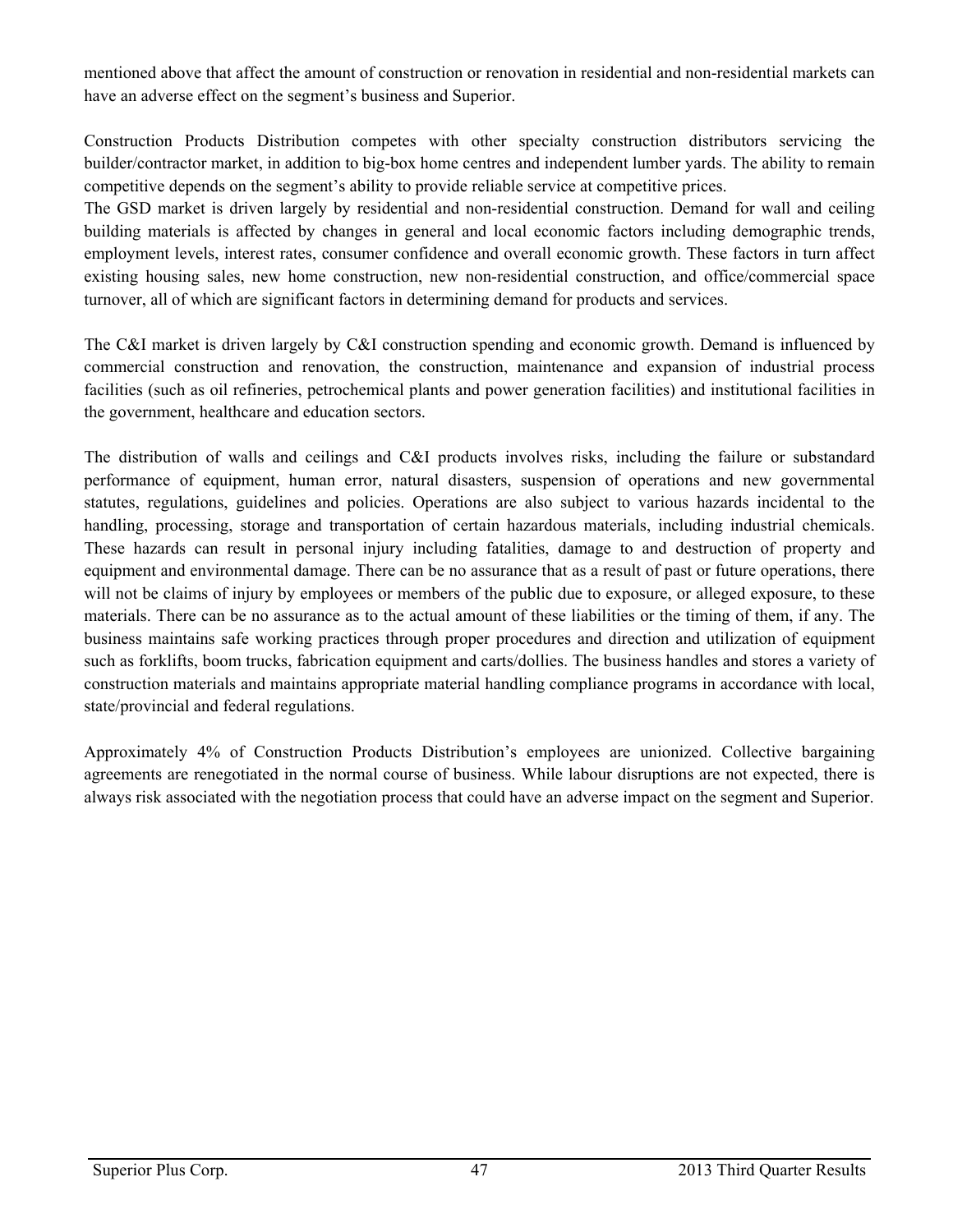#### **SUPERIOR PLUS CORP. Condensed Consolidated Balance Sheets**

|                                                             |              | September 30, | December 31,    |
|-------------------------------------------------------------|--------------|---------------|-----------------|
| (unaudited, millions of Canadian dollars)                   | <b>Notes</b> | 2013          | $2012^{(1)(2)}$ |
| <b>Assets</b>                                               |              |               |                 |
| <b>Current Assets</b>                                       |              |               |                 |
| Cash and cash equivalents                                   |              | 16.1          | 7.6             |
| Trade and other receivables                                 | 4&12         | 349.3         | 389.0           |
| Prepaid expenses                                            |              | 28.8          | 20.5            |
| Inventories                                                 |              | 183.8         | 213.7           |
| Unrealized gains on derivative financial instruments        | 12           | 10.3          | 16.6            |
| <b>Total Current Assets</b>                                 |              | 588.3         | 647.4           |
| <b>Non-Current Assets</b>                                   |              |               |                 |
| Property, plant and equipment                               | 6            | 825.8         | 829.9           |
| Intangible assets                                           |              | 32.9          | 39.6            |
| Goodwill                                                    |              | 189.1         | 189.1           |
| Notes and finance lease receivables                         |              | 9.9           | 10.1            |
| Deferred tax                                                | 13           | 284.8         | 303.1           |
| Unrealized gains on derivative financial instruments        | 12           | 8.6           | 12.9            |
|                                                             |              | 1,351.1       | 1,384.7         |
| <b>Total Non-Current Assets</b>                             |              |               |                 |
| <b>Total Assets</b>                                         |              | 1,939.4       | 2,032.1         |
|                                                             |              |               |                 |
| <b>Liabilities and Equity</b><br><b>Current Liabilities</b> |              |               |                 |
| Trade and other payables                                    |              | 317.9         | 318.5           |
| Deferred revenue                                            | 8<br>9       | 27.4          | 18.2            |
| Borrowing                                                   | 10           | 58.1          | 59.7            |
| Convertible unsecured subordinated debentures               | 11&21        |               | 50.0            |
|                                                             |              | 14.6          | 7.3             |
| Dividends and interest payable                              |              |               |                 |
| Unrealized losses on derivative financial instruments       | 12           | 25.0          | 36.5            |
| <b>Total Current Liabilities</b>                            |              | 443.0         | 490.2           |
| <b>Non-Current Liabilities</b>                              |              |               |                 |
| Borrowing                                                   | 10           | 393.9         | 574.7           |
| Convertible unsecured subordinated debentures               | 11           | 468.2         | 475.1           |
| Other liabilities                                           | 9            | 0.1           | 1.0             |
| Provisions                                                  | 7            | 15.3          | 17.6            |
| Employee future benefits                                    |              | 26.9          | 54.0            |
| Deferred tax                                                | 13           | 3.1           | 2.5             |
| Unrealized losses on derivative financial instruments       | 12           | 55.9          | 42.6            |
| <b>Total Non-Current Liabilities</b>                        |              | 963.4         | 1,167.5         |
|                                                             |              |               |                 |
| <b>Total Liabilities</b>                                    |              | 1,406.4       | 1,657.7         |
| <b>Equity</b>                                               |              |               |                 |
| Capital                                                     |              | 1,787.9       | 1,646.5         |
| Deficit                                                     |              | (1,231.8)     | (1,218.2)       |
| Accumulated other comprehensive loss                        |              | (23.1)        | (53.9)          |
| <b>Total Equity</b>                                         | 14           | 533.0         | 374.4           |
| <b>Total Liabilities and Equity</b>                         |              | 1,939.4       | 2,032.1         |

(1) December 31, 2012 has been restated for the impact of adopting IAS 19 *Employee Benefits, amendments* on January 1, 2013. Refer to Note 2.

(2) December 31, 2012 has been restated for the impact of a prior period adjustment. Refer to Note 8.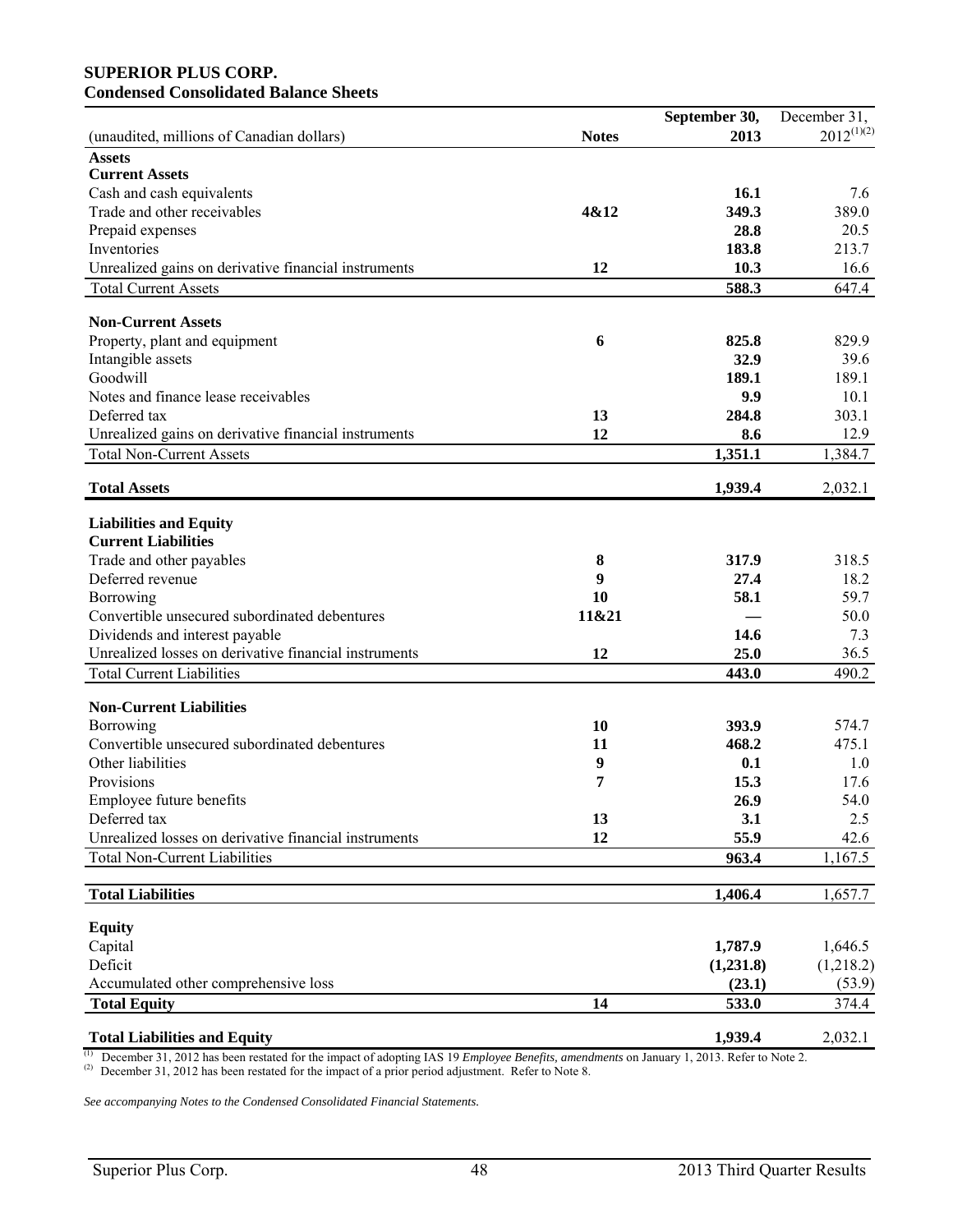#### **SUPERIOR PLUS CORP. Condensed Consolidated Statement of Changes in Equity**

|                                                                            |         |                        |              |           | <b>Accumulated</b>    |              |
|----------------------------------------------------------------------------|---------|------------------------|--------------|-----------|-----------------------|--------------|
|                                                                            | Share   | Contributed            | <b>Total</b> |           | other                 |              |
|                                                                            | Capital | Surplus <sup>(1)</sup> | Capital      |           | Deficit comprehensive | <b>Total</b> |
| <b>January 1, 2012</b>                                                     | 1,629.8 | 3.3                    | 1,633.1      | (1,228.2) | (55.3)                | 349.6        |
| Impact of adopting IAS 19, Employee<br>Benefits, amendments <sup>(2)</sup> |         |                        |              | (4.0)     | 4.1                   | 0.1          |
| Impact of prior period adjustment <sup>(3)</sup>                           |         |                        |              | (8.8)     |                       | (8.8)        |
| Restated as at January 1, 2012                                             | 1,629.8 | 3.3                    | 1,633.1      | (1,241.0) | (51.2)                | 340.9        |
| Net earnings                                                               |         |                        |              | 76.5      |                       | 76.5         |
| Option value associated with<br>redemption of convertible debentures       |         | (0.8)                  | (0.8)        |           |                       | (0.8)        |
| Shares issued under dividend<br>reinvestment plan                          | 10.6    |                        | 10.6         |           |                       | 10.6         |
| Dividends declared to shareholders                                         |         |                        |              | (50.3)    |                       | (50.3)       |
| Unrealized foreign currency losses on                                      |         |                        |              |           | (13.5)                | (13.5)       |
| translation of foreign operation                                           |         |                        |              |           | (7.7)                 | (7.7)        |
| Actuarial defined benefit losses<br>Income tax expense on other            |         |                        |              |           |                       |              |
| comprehensive income                                                       |         |                        |              |           | 2.7                   | 2.7          |
| <b>September 30, 2012</b>                                                  | 1,640.4 | 2.5                    | 1,642.9      | (1,214.8) | (69.7)                | 358.4        |
| Net earnings                                                               |         |                        |              | 13.5      |                       | 13.5         |
| Shares issued under dividend<br>reinvestment plan                          | 3.6     |                        | 3.6          |           |                       | 3.6          |
| Dividends declared to shareholders                                         |         |                        |              | (16.9)    |                       | (16.9)       |
| Unrealized foreign currency gains on<br>translation of foreign operation   |         |                        |              |           | 4.7                   | 4.7          |
| Actuarial defined benefit gains                                            |         |                        |              |           | 14.9                  | 14.9         |
| Income tax expense on other<br>comprehensive loss                          |         |                        |              |           | (3.8)                 | (3.8)        |
| December 31, 2012                                                          | 1,644.0 | 2.5                    | 1,646.5      | (1,218.2) | (53.9)                | 374.4        |
| Net earnings                                                               |         |                        |              | 41.8      |                       | 41.8         |
| Option value associated with<br>redemption of convertible debentures       |         | (1.1)                  | (1.1)        |           |                       | (1.1)        |
| Shares issued under dividend                                               |         |                        |              |           |                       |              |
| reinvestment plan                                                          | 4.9     |                        | 4.9          |           |                       | 4.9          |
| Issuance of common shares                                                  | 137.6   |                        | 137.6        |           |                       | 137.6        |
| Dividends declared to shareholders                                         |         |                        |              | (55.4)    |                       | (55.4)       |
| Unrealized foreign currency gains on<br>translation of foreign operation   |         |                        |              |           | 12.9                  | 12.9         |
| Actuarial defined benefit gains                                            |         |                        |              |           | 24.3                  | 24.3         |
| Income tax expense on other<br>comprehensive loss                          |         |                        |              |           | (6.4)                 | (6.4)        |
| September 30, 2013                                                         | 1,786.5 | 1.4                    | 1,787.9      | (1,231.8) | (23.1)                | 533.0        |

(1) Contributed surplus represents Superior's equity reserve for the option value associated with the issuance of convertible unsecured subordinate debentures and warrants.

(2) December 31, 2012 has been restated for the impact of adopting IAS 19 *Employee Benefits, amendments* on January 1, 2013. Refer to Note 2.

 $(3)$  Superior restated the January 1, 2012 deficit by \$8.8 million due to a prior period adjustment. Refer to Note 8.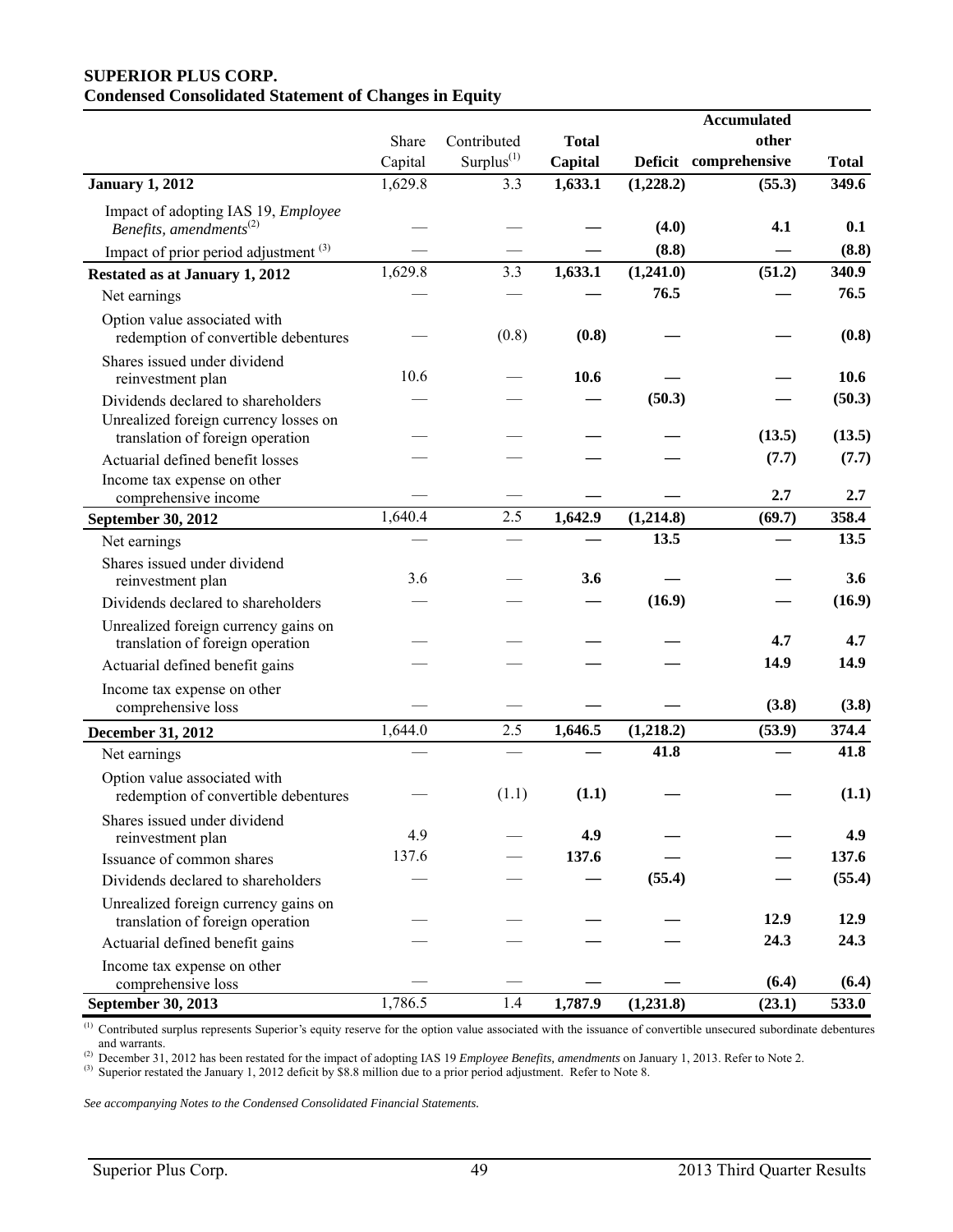|                                                               |              | Three months ended<br>September 30, |              |           | Nine months ended<br>September 30, |
|---------------------------------------------------------------|--------------|-------------------------------------|--------------|-----------|------------------------------------|
| (unaudited, millions of Canadian dollars except per share     | <b>Notes</b> | 2013                                | $2012^{(1)}$ | 2013      | $2012^{(1)}$                       |
| <b>Revenues</b>                                               | 17           | 813.8                               | 790.1        | 2,718.1   | 2,690.3                            |
| Cost of sales (includes products & services)                  | 17           | (628.9)                             | (594.2)      | (2,090.1) | (2,072.2)                          |
| Gross profit                                                  |              | 184.9                               | 195.9        | 628.0     | 618.1                              |
| <b>Expenses</b>                                               |              |                                     |              |           |                                    |
| Selling, distribution and administrative costs                | 17           | (167.7)                             | (171.9)      | (517.1)   | (518.5)                            |
| Finance expense                                               | 17           | (17.7)                              | (19.3)       | (51.5)    | (59.4)                             |
| Unrealized gains (losses) on derivative financial instruments | 12           | 36.6                                | 38.8         | (4.7)     | 46.2                               |
|                                                               |              | (148.8)                             | (152.4)      | (573.3)   | (531.7)                            |
| Net earnings before income taxes                              |              | 36.1                                | 43.5         | 54.7      | 86.4                               |
| Income tax expense                                            | 13           | (0.2)                               | (7.6)        | (12.9)    | (9.9)                              |
| <b>Net earnings</b>                                           |              | 35.9                                | 35.9         | 41.8      | 76.5                               |
| <b>Net earnings</b>                                           |              | 35.9                                | 35.9         | 41.8      | 76.5                               |
| Other comprehensive income:                                   |              |                                     |              |           |                                    |
| Unrealized foreign currency (losses) gains on translation of  |              |                                     |              |           |                                    |
| foreign operations                                            |              | (10.2)                              | (15.1)       | 12.9      | (13.5)                             |
| Actuarial defined benefit gains (losses)                      |              | 12.4                                | (4.1)        | 24.3      | (7.7)                              |
| Income tax (expense) recovery on other comprehensive          |              |                                     |              |           |                                    |
| income (loss)                                                 |              | (1.8)                               | 1.3          | (6.4)     | 2.7                                |
| Other comprehensive income (loss)                             |              | 0.4                                 | (17.9)       | 30.8      | (18.5)                             |
| <b>Total Comprehensive income for the period</b>              |              | 36.3                                | 18.0         | 72.6      | 58.0                               |
| Net earnings per share                                        |              |                                     |              |           |                                    |
| <b>Basic</b>                                                  | 15           | \$0.28                              | \$0.32       | \$0.34    | \$0.69                             |
| Diluted                                                       | 15           | \$0.12                              | \$0.31       | \$0.33    | \$0.68                             |

#### **SUPERIOR PLUS CORP. Condensed Consolidated Statement of Net Earnings and Total Comprehensive Income**

(1) Three and nine months ended September 30, 2012 has been restated for the impact of adopting IAS 19 *Employee Benefits, amendments* on January 1, 2013. Refer to Note 2.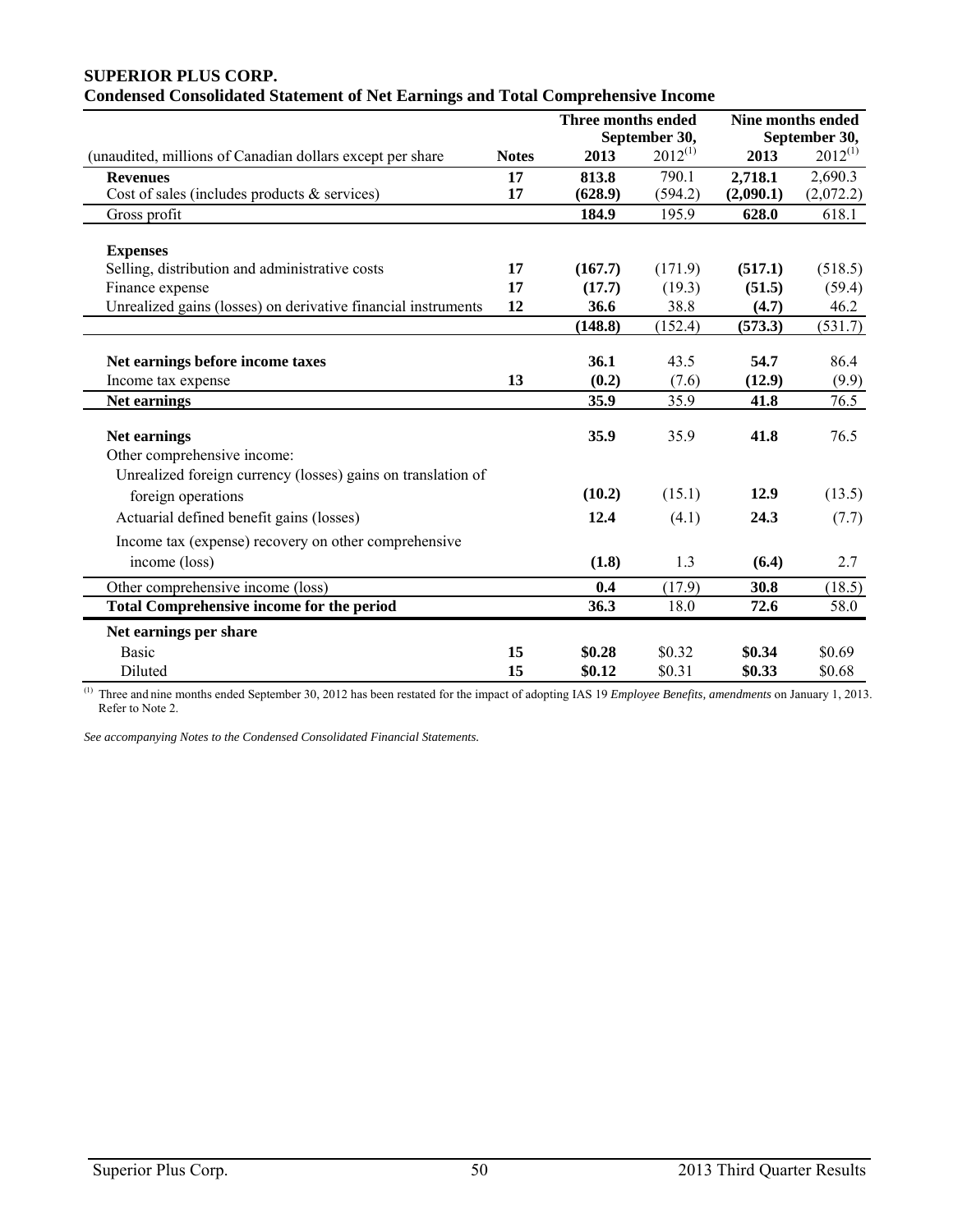#### **SUPERIOR PLUS CORP. Condensed Consolidated Statement of Cash Flows**

| September 30,<br>September 30,<br>$2012^{(1)}$<br>$2012^{(1)}$<br>(unaudited, millions of Canadian dollars)<br><b>Notes</b><br>2013<br>2013<br><b>OPERATING ACTIVITIES</b><br>Net earnings for the period<br>35.9<br>35.9<br>41.8<br>76.5<br>Adjustments for:<br>Depreciation included in selling, distribution and<br>31.7<br>10.7<br>10.5<br>31.3<br>6<br>administrative costs<br>12.2<br>Amortization of intangible assets<br>4.1<br>6.0<br>18.7<br>10.4<br>30.4<br>33.4<br>Depreciation included in cost of sales<br>10.9<br>6<br>Amortization of customer contract-related costs<br>0.7<br>2.1<br>0.9<br>2.6<br>(Gains) Losses on disposal of assets<br>(3.5)<br>0.3<br>(3.2)<br>(0.7)<br>Unrealized (gains) losses on derivative financial<br>12<br>(38.8)<br>4.7<br>(46.2)<br>(36.6)<br>instruments<br>Customer contract-related costs<br>(0.3)<br>(0.3)<br>(0.9)<br>(0.6)<br>Finance expense recognized in net earnings<br>17.7<br>19.3<br>51.5<br>59.4<br>Income tax expense recognized in net earnings<br>0.2<br>7.6<br>9.9<br>12.9<br>Decrease in non-cash operating working capital<br>16<br>23.8<br>12.1<br>72.3<br>141.9<br>Net cash flows from operating activities<br>64.4<br>326.3<br>63.1<br>255.4<br>(0.2)<br>Income taxes (paid) received<br>(6.5)<br>0.4<br>Interest paid<br>(15.3)<br>(20.6)<br>(35.9)<br>(45.3)<br>Cash flows from operating activities<br>43.8<br>281.4<br>47.6<br>213.0<br><b>INVESTING ACTIVITIES</b><br>Purchase of property, plant and equipment<br>19<br>(23.3)<br>(52.1)<br>(8.5)<br>(21.7)<br>Proceeds from disposal of property, plant and equipment<br>4.8<br>0.4<br>5.8<br>4.1<br>Acquisitions<br>19<br>(5.5)<br>(5.5)<br>Cash flows used in investing activities<br>(13.6)<br>(18.5)<br>(46.3)<br>(23.1)<br><b>FINANCING ACTIVITIES</b><br>Net (repayment) proceeds of revolving term bank credits<br>(26.8)<br>33.3<br>(183.1)<br>(153.3)<br>and other debt<br>Repayment of finance lease obligations<br>(12.3)<br>(4.4)<br>(12.1)<br>(4.7)<br>Redemption of 5.75% convertible debentures<br>(49.9)<br>(49.9)<br>Redemption of 5.85% convertible debentures<br>11<br>(75.0)<br>Redemption of 7.50% convertible debentures<br>11<br>(68.9)<br>(68.9)<br>11<br>97.0<br>Proceeds from issuance of 6.00% convertible debentures<br>97.0<br>(3.8)<br>(3.8)<br>Issue costs on issuance of 6.00% convertible debentures<br>Proceeds from issuance of common shares<br>143.9<br>Issue costs on issuance of common shares<br>(6.3)<br>4.9<br>Proceeds from the dividend reinvestment plan<br>3.6<br>10.6<br>Dividends paid to shareholders<br>(18.9)<br>(50.2)<br>(16.8)<br>(54.8)<br>Cash flows used in financing activities<br>(34.5)<br>(255.1)<br>(25.8)<br>(158.2)<br>Net increase (decrease) in cash and cash equivalents<br>3.3<br>(4.3)<br>8.5<br>3.2<br>Cash and cash equivalents, beginning of period<br>12.9<br>12.5<br>7.6<br>5.2<br>Effect of translation of foreign currency-denominated cash<br>and cash equivalents<br>(0.1)<br>(0.5)<br>(0.7) |  | Three months ended |  | Nine months ended |  |
|-----------------------------------------------------------------------------------------------------------------------------------------------------------------------------------------------------------------------------------------------------------------------------------------------------------------------------------------------------------------------------------------------------------------------------------------------------------------------------------------------------------------------------------------------------------------------------------------------------------------------------------------------------------------------------------------------------------------------------------------------------------------------------------------------------------------------------------------------------------------------------------------------------------------------------------------------------------------------------------------------------------------------------------------------------------------------------------------------------------------------------------------------------------------------------------------------------------------------------------------------------------------------------------------------------------------------------------------------------------------------------------------------------------------------------------------------------------------------------------------------------------------------------------------------------------------------------------------------------------------------------------------------------------------------------------------------------------------------------------------------------------------------------------------------------------------------------------------------------------------------------------------------------------------------------------------------------------------------------------------------------------------------------------------------------------------------------------------------------------------------------------------------------------------------------------------------------------------------------------------------------------------------------------------------------------------------------------------------------------------------------------------------------------------------------------------------------------------------------------------------------------------------------------------------------------------------------------------------------------------------------------------------------------------------------------------------------------------------------------------------------------------------------------------------------------------------------------------------------------------------------------------------------------------------------------------------------------------------------------------------------------|--|--------------------|--|-------------------|--|
|                                                                                                                                                                                                                                                                                                                                                                                                                                                                                                                                                                                                                                                                                                                                                                                                                                                                                                                                                                                                                                                                                                                                                                                                                                                                                                                                                                                                                                                                                                                                                                                                                                                                                                                                                                                                                                                                                                                                                                                                                                                                                                                                                                                                                                                                                                                                                                                                                                                                                                                                                                                                                                                                                                                                                                                                                                                                                                                                                                                                           |  |                    |  |                   |  |
|                                                                                                                                                                                                                                                                                                                                                                                                                                                                                                                                                                                                                                                                                                                                                                                                                                                                                                                                                                                                                                                                                                                                                                                                                                                                                                                                                                                                                                                                                                                                                                                                                                                                                                                                                                                                                                                                                                                                                                                                                                                                                                                                                                                                                                                                                                                                                                                                                                                                                                                                                                                                                                                                                                                                                                                                                                                                                                                                                                                                           |  |                    |  |                   |  |
|                                                                                                                                                                                                                                                                                                                                                                                                                                                                                                                                                                                                                                                                                                                                                                                                                                                                                                                                                                                                                                                                                                                                                                                                                                                                                                                                                                                                                                                                                                                                                                                                                                                                                                                                                                                                                                                                                                                                                                                                                                                                                                                                                                                                                                                                                                                                                                                                                                                                                                                                                                                                                                                                                                                                                                                                                                                                                                                                                                                                           |  |                    |  |                   |  |
|                                                                                                                                                                                                                                                                                                                                                                                                                                                                                                                                                                                                                                                                                                                                                                                                                                                                                                                                                                                                                                                                                                                                                                                                                                                                                                                                                                                                                                                                                                                                                                                                                                                                                                                                                                                                                                                                                                                                                                                                                                                                                                                                                                                                                                                                                                                                                                                                                                                                                                                                                                                                                                                                                                                                                                                                                                                                                                                                                                                                           |  |                    |  |                   |  |
|                                                                                                                                                                                                                                                                                                                                                                                                                                                                                                                                                                                                                                                                                                                                                                                                                                                                                                                                                                                                                                                                                                                                                                                                                                                                                                                                                                                                                                                                                                                                                                                                                                                                                                                                                                                                                                                                                                                                                                                                                                                                                                                                                                                                                                                                                                                                                                                                                                                                                                                                                                                                                                                                                                                                                                                                                                                                                                                                                                                                           |  |                    |  |                   |  |
|                                                                                                                                                                                                                                                                                                                                                                                                                                                                                                                                                                                                                                                                                                                                                                                                                                                                                                                                                                                                                                                                                                                                                                                                                                                                                                                                                                                                                                                                                                                                                                                                                                                                                                                                                                                                                                                                                                                                                                                                                                                                                                                                                                                                                                                                                                                                                                                                                                                                                                                                                                                                                                                                                                                                                                                                                                                                                                                                                                                                           |  |                    |  |                   |  |
|                                                                                                                                                                                                                                                                                                                                                                                                                                                                                                                                                                                                                                                                                                                                                                                                                                                                                                                                                                                                                                                                                                                                                                                                                                                                                                                                                                                                                                                                                                                                                                                                                                                                                                                                                                                                                                                                                                                                                                                                                                                                                                                                                                                                                                                                                                                                                                                                                                                                                                                                                                                                                                                                                                                                                                                                                                                                                                                                                                                                           |  |                    |  |                   |  |
|                                                                                                                                                                                                                                                                                                                                                                                                                                                                                                                                                                                                                                                                                                                                                                                                                                                                                                                                                                                                                                                                                                                                                                                                                                                                                                                                                                                                                                                                                                                                                                                                                                                                                                                                                                                                                                                                                                                                                                                                                                                                                                                                                                                                                                                                                                                                                                                                                                                                                                                                                                                                                                                                                                                                                                                                                                                                                                                                                                                                           |  |                    |  |                   |  |
|                                                                                                                                                                                                                                                                                                                                                                                                                                                                                                                                                                                                                                                                                                                                                                                                                                                                                                                                                                                                                                                                                                                                                                                                                                                                                                                                                                                                                                                                                                                                                                                                                                                                                                                                                                                                                                                                                                                                                                                                                                                                                                                                                                                                                                                                                                                                                                                                                                                                                                                                                                                                                                                                                                                                                                                                                                                                                                                                                                                                           |  |                    |  |                   |  |
|                                                                                                                                                                                                                                                                                                                                                                                                                                                                                                                                                                                                                                                                                                                                                                                                                                                                                                                                                                                                                                                                                                                                                                                                                                                                                                                                                                                                                                                                                                                                                                                                                                                                                                                                                                                                                                                                                                                                                                                                                                                                                                                                                                                                                                                                                                                                                                                                                                                                                                                                                                                                                                                                                                                                                                                                                                                                                                                                                                                                           |  |                    |  |                   |  |
|                                                                                                                                                                                                                                                                                                                                                                                                                                                                                                                                                                                                                                                                                                                                                                                                                                                                                                                                                                                                                                                                                                                                                                                                                                                                                                                                                                                                                                                                                                                                                                                                                                                                                                                                                                                                                                                                                                                                                                                                                                                                                                                                                                                                                                                                                                                                                                                                                                                                                                                                                                                                                                                                                                                                                                                                                                                                                                                                                                                                           |  |                    |  |                   |  |
|                                                                                                                                                                                                                                                                                                                                                                                                                                                                                                                                                                                                                                                                                                                                                                                                                                                                                                                                                                                                                                                                                                                                                                                                                                                                                                                                                                                                                                                                                                                                                                                                                                                                                                                                                                                                                                                                                                                                                                                                                                                                                                                                                                                                                                                                                                                                                                                                                                                                                                                                                                                                                                                                                                                                                                                                                                                                                                                                                                                                           |  |                    |  |                   |  |
|                                                                                                                                                                                                                                                                                                                                                                                                                                                                                                                                                                                                                                                                                                                                                                                                                                                                                                                                                                                                                                                                                                                                                                                                                                                                                                                                                                                                                                                                                                                                                                                                                                                                                                                                                                                                                                                                                                                                                                                                                                                                                                                                                                                                                                                                                                                                                                                                                                                                                                                                                                                                                                                                                                                                                                                                                                                                                                                                                                                                           |  |                    |  |                   |  |
|                                                                                                                                                                                                                                                                                                                                                                                                                                                                                                                                                                                                                                                                                                                                                                                                                                                                                                                                                                                                                                                                                                                                                                                                                                                                                                                                                                                                                                                                                                                                                                                                                                                                                                                                                                                                                                                                                                                                                                                                                                                                                                                                                                                                                                                                                                                                                                                                                                                                                                                                                                                                                                                                                                                                                                                                                                                                                                                                                                                                           |  |                    |  |                   |  |
|                                                                                                                                                                                                                                                                                                                                                                                                                                                                                                                                                                                                                                                                                                                                                                                                                                                                                                                                                                                                                                                                                                                                                                                                                                                                                                                                                                                                                                                                                                                                                                                                                                                                                                                                                                                                                                                                                                                                                                                                                                                                                                                                                                                                                                                                                                                                                                                                                                                                                                                                                                                                                                                                                                                                                                                                                                                                                                                                                                                                           |  |                    |  |                   |  |
|                                                                                                                                                                                                                                                                                                                                                                                                                                                                                                                                                                                                                                                                                                                                                                                                                                                                                                                                                                                                                                                                                                                                                                                                                                                                                                                                                                                                                                                                                                                                                                                                                                                                                                                                                                                                                                                                                                                                                                                                                                                                                                                                                                                                                                                                                                                                                                                                                                                                                                                                                                                                                                                                                                                                                                                                                                                                                                                                                                                                           |  |                    |  |                   |  |
|                                                                                                                                                                                                                                                                                                                                                                                                                                                                                                                                                                                                                                                                                                                                                                                                                                                                                                                                                                                                                                                                                                                                                                                                                                                                                                                                                                                                                                                                                                                                                                                                                                                                                                                                                                                                                                                                                                                                                                                                                                                                                                                                                                                                                                                                                                                                                                                                                                                                                                                                                                                                                                                                                                                                                                                                                                                                                                                                                                                                           |  |                    |  |                   |  |
|                                                                                                                                                                                                                                                                                                                                                                                                                                                                                                                                                                                                                                                                                                                                                                                                                                                                                                                                                                                                                                                                                                                                                                                                                                                                                                                                                                                                                                                                                                                                                                                                                                                                                                                                                                                                                                                                                                                                                                                                                                                                                                                                                                                                                                                                                                                                                                                                                                                                                                                                                                                                                                                                                                                                                                                                                                                                                                                                                                                                           |  |                    |  |                   |  |
|                                                                                                                                                                                                                                                                                                                                                                                                                                                                                                                                                                                                                                                                                                                                                                                                                                                                                                                                                                                                                                                                                                                                                                                                                                                                                                                                                                                                                                                                                                                                                                                                                                                                                                                                                                                                                                                                                                                                                                                                                                                                                                                                                                                                                                                                                                                                                                                                                                                                                                                                                                                                                                                                                                                                                                                                                                                                                                                                                                                                           |  |                    |  |                   |  |
|                                                                                                                                                                                                                                                                                                                                                                                                                                                                                                                                                                                                                                                                                                                                                                                                                                                                                                                                                                                                                                                                                                                                                                                                                                                                                                                                                                                                                                                                                                                                                                                                                                                                                                                                                                                                                                                                                                                                                                                                                                                                                                                                                                                                                                                                                                                                                                                                                                                                                                                                                                                                                                                                                                                                                                                                                                                                                                                                                                                                           |  |                    |  |                   |  |
|                                                                                                                                                                                                                                                                                                                                                                                                                                                                                                                                                                                                                                                                                                                                                                                                                                                                                                                                                                                                                                                                                                                                                                                                                                                                                                                                                                                                                                                                                                                                                                                                                                                                                                                                                                                                                                                                                                                                                                                                                                                                                                                                                                                                                                                                                                                                                                                                                                                                                                                                                                                                                                                                                                                                                                                                                                                                                                                                                                                                           |  |                    |  |                   |  |
|                                                                                                                                                                                                                                                                                                                                                                                                                                                                                                                                                                                                                                                                                                                                                                                                                                                                                                                                                                                                                                                                                                                                                                                                                                                                                                                                                                                                                                                                                                                                                                                                                                                                                                                                                                                                                                                                                                                                                                                                                                                                                                                                                                                                                                                                                                                                                                                                                                                                                                                                                                                                                                                                                                                                                                                                                                                                                                                                                                                                           |  |                    |  |                   |  |
|                                                                                                                                                                                                                                                                                                                                                                                                                                                                                                                                                                                                                                                                                                                                                                                                                                                                                                                                                                                                                                                                                                                                                                                                                                                                                                                                                                                                                                                                                                                                                                                                                                                                                                                                                                                                                                                                                                                                                                                                                                                                                                                                                                                                                                                                                                                                                                                                                                                                                                                                                                                                                                                                                                                                                                                                                                                                                                                                                                                                           |  |                    |  |                   |  |
|                                                                                                                                                                                                                                                                                                                                                                                                                                                                                                                                                                                                                                                                                                                                                                                                                                                                                                                                                                                                                                                                                                                                                                                                                                                                                                                                                                                                                                                                                                                                                                                                                                                                                                                                                                                                                                                                                                                                                                                                                                                                                                                                                                                                                                                                                                                                                                                                                                                                                                                                                                                                                                                                                                                                                                                                                                                                                                                                                                                                           |  |                    |  |                   |  |
|                                                                                                                                                                                                                                                                                                                                                                                                                                                                                                                                                                                                                                                                                                                                                                                                                                                                                                                                                                                                                                                                                                                                                                                                                                                                                                                                                                                                                                                                                                                                                                                                                                                                                                                                                                                                                                                                                                                                                                                                                                                                                                                                                                                                                                                                                                                                                                                                                                                                                                                                                                                                                                                                                                                                                                                                                                                                                                                                                                                                           |  |                    |  |                   |  |
|                                                                                                                                                                                                                                                                                                                                                                                                                                                                                                                                                                                                                                                                                                                                                                                                                                                                                                                                                                                                                                                                                                                                                                                                                                                                                                                                                                                                                                                                                                                                                                                                                                                                                                                                                                                                                                                                                                                                                                                                                                                                                                                                                                                                                                                                                                                                                                                                                                                                                                                                                                                                                                                                                                                                                                                                                                                                                                                                                                                                           |  |                    |  |                   |  |
|                                                                                                                                                                                                                                                                                                                                                                                                                                                                                                                                                                                                                                                                                                                                                                                                                                                                                                                                                                                                                                                                                                                                                                                                                                                                                                                                                                                                                                                                                                                                                                                                                                                                                                                                                                                                                                                                                                                                                                                                                                                                                                                                                                                                                                                                                                                                                                                                                                                                                                                                                                                                                                                                                                                                                                                                                                                                                                                                                                                                           |  |                    |  |                   |  |
|                                                                                                                                                                                                                                                                                                                                                                                                                                                                                                                                                                                                                                                                                                                                                                                                                                                                                                                                                                                                                                                                                                                                                                                                                                                                                                                                                                                                                                                                                                                                                                                                                                                                                                                                                                                                                                                                                                                                                                                                                                                                                                                                                                                                                                                                                                                                                                                                                                                                                                                                                                                                                                                                                                                                                                                                                                                                                                                                                                                                           |  |                    |  |                   |  |
|                                                                                                                                                                                                                                                                                                                                                                                                                                                                                                                                                                                                                                                                                                                                                                                                                                                                                                                                                                                                                                                                                                                                                                                                                                                                                                                                                                                                                                                                                                                                                                                                                                                                                                                                                                                                                                                                                                                                                                                                                                                                                                                                                                                                                                                                                                                                                                                                                                                                                                                                                                                                                                                                                                                                                                                                                                                                                                                                                                                                           |  |                    |  |                   |  |
|                                                                                                                                                                                                                                                                                                                                                                                                                                                                                                                                                                                                                                                                                                                                                                                                                                                                                                                                                                                                                                                                                                                                                                                                                                                                                                                                                                                                                                                                                                                                                                                                                                                                                                                                                                                                                                                                                                                                                                                                                                                                                                                                                                                                                                                                                                                                                                                                                                                                                                                                                                                                                                                                                                                                                                                                                                                                                                                                                                                                           |  |                    |  |                   |  |
|                                                                                                                                                                                                                                                                                                                                                                                                                                                                                                                                                                                                                                                                                                                                                                                                                                                                                                                                                                                                                                                                                                                                                                                                                                                                                                                                                                                                                                                                                                                                                                                                                                                                                                                                                                                                                                                                                                                                                                                                                                                                                                                                                                                                                                                                                                                                                                                                                                                                                                                                                                                                                                                                                                                                                                                                                                                                                                                                                                                                           |  |                    |  |                   |  |
|                                                                                                                                                                                                                                                                                                                                                                                                                                                                                                                                                                                                                                                                                                                                                                                                                                                                                                                                                                                                                                                                                                                                                                                                                                                                                                                                                                                                                                                                                                                                                                                                                                                                                                                                                                                                                                                                                                                                                                                                                                                                                                                                                                                                                                                                                                                                                                                                                                                                                                                                                                                                                                                                                                                                                                                                                                                                                                                                                                                                           |  |                    |  |                   |  |
|                                                                                                                                                                                                                                                                                                                                                                                                                                                                                                                                                                                                                                                                                                                                                                                                                                                                                                                                                                                                                                                                                                                                                                                                                                                                                                                                                                                                                                                                                                                                                                                                                                                                                                                                                                                                                                                                                                                                                                                                                                                                                                                                                                                                                                                                                                                                                                                                                                                                                                                                                                                                                                                                                                                                                                                                                                                                                                                                                                                                           |  |                    |  |                   |  |
|                                                                                                                                                                                                                                                                                                                                                                                                                                                                                                                                                                                                                                                                                                                                                                                                                                                                                                                                                                                                                                                                                                                                                                                                                                                                                                                                                                                                                                                                                                                                                                                                                                                                                                                                                                                                                                                                                                                                                                                                                                                                                                                                                                                                                                                                                                                                                                                                                                                                                                                                                                                                                                                                                                                                                                                                                                                                                                                                                                                                           |  |                    |  |                   |  |
|                                                                                                                                                                                                                                                                                                                                                                                                                                                                                                                                                                                                                                                                                                                                                                                                                                                                                                                                                                                                                                                                                                                                                                                                                                                                                                                                                                                                                                                                                                                                                                                                                                                                                                                                                                                                                                                                                                                                                                                                                                                                                                                                                                                                                                                                                                                                                                                                                                                                                                                                                                                                                                                                                                                                                                                                                                                                                                                                                                                                           |  |                    |  |                   |  |
|                                                                                                                                                                                                                                                                                                                                                                                                                                                                                                                                                                                                                                                                                                                                                                                                                                                                                                                                                                                                                                                                                                                                                                                                                                                                                                                                                                                                                                                                                                                                                                                                                                                                                                                                                                                                                                                                                                                                                                                                                                                                                                                                                                                                                                                                                                                                                                                                                                                                                                                                                                                                                                                                                                                                                                                                                                                                                                                                                                                                           |  |                    |  |                   |  |
|                                                                                                                                                                                                                                                                                                                                                                                                                                                                                                                                                                                                                                                                                                                                                                                                                                                                                                                                                                                                                                                                                                                                                                                                                                                                                                                                                                                                                                                                                                                                                                                                                                                                                                                                                                                                                                                                                                                                                                                                                                                                                                                                                                                                                                                                                                                                                                                                                                                                                                                                                                                                                                                                                                                                                                                                                                                                                                                                                                                                           |  |                    |  |                   |  |
|                                                                                                                                                                                                                                                                                                                                                                                                                                                                                                                                                                                                                                                                                                                                                                                                                                                                                                                                                                                                                                                                                                                                                                                                                                                                                                                                                                                                                                                                                                                                                                                                                                                                                                                                                                                                                                                                                                                                                                                                                                                                                                                                                                                                                                                                                                                                                                                                                                                                                                                                                                                                                                                                                                                                                                                                                                                                                                                                                                                                           |  |                    |  |                   |  |
|                                                                                                                                                                                                                                                                                                                                                                                                                                                                                                                                                                                                                                                                                                                                                                                                                                                                                                                                                                                                                                                                                                                                                                                                                                                                                                                                                                                                                                                                                                                                                                                                                                                                                                                                                                                                                                                                                                                                                                                                                                                                                                                                                                                                                                                                                                                                                                                                                                                                                                                                                                                                                                                                                                                                                                                                                                                                                                                                                                                                           |  |                    |  |                   |  |
|                                                                                                                                                                                                                                                                                                                                                                                                                                                                                                                                                                                                                                                                                                                                                                                                                                                                                                                                                                                                                                                                                                                                                                                                                                                                                                                                                                                                                                                                                                                                                                                                                                                                                                                                                                                                                                                                                                                                                                                                                                                                                                                                                                                                                                                                                                                                                                                                                                                                                                                                                                                                                                                                                                                                                                                                                                                                                                                                                                                                           |  |                    |  |                   |  |
|                                                                                                                                                                                                                                                                                                                                                                                                                                                                                                                                                                                                                                                                                                                                                                                                                                                                                                                                                                                                                                                                                                                                                                                                                                                                                                                                                                                                                                                                                                                                                                                                                                                                                                                                                                                                                                                                                                                                                                                                                                                                                                                                                                                                                                                                                                                                                                                                                                                                                                                                                                                                                                                                                                                                                                                                                                                                                                                                                                                                           |  |                    |  |                   |  |
|                                                                                                                                                                                                                                                                                                                                                                                                                                                                                                                                                                                                                                                                                                                                                                                                                                                                                                                                                                                                                                                                                                                                                                                                                                                                                                                                                                                                                                                                                                                                                                                                                                                                                                                                                                                                                                                                                                                                                                                                                                                                                                                                                                                                                                                                                                                                                                                                                                                                                                                                                                                                                                                                                                                                                                                                                                                                                                                                                                                                           |  |                    |  |                   |  |
|                                                                                                                                                                                                                                                                                                                                                                                                                                                                                                                                                                                                                                                                                                                                                                                                                                                                                                                                                                                                                                                                                                                                                                                                                                                                                                                                                                                                                                                                                                                                                                                                                                                                                                                                                                                                                                                                                                                                                                                                                                                                                                                                                                                                                                                                                                                                                                                                                                                                                                                                                                                                                                                                                                                                                                                                                                                                                                                                                                                                           |  |                    |  |                   |  |
|                                                                                                                                                                                                                                                                                                                                                                                                                                                                                                                                                                                                                                                                                                                                                                                                                                                                                                                                                                                                                                                                                                                                                                                                                                                                                                                                                                                                                                                                                                                                                                                                                                                                                                                                                                                                                                                                                                                                                                                                                                                                                                                                                                                                                                                                                                                                                                                                                                                                                                                                                                                                                                                                                                                                                                                                                                                                                                                                                                                                           |  |                    |  |                   |  |
|                                                                                                                                                                                                                                                                                                                                                                                                                                                                                                                                                                                                                                                                                                                                                                                                                                                                                                                                                                                                                                                                                                                                                                                                                                                                                                                                                                                                                                                                                                                                                                                                                                                                                                                                                                                                                                                                                                                                                                                                                                                                                                                                                                                                                                                                                                                                                                                                                                                                                                                                                                                                                                                                                                                                                                                                                                                                                                                                                                                                           |  |                    |  |                   |  |
| 7.7<br>7.7<br>Cash and cash equivalents, end of period<br>16.1<br>16.1                                                                                                                                                                                                                                                                                                                                                                                                                                                                                                                                                                                                                                                                                                                                                                                                                                                                                                                                                                                                                                                                                                                                                                                                                                                                                                                                                                                                                                                                                                                                                                                                                                                                                                                                                                                                                                                                                                                                                                                                                                                                                                                                                                                                                                                                                                                                                                                                                                                                                                                                                                                                                                                                                                                                                                                                                                                                                                                                    |  |                    |  |                   |  |

(1) Three and nine months ended September 30, 2012 has been restated for the impact of adopting IAS 19 *Employee Benefits, amendments* on January 1, 2013. Refer to Note 2.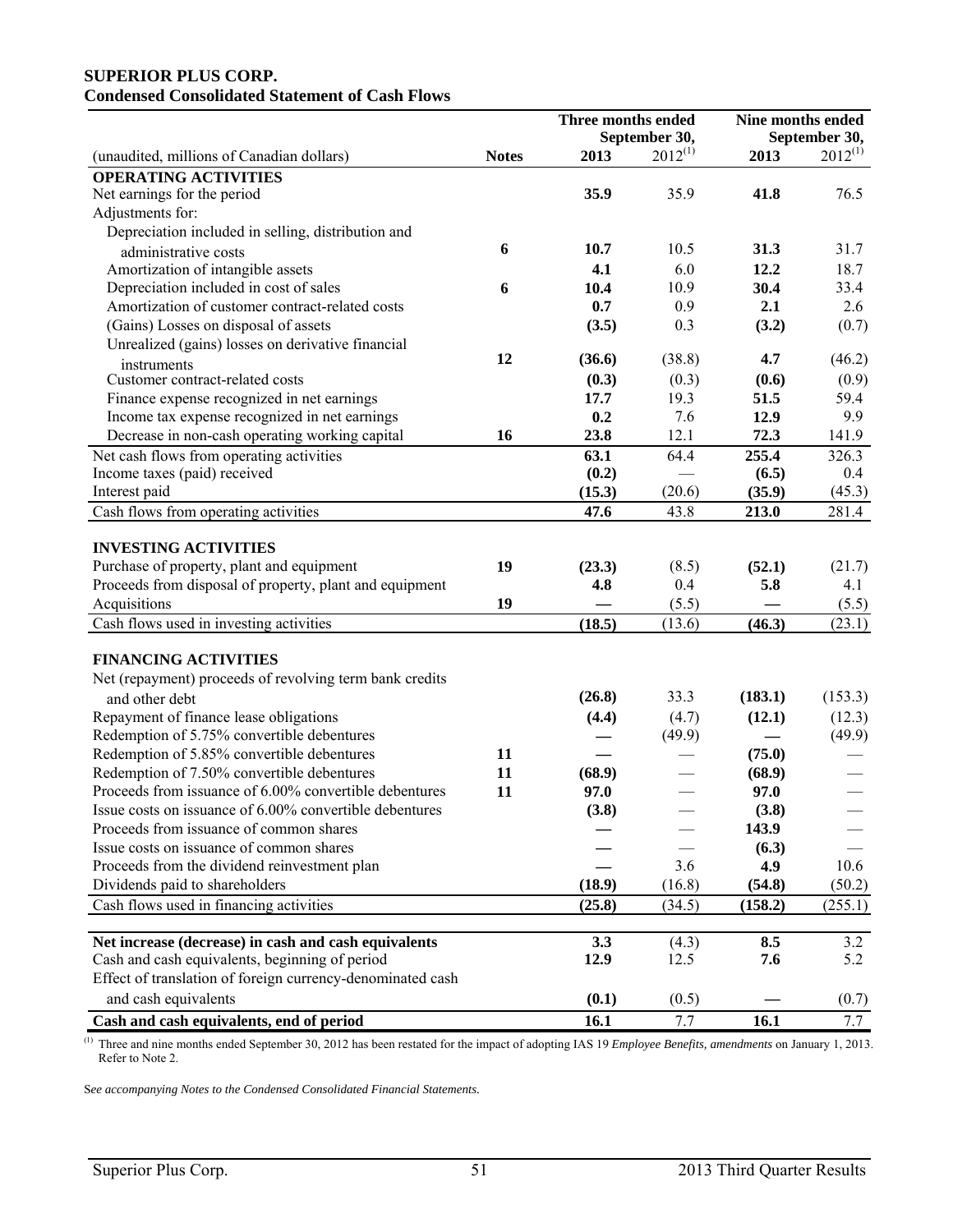# **Notes to the Unaudited Condensed Consolidated Financial Statements**

(unaudited, Tabular amounts in millions of Canadian dollars, except per share amounts)

## **1. Organization**

Superior Plus Corp. (Superior) is a diversified business corporation, incorporated under the Canada Business Corporations Act. The registered office is at suite  $1400$ ,  $840 - 7<sup>th</sup>$  Avenue S.W., Calgary, Alberta. Superior holds 100% of Superior Plus LP (Superior LP), a limited partnership formed between Superior General Partner Inc., as general partner and Superior as limited partner. Superior holds 100% of the interest of Superior General Partner Inc. Superior does not conduct active business operations but rather distributes to shareholders a portion of the income it receives from Superior Plus LP in the form of partnership allocations, net of expenses and interest payable on the convertible unsecured subordinated debentures (the debentures). Superior's investments in Superior Plus LP are financed by share capital and debentures. Superior is a publicly traded company with its common shares trading on the Toronto Stock Exchange ("TSX") under the exchange symbol SPB.

The accompanying unaudited condensed consolidated financial statements (consolidated financial statements) of Superior as at September 30, 2013 and the three and nine months ended September 30, 2013 and 2012 were authorized for issuance by the Board of Directors on October 31, 2013.

## **Reportable Operating Segments**

Superior operates three distinct reportable operating segments: Energy Services, Specialty Chemicals and Construction Products Distribution. Superior's Energy Services operating segment provides distribution, wholesale procurement and related services in relation to propane, heating oil and other refined fuels. Energy Services also provides fixed-price natural gas and electricity supply services. Specialty Chemicals is a leading supplier of sodium chlorate and technology to the pulp and paper industries and a regional supplier of potassium and chloralkali products in the U.S. Midwest. Construction Products Distribution is one of the largest distributors of commercial and industrial insulation in North America and the largest distributor of specialty construction products to the walls and ceilings industry in Canada (See Note 19).

### **2. Basis of Presentation**

The accompanying consolidated financial statements were prepared in accordance and comply with International Accounting Standard 34 *Interim Financial Reporting* (IAS 34) as issued by the International Accounting Standards Board (IASB) using the accounting policies Superior adopted in its annual consolidated financial statements as at and for the year ended December 31, 2012 other than the standards adopted as at January 1, 2013. The accounting policies are based on the International Financial Reporting Standards (IFRS) and International Financial Reporting Interpretations Committee (IFRIC) interpretations that were applicable at that time. These accounting policies have been applied consistently to all periods presented in these consolidated financial statements, and have been applied consistently throughout the consolidated entities.

The consolidated financial statements are presented in Canadian dollars, which is Superior's functional currency. All financial information presented in Canadian dollars has been rounded to the nearest hundred-thousand. These consolidated financial statements should be read in conjunction with Superior's 2012 annual consolidated financial statements.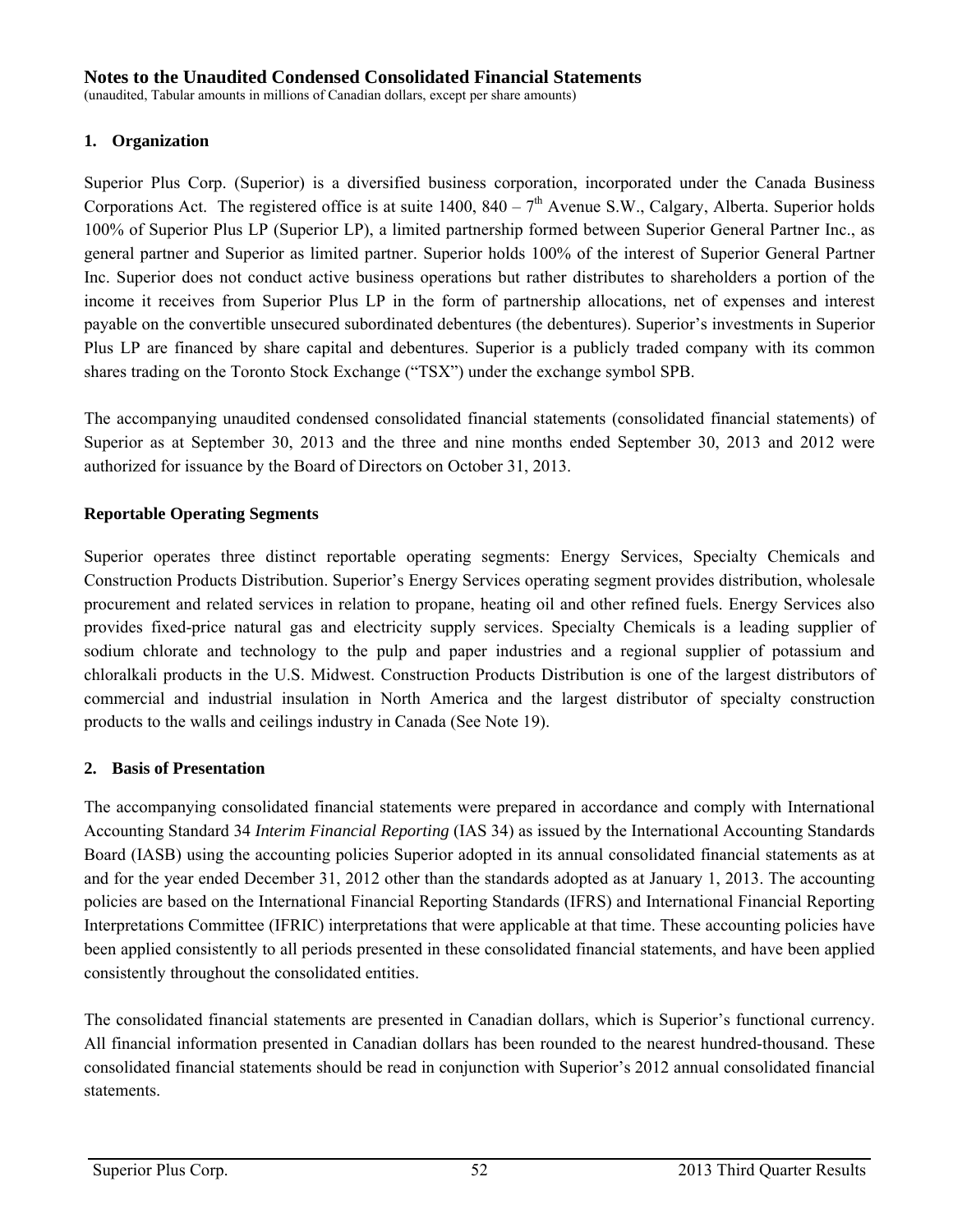The consolidated financial statements were prepared on the historical cost basis except for certain financial instruments that are measured at fair value as explained in Superior's 2012 annual consolidated financial statements and incorporate the accounts of Superior and its wholly-owned subsidiaries. Subsidiaries are all entities over which Superior has the power to govern the financial and operating policies generally accompanying a shareholding of more than one-half of the voting rights. The results of subsidiaries are included in Superior's statement of net earnings from date of acquisition or, in the case of disposals, up to the effective date of disposal. All transactions and balances between Superior and Superior's subsidiaries are eliminated on consolidation. Superior's subsidiaries are all wholly owned directly or indirectly by Superior Plus Corp.

## **Significant Accounting Policies**

### **(a) Significant Accounting Judgments, Estimates and Assumptions**

The preparation of Superior's consolidated financial statements in accordance with IFRS requires management to make judgments, estimates and assumptions that affect the reported amounts of assets, liabilities, net earnings and related disclosure. The estimates and associated assumptions are based on historical experience and various other factors deemed reasonable under the circumstances, the results of which form the basis of making the judgments about carrying values of assets and liabilities that are not readily apparent from other sources. Actual results may differ from these estimates. The areas involving a higher degree of judgment or complexity, or where assumptions and estimates are significant to the financial statements are consistent with those disclosed in Superior's 2012 annual consolidated financial statements.

## **(b) Recent Accounting Pronouncements**

Certain new standards, interpretations, amendments and improvements to existing standards were issued by the IASB or International Financial Reporting Interpretations Committee (IFRIC) that are mandatory for accounting periods beginning January 1, 2013 or later periods. The affected standards are consistent with those disclosed in Superior's 2012 annual consolidated financial statements.

# **Superior adopted the following standards on January 1, 2013:**

# IFRS 10 – *Consolidated Financial Statements*

IFRS 10 establishes principles for the presentation and preparation of consolidated financial statements when an entity controls one or more other entities. IFRS 10 requires an entity to consolidate an investee when it is exposed, or has rights, to variable returns from its involvement with the investee and has the ability to affect those returns through its power over the investee. Under previous IFRS, consolidation is required when an entity has the power to govern the financial and operating policies of an entity so as to obtain benefits from its activities. The revised standard was effective for Superior on January 1, 2013. Superior adopted the amendments on January 1, 2013, with no impact to Superior.

# IFRS 11 – *Joint Arrangements*

IFRS 11 requires a venture to classify its interest in a joint arrangement as a joint venture or joint operation. Joint ventures will be accounted for using the equity method of accounting, whereas joint operations will require the venture to recognize its share of the assets, liabilities, revenue and expenses. This standard became applicable on January 1, 2013. Superior adopted the amendments on January 1, 2013, with no impact to Superior.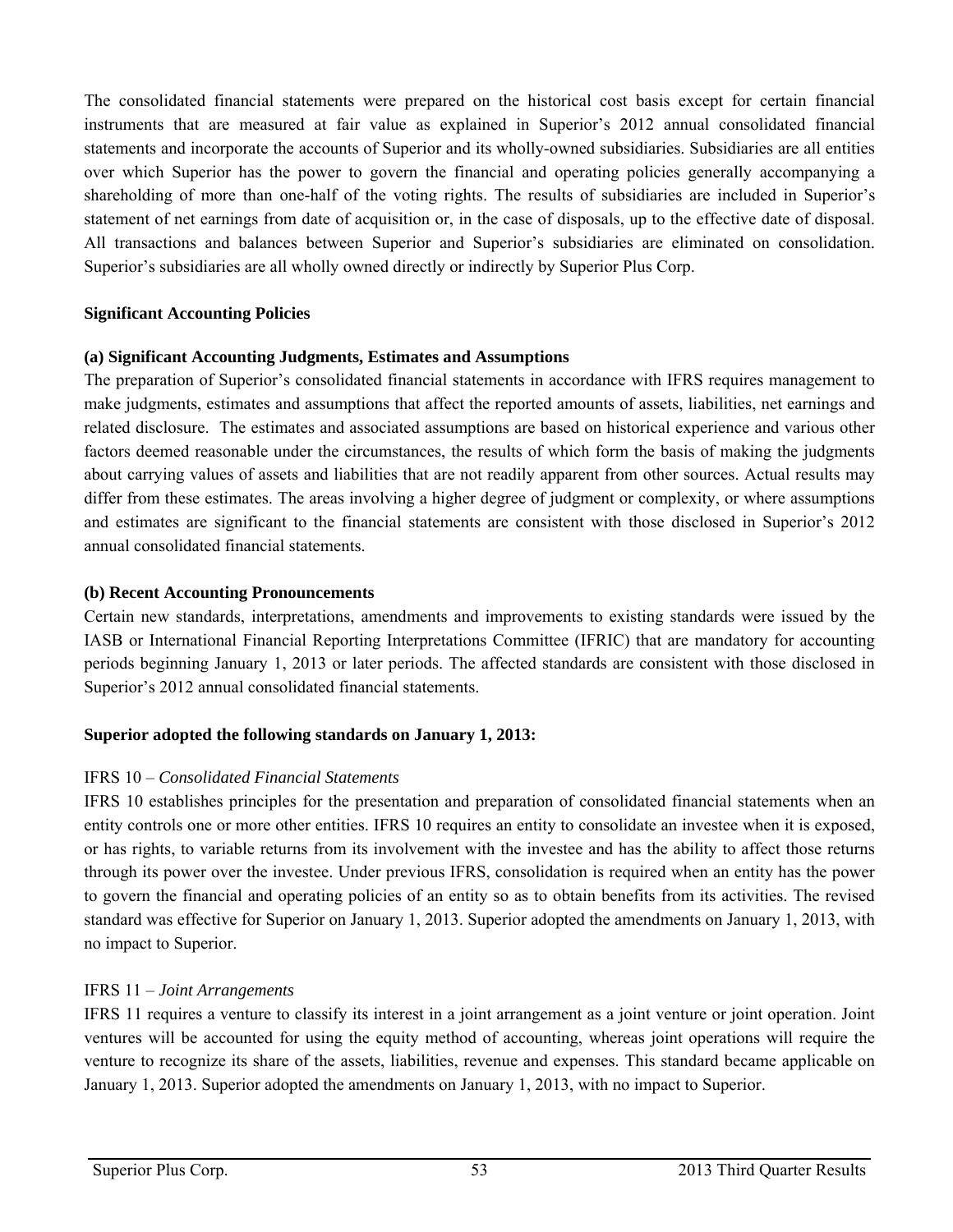## IFRS 12 – *Disclosure of Interests in Other Entities*

IFRS 12 establishes disclosure requirements for interests in other entities, such as joint arrangements, associates, special purpose vehicles and off-balance-sheet vehicles. The standard carries forward existing disclosure and also introduces significant additional disclosure requirements that address the nature of, and risks associated with, an entity's interests in other entities. This standard became effective for Superior on January 1, 2013. Superior adopted the amendments on January 1, 2013, with no impact to Superior.

## IFRS 13 *– Fair Value Measurement*

IFRS 13 defines fair value, sets out a single IFRS framework for measuring fair value and requires disclosure about fair value measurements. IFRS 13 applies to accounting standards that require or permit fair value measurements or disclosure about fair value measurements (and measurements, such as fair value less costs to sell, based on fair value or disclosure about those measurements), except in specified circumstances. IFRS 13 became applicable on January 1, 2013. Superior adopted the amendments on January 1, 2013, with no impact to Superior.

# IAS 1 – *Presentation of Other Comprehensive Income*

The amendments to IAS 1, *Presentation of Financial Statements*, issued in June 2011, require entities to group items presented in other comprehensive income on the basis of whether they might be reclassified to the consolidated statement of income in subsequent periods and items that will not be reclassified to the consolidated statement of income. The amendments did not address which items are presented in other comprehensive income and did not change the option to present items net of tax. The amendments to IAS 1 became effective for annual periods beginning on or after July 1, 2012, which was January 1, 2013 for Superior, and are to be applied retrospectively. Superior adopted the amendments on January 1, 2013, with no impact to Superior.

# IFRS 9 - *Financial Instruments: Classification and Measurement*

IFRS 9, Financial Instruments, was issued in November 2009 and is intended to replace IAS 39*, Financial Instruments: Recognition and Measurement*. IFRS 9 uses a single approach to determine whether a financial asset is measured at amortized cost or fair value, replacing the multiple rules in IAS 39. The approach in IFRS 9 is based on how an entity manages its financial instruments in the context of its business model and the contractual cash flow characteristics of the financial assets. The new standard also requires a single impairment method to be used, replacing the multiple impairment methods in IAS 39. Requirements for financial liabilities were added in October 2010 and they largely carried forward existing requirements in IAS 39, *Financial Instruments – Recognition and Measurement*, except that fair value changes due to credit risk for liabilities designated at fair value through profit and loss would generally be recorded in other comprehensive income. This standard is required to be applied for accounting periods beginning on or after January 1, 2015, with earlier adoption permitted. Superior adopted the amendments on January 1, 2013, with no impact to Superior.

# IAS 19 – *Employee Benefits, amendments*

IAS 19 amendments were issued in June 2011 that changed the accounting and disclosure for defined benefit plans and termination benefits. This standard requires that the changes in defined benefit obligations are recognized as they occur, eliminating the corridor approach and accelerating the recognition of past service costs. The changes in defined benefit obligations and plan assets are to be disaggregated into three components: service costs, net interest on the net defined benefit liabilities (assets) and re-measurements of the net defined benefit liabilities (assets). This standard must be applied for accounting periods beginning on or after January 1, 2013. Superior adopted IAS 19 on January 1, 2012 and the financial impact is an increase of \$3.1 million to pension expense and a corresponding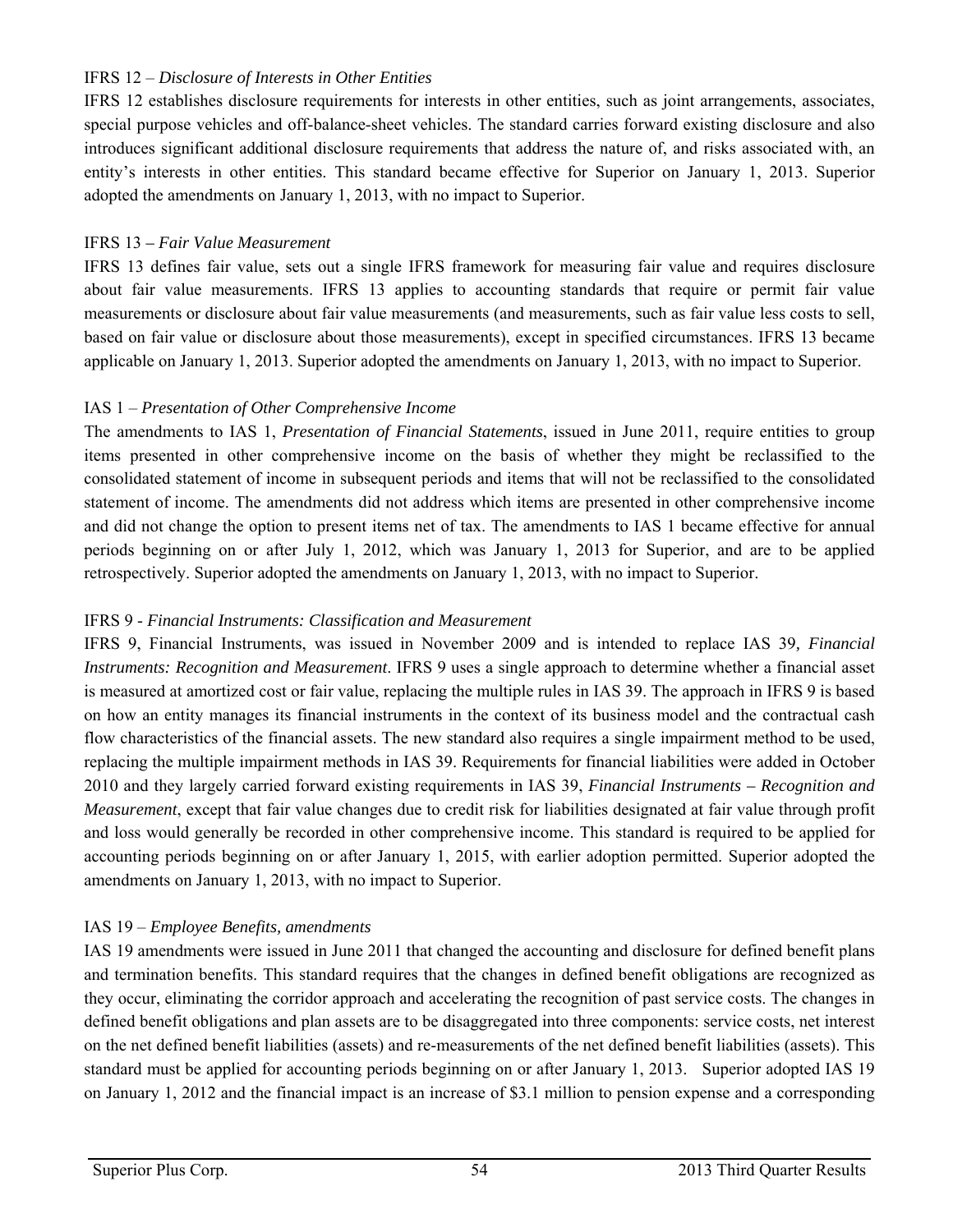decrease to accumulated other comprehensive loss for the year ended December 31, 2012. The impact on Superior's balance sheet as at January 1, 2012 is a \$4.0 million increase to deficit, a \$0.1 million decrease in employee benefit obligations and a corresponding decrease to accumulated other comprehensive loss of \$4.1 million. The impact on the three and nine months ended September 30, 2012 was an increase in selling, distribution and administrative costs of \$0.8 million and \$2.4 million, respectively.

## **3. Seasonality of Operations**

## **Energy Services**

Sales typically peak in the first quarter when approximately one-third of annual propane and other refined fuels sales volumes and gross profits are generated due to the demand from heating end-use customers. They then decline through the second and third quarters rising seasonally again in the fourth quarter with heating demand. Similarly, net working capital is typically at seasonally high levels during the first and fourth quarters, and normally declines to seasonal low in the second and third quarters. Net working capital is also significantly influenced by wholesale propane prices and other refined fuels.

## **Construction Products Distribution**

Sales typically peak during the second and third quarters with the seasonal increase in building and renovation activities. They then decline through the fourth quarters and into the subsequent first quarter. Similarly, net working capital is typically at seasonally highs levels during the second and third quarters, and normally decline to seasonal lows in the fourth and first quarters.

## **4. Trade and Other Receivables**

A summary of trade and other receivables is as follows:

|                                      |             | September 30, | December 31, |
|--------------------------------------|-------------|---------------|--------------|
|                                      | <b>Note</b> | 2013          | 2012         |
| Trade receivables, net of allowances |             | 320.9         | 355.9        |
| Accounts receivable – other          |             | 27.5          | 32.3         |
| Finance lease receivable             |             | 0.9           | 0.8          |
| Trade and other receivables          |             | 349.3         | 389.0        |

### **5. Inventories**

The cost of inventories recognized as an expense during the three and nine months ended September 30, 2013 was \$560.7 million (September 30, 2012 - \$541.7 million) and \$1,903.6 million (September 30, 2012 - \$1,879.9 million). Superior recorded an inventory write down during the three and nine months ended September 30, 2013 of \$nil million (September 30, 2012 - \$nil million) and \$nil million (September 30, 2012 - \$3.6 million), respectively. Superior recorded no reversals of inventory write downs during the three and nine months ended September 30, 2013 and 2012.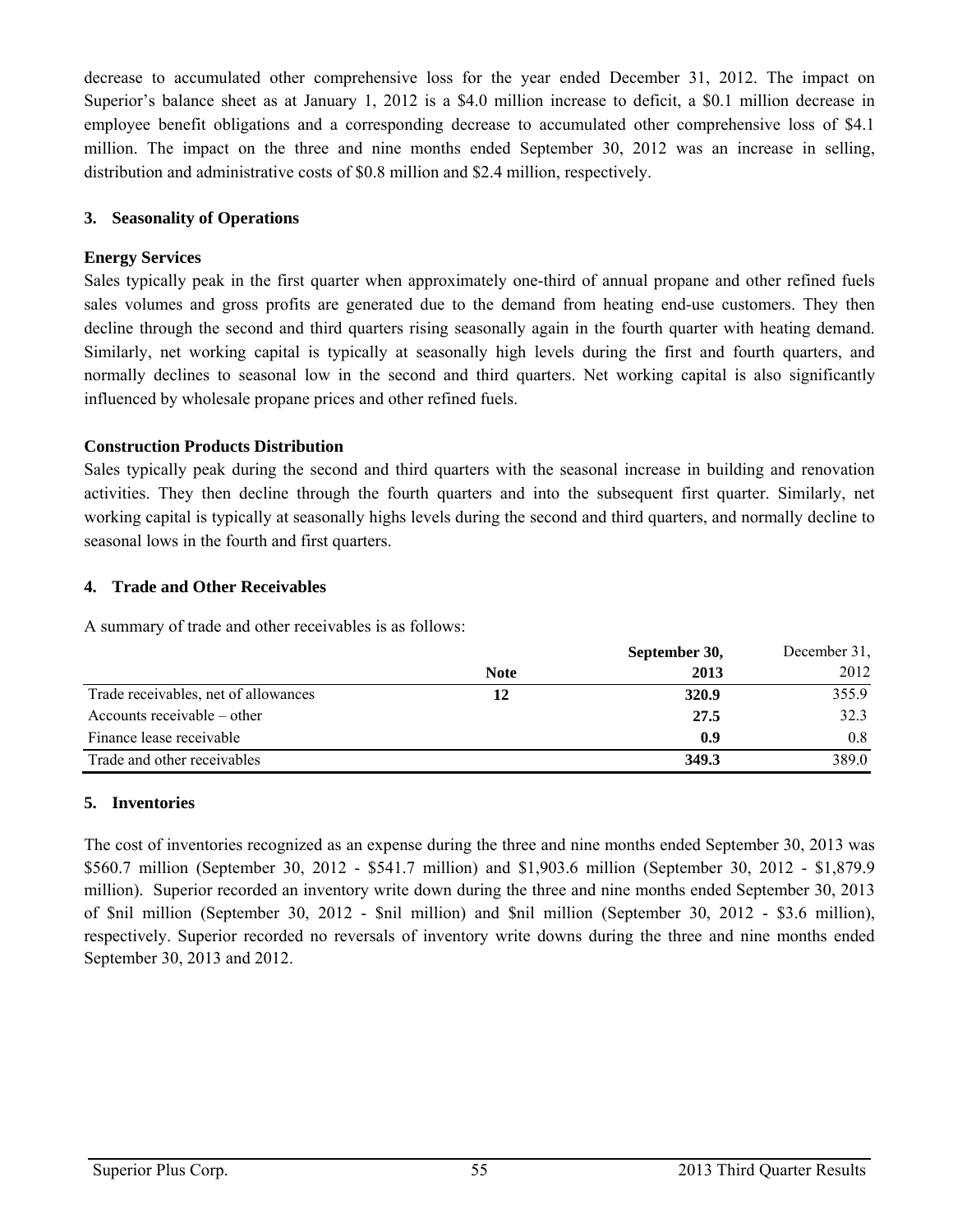## **6. Property, Plant and Equipment**

|                                      | Land | <b>Buildings</b> | <b>Specialty</b><br><b>Chemicals</b><br>Plant & | <b>Energy</b><br><b>Services</b><br><b>Retailing</b> | <b>Construction</b><br><b>Products</b><br><b>Distribution</b> | Leasehold<br><b>Improvements</b> | <b>Total</b> |
|--------------------------------------|------|------------------|-------------------------------------------------|------------------------------------------------------|---------------------------------------------------------------|----------------------------------|--------------|
| Cost                                 |      |                  |                                                 |                                                      |                                                               |                                  |              |
| Balance at December 31, 2012         | 29.7 | 148.6            | 738.3                                           | 589.8                                                | 43.3                                                          | 9.7                              | 1,559.4      |
| <b>Balance at September 30, 2013</b> | 29.2 | 148.8            | 771.5                                           | 607.5                                                | 45.1                                                          | 11.4                             | 1,613.5      |
| <b>Accumulated Depreciation</b>      |      |                  |                                                 |                                                      |                                                               |                                  |              |
| Balance at December 31, 2012         |      | 43.4             | 346.3                                           | 306.0                                                | 25.6                                                          | 8.2                              | 729.5        |
| <b>Balance at September 30, 2013</b> |      | 48.0             | 375.7                                           | 326.8                                                | 29.1                                                          | 8.1                              | 787.7        |
| <b>Carrying Amount</b>               |      |                  |                                                 |                                                      |                                                               |                                  |              |
| Balance at December 31, 2012         | 29.7 | 105.2            | 392.0                                           | 283.8                                                | 17.7                                                          | 1.5                              | 829.9        |
| <b>Balance at September 30, 2013</b> | 29.2 | 100.8            | 395.8                                           | 280.7                                                | 16.0                                                          | 3.3                              | 825.8        |

Depreciation per cost category:

|                                                |      | <b>Three Months Ended</b> | <b>Nine Months Ended</b> |      |  |
|------------------------------------------------|------|---------------------------|--------------------------|------|--|
|                                                |      | September 30,             | September 30,            |      |  |
|                                                | 2013 | 2012                      | 2013                     | 2012 |  |
| Cost of sales                                  | 10.4 | 10.9                      | 30.4                     | 33.4 |  |
| Selling, distribution and administrative costs | 10.7 | 10.5                      | 31.3                     | 31.7 |  |
| Total                                          | 21.1 | 21.4                      | 61.7                     | 65.1 |  |

The carrying amount of Superior's property, plant, and equipment includes \$63.6 million of leased assets as at September 30, 2013 (December 31, 2012 – \$67.8 million).

#### **7. Provisions**

|                                          | <b>Decommissioning</b><br><b>Costs</b> | <b>Environmental</b><br><b>Expenditures</b> | <b>Total</b> |
|------------------------------------------|----------------------------------------|---------------------------------------------|--------------|
| Balance at the beginning of the period   | 16.2                                   | 1.4                                         | 17.6         |
| Additions                                | 0.1                                    | 0.2                                         | 0.3          |
| Utilization                              |                                        | (0.5)                                       | (0.5)        |
| Unwinding of discount                    | 0.2                                    |                                             | 0.2          |
| Impact of change in discount rate        | (2.7)                                  |                                             | (2.7)        |
| Net foreign currency exchange difference | 0.4                                    |                                             | 0.4          |
| Balance at the end of the period         | 14.2                                   | 1.1                                         | 15.3         |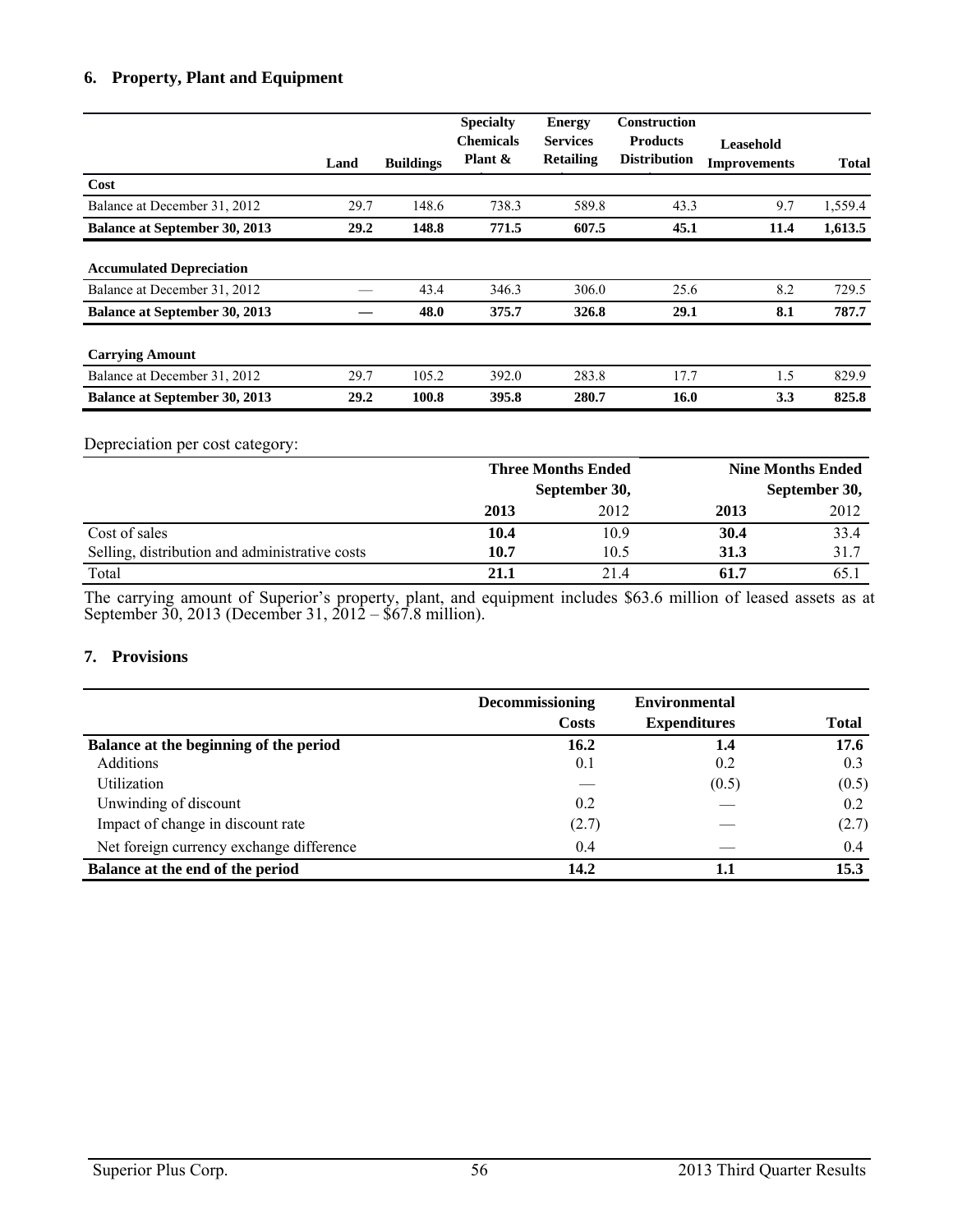### *Decommissioning costs*

## *Specialty Chemicals*

Superior makes full provision for the future cost of decommissioning Specialty Chemicals' chemical facilities. The provision is on a discounted basis and is based on existing technologies at current prices or long-term price assumptions, depending on the activity's expected timing. As at September 30, 2013, the discount rate used in Superior's calculation was 3.08% (December 31, 2012 – 2.4%). Superior estimates the total undiscounted amount of expenditures required to settle its decommissioning liabilities is approximately \$20.4 million (December 31, 2012 - \$20.1 million) which will be paid over the next nineteen to twenty-seven years. While Superior's provision for decommissioning costs is based on the best estimate of future costs and the economic lives of the chemical facilities, the amount and timing of these costs is uncertain.

### *Energy Services*

Superior makes full provision for the future costs of decommissioning certain assets associated with the Energy Services segment. Superior estimates the total undiscounted expenditures required to settle its decommissioning liabilities to be approximately \$9.1 million at September 30, 2013 (December 31, 2012 – \$8.8 million) which will be paid out over the next nineteen years. The risk-free rate of 3.08% at September 30, 2013 (December 31, 2012 – 2.4%) was used to calculate the present value of the estimated cash flows.

## *Environmental Expenditures*

Provisions for environmental remediation are made when a clean-up is probable and the amount of the obligation can be reliably estimated. Generally, this coincides with commitment to a formal plan or, if earlier, on divestment or closure of inactive sites. Superior estimates the total undiscounted expenditures required to settle its environmental expenditures to be approximately \$1.1 million at September 30, 2013 (December 31, 2012 – \$1.4 million) which will be paid out over the next two years. The provision for environmental expenditures has been estimated using existing technology, at current prices and discounted using a risk-free discount rate of 3.08% at September 30, 2013 (December 31, 2012 – 2.4%). The extent and cost of future remediation programs are inherently difficult to estimate. They depend on the scale of any possible contamination, the timing and extent of corrective actions, and Superior's share of the liability.

### **8. Trade and Other Payables**

A summary of trade and other payables is as follows:

|                                                       | September 30, | December 31, |  |
|-------------------------------------------------------|---------------|--------------|--|
|                                                       | 2013          | $2012^{(1)}$ |  |
| Trade payables                                        | 233.5         | 241.6        |  |
| Net benefit obligation                                | 3.7           | 3.6          |  |
| Other payables                                        | 58.2          | 62.1         |  |
| Amounts due to customers under construction contracts | $1.1\,$       | 1.3          |  |
| Share-based payments                                  | 21.4          | 9.9          |  |
| Trade and other payables                              | 317.9         | 318.5        |  |

<sup>(1)</sup> In the third quarter of 2013, Superior discovered an understatement of trade and other payables and an overstatement of prepaid expenses, which relates to fiscal 2010 and 2009. Superior has corrected the prior period error in accordance with IAS 8 *Accounting Policies, Changes in Accounting Estimates and Errors* which states that an entity shall correct material prior period errors retrospectively in the first set of financial statements authorized for issue after their discovery by restating the comparative amounts for the prior period presented in which the error occurred or if the error occurred before the earliest prior period presented, restating the opening balances of assets, liabilities and equity for the earliest prior period presented. Consequently, as at January 1, 2012, to correct the error, Superior increased the deficit by \$8.8 million (refer to the condensed consolidated statement of changes in equity) and increased trade and other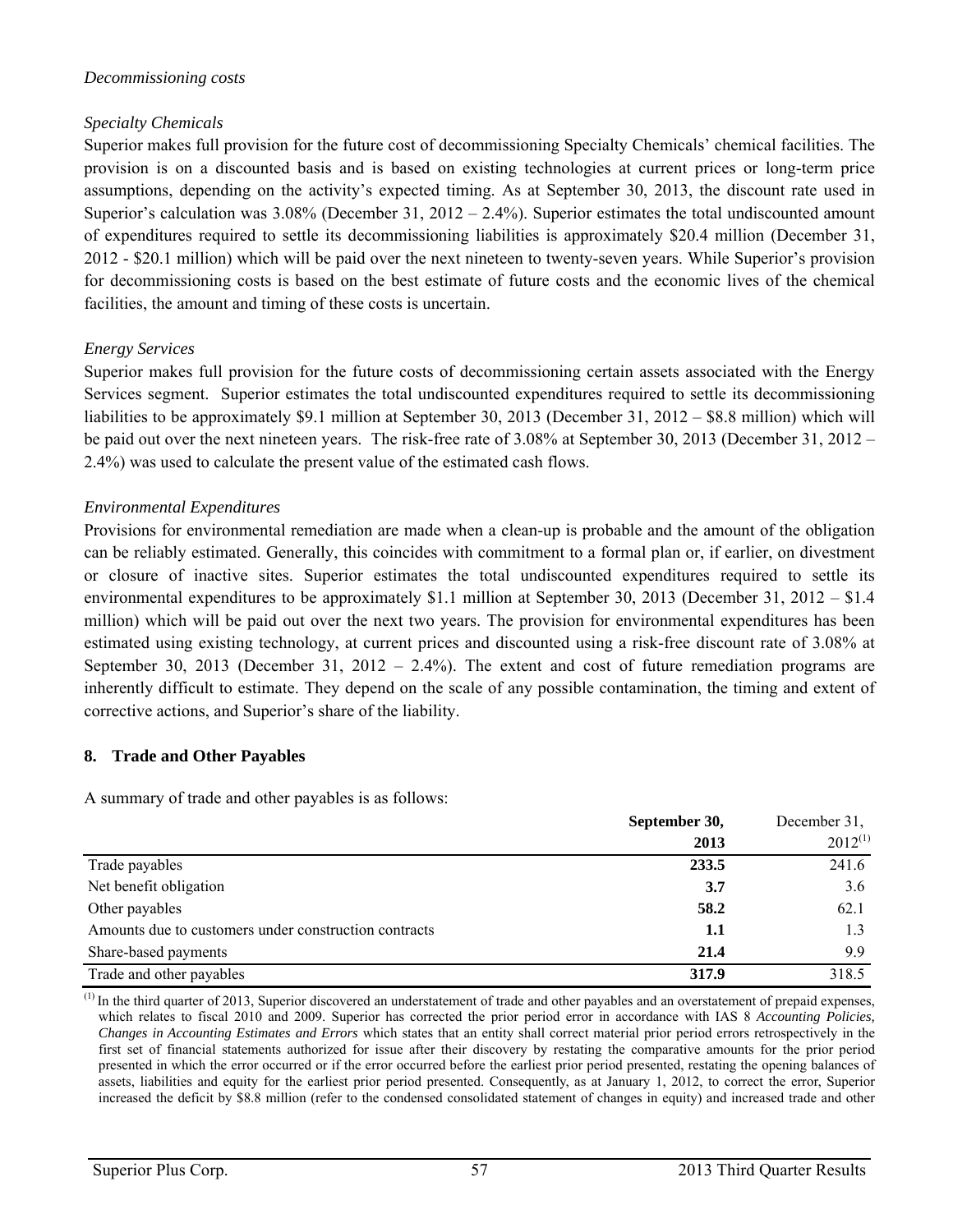payables by \$4.4 million, reduced prepaid expenses by \$4.2 million, and decreased accumulated other comprehensive loss by \$0.2 million.

#### **9. Deferred Revenue**

|                                        | September 30, | December 31, |
|----------------------------------------|---------------|--------------|
|                                        | 2013          | 2012         |
| Balance at the beginning of the period | 19.2          | 14.2         |
| Deferred during the period             | 29.4          | 29.1         |
| Released to net earnings (loss)        | (21.3)        | (23.9)       |
| Foreign exchange impact                | 0.2           | (0.2)        |
| Balance at the end of the period       | 27.5          | 19.2         |

|                | September 30, | December 31, |
|----------------|---------------|--------------|
|                | 2013          | 2012         |
| <b>Current</b> | 27.4          | 18.2         |
| Non-current    | 0.1           | 0.1          |
|                | 27.5          | 19.2         |

The deferred revenue relates to Energy Services' unearned service revenue and Specialty Chemicals' unearned product-related revenues.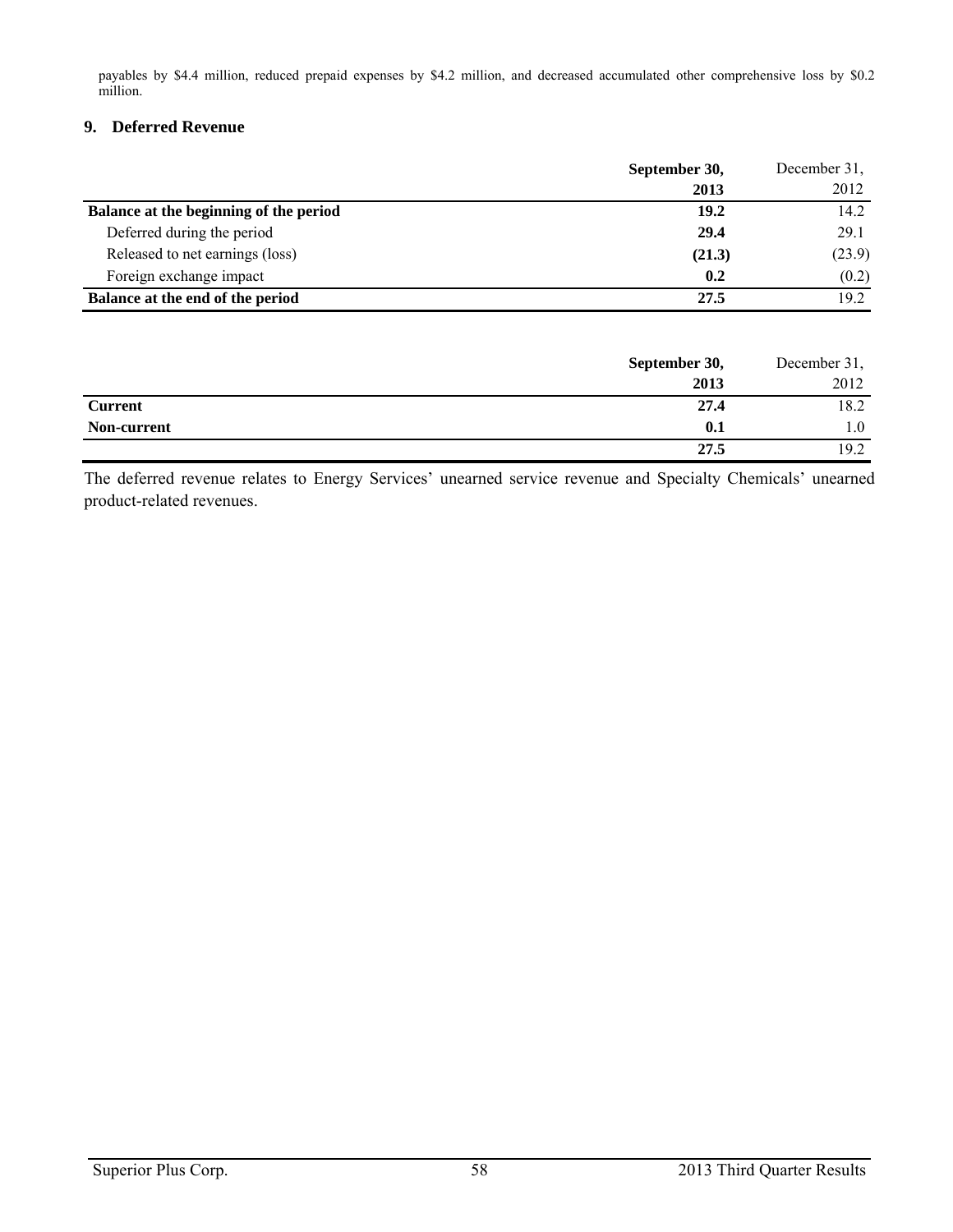#### **10. Borrowing**

|                                                                   | Year of   | <b>Effective Interest</b>      | September 30, | December 31, |
|-------------------------------------------------------------------|-----------|--------------------------------|---------------|--------------|
|                                                                   | Maturity  | Rate                           | 2013          | 2012         |
| <b>Revolving Term Bank Credits</b> <sup>(1)</sup>                 |           |                                |               |              |
|                                                                   |           | Floating BA rate               |               |              |
|                                                                   |           | plus applicable credit         |               |              |
| Bankers Acceptances (BA)                                          | 2016      | spread                         | 83.9          | 148.6        |
|                                                                   |           | Prime rate plus                |               |              |
| Canadian Prime Rate Loan                                          | 2016      | credit spread                  | 11.0          | 13.0         |
|                                                                   |           | Floating LIBOR rate            |               |              |
|                                                                   |           | plus applicable credit         |               |              |
| <b>LIBOR</b> Loans                                                | 2016      | spread                         | 53.4          | 137.3        |
| (US\$52.0 million; 2012 US \$138.0 million)                       |           |                                |               |              |
|                                                                   |           | US Prime rate plus             |               |              |
| <b>US Base Rate Loan</b>                                          | 2016      | credit spread                  |               | 34.5         |
| (US\$ nil million; 2012- US\$34.6 million)                        |           |                                |               |              |
|                                                                   |           |                                | 148.3         | 333.4        |
| <b>Other Debt</b>                                                 |           |                                |               |              |
| Accounts receivable factoring program <sup><math>(2)</math></sup> |           | <b>Floating BA Plus</b>        | 8.3           |              |
| Deferred consideration                                            |           | 2013-2016 Non-interest-bearing | 2.3           | 2.7          |
|                                                                   |           |                                | 10.6          | 2.7          |
| <b>Senior Secured Notes</b> <sup>(3)</sup>                        |           |                                |               |              |
| Senior secured notes subject to fixed interest                    |           |                                |               |              |
| rates (US\$92.0 million; 2012 - US\$92.0                          |           |                                |               |              |
| million)                                                          | 2013-2015 | 7.65%                          | 94.6          | 91.5         |
| <b>Senior Unsecured Debentures</b>                                |           |                                |               |              |
| Senior unsecured debentures                                       | 2016      | 8.25%                          | 150.0         | 150.0        |
|                                                                   |           |                                |               |              |
| <b>Finance Lease Obligations</b>                                  |           |                                |               |              |
| Finance lease obligations                                         |           |                                | 52.8          | 62.0         |
|                                                                   |           |                                |               |              |
| Total borrowing before deferred financing fees                    |           |                                | 456.3         | 639.6        |
| Deferred financing fees                                           |           |                                | (4.3)         | (5.2)        |
| Borrowing                                                         |           |                                | 452.0         | 634.4        |
| <b>Current Maturities</b>                                         |           |                                | (58.1)        | (59.7)       |
| Borrowing                                                         |           |                                | 393.9         | 574.7        |

(1) On June 10, 2013, Superior and its wholly-owned subsidiaries, Superior Plus Financing Inc. and Commercial E Industrial (Chile) Limitada, extended its \$570.0 million credit facility which can be expanded up to \$750.0 million. The credit facility matures on June 27, 2016 and is secured by a general charge over the assets of Superior and certain of its subsidiaries. As at September 30, 2013, Superior had \$26.3 million of outstanding letters of credit (December 31, 2012 – \$31.1 million) and approximately \$113.2 million of outstanding financial guarantees (December 31, 2012 – \$121.9 million). The fair value of Superior's revolving term bank credits, other debt, letters of credit, and financial guarantees approximates their carrying value as a result of the market based-interest rates, the short-term nature of the underlying debt instruments and other related factors.

<sup>(2)</sup> Superior has entered into a Master Receivables Purchase Agreement (MRPA) with a financial institution where it may purchase from time to time, on an uncommitted revolving basis, a 100% interest in receivables from Superior. The maximum aggregate amount of purchased receivables purchased by the financial institution under this agreement and outstanding at any time is limited to \$15.0 million. As at September 30, 2013, the accounts receivable factoring program totalled CDN \$8.3 million (CDN \$nil million at December 31, 2012).

(3) Senior secured notes (the Notes) totalling US \$92.0 million and US \$92.0 million (respectively, CDN \$94.6 million at September 30, 2013 and CDN \$91.5 million at December 31, 2012) are secured by a general charge over the assets of Superior and certain of its subsidiaries. Principal repayments began in the fourth quarter of 2009. Management has estimated the fair value of the Notes based on comparisons to treasury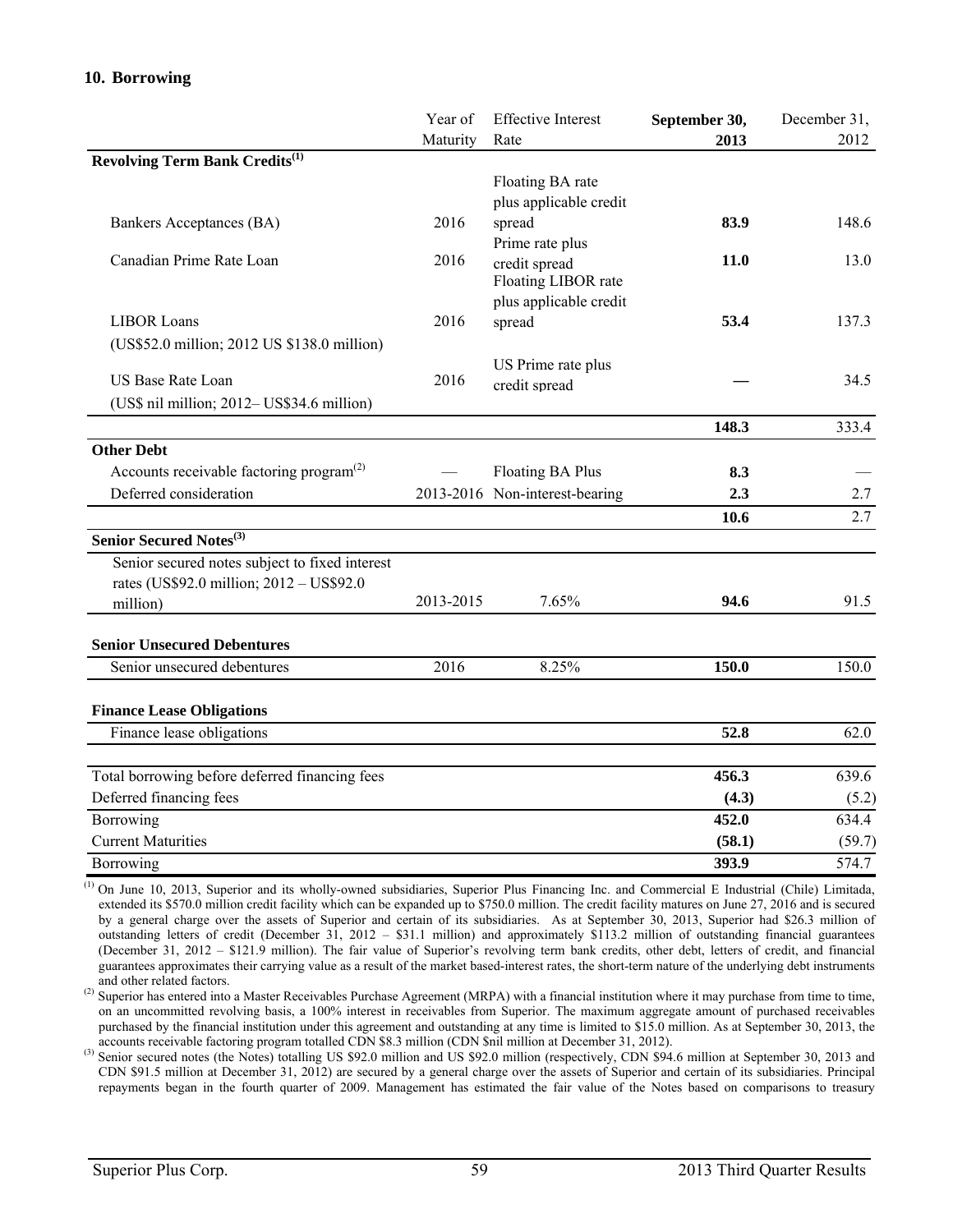instruments with similar maturities, interest rates and credit risk profiles. The estimated fair value of the Notes as at September 30, 2013 was CDN \$105.9 million (December 31, 2012 – CDN \$94.4 million).

Repayment requirements of Borrowing before deferred financing fees are as follows:

| Current maturities | 58.1  |
|--------------------|-------|
| Due in 2014        | 48.7  |
| Due in 2015        | 46.5  |
| Due in $2016$      | 301.3 |
| Due in 2017        | 1.1   |
| Due in 2018        | 0.6   |
| Subsequent to 2018 |       |
| <b>Total</b>       | 456.3 |

#### **11. Convertible Unsecured Subordinated Debentures**

Superior's debentures are as follows:

|                              | October         | December     | June    | June     | October | June         |              |
|------------------------------|-----------------|--------------|---------|----------|---------|--------------|--------------|
| Maturity                     | $2015^{(1)(2)}$ | $2014^{(3)}$ | 2017    | 2018     | 2016    | $2019^{(4)}$ | <b>Total</b> |
| Interest rate                | 5.85%           | $7.50\%$     | 5.75%   | $6.00\%$ | 7.50%   | $6.00\%$     | Carrying     |
| Conversion price per share   | \$31.25         | \$13.10      | \$19.00 | \$15.10  | \$11.35 | \$16.75      | <b>Value</b> |
| Debentures outstanding as at |                 |              |         |          |         |              |              |
| September 30, 2013           |                 |              | 168.3   | 144.7    | 72.5    | 82.7         | 468.2        |
| Debentures outstanding as at |                 |              |         |          |         |              |              |
| December 31, 2012            | 74.1            | 67.4         | 167.6   | 144.0    | 72.0    |              | 525.1        |
| Quoted market value as at    |                 |              |         |          |         |              |              |
| September 30, 2013           |                 |              | 173.8   | 151.5    | 84.0    | 96.7         | 506.0        |
| Quoted market value as at    |                 |              |         |          |         |              |              |
| December 31, 2012            | 75.2            | 71.4         | 169.2   | 148.0    | 84.2    |              | 548.0        |

(1) Superior redeemed \$50.0 million of the outstanding amount of the 5.85% October 2015 convertible unsecured subordinated debentures, on January 3, 2013.

<sup>(2)</sup> Superior made a final redemption of \$25.0 million being the total outstanding amount on the 5.85% October 2015 convertible unsecured subordinated debentures, on April 9, 2013.

<sup>(3)</sup> Superior made a redemption of \$68.9 million being the total outstanding amount on the 7.50% December 2014 convertible unsecured subordinated debentures, on September 3, 2013.

 $^{(4)}$  Superior issued the 6.00% unsecured subordinated debentures due June 2019 on July 22, 2013.

The debentures may be converted into shares at the option of the holder at any time prior to maturity and may be redeemed by Superior in certain circumstances. Superior may elect to pay interest and principal upon maturity or redemption by issuing shares to a trustee in the case of interest payments, and to the debenture holders in the case of payment of principal. The number of any shares issued will be determined based on market prices for the shares at the time of issuance. Superior also has a cash conversion put option which allows Superior to settle any conversion of debentures in cash, in lieu of delivering common shares to the debenture holders of the October 2016, June 2018 and June 2019 convertible debentures. The cash conversion put option has been classified as an embedded derivative and measured at fair value through net earnings (FVTNE) (see Note 12 for further details).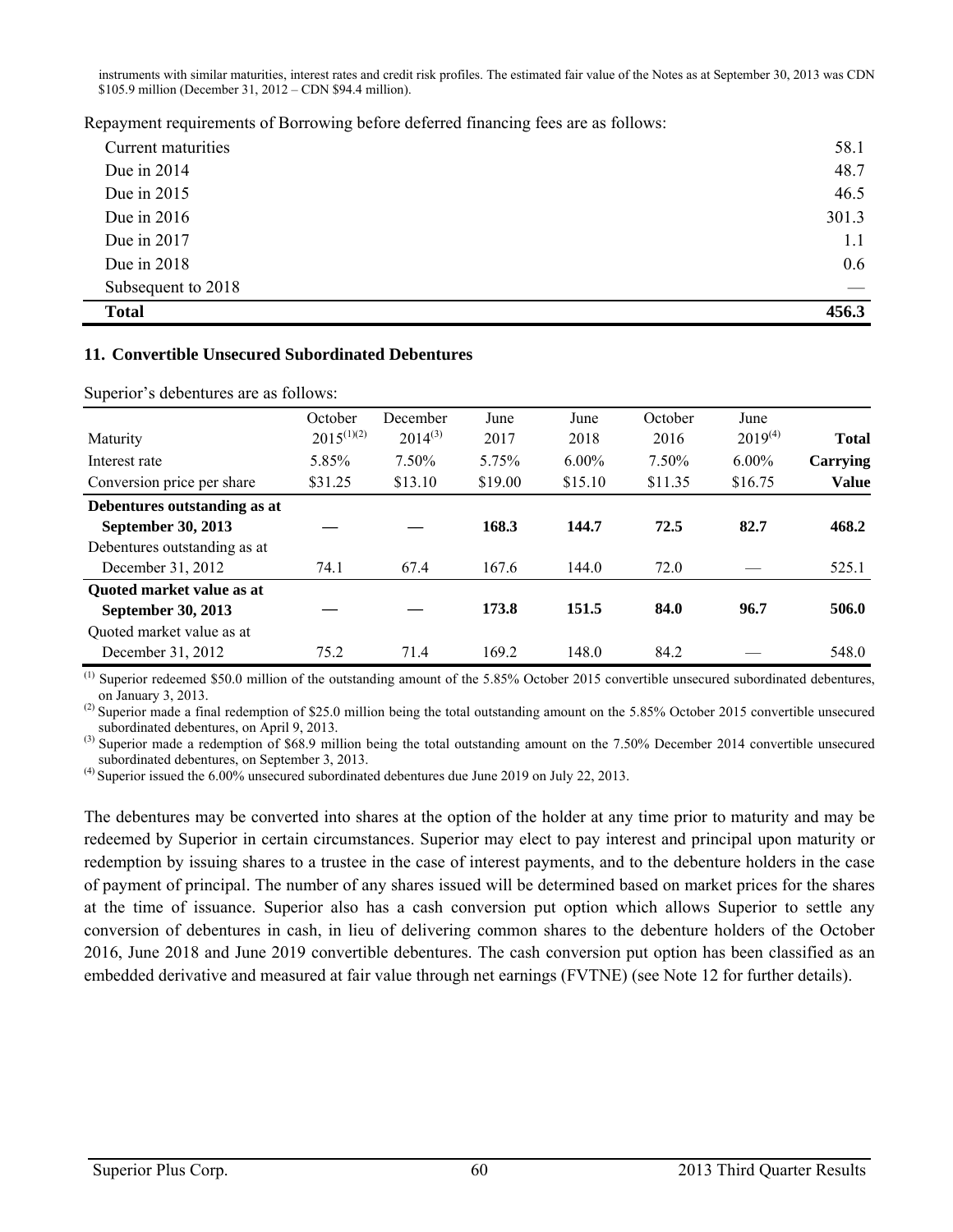# **12. Financial Instruments**

IFRS requires disclosure around fair value and specifies a hierarchy of valuation techniques based on whether the inputs to those valuation techniques are observable or unobservable. Observable inputs reflect market data obtained from independent sources, while unobservable inputs reflect Superior's market assumptions. These two types of input create the following fair-value hierarchy:

- *Level 1* quoted prices in active markets for identical instruments.
- *Level 2* quoted prices for similar instruments in active markets; quoted prices for identical or similar instruments in markets that are not active; and model-derived valuations in which all significant inputs and significant value drivers are observable in active markets.
- *Level 3* valuations derived from valuation techniques in which one or more significant inputs or significant value drivers are unobservable.

The fair value of a financial instrument is the consideration estimated to be agreed upon in an arm's-length transaction between knowledgeable, willing parties who are under no compulsion to act. Fair values are determined by reference to quoted bid or asking prices, as appropriate, in the most advantageous active market for that instrument to which Superior has immediate access (Level 1). Where bid and ask prices are unavailable, Superior uses the closing price of the most recent transaction of the instrument. In the absence of an active market, Superior estimates fair values based on prevailing market rates (bid and ask prices, as appropriate) for instruments with similar characteristics and risk profiles or internal or external valuation models, such as discounted cash flow analysis using, to the extent possible, observable market-based inputs (Level 2). Superior uses internally developed methodologies and unobservable inputs to determine the fair value of some financial instruments when required (Level 3).

Fair values determined using valuation models require assumptions concerning the amount and timing of estimated future cash flows and discount rates. In determining those assumptions, Superior looks primarily to available readily observable external market inputs including forecast commodity price curves, interest rate yield curves, currency rates, and price and rate volatilities as applicable.

During August 2012, Specialty Chemicals received a payment of \$15.8 million from TransCanada Energy Ltd., a subsidiary of TransCanada Corporation, in connection with the arbitration ruling related to the Sundance Power Purchase Agreement (PPA) between TransAlta Corporation and TransCanada Corporation. The payment resulted from the Electrical Sales Agreement (ESA) between TransCanada Corporation and Superior whereby TransCanada Corporation supplies Superior with fixed-priced energy from the PPA. A one-time gain of \$12.5 million, representing the payment, net of certain settlement costs, was recorded in cost of goods sold. This settlement relates to Specialty Chemicals' fixed-price electricity purchase agreement which expires in 2017. Specialty Chemicals has begun to receive electricity production from the PPA as the Sundance units have partially started and therefore, are participating in accordance with the terms of the Electricity Sales Agreement (ESA).

With respect to the valuation of Specialty Chemicals' fixed-price electricity agreement, the valuation of this agreement requires Superior to make assumptions about the long-term price of electricity in electricity markets for which active market information is not available. The impact of the assumption for the long-term forward price curve of electricity has a material impact on the fair value of this agreement. A \$1/MWh change in the forecast price of electricity would result in a change in the fair value of this agreement of \$0.8 million, with a corresponding impact to net earnings before income taxes.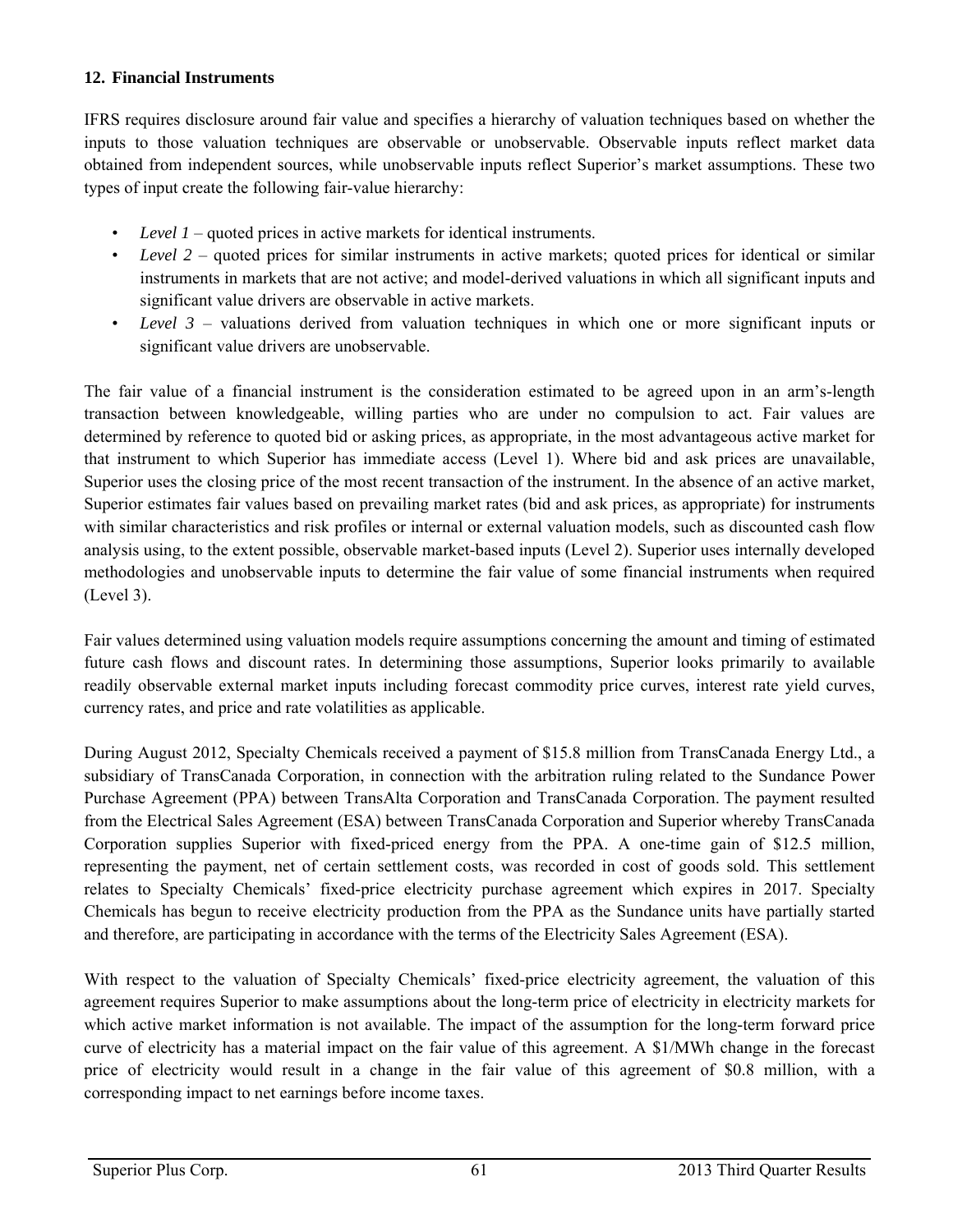No changes in valuation techniques were made by Superior during the period ended September 30, 2013 and no financial instruments have been reclassified between the different fair value input levels.

|                                                                                  |                                |             |                                    |                      | <b>Asset (Liability)</b>   |        |
|----------------------------------------------------------------------------------|--------------------------------|-------------|------------------------------------|----------------------|----------------------------|--------|
|                                                                                  |                                |             |                                    | Fair<br><b>Value</b> |                            |        |
|                                                                                  |                                |             | <b>Effective</b>                   | Input                | September 30, December 31, |        |
| <b>Description</b>                                                               | Notional <sup>(1)</sup>        | <b>Term</b> | Rate                               | Level                | 2013                       | 2012   |
| Natural gas financial swaps-AECO                                                 | $21.83 \text{ GJ}^{(2)}$       | 2013-2018   | <b>CDN \$4.45</b><br>/GJ           | Level 1              | (23.3)                     | (42.2) |
| Foreign currency forward contracts,<br>net sale                                  | $US$642.4^{(3)}$               | 2013-2017   | 1.03                               | Level 1              | (11.5)                     | 10.7   |
| Foreign currency forward contracts,<br>balance sheet-related                     | $US$59.0^{(3)}$                | 2013-2014   | 1.01                               | Level 1              | 1.7                        | 0.2    |
| Interest rate swaps - CDN\$                                                      | $$150.0^{(3)}$                 | 2013-2017   | Six-month<br>BA rate plus<br>2.65% | Level 2              | 6.8                        | 9.4    |
| Equity derivative contracts                                                      | \$12.6 <sup>(3)</sup>          | 2013-2015   | \$10.26<br>/share                  | Level 2              | 0.6                        | 0.5    |
| Debenture-embedded derivative                                                    | $$255.0^{(3)}$                 | 2013-2018   |                                    | Level 3              | (32.8)                     | (19.8) |
| Energy Services Butane wholesale<br>purchase and sale contracts, net sale        | 2.91 USG $(4)$                 | 2013-2014   | \$1.65<br>/USG                     | Level 2              | (0.1)                      | (0.2)  |
| <b>Energy Services Diesel wholesale</b><br>purchase and sale contracts, net sale | $2.65$ USG <sup>(4)</sup>      | 2013-2014   | \$3.96<br>/USG                     | Level 2              | 0.1                        |        |
| Energy Services Propane wholesale<br>purchase and sale contracts, net sale       | 5.49 $USG^{(4)}$               | 2013-2014   | \$1.10<br>/USG                     | Level 2              | 0.3                        | 0.7    |
| Energy Services electricity swaps                                                | $0.95$ MWh $(5)$               | 2013-2017   | \$38.71<br>/MWh                    | Level 2              | (7.9)                      | (10.3) |
| Energy Services heating oil purchase<br>and sale contracts                       | 1.47<br>Gallons <sup>(4)</sup> | 2013        | \$2.89 US<br>/Gallon               | Level 2              | (0.1)                      | (0.2)  |
| Specialty Chemicals fixed-price<br>electricity purchase agreements               | 12-45 $MW^{(6)}$               | 2013-2017   | \$37-\$59<br>/MWh                  | Level 3              | 4.2                        | 1.6    |

<sup>(1)</sup> Notional values as at September 30, 2013. <sup>(2)</sup> Millions of gigajoules (GJ) purchased. <sup>(3)</sup> Millions of dollars.

 $<sup>(4)</sup>$  Millions of United States gallons purchased. <sup>(5)</sup> Millions of mega watt hours (MWh). <sup>(6)</sup> Megawatts (MW) on a 24/7 continual basis per</sup> year purchased.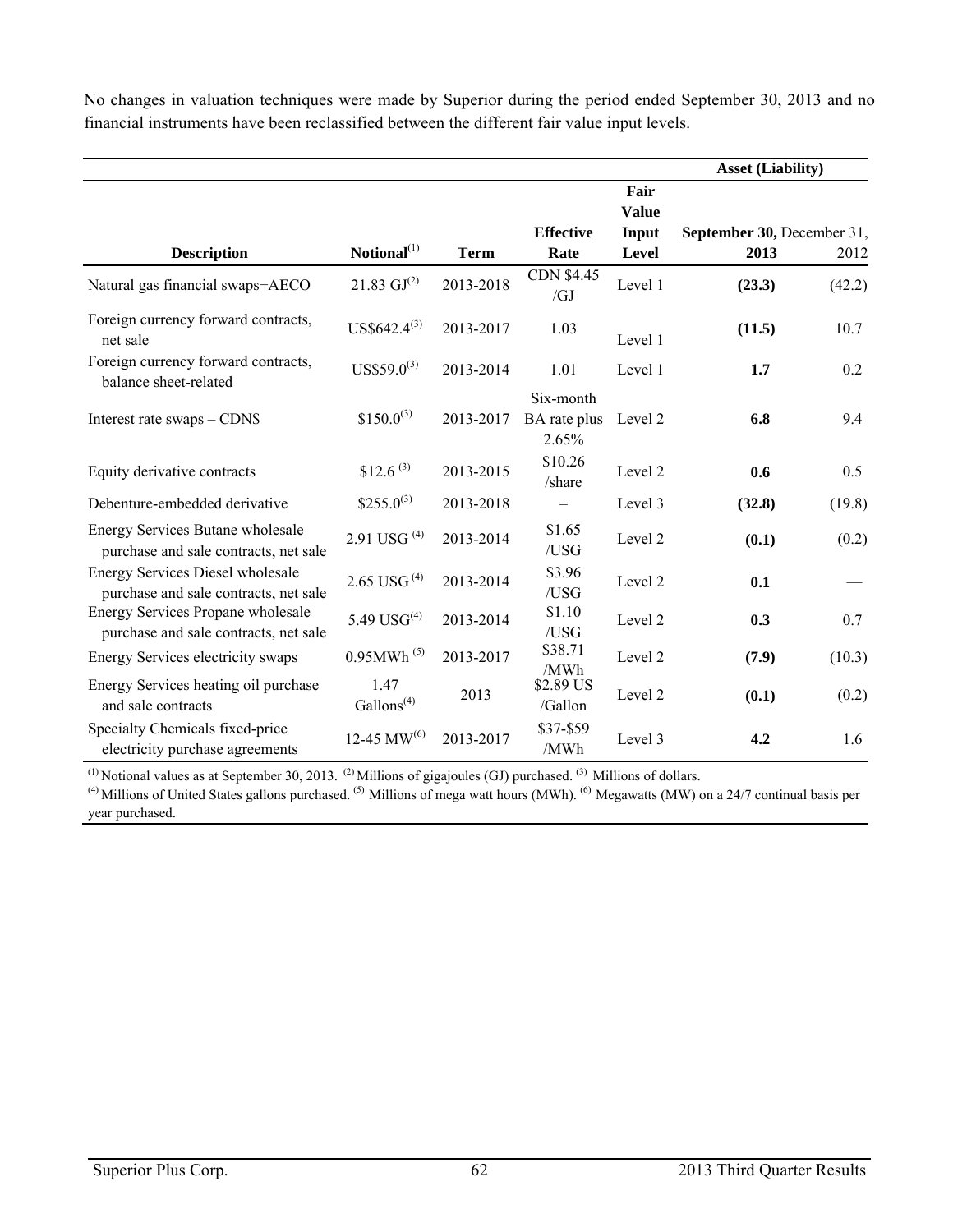|                                                                 | <b>Current</b> | Long-term     | <b>Current</b>     | Long-term          |
|-----------------------------------------------------------------|----------------|---------------|--------------------|--------------------|
| <b>Description</b>                                              | <b>Assets</b>  | <b>Assets</b> | <b>Liabilities</b> | <b>Liabilities</b> |
| Natural gas financial swaps -AECO                               |                |               | 15.2               | 8.0                |
| Energy Services electricity swaps                               |                |               | 4.3                | 3.6                |
| Foreign currency forward contracts, net sale                    | 2.9            | 0.8           | 3.7                | 11.5               |
| Foreign currency forward contracts, balance sheet-related       | 0.8            | 0.9           |                    |                    |
| Interest rate swaps                                             | 2.6            | 4.3           | 0.1                |                    |
| Equity derivative contracts                                     | 0.6            |               |                    |                    |
| Debenture-embedded derivative                                   |                |               |                    | 32.8               |
| Energy Services propane wholesale purchase and sale contracts   | 1.3            |               | 1.0                |                    |
| Energy Services propane purchase and sale contracts             |                |               | 0.1                |                    |
| Energy Services butane wholesale purchase and sale contracts    | 0.2            |               | 0.3                |                    |
| Energy Services heating oil purchase and sale contracts         | 0.2            |               | 0.3                |                    |
| Energy Services diesel purchase and sale contracts              | 0.1            |               |                    |                    |
| Specialty Chemicals fixed-price electricity purchase agreements | 1.6            | 2.6           |                    |                    |
| As at September 30, 2013                                        | 10.3           | 8.6           | 25.0               | 55.9               |
| As at December 31, 2012                                         | 16.6           | 12.9          | 36.5               | 42.6               |

All financial and non-financial derivatives are designated as fair value through net earnings upon their initial recognition.

|                                                                 | For the three months ended |                           | For the three months ended |                    |  |
|-----------------------------------------------------------------|----------------------------|---------------------------|----------------------------|--------------------|--|
|                                                                 |                            | <b>September 30, 2013</b> |                            | September 30, 2012 |  |
|                                                                 | <b>Realized</b>            | <b>Unrealized</b>         | Realized                   | Unrealized         |  |
| Description                                                     | gain (loss)                | gain (loss)               | gain (loss)                | gain (loss)        |  |
| Natural gas financial swaps - AECO                              | (7.7)                      | 3.8                       | (13.9)                     | 20.0               |  |
| Energy Services electricity swaps                               | (1.9)                      | 0.2                       | (2.2)                      | 5.7                |  |
| Foreign currency forward contracts, net sale                    | 0.2                        | 15.1                      | 4.1                        | 19.9               |  |
| Foreign currency forward contracts, balance sheet-related       |                            | (1.4)                     |                            | (2.4)              |  |
| Interest rate swaps                                             | 0.1                        | 0.5                       |                            | 1.6                |  |
| Equity derivative contracts                                     | 0.1                        | (0.1)                     |                            |                    |  |
| Energy Services propane wholesale purchase and sale contracts   | 0.1                        | 0.5                       |                            | (0.5)              |  |
| Energy Services propane purchase and sale contracts             |                            | 0.1                       |                            |                    |  |
| Energy Services butane wholesale purchase and sale contracts    |                            | (0.1)                     |                            | 0.9                |  |
| Energy Services heating oil purchase and sale contracts         | (1.1)                      | (0.3)                     | (6.1)                      | 1.6                |  |
| Energy Services diesel purchase and sale contracts              |                            | (0.1)                     |                            | 0.1                |  |
| Specialty Chemicals fixed-price electricity purchase            |                            |                           |                            |                    |  |
| agreements                                                      | 0.3                        | 1.6                       | (0.4)                      |                    |  |
| Total (losses) gains on financial and non-financial derivatives | (9.9)                      | 19.8                      | (18.5)                     | 46.9               |  |
| Foreign currency translation of senior secured notes            |                            | 2.1                       |                            | 4.4                |  |
| Change in fair value of debenture embedded derivative           |                            | 14.7                      |                            | (12.5)             |  |
| Total realized and unrealized (losses) gains                    | (9.9)                      | 36.6                      | (18.5)                     | 38.8               |  |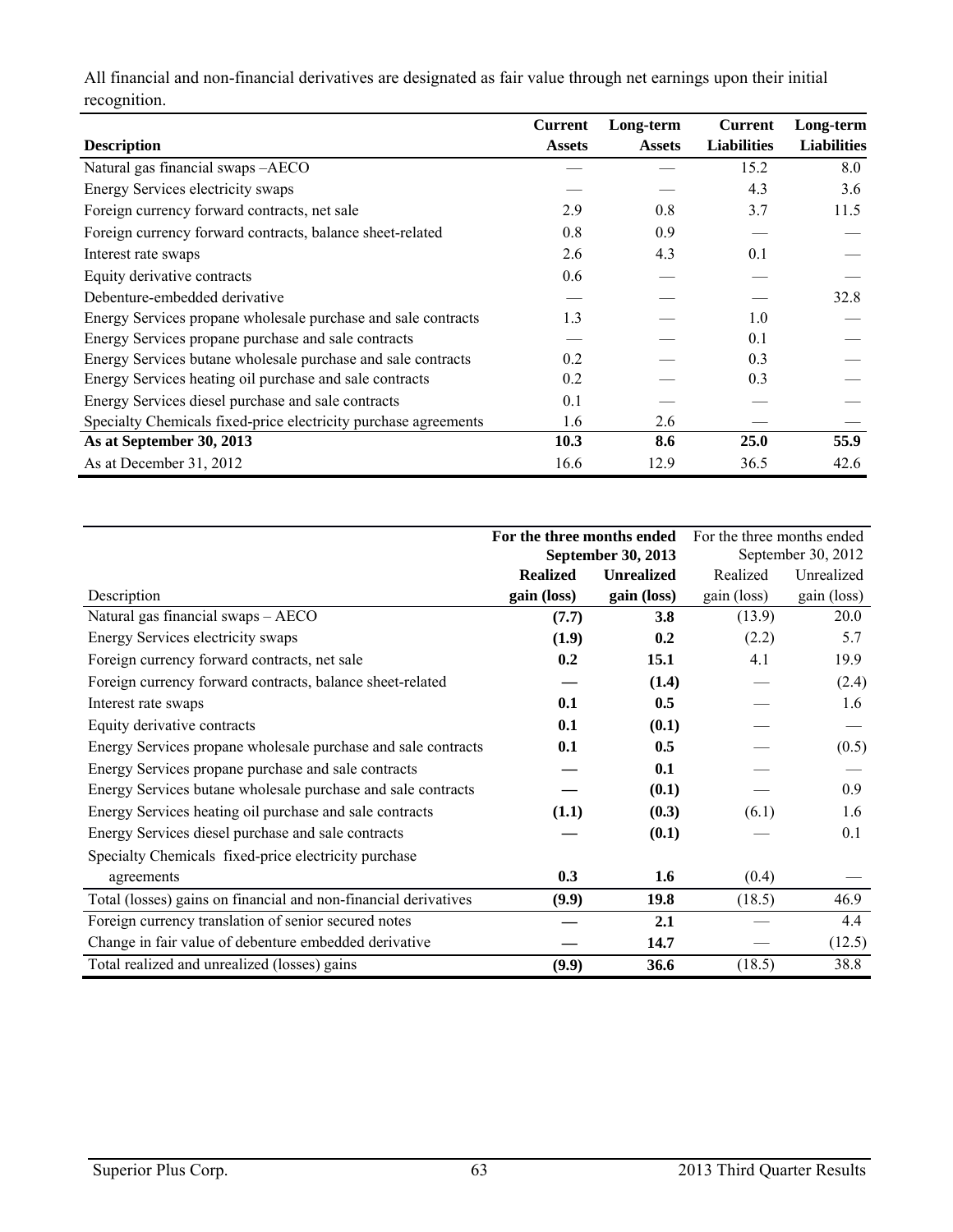|                                                                 | For the nine months ended |                   | For the nine months ended |             |
|-----------------------------------------------------------------|---------------------------|-------------------|---------------------------|-------------|
|                                                                 | September 30, 2013        |                   | September 30, 2012        |             |
|                                                                 | <b>Realized</b>           | <b>Unrealized</b> | Realized                  | Unrealized  |
| Description                                                     | gain (loss)               | gain (loss)       | gain (loss)               | gain (loss) |
| Natural gas financial swaps - AECO                              | (21.3)                    | 18.9              | (44.3)                    | 35.4        |
| Energy Services electricity swaps                               | (5.2)                     | 2.5               | (9.3)                     | 4.3         |
| Foreign currency forward contracts, net sale                    | 4.3                       | (22.2)            | 6.7                       | 14.0        |
| Foreign currency forward contracts, balance sheet-related       |                           | 1.7               |                           | (1.3)       |
| Interest rate swaps                                             | 1.3                       | (2.5)             | 1.2                       | 0.1         |
| Equity derivative contracts                                     | 0.5                       |                   |                           |             |
| Energy Services propane wholesale purchase and sale contracts   | 0.1                       | (0.7)             |                           | 1.1         |
| Energy Services propane purchase and sale contracts             |                           | 0.3               |                           | 0.5         |
| Energy Services butane wholesale purchase and sale contracts    |                           | 0.1               |                           |             |
| Energy Services heating oil purchase and sale contracts         | 0.7                       | 0.1               | (5.6)                     | 0.7         |
| Energy Services diesel purchase and sale contracts              |                           |                   |                           | 0.1         |
| Specialty Chemicals fixed-price electricity purchase            |                           |                   |                           |             |
| agreements                                                      | 0.3                       | 2.6               | (1.8)                     |             |
| Total (losses) gains on financial and non-financial derivatives | (19.3)                    | 0.8               | (53.1)                    | 54.9        |
| Foreign currency translation of senior secured notes            |                           | (3.1)             |                           | 4.1         |
| Change in fair value of debenture embedded derivative           |                           | (2.4)             |                           | (12.8)      |
| Total realized and unrealized (losses) gains                    | (19.3)                    | (4.7)             | (53.1)                    | 46.2        |

Realized (losses) gains on financial and non-financial derivatives and foreign currency translation (losses) gains on the revaluation of Canadian domiciled US-denominated working capital have been classified on the statement of net earnings based on the underlying nature of the financial statement line item and/or the economic exposure being managed.

The following summarizes Superior's classification and measurement of financial assets and liabilities:

|                                                              | <b>Classification</b> | <b>Measurement</b> |
|--------------------------------------------------------------|-----------------------|--------------------|
| <b>Financial Assets</b>                                      |                       |                    |
| Cash and cash equivalents                                    | Loans and receivables | Amortized cost     |
| Trade and other receivables                                  | Loans and receivables | Amortized cost     |
| Derivative assets                                            | <b>FVTNE</b>          | Fair Value         |
| Notes and finance lease receivables                          | Loans and receivables | Amortized cost     |
| <b>Financial liabilities</b>                                 |                       |                    |
| Trade and other payables                                     | Other liabilities     | Amortized cost     |
| Dividends and interest payable                               | Other liabilities     | Amortized cost     |
| <b>Borrowing</b>                                             | Other liabilities     | Amortized cost     |
| Convertible unsecured subordinated debentures <sup>(1)</sup> | Other liabilities     | Amortized cost     |
| Derivative liabilities                                       | <b>FVTNE</b>          | Fair Value         |

 $<sup>(1)</sup>$  Except for derivatives embedded in the related financial instruments that are classified as FVTNE and measured at fair value.</sup>

### **Non-Derivative Financial Instruments**

The fair value of Superior's cash and cash equivalents, trade and other receivables, notes and finance lease receivables, trade and other payables, and dividends and interest payable approximates their carrying value due to the short-term nature of these amounts. The carrying value and the fair value of Superior's borrowing and debentures is provided in Notes 10 and 11.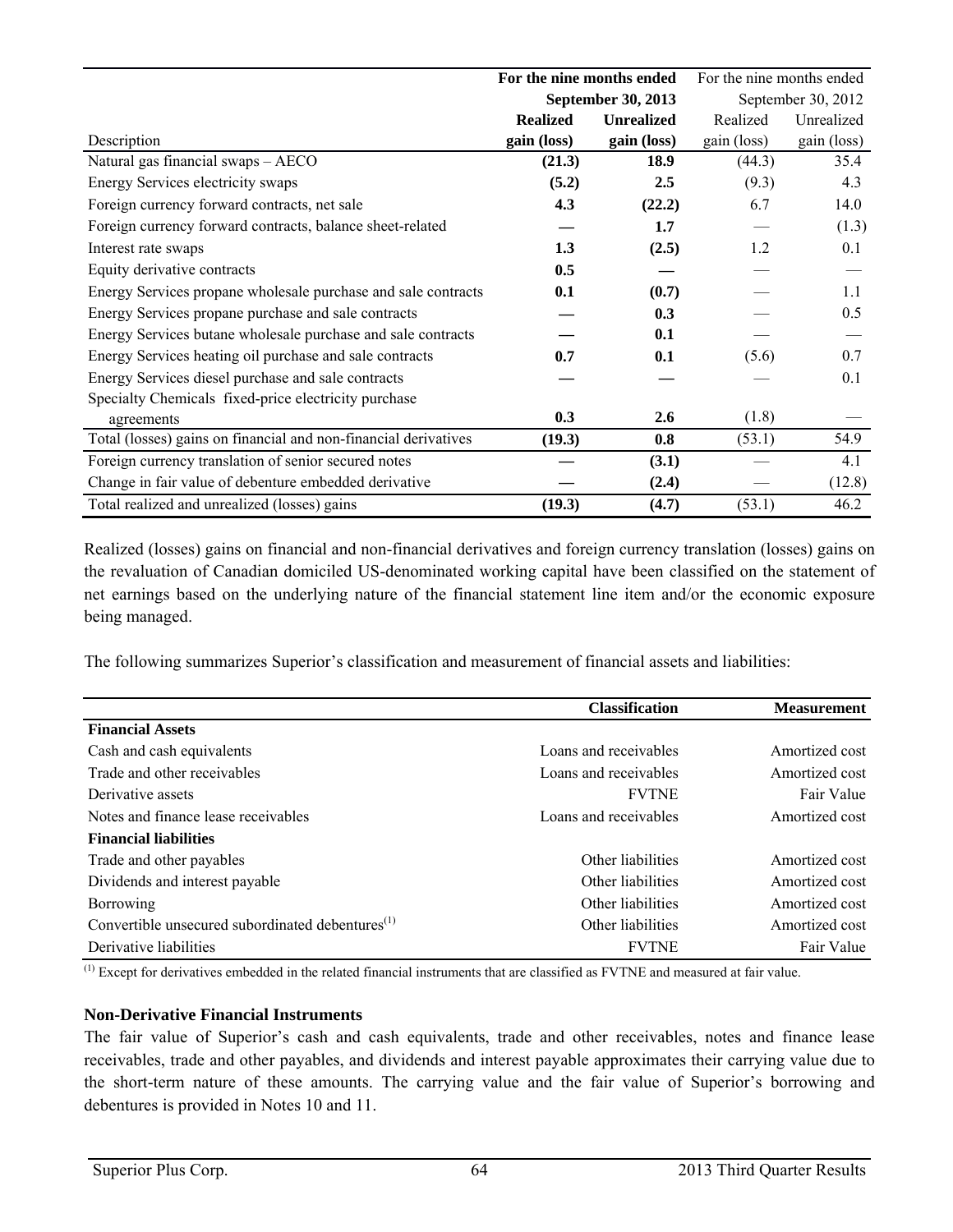#### **Financial Instruments – Risk Management**  *Market Risk*

Financial derivatives and non-financial derivatives are used by Superior to manage its exposure to fluctuations in foreign currency exchange rates, interest rates and commodity prices. Superior assesses the inherent risks of these instruments by grouping derivative and non-financial derivatives related to the exposures these instruments mitigate. Superior's policy is not to use financial derivative or non-financial derivative instruments for speculative purposes. Superior does not formally designate its derivatives as hedges and, as a result, Superior does not apply hedge accounting and is required to designate its financial derivatives and non-financial derivatives as fair value through net earnings. Details on Superior's market risk policies are consistent with those disclosed in Superior's 2012 annual consolidated financial statements.

# *Credit Risk*

Superior utilizes a variety of counterparties in relation to its derivative and non-financial derivative instruments in order to mitigate its counterparty risk. Superior assesses the credit-worthiness of its significant counterparties at the inception and throughout the term of a contract. Superior is also exposed to customer credit risk. Energy Services deals with a large number of small customers, thereby reducing this risk. Specialty Chemicals, due to the nature of its operations, sells its products to a relatively small number of customers. Specialty Chemicals mitigates its customer credit risk by actively monitoring the overall credit-worthiness of its customers. Energy Services has minimal exposure to customer credit risk as local natural gas and electricity distribution utilities have been mandated, for a nominal fee, to provide Energy Services with invoicing, collection and the assumption of bad debt risk for residential customers. Energy Services actively monitors the credit-worthiness of its commercial customers. Overall, Superior's credit quality is enhanced by its portfolio of customers which is diversified across geographical (primarily Canada and the United States) and end-use (primarily commercial, residential and industrial) markets.

Allowances for doubtful accounts receivables are reviewed by Superior at each balance sheet date. Superior updates its estimate of the allowance for doubtful accounts based on the evaluation of the recoverability of trade receivables with each customer, taking into account historical collection trends of past due accounts and current economic conditions. Trade receivables are written-off once it is determined they are not collectible.

|                            | September 30, | December 31, |
|----------------------------|---------------|--------------|
|                            | 2013          | 2012         |
| Current                    | 234.5         | 243.1        |
| Past due less than 90 days | 80.0          | 108.2        |
| Past due over 90 days      | 12.1          | 11.8         |
| Trade receivables          | 326.6         | 363.1        |

Pursuant to their respective terms, trade receivables, before deducting an allowance for doubtful accounts, are aged as follows:

The current portion of Superior's trade receivables is neither impaired nor past due and there are no indications as of the reporting date that the debtors will not make payment.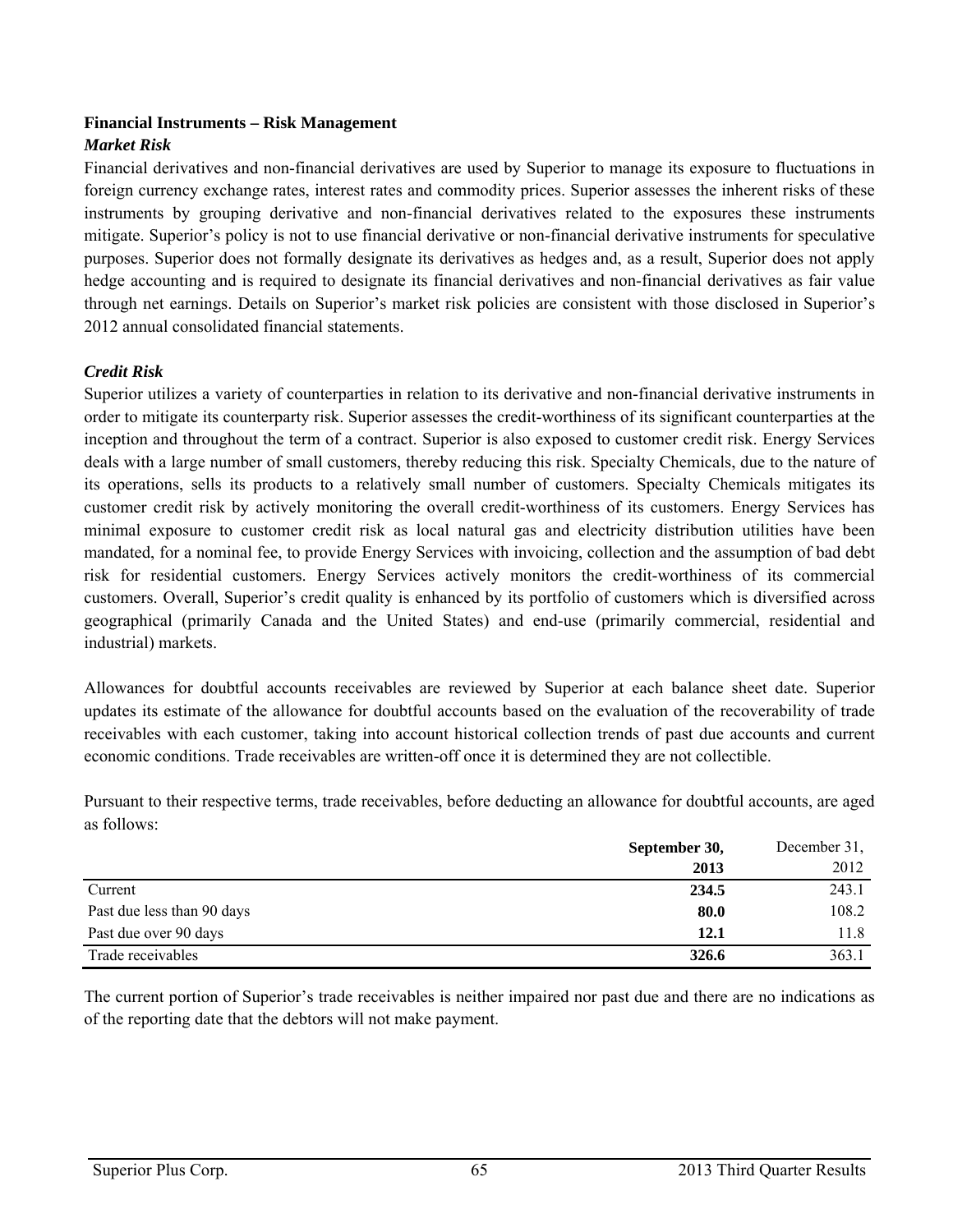Superior's trade receivables are stated after deducting a provision of \$5.7 million as at September 30, 2013 (December 31, 2012 − \$7.2 million). The movement in the provision for doubtful accounts was as follows:

|                                                                 | September 30, | December 31. |  |
|-----------------------------------------------------------------|---------------|--------------|--|
|                                                                 | 2013          | 2012         |  |
| Allowance for doubtful accounts, at the beginning of the period | (7.2)         | (20.8)       |  |
| Impairment losses recognized on receivables                     | (2.1)         | (3.9)        |  |
| Amounts written off during the period as uncollectible          | <b>3.0</b>    | 17.5         |  |
| Amounts recovered                                               | 0.6           |              |  |
| Allowance for doubtful accounts at the end of the period        | (5.7)         | 7.2)         |  |

# *Liquidity Risk*

Liquidity risk is the risk that Superior cannot meet a demand for cash or fund an obligation as it comes due. Liquidity risk also includes the risk of not being able to liquidate assets in a timely manner at a reasonable price.

To ensure it is able to react to contingencies and investment opportunities quickly, Superior maintains sources of liquidity at the corporate and subsidiary levels. The main sources of liquidity are cash and other financial assets, the undrawn committed revolving-term bank credit facility, equity markets and debenture markets.

Superior is subject to the risks associated with debt financing, including the ability to refinance indebtedness at maturity. Superior believes these risks are mitigated through the use of long-term debt secured by high-quality assets, maintaining debt levels that in management's opinion are appropriate, and by diversifying maturities over an extended time. Superior also seeks to include in its agreements terms that protect it from liquidity issues of counterparties that might otherwise impact liquidity.

Superior's contractual obligations associated with its financial liabilities are as follows:

|                                                   |        |        |       |       |       | <b>2018</b> and   |              |
|---------------------------------------------------|--------|--------|-------|-------|-------|-------------------|--------------|
|                                                   | 2013   | 2014   | 2015  | 2016  | 2017  | <b>Thereafter</b> | <b>Total</b> |
| <b>Borrowing</b>                                  | 58.1   | 48.7   | 46.5  | 301.3 | 1.1   | 0.6               | 456.3        |
| Convertible unsecured subordinated debentures     |        |        |       | 72.5  | 168.3 | 227.4             | 468.2        |
| US\$ foreign currency forward sales contracts     | 61.3   | 224.4  | 188.4 | 117.4 | 52.9  |                   | 644.4        |
| US\$ foreign currency forward purchases contracts | (32.2) | (27.2) |       |       |       |                   | (59.4)       |
| CDN\$ natural gas purchases                       | 5.8    | 4.5    | 0.7   | 0.3   | 0.2   |                   | 11.5         |
| CDN\$ butane purchases                            | 0.1    | 0.1    |       |       |       |                   | 0.2          |
| CDN\$ propane purchases                           | 0.5    | 0.6    |       |       |       |                   | 1.1          |
| US\$ propane purchases                            | 0.1    | 0.1    |       |       |       |                   | 0.2          |
| US\$ heating oil purchases                        | 0.1    |        |       |       |       |                   | 0.1          |
| Fixed-price electricity purchase commitments      | 2.2    | 8.9    | 8.9   | 8.9   | 8.9   |                   | 37.8         |

Superior's contractual obligations are considered normal-course operating commitments and do not include the impact of mark-to-market fair values on financial and non-financial derivatives. Superior expects to fund these obligations through a combination of cash flow from operations, proceeds on revolving term bank credits and proceeds on the issuance of share capital. Superior's financial instruments' sensitivities as at September 30, 2013 are consistent with those disclosed in Superior's 2012 annual consolidated financial statements.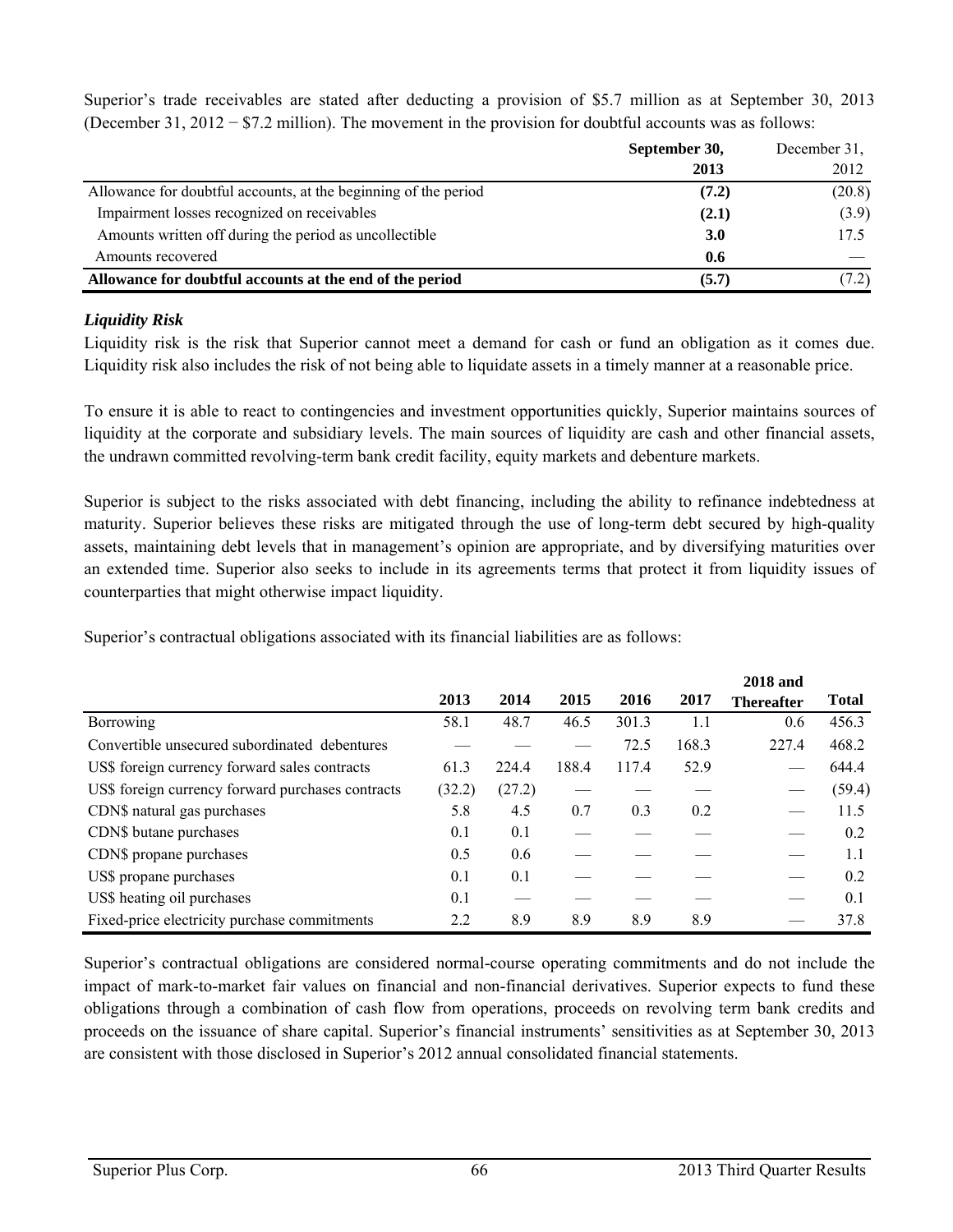# **13. Income Taxes**

Consistent with prior periods, Superior recognizes a provision for income taxes for its subsidiaries that are subject to current and deferred income taxes, including United States income tax and Chilean income tax.

Total income tax expense, comprised of current taxes and deferred taxes for the three and nine months ended September 30, 2013 was \$0.2 million and \$12.9 million respectively, compared to \$7.6 million and \$9.9 million in the comparative period. For the three and nine months ended September 30, 2013, deferred income tax expense from operations in Canada, the United States and Chile was \$0.6 million and \$12.5 million, respectively, which resulted in a corresponding total net deferred income tax asset of \$281.7 million at September 30, 2013.

On April 2, 2013, Superior received from the CRA, Notices of Reassessment for Superior's 2009 and 2010 taxation years reflecting the CRA's intent to challenge the tax consequences of Superior's corporate conversion transaction (Conversion) which occurred on December 31, 2008. The CRA's position is based on the acquisition of control rules, in addition to the general anti-avoidance rules in the Income Tax Act (Canada). The table below summarizes Superior's estimated tax liabilities and payment requirements associated with the received and anticipated Notices of Reassessment. Upon receipt of the Notices of Reassessment, 50% of the taxes payable pursuant to such Notices of Reassessment, must be remitted to the CRA.

|                      |                        | 50% of the Taxes |                      |
|----------------------|------------------------|------------------|----------------------|
| <b>Taxation Year</b> | Taxes Payable (1)(2)   | Payable $(1)(2)$ | <b>Payment Dates</b> |
| 2009/2010            | \$13.0                 | \$6.5            | Paid in April 2013   |
| 2011                 | $$10.0$ <sup>(3)</sup> | \$5.0            | Q1 2014              |
| 2012                 | $$10.0$ <sup>(3)</sup> | \$5.0            | Q1 2014              |
| 2013                 | $$10.0$ <sup>(3)</sup> | \$5.0            | Q3 2014              |
| 2014                 | $$20.0$ <sup>(3)</sup> | \$10.0           | Q3 2015              |
| Total                | \$63.0                 | \$31.5           |                      |

 $(1)$  In millions of dollars.

(2) Includes estimated interest and penalties.

<sup>(3)</sup> Estimated based on Superior's previously filed tax returns and the midpoint of Superior's 2013 and 2014 financial outlooks.

Superior filed a Notice of Objection with respect to the Notice of Reassessments on May 8, 2013. The CRA did not respond or settle the Notice of Objection with Superior in the 90 days after filing; as such Superior filed a Notice of Appeal with the Tax Court of Canada on August 7, 2013. Superior anticipates that if the application proceeds in the Tax Court of Canada a decision could be rendered by the beginning of fiscal 2015. If a decision of the Tax Court of Canada were to be appealed, the appeal process could reasonably be expected to take an additional 2 years. If Superior receives a positive decision then any taxes, interest and penalties paid to the CRA will be refunded plus interest and if Superior is unsuccessful then any remaining taxes payable plus interest and penalties will have to be remitted.

Superior remains confident in the appropriateness of its tax filing position and the expected tax consequences of the Conversion and intends to vigorously defend such position and intends to file its future tax returns on a basis consistent with its view of the outcome of the Conversion.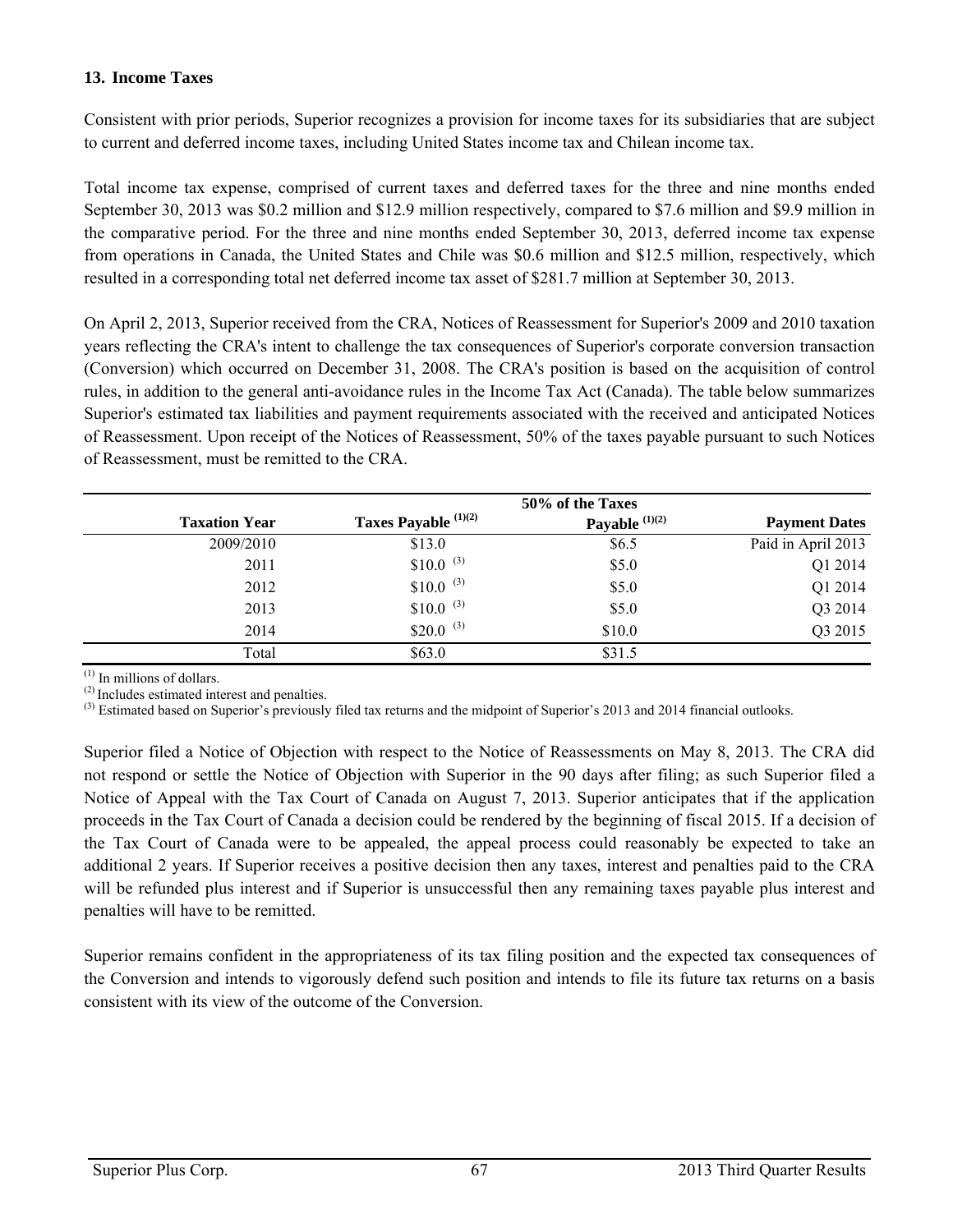# **14. Total Equity**

Superior is authorized to issue an unlimited number of common shares and an unlimited number of preferred shares. The holders of common shares are entitled to dividends if, as and when, declared by the Board of Directors: to one vote per share at meetings of the holders of common shares; and upon liquidation, dissolution or winding up of Superior to receive pro rata the remaining property and assets of Superior, subject to the rights of any shares having priority over the common shares, of which none are outstanding.

Preferred shares are issuable in series with each class of preferred share having such rights as the Board of Directors may determine. Holders of preferred shares are entitled, in priority to holders of common shares, to be paid ratably with holders of each other series of preferred shares the amount of accumulated dividends, if any, specified to be payable preferentially to the holders of such series upon liquidation, dissolution or winding up of Superior. Superior does not have any preferred shares outstanding.

|                                                                   | <b>Issued Number of</b> | <b>Total</b>  |  |
|-------------------------------------------------------------------|-------------------------|---------------|--|
|                                                                   | <b>Common Shares</b>    |               |  |
|                                                                   | (Millions)              | <b>Equity</b> |  |
| <b>Total Equity, December 31, 2012</b>                            | 112.8                   | 374.4         |  |
| Net earnings                                                      |                         | 41.8          |  |
| Other comprehensive income                                        |                         | 30.8          |  |
| Option value associated with redemption of convertible debentures |                         | (1.1)         |  |
| Shares issued under dividend reinvestment plan                    | 0.4                     | 4.9           |  |
| Issuance of common shares                                         | 13.0                    | 137.6         |  |
| Dividends declared to shareholders <sup>(1)</sup>                 |                         | (55.4)        |  |
| Total Equity, September 30, 2013                                  | 126.2                   | 533.0         |  |

(1) Dividends to shareholders are declared at the discretion of Superior. During the nine months ended September 30, 2013, Superior paid dividends of \$54.8 million or \$0.45 per share (September 30, 2012 – \$50.2 million or \$0.45 per share).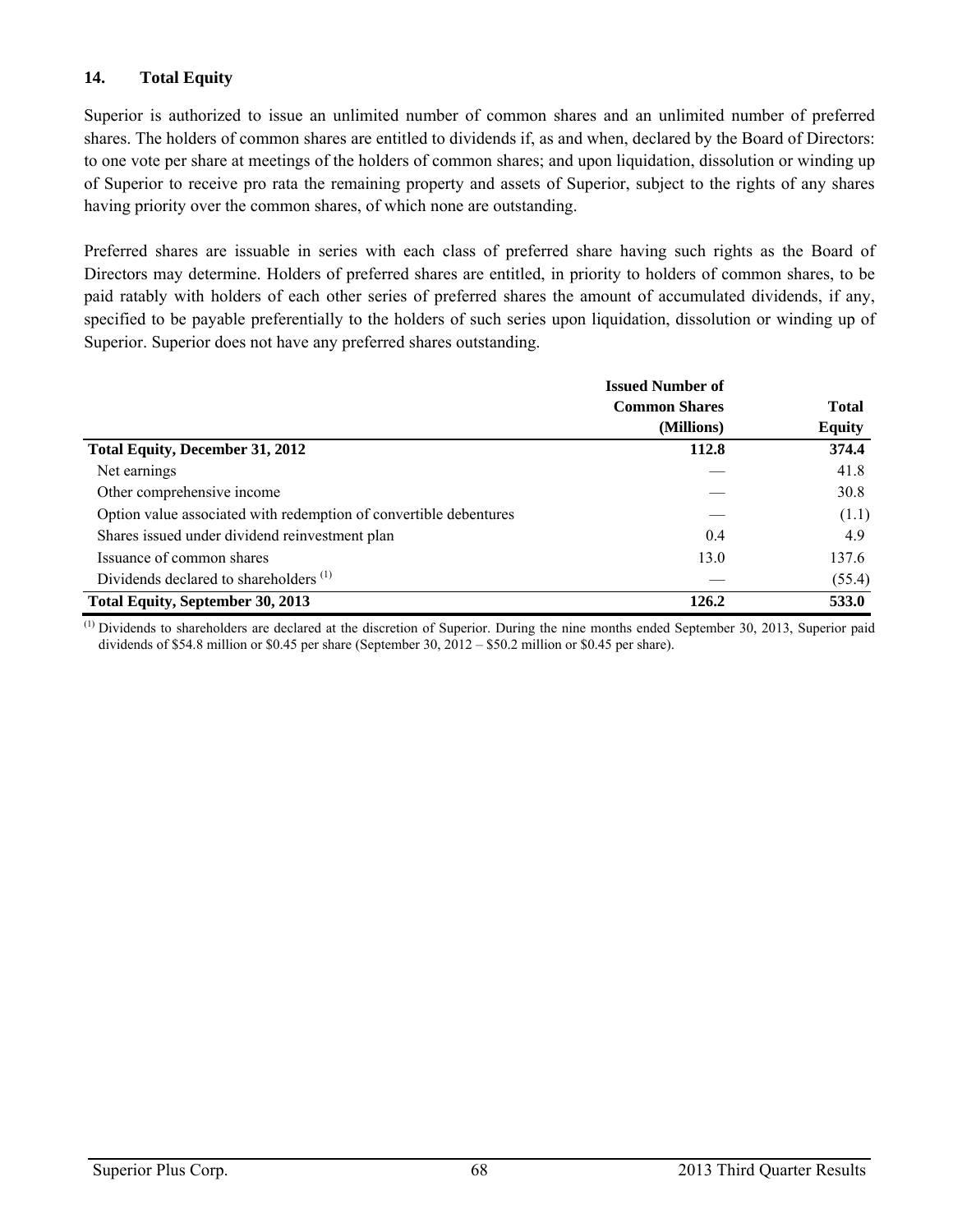|                                                                                  | September 30, | December 31, |
|----------------------------------------------------------------------------------|---------------|--------------|
|                                                                                  | 2013          | 2012         |
| Accumulated other comprehensive loss before reclassification                     |               |              |
| <b>Currency translation adjustment</b>                                           |               |              |
| Balance at the beginning of the period                                           | (22.6)        | (13.8)       |
| Unrealized foreign currency gains and (losses) on translation of foreign         |               |              |
| operations                                                                       | 12.9          | (8.8)        |
| Balance at the end of the period                                                 | (9.7)         | (22.6)       |
| <b>Actuarial defined benefits</b>                                                |               |              |
| Balance at the beginning of the period                                           | (25.3)        | (31.4)       |
| Actuarial defined benefit gains                                                  | 24.3          | 7.2          |
| Income tax expense on other comprehensive loss                                   | (6.4)         | (1.1)        |
| Balance at the end of the period                                                 | (7.4)         | (25.3)       |
| Total accumulated other comprehensive loss before reclassification               | (17.1)        | (47.9)       |
| Amounts reclassified from accumulated other comprehensive loss                   |               |              |
| <b>Accumulated derivative losses</b>                                             |               |              |
| Balance at the beginning of the period                                           | (6.0)         | (6.0)        |
| Reclassification of derivative gains (losses) previously deferred <sup>(1)</sup> |               |              |
| Balance at the end of the period                                                 | (6.0)         | (6.0)        |
| Total amounts reclassified from accumulated other comprehensive loss             | (6.0)         | (6.0)        |
| Accumulated other comprehensive loss at the end of the period                    | (23.1)        | (53.9)       |

 $\overline{p_{(1)}$  The reclassification of derivative gains (losses) previously deferred are included in unrealized losses (gains) on derivative financial instruments on the statement of net earnings.

### **Other Capital Disclosures**

### **Additional Capital Disclosure**

Superior's objectives when managing capital are: (i) to maintain a flexible capital structure to preserve its ability to meet its financial obligations, including potential obligations from acquisitions; and (ii) to safeguard its assets while maximizing the growth of its businesses and returns to its shareholders.

In the management of capital, Superior includes shareholders' equity (excluding accumulated other comprehensive loss) current and long-term borrowing, convertible debentures, securitized accounts receivable and cash and cash equivalents.

Superior manages its capital structure and makes adjustments in light of changes in economic conditions and nature of the underlying assets. In order to maintain or adjust the capital structure, Superior may adjust the amount of dividends to Shareholders, issue additional share capital, issue new debt or convertible debentures, or issue new debt or convertible debentures with different characteristics.

Superior monitors its capital based on the ratio of senior debt outstanding to net earnings before interest, taxes, depreciation, amortization and other non-cash expenses (EBITDA), as defined by its revolving term credit facility, and the ratio of total debt outstanding to EBITDA. Superior's reference to EBITDA as defined by its revolving term credit facility may be referred to as compliance EBITDA in its other public reports.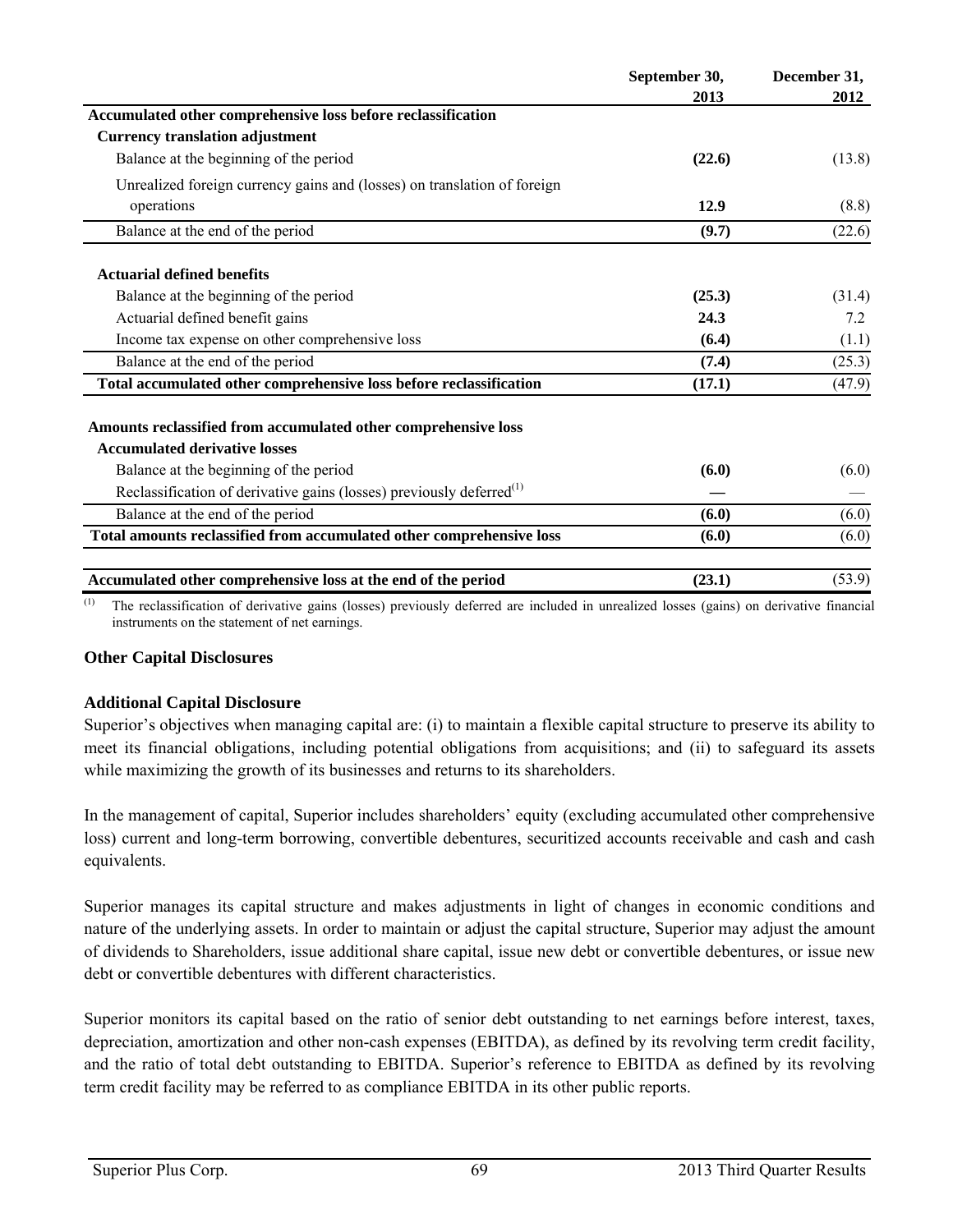Superior is subject to various financial covenants in its credit facility agreements, including senior debt, total debt to EBITDA ratio and restricted payments test which are measured on a quarterly basis. As at September 30, 2013 and December 31, 2012 Superior was in compliance with all of its financial covenants.

Superior's financial objectives and strategy related to managing its capital as described above remained unchanged from the prior fiscal year. Superior believes that its debt to EBITDA ratios are within reasonable limits, in light of Superior's size, the nature of its businesses and its capital management objectives.

### **Financial Measures utilized for bank covenant purposes**

## *Compliance EBITDA*

Compliance EBITDA represents earnings before interest, taxes, depreciation, amortization and other non-cash expenses calculated on a 12 month trailing basis giving pro forma effect to acquisitions and divestitures and is used by Superior to calculate its debt covenants and other credit information. Compliance EBITDA is not a defined performance measure under IFRS. Superior's calculation of compliance EBITDA may differ from similar calculations used by comparable entities.

The capital structure of Superior and the calculation of its key capital ratios are as follows:

|                                                                                 | September 30, | December 31, |
|---------------------------------------------------------------------------------|---------------|--------------|
| As at                                                                           | 2013          | $2012^{(1)}$ |
| Total shareholders' equity                                                      | 533.0         | 374.4        |
| Exclude accumulated other comprehensive loss                                    | 23.1          | 53.9         |
| Shareholders' equity excluding accumulated other comprehensive loss             | 556.1         | 428.3        |
| Current borrowing $(2)$                                                         | 58.1          | 59.7         |
| Borrowing $(2)$                                                                 | 398.2         | 579.9        |
| Less: Senior unsecured debentures                                               | (150.0)       | (150.0)      |
| Consolidated secured debt                                                       | 306.3         | 489.6        |
| Add: Senior unsecured debentures                                                | <b>150.0</b>  | 150.0        |
| Consolidated debt                                                               | 456.3         | 639.6        |
| Current portion of convertible unsecured subordinated debentures <sup>(2)</sup> |               | 50.0         |
| Convertible unsecured subordinated debentures <sup>(2)</sup>                    | 483.9         | 491.5        |
| Total debt                                                                      | 940.2         | 1,181.1      |
| Total capital                                                                   | 1,496.3       | 1,609.4      |

(1) December 31, 2012 has been restated for the impact of a prior period adjustment. Refer to Note 8.

<sup>(2)</sup> Borrowing and convertible unsecured subordinated debentures are before deferred issuance costs and option value.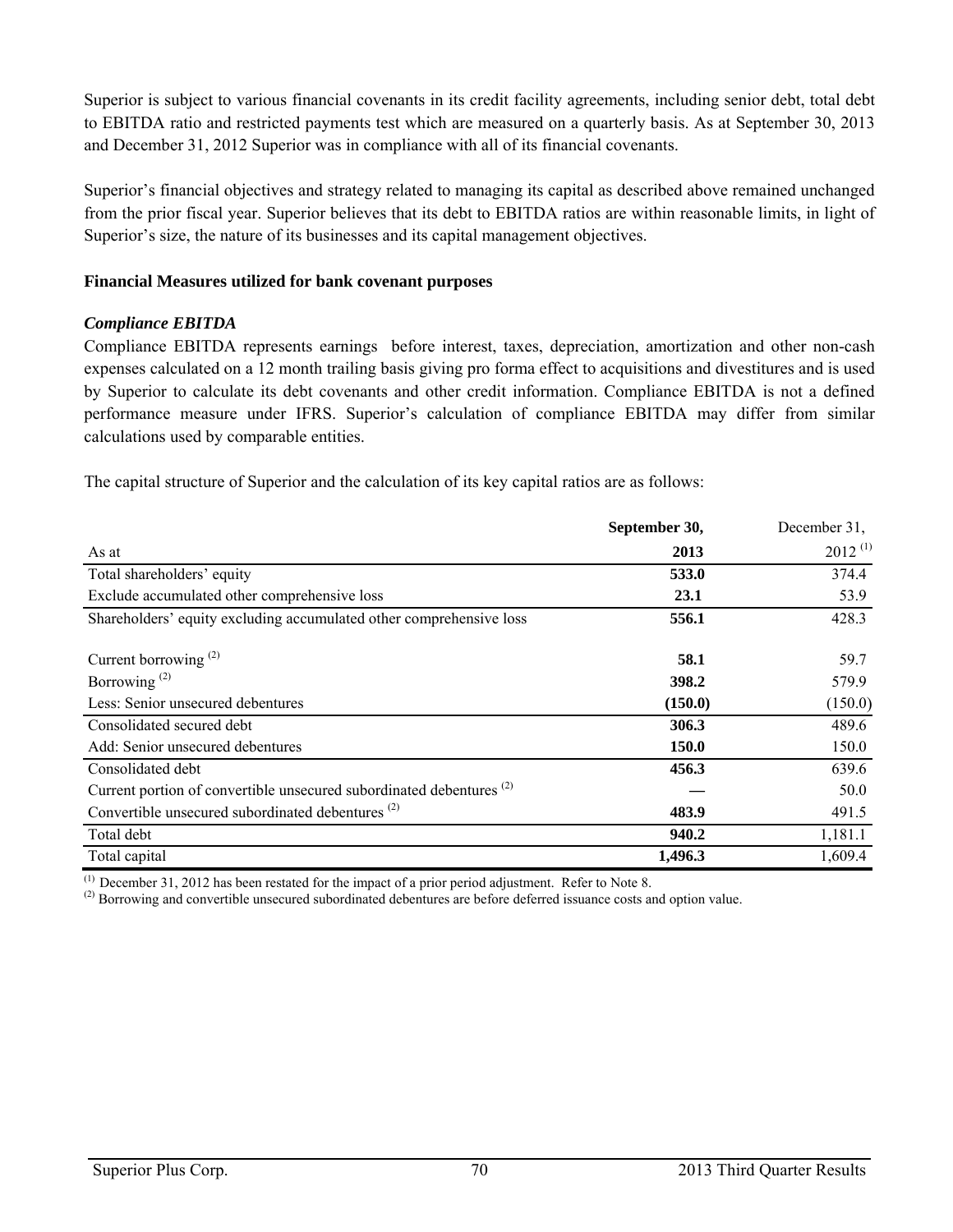|                                                                         | September 30, | December 31, |
|-------------------------------------------------------------------------|---------------|--------------|
| <b>Twelve months ended</b>                                              | 2013          | 2012         |
| Net earnings                                                            | 55.3          | 90.0         |
| Adjusted for:                                                           |               |              |
| Finance expense                                                         | 69.7          | 77.6         |
| Realized gains on derivative financial instruments included in finance  |               |              |
| expense                                                                 | 2.4           | 2.2          |
| Depreciation included in selling, distribution and administrative costs | 42.0          | 42.4         |
| Depreciation included in cost of sales                                  | 41.9          | 44.9         |
| (Gains) Losses on disposal of assets                                    | (1.5)         | 1.0          |
| Amortization of intangible assets                                       | 17.0          | 23.5         |
| Impairment of property, plant and equipment                             | 4.7           | 4.7          |
| Income tax expense                                                      | 12.0          | 9.0          |
| Unrealized losses (gains) on derivative financial instruments           | 18.8          | (32.1)       |
| Pro-forma impact of acquisitions                                        |               | 0.6          |
| Compliance EBITDA $(1)(2)$                                              | 262.3         | 263.8        |

<sup>(1)</sup> EBITDA, as defined by Superior's revolving-term credit facility, is calculated on a trailing 12-month basis taking into consideration the pro-forma impact of acquisitions and dispositions in accordance with the requirements of Superior's credit facility. Superior's calculation of EBITDA and debt to EBITDA ratios may differ from those of similar entities.

(2) The twelve months ended December 31, 2012 has been restated for the impact of adopting IAS 19 *Employee Benefits, amendments* on January 1, 2013. Refer to Note 2.

|                                                | September 30, | December 31. |
|------------------------------------------------|---------------|--------------|
|                                                | 2013          | $2012^{(1)}$ |
| Consolidated secured debt to Compliance EBITDA | 1.2:1         | 1.9:1        |
| Consolidated debt to Compliance EBITDA         | 1.7:1         | 2.4:1        |
| Total debt to Compliance EBITDA                | 3.6:1         | 4.5:1        |

**(1)** The compliance ratios have been restated for the impact of adopting IAS 19 *Employee Benefits, amendments* on January 1, 2013. Refer to Note 2.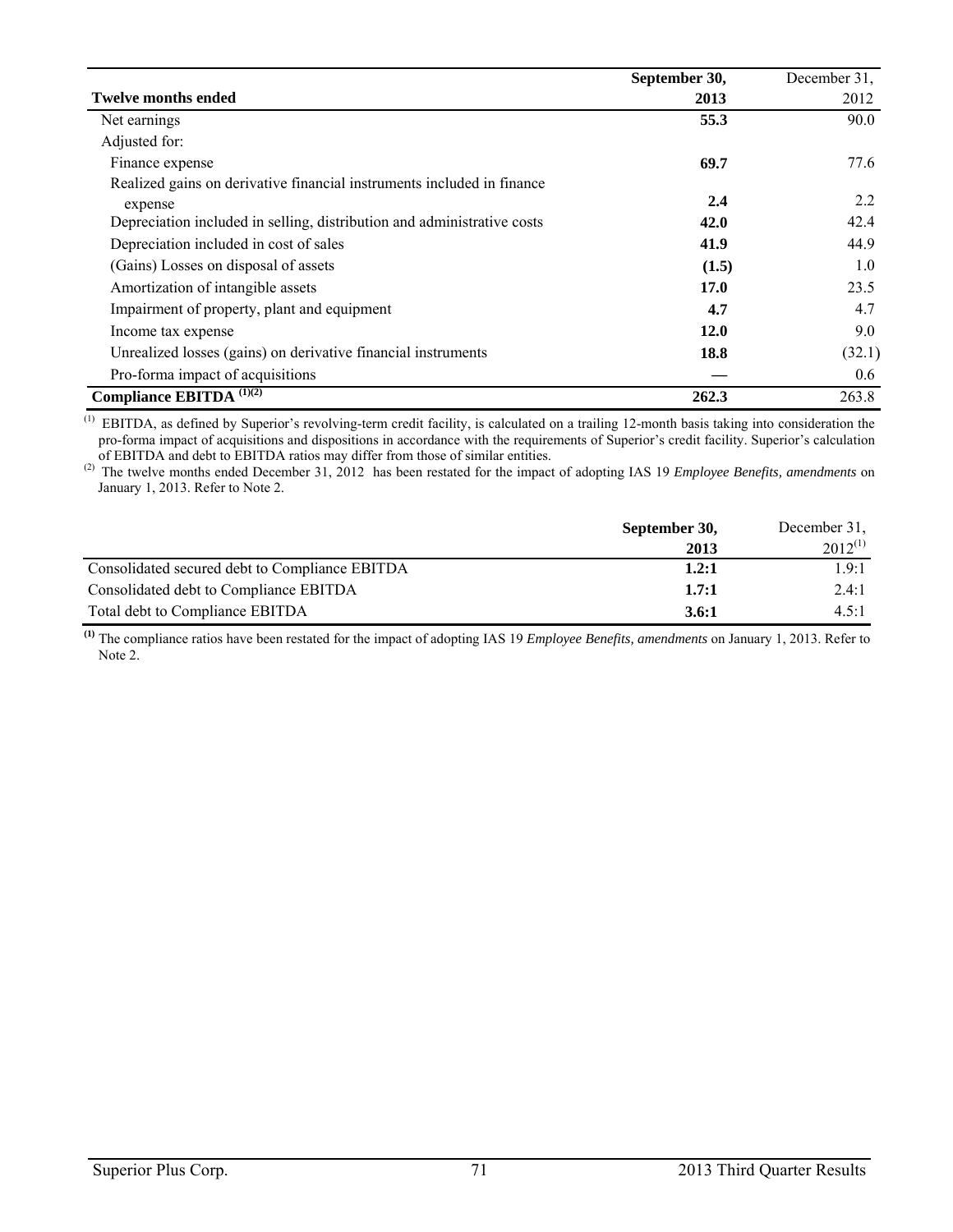#### **15. Net Earnings per Share**

|                                                | Three months ended<br>September 30, |                    | Nine months ended<br>September 30, |                   |
|------------------------------------------------|-------------------------------------|--------------------|------------------------------------|-------------------|
|                                                | 2013                                | 2012               | 2013                               | 2012              |
| Net earnings per share computation, basic      |                                     |                    |                                    |                   |
| Net earnings for the period                    | 35.9                                | 35.9               | 41.8                               | 76.5              |
| Weighted average shares outstanding (millions) | 126.2                               | 112.2              | 122.0                              | 111.6             |
| Net earnings per share, basic                  | \$0.28                              | \$0.32             | \$0.34                             | \$0.69            |
|                                                |                                     | Three months ended |                                    | Nine months ended |
|                                                |                                     | September 30,      |                                    | September 30,     |
|                                                | $2013^{(1)}$                        | $2012^{(2)}$       | $2013^{(3)}$                       | $2012^{(4)}$      |
| Net earnings per share computation, diluted    |                                     |                    |                                    |                   |
| Net earnings for the period                    | 17.2                                | 39.1               | 41.7                               | 86.1              |
| Weighted average shares outstanding (millions) | 148.5                               | 126.5              | 127.8                              | 126.0             |
| Net earnings per share, diluted                | \$0.12                              | \$0.31             | \$0.33                             | \$0.68            |

 $<sup>(1)</sup>$  The following outstanding convertible debentures have been excluded from the calculation for the three months ended September 30,</sup> 2013 as they were anti-dilutive: 5.75% convertible debentures due June 2017.

 $^{(2)}$  The following outstanding convertible debentures have been excluded from the calculation for the three months ended September 30, 2012 as they were anti-dilutive: 7.50% convertible debentures due October 2016 and 6.00% convertible debentures due June 2018.

<sup>(3)</sup> The following outstanding convertible debentures have been excluded from the calculation for the nine months ended September 30, 2013 as they were anti-dilutive: 5.75% convertible debentures due June 2017, 7.50% convertible debentures due October 2016 and 6.00% convertible debentures due June 2018.

 $^{(4)}$  The following outstanding convertible debentures have been excluded from the calculation for the nine months ended September 30, 2012 as they were anti-dilutive: 5.75% convertible debentures due December 2012, 5.85% convertible debentures due October 2015, 7.50% convertible debentures due October 2016 and 6.00% convertible debentures due June 2018.

#### **16. Supplemental Disclosure of Non-Cash Operating Working Capital Changes**

|                                     | Three months ended<br>September 30, |        | Nine months ended<br>September 30, |       |
|-------------------------------------|-------------------------------------|--------|------------------------------------|-------|
|                                     | 2013                                | 2012   | 2013                               | 2012  |
| Changes in non-cash working capital |                                     |        |                                    |       |
| Trade receivables and other         | 5.2                                 | (3.7)  | 31.6                               | 131.0 |
| Inventories                         | (5.2)                               | (32.0) | 29.9                               | 9.8   |
| Trade and other payables            | 31.6                                | 55.0   | 2.8                                | 7.6   |
| Purchased working capital           |                                     | 1.1    |                                    | 1.1   |
| Other                               | (7.8)                               | (8.3)  | 8.0                                | (7.6) |
|                                     | 23.8                                | 12.1   | 72.3                               | 141.9 |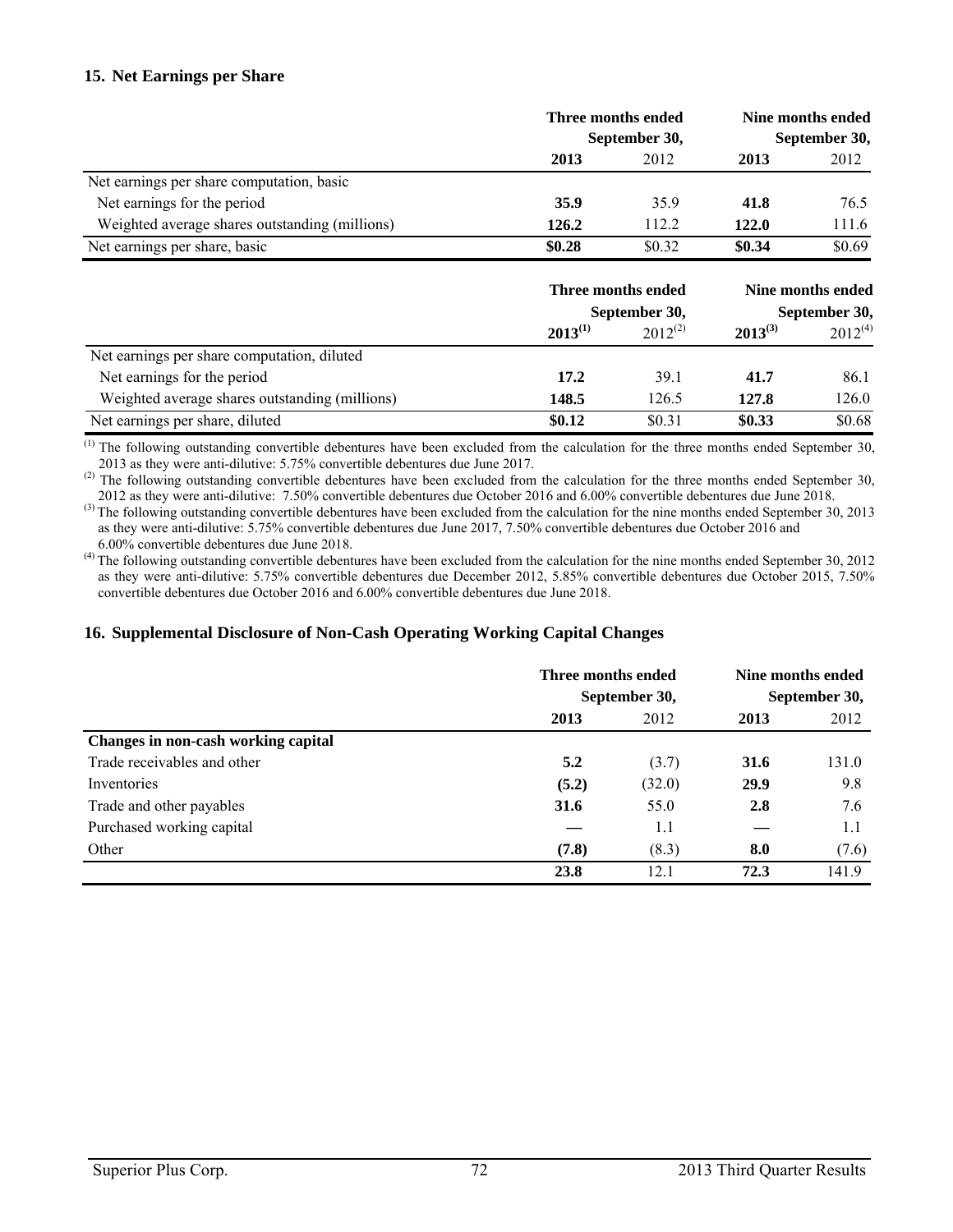# **17. Supplemental Disclosure of Condensed Consolidated Statement of Comprehensive Income**

|                                                                | Three months ended<br>September 30, |         | Nine months ended<br>September 30, |           |
|----------------------------------------------------------------|-------------------------------------|---------|------------------------------------|-----------|
|                                                                |                                     |         |                                    |           |
|                                                                | 2013                                | 2012    | 2013                               | 2012      |
| <b>Revenues</b>                                                |                                     |         |                                    |           |
| Revenue from products                                          | 790.4                               | 767.2   | 2,652.2                            | 2,620.3   |
| Revenue from the rendering of services                         | 15.1                                | 13.4    | 43.8                               | 40.9      |
| Rental revenue                                                 | 7.4                                 | 7.1     | 19.2                               | 18.4      |
| Construction contract revenue                                  | 0.5                                 | 0.1     | 0.1                                | 5.4       |
| Realized gains on derivative financial instruments             | 0.4                                 | 2.3     | 2.8                                | 5.3       |
|                                                                | 813.8                               | 790.1   | 2,718.1                            | 2,690.3   |
| Cost of sales (includes products $\&$ services)                |                                     |         |                                    |           |
| Cost of products and services                                  | (608.1)                             | (562.5) | (2,035.7)                          | (1,979.3) |
| Depreciation included in cost of sales                         | (10.4)                              | (10.9)  | (30.4)                             | (33.4)    |
| Realized losses on derivative financial instruments            | (10.4)                              | (20.8)  | (24.0)                             | (59.5)    |
|                                                                | (628.9)                             | (594.2) | (2,090.1)                          | (2,072.2) |
| Selling, distribution and administrative costs                 |                                     |         |                                    |           |
| Other selling, distribution and administrative costs           | (66.4)                              | (85.3)  | (201.2)                            | (252.8)   |
| Employee costs                                                 | (87.4)                              | (66.4)  | (272.2)                            | (209.5)   |
| Depreciation included in selling, distribution and             |                                     |         |                                    |           |
| administrative costs                                           | (10.7)                              | (10.5)  | (31.3)                             | (31.7)    |
| Amortization of intangible assets                              | (4.1)                               | (6.0)   | (12.2)                             | (18.7)    |
| Gains (Losses) on disposal of assets                           | 3.5                                 | (0.3)   | 3.2                                | 0.7       |
| Employee future benefit expense                                | (1.5)                               | (1.6)   | (4.7)                              | (4.6)     |
| Realized (losses) gains on the translation of U.S. denominated |                                     |         |                                    |           |
| net working capital                                            | (1.1)                               | (1.8)   | 1.3                                | (1.9)     |
|                                                                | (167.7)                             | (171.9) | (517.1)                            | (518.5)   |
| <b>Finance expense</b>                                         |                                     |         |                                    |           |
| Interest on borrowing                                          | (6.8)                               | (8.0)   | (21.9)                             | (25.2)    |
| Interest on convertible unsecured subordinated debentures      | (8.2)                               | (8.8)   | (23.5)                             | (27.3)    |
| Interest on obligations under finance leases                   | (0.5)                               | (1.5)   | (2.2)                              | (3.7)     |
| Gain on debenture redemption                                   | 0.2                                 | $0.8\,$ | 0.6                                | 0.8       |
| Unwinding of discount on debentures, borrowing and             |                                     |         |                                    |           |
| decommissioning liabilities                                    | (2.4)                               | (1.8)   | (5.8)                              | (5.1)     |
| Realized gains on derivative financial instruments             |                                     |         | 1.3                                | 1.1       |
|                                                                | (17.7)                              | (19.3)  | (51.5)                             | (59.4)    |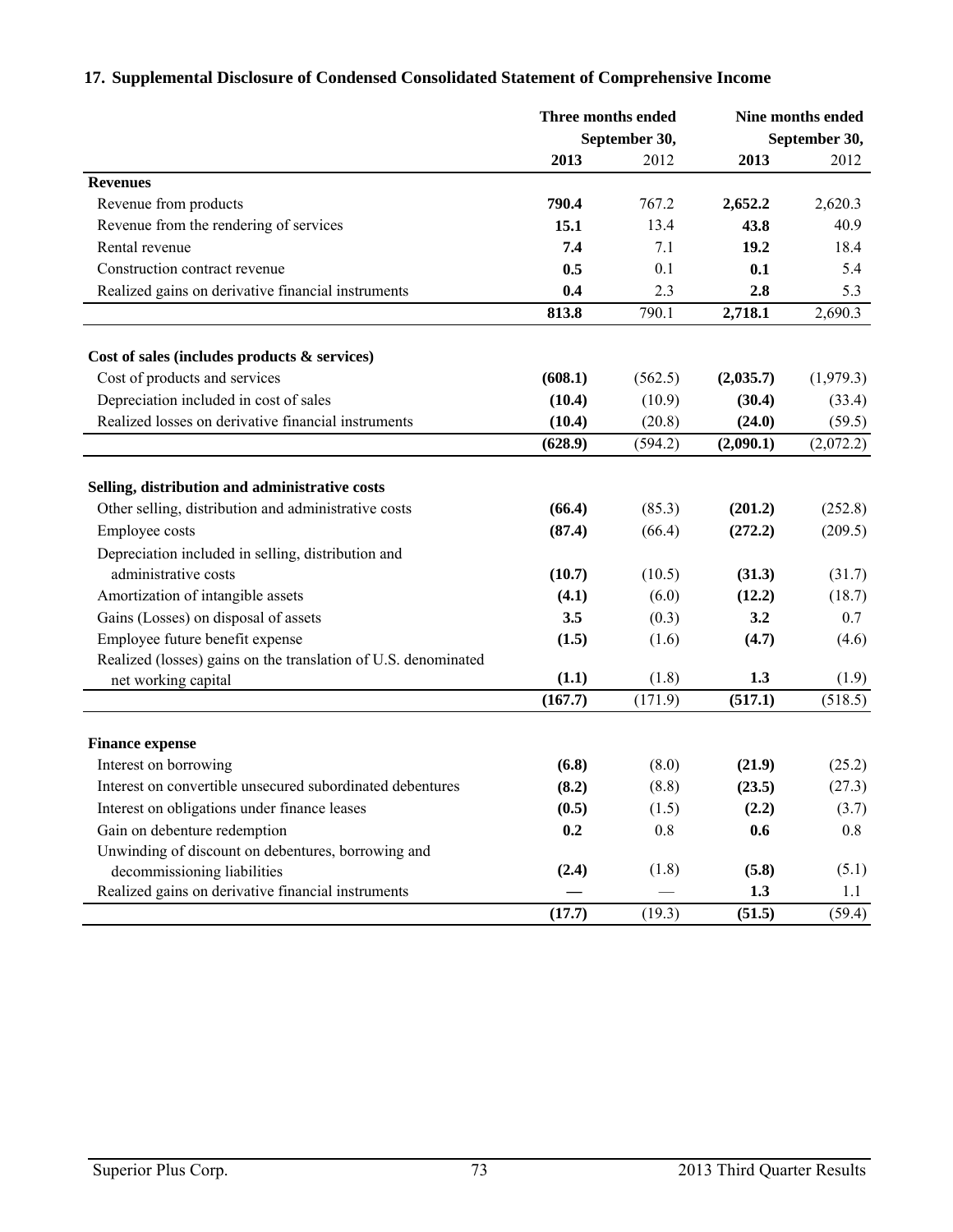## **18. Related Party Transactions**

Transactions between Superior and its subsidiaries, which are related parties, have been eliminated on consolidation and are not disclosed in this note.

For the three and nine months ended September 30, 2013, Superior incurred \$0.7 million (September 30, 2012- \$0.2 million) and \$0.9 million (September 30, 2012 − \$0.6 million) in legal fees respectively, with Norton Rose Canada LLP, a related party with Superior as a member of Superior's Board of Directors is a Partner at the law firm.

## **19. Reportable Segment Information**

Superior has adopted IFRS 8 Operating Segments, which requires operating segments to be identified on the basis of internal reports about components of the Company that are regularly reviewed by the chief operating decisionmaker in order to allocate resources to the segments and to assess their performance. Segment revenues reported below represents revenues generated from external customers.

|                                                 | <b>Construction</b> |                  |                 |             |                                     |  |
|-------------------------------------------------|---------------------|------------------|-----------------|-------------|-------------------------------------|--|
|                                                 | <b>Energy</b>       | <b>Specialty</b> | <b>Products</b> |             | <b>Total</b>                        |  |
| For the three months ended September 30, 2013   | <b>Services</b>     | <b>Chemicals</b> |                 |             | Distribution Corporate Consolidated |  |
| <b>Revenues</b>                                 | 459.0               | 144.7            | 210.1           |             | 813.8                               |  |
| Cost of sales (includes products $\&$ services) | (375.4)             | (94.8)           | (158.7)         |             | (628.9)                             |  |
| <b>Gross Profit</b>                             | 83.6                | 49.9             | 51.4            |             | 184.9                               |  |
| <b>Expenses</b>                                 |                     |                  |                 |             |                                     |  |
| Selling, distribution and administrative costs  | (85.3)              | (35.7)           | (42.8)          | (3.9)       | (167.7)                             |  |
| Finance expense                                 | (0.4)               | (0.1)            | (0.1)           | (17.1)      | (17.7)                              |  |
| Unrealized gains on derivative financial        |                     |                  |                 |             |                                     |  |
| instruments                                     | 4.0                 | 1.5              |                 | <b>31.1</b> | 36.6                                |  |
|                                                 | (81.7)              | (34.3)           | (42.9)          | <b>10.1</b> | (148.8)                             |  |
| Net earnings before income taxes                | 1.9                 | 15.6             | 8.5             | 10.1        | 36.1                                |  |
| Income tax expense                              |                     |                  |                 | (0.2)       | (0.2)                               |  |
| <b>Net Earnings</b>                             | 1.9                 | 15.6             | 8.5             | 9.9         | 35.9                                |  |

|                                                 | Construction    |                  |                               |        |                     |
|-------------------------------------------------|-----------------|------------------|-------------------------------|--------|---------------------|
|                                                 | <b>Energy</b>   | <b>Specialty</b> | <b>Products</b>               |        | <b>Total</b>        |
| For the three months ended September 30, 2012   | <b>Services</b> | <b>Chemicals</b> | <b>Distribution Corporate</b> |        | <b>Consolidated</b> |
| <b>Revenues</b>                                 | 453.8           | 134.5            | 201.8                         |        | 790.1               |
| Cost of sales (includes products $\&$ services) | (368.4)         | (70.7)           | (155.1)                       |        | (594.2)             |
| <b>Gross Profit</b>                             | 85.4            | 63.8             | 46.7                          |        | 195.9               |
| <b>Expenses</b>                                 |                 |                  |                               |        |                     |
| Selling, distribution and administrative costs  | (86.4)          | (35.4)           | (44.8)                        | (5.3)  | (171.9)             |
| Finance expense                                 | (1.3)           | (0.1)            | (0.2)                         | (17.7) | (19.3)              |
| Unrealized gains on derivative financial        |                 |                  |                               |        |                     |
| instruments                                     | 27.8            |                  |                               | 11.0   | 38.8                |
|                                                 | (59.9)          | (35.5)           | (45.0)                        | (12.0) | (152.4)             |
| Net earnings (loss) before income taxes         | 25.5            | 28.3             | 1.7                           | (12.0) | 43.5                |
| Income tax expense                              |                 |                  |                               | (7.6)  | (7.6)               |
| <b>Net Earnings (Loss)</b>                      | 25.5            | 28.3             | 1.7                           | (19.6) | 35.9                |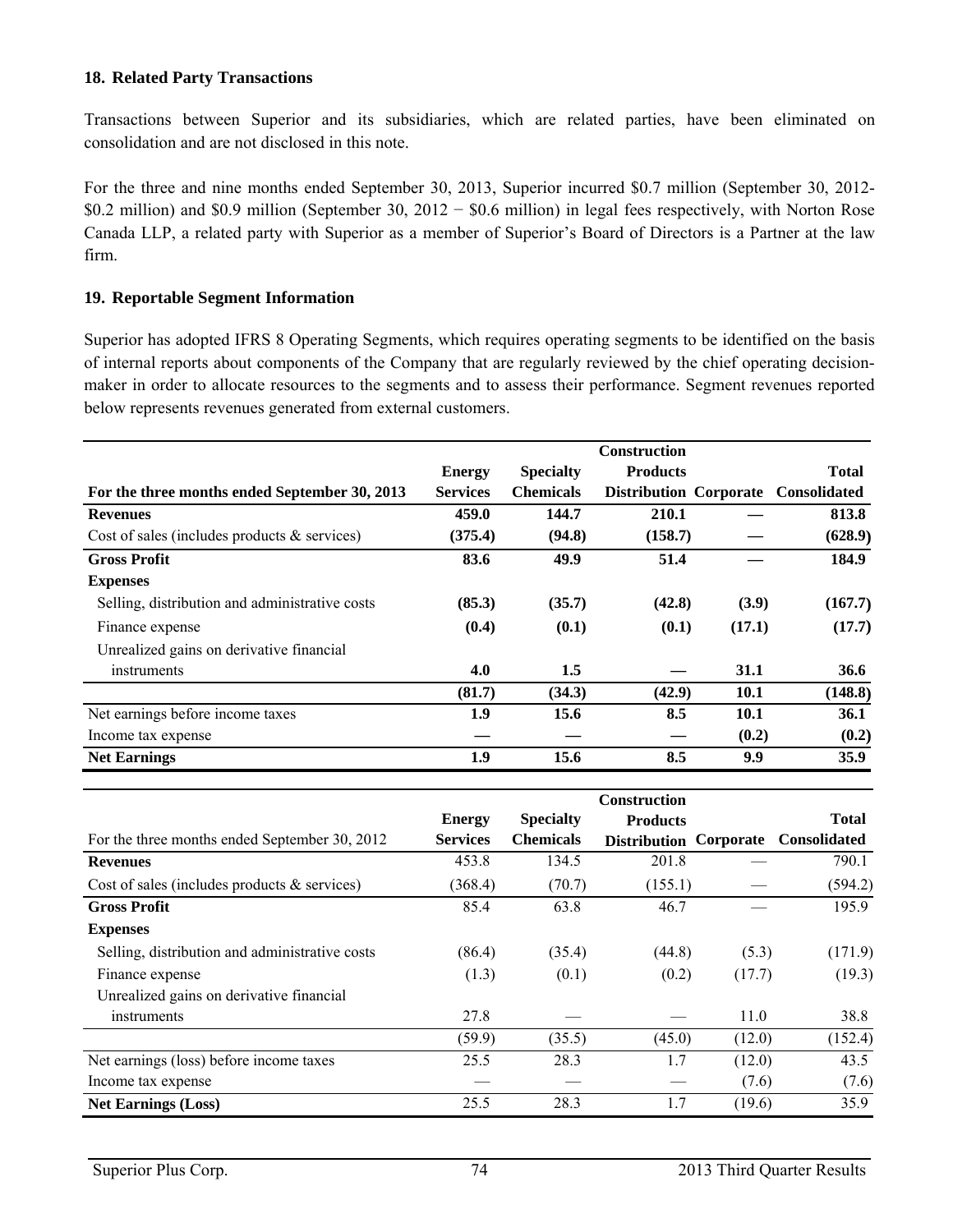|                                                   | <b>Construction</b> |                  |                               |         |                     |
|---------------------------------------------------|---------------------|------------------|-------------------------------|---------|---------------------|
|                                                   | <b>Energy</b>       | <b>Specialty</b> | <b>Products</b>               |         | <b>Total</b>        |
| For the nine months ended September 30, 2013      | <b>Services</b>     | <b>Chemicals</b> | <b>Distribution Corporate</b> |         | <b>Consolidated</b> |
| <b>Revenues</b>                                   | 1,690.0             | 424.6            | 603.5                         |         | 2,718.1             |
| Cost of sales (includes products $\&$ services)   | (1,358.9)           | (272.7)          | (458.5)                       |         | (2,090.1)           |
| <b>Gross Profit</b>                               | 331.1               | 151.9            | 145.0                         |         | 628.0               |
| <b>Expenses</b>                                   |                     |                  |                               |         |                     |
| Selling, distribution and administrative costs    | (276.8)             | (99.7)           | (126.7)                       | (13.9)  | (517.1)             |
| Finance expense                                   | (1.9)               | (0.2)            | (0.4)                         | (49.0)  | (51.5)              |
| Unrealized gains (losses) on derivative financial |                     |                  |                               |         |                     |
| instruments                                       | 21.2                | 2.6              |                               | (28.5)  | (4.7)               |
|                                                   | (257.5)             | (97.3)           | (127.1)                       | (91.4)  | (573.3)             |
| Net earnings (loss) before income taxes           | 73.6                | 54.6             | 17.9                          | (91.4)  | 54.7                |
| Income tax expense                                |                     |                  |                               | (12.9)  | (12.9)              |
| <b>Net Earnings (Loss)</b>                        | 73.6                | 54.6             | 17.9                          | (104.3) | 41.8                |

|                                                 | <b>Construction</b> |                  |                               |        |                     |  |
|-------------------------------------------------|---------------------|------------------|-------------------------------|--------|---------------------|--|
|                                                 | <b>Energy</b>       | <b>Specialty</b> | <b>Products</b>               |        | <b>Total</b>        |  |
| For the nine months ended September 30, 2012    | <b>Services</b>     | <b>Chemicals</b> | <b>Distribution Corporate</b> |        | <b>Consolidated</b> |  |
| <b>Revenues</b>                                 | 1,699.4             | 405.2            | 585.7                         |        | 2,690.3             |  |
| Cost of sales (includes products $\&$ services) | (1,381.6)           | (241.2)          | (449.4)                       |        | (2,072.2)           |  |
| <b>Gross Profit</b>                             | 317.8               | 164.0            | 136.3                         |        | 618.1               |  |
| <b>Expenses</b>                                 |                     |                  |                               |        |                     |  |
| Selling, distribution and administrative costs  | (272.2)             | (105.5)          | (128.1)                       | (12.7) | (518.5)             |  |
| Finance expense                                 | (3.3)               | (0.2)            | (0.5)                         | (55.4) | (59.4)              |  |
| Unrealized gains on derivative financial        |                     |                  |                               |        |                     |  |
| instruments                                     | 42.1                |                  |                               | 4.1    | 46.2                |  |
|                                                 | (233.4)             | (105.7)          | (128.6)                       | (64.0) | (531.7)             |  |
| Net earnings (loss) before income taxes         | 84.4                | 58.3             | 7.7                           | (64.0) | 86.4                |  |
| Income tax expense                              |                     |                  |                               | (9.9)  | (9.9)               |  |
| <b>Net Earnings (Loss)</b>                      | 84.4                | 58.3             | 7.7                           | (73.9) | 76.5                |  |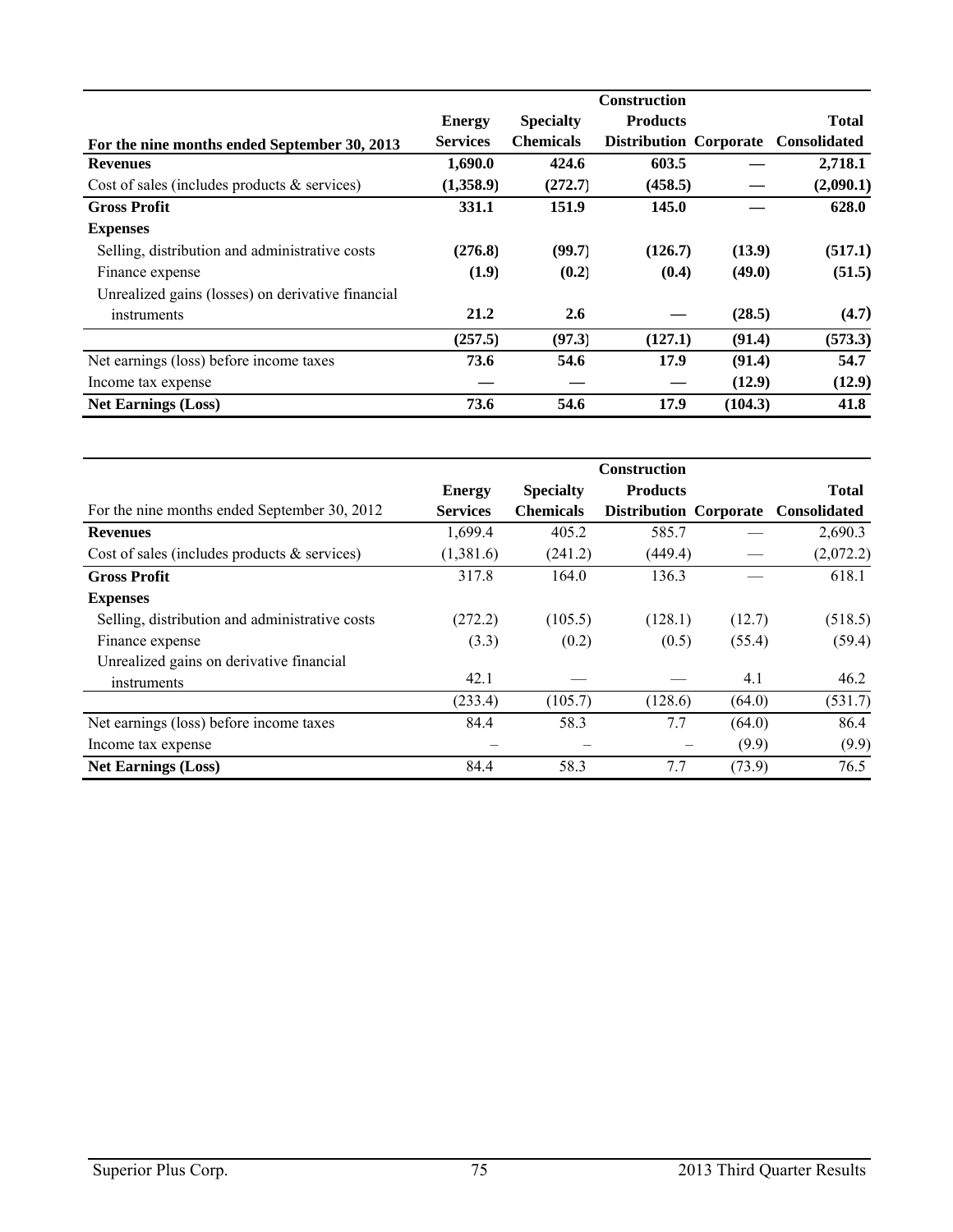|                                               |                 |                  | Construction        |           |              |
|-----------------------------------------------|-----------------|------------------|---------------------|-----------|--------------|
|                                               | <b>Energy</b>   | <b>Specialty</b> | <b>Products</b>     |           | <b>Total</b> |
|                                               | <b>Services</b> | <b>Chemicals</b> | <b>Distribution</b> | Corporate | Consolidated |
| As at September 30, 2013                      |                 |                  |                     |           |              |
| Net working capital $(1)$                     | 116.5           | 13.5             | 104.4               | (32.4)    | 202.0        |
| Total assets                                  | 630.8           | 593.7            | 213.6               | 501.3     | 1,939.4      |
| Total liabilities                             | 246.0           | 195.2            | <b>90.0</b>         | 875.2     | 1,406.4      |
| As at December 31, 2012                       |                 |                  |                     |           |              |
| Net working capital $^{(1)(2)}$               | 179.5           | 16.3             | 105.5               | (22.1)    | 279.2        |
| Total assets                                  | 725.4           | 585.6            | 199.6               | 521.5     | 2,032.1      |
| Total liabilities                             | 303.1           | 171.7            | 84.2                | 1,098.7   | 1,657.7      |
| For the three months ended September 30, 2013 |                 |                  |                     |           |              |
| Purchase of property, plant and equipment     | 10.9            | <b>12.0</b>      | 0.4                 |           | 23.3         |
| For the three months ended September 30, 2012 |                 |                  |                     |           |              |
| Acquisitions                                  | 5.5             |                  |                     |           | 5.5          |
| Purchase of property, plant and equipment     | 4.5             | 3.5              | 0.5                 |           | 8.5          |
| For the nine months ended September 30, 2013  |                 |                  |                     |           |              |
| Purchase of property, plant and equipment     | 26.3            | 24.6             | 1.2                 |           | 52.1         |
| For the nine months ended September 30, 2012  |                 |                  |                     |           |              |
| Acquisitions                                  | 5.5             |                  |                     |           | 5.5          |
| Purchase of property, plant and equipment     | 9.8             | 10.7             | 1.2                 |           | 21.7         |

#### **Net working capital, Total assets, Total liabilities, and Purchase of property, plant and equipment**

 $<sup>(1)</sup>$  Net working capital reflects amounts as at the quarter end and is comprised of trade and other receivables, prepaid expenses and</sup> inventories, less trade and other payables, deferred revenue and dividends and interest payable.

<sup>(2)</sup> December 31, 2012 has been restated for the impact of a prior period adjustment. Refer to Note 8.

#### **20. Geographical Information**

|                                                        | Canada  | <b>United</b><br><b>States</b> | <b>Other</b> | <b>Total</b><br><b>Consolidated</b> |
|--------------------------------------------------------|---------|--------------------------------|--------------|-------------------------------------|
| Revenues for the three months ended September 30, 2013 | 289.2   | 497.6                          | 27.0         | 813.8                               |
| Revenues for the nine months ended September 30, 2013  | 980.8   | 1,665.2                        | 72.1         | 2,718.1                             |
| Property, plant and equipment as at September 30, 2013 | 450.1   | 332.1                          | 43.6         | 825.8                               |
| Intangible assets as at September 30, 2013             | 16.0    | 16.9                           |              | <b>32.9</b>                         |
| Goodwill as at September 30, 2013                      | 188.3   | 0.8                            |              | 189.1                               |
| Total assets as at September 30, 2013                  | 1,266.7 | 611.4                          | 61.3         | 1,939.4                             |
| Revenues for the three months ended September 30, 2012 | 292.3   | 476.2                          | 21.6         | 790.1                               |
| Revenues for the nine months ended September 30, 2012  | 1,060.1 | 1,552.3                        | 77.9         | 2,690.3                             |
| Property, plant and equipment as at December 31, 2012  | 460.6   | 324.4                          | 44.9         | 829.9                               |
| Intangible assets as at December 31, 2012              | 15.8    | 23.8                           |              | 39.6                                |
| Goodwill as at December 31, 2012                       | 188.3   | 0.8                            |              | 189.1                               |
| Total assets as at December 31, 2012                   | 1,320.6 | 645.4                          | 66.1         | 2,032.1                             |